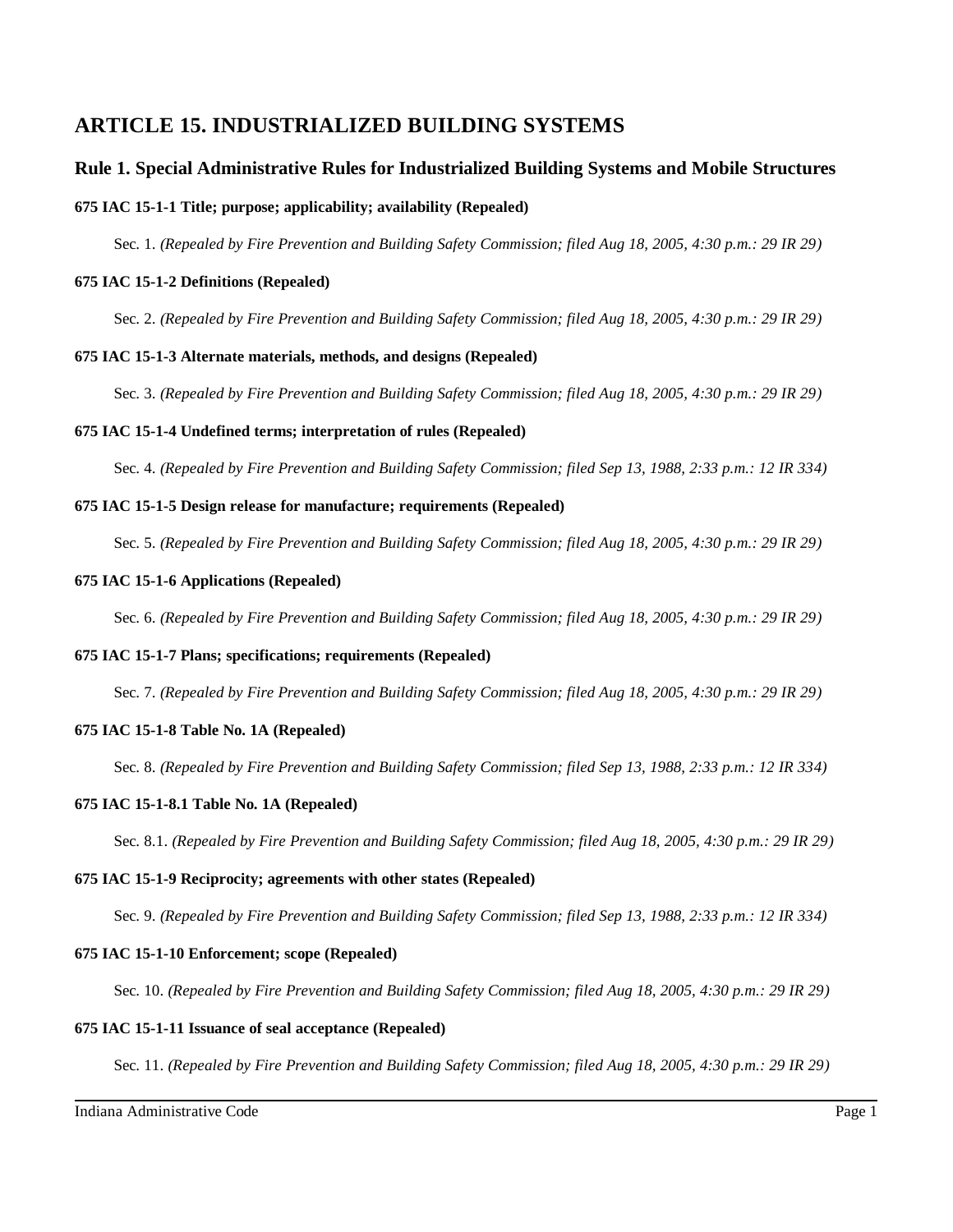### **675 IAC 15-1-12 Inspections; travel expenses; sanctions (Repealed)**

Sec. 12. *(Repealed by Fire Prevention and Building Safety Commission; filed Aug 18, 2005, 4:30 p.m.: 29 IR 29)*

### **675 IAC 15-1-13 Stop work (Repealed)**

Sec. 13. *(Repealed by Fire Prevention and Building Safety Commission; filed Aug 18, 2005, 4:30 p.m.: 29 IR 29)*

### **675 IAC 15-1-14 Right of entry (Repealed)**

Sec. 14. *(Repealed by Fire Prevention and Building Safety Commission; filed Aug 18, 2005, 4:30 p.m.: 29 IR 29)*

### **675 IAC 15-1-15 Insurance (Repealed)**

Sec. 15. *(Repealed by Fire Prevention and Building Safety Commission; filed Sep 13, 1988, 2:33 p.m.: 12 IR 334)*

### **675 IAC 15-1-16 Manufacturer's data plate (Repealed)**

Sec. 16. *(Repealed by Fire Prevention and Building Safety Commission; filed Aug 18, 2005, 4:30 p.m.: 29 IR 29)*

### **675 IAC 15-1-17 Relationships; state, manufacturers, third parties (Repealed)**

Sec. 17. *(Repealed by Fire Prevention and Building Safety Commission; filed Aug 18, 2005, 4:30 p.m.: 29 IR 29)*

### **675 IAC 15-1-18 Failure of completed industrialized building systems to comply (Repealed)**

Sec. 18. *(Repealed by Fire Prevention and Building Safety Commission; filed Sep 13, 1988, 2:33 p.m.: 12 IR 334)*

## **675 IAC 15-1-19 Third party inspection agency authorization; application (Repealed)**

Sec. 19. *(Repealed by Fire Prevention and Building Safety Commission; filed Aug 18, 2005, 4:30 p.m.: 29 IR 29)*

## **675 IAC 15-1-20 Third party inspection agency utilization (Repealed)**

Sec. 20. *(Repealed by Fire Prevention and Building Safety Commission; filed Aug 18, 2005, 4:30 p.m.: 29 IR 29)*

### **675 IAC 15-1-21 Sanctions concerning third party inspection agency authorizations (Repealed)**

Sec. 21. *(Repealed by Fire Prevention and Building Safety Commission; filed Aug 18, 2005, 4:30 p.m.: 29 IR 29)*

### **675 IAC 15-1-22 Fees (Repealed)**

Sec. 22. *(Repealed by Fire Prevention and Building Safety Commission; filed Aug 18, 2005, 4:30 p.m.: 29 IR 29)*

## **675 IAC 15-1-23 Third party inspection authorization fees (Repealed)**

Sec. 23. *(Repealed by Fire Prevention and Building Safety Commission; filed Dec 22, 1988, 3:50 p.m.: 12 IR 1208)*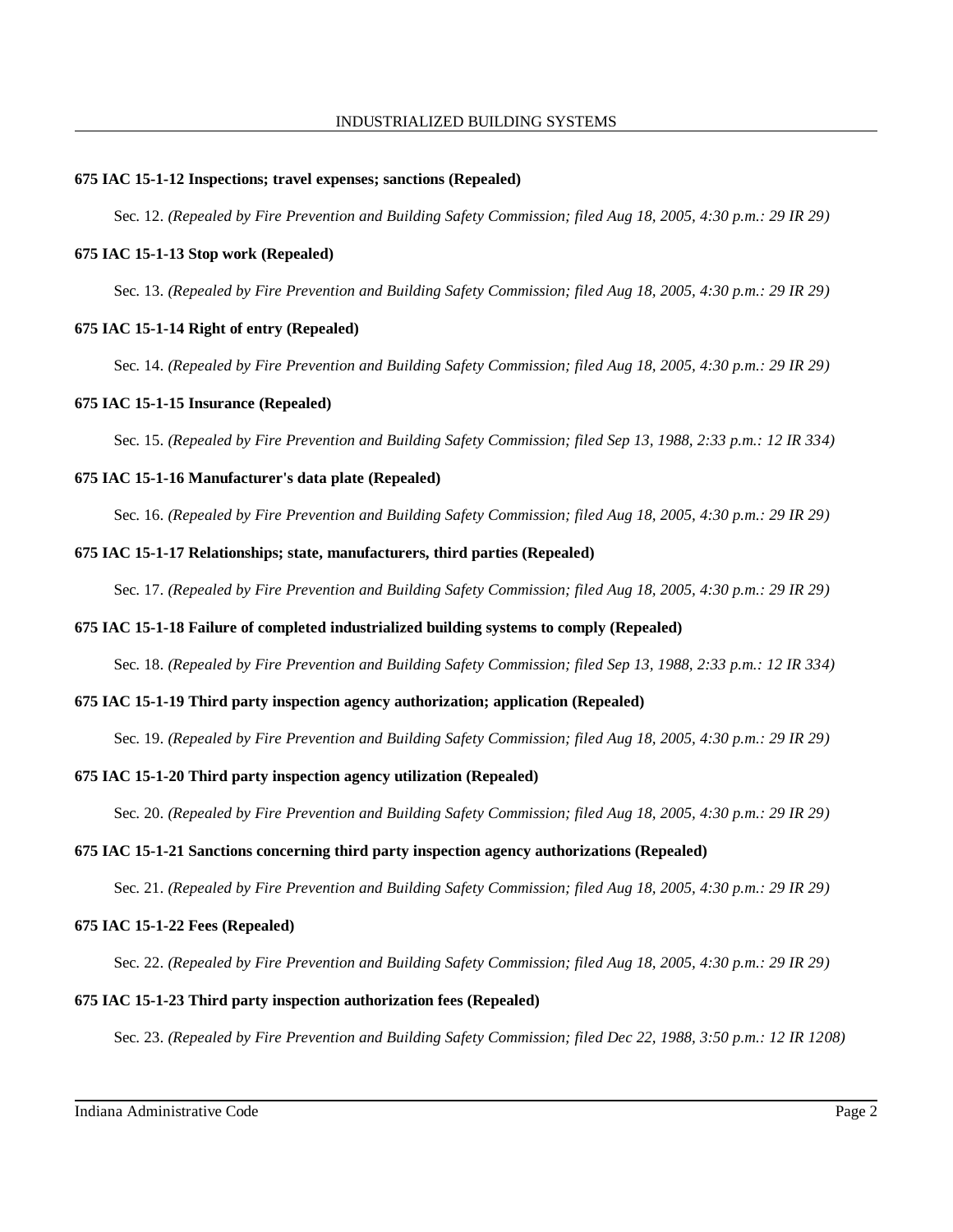## **Rule 1.1. Title; Purpose; Applicability; Definitions**

#### **675 IAC 15-1.1-1 Title; purpose; applicability**

Authority: IC 22-13-2-2: IC 22-13-2-13; IC 22-13-4-2 Affected: IC 22-12; IC 22-15-4-4

Sec. 1. (a) This rule and 675 IAC 15-1.2 through 675 IAC 15-1.7 shall be known as Administrative Rules for Industrialized Building Systems and Mobile Structures.

(b) Thisrule and 675 IAC 15-1.2 through 675 IAC 15-1.7 appliesto all industrialized building systems and mobile structures for sale, lease, or use in the state of Indiana with the following exceptions:

(1) A manufactured home.

(2) An industrialized building system or mobile structure governed by an agreement made under IC 22-15-4-4.

(3) Construction trailers.

*(Fire Prevention and Building Safety Commission; 675 IAC 15-1.1-1; filed Aug 18, 2005, 4:30 p.m.: 29 IR 13; readopted filed Aug 4, 2011, 8:35 a.m.: 20110831-IR-675110254RFA; readopted filed Mar 10, 2017, 9:37 a.m.: 20170405-IR-675170005RFA)*

### **675 IAC 15-1.1-2 Definitions**

Authority: IC 22-13-2-2; IC 22-13-2-13; IC 22-13-4-2 Affected: IC 22-12-1; IC 25-4; IC 25-31; IC 32-1-6-2; IC 32-25-2-9; IC 36-7-2-9; IC 36-8-17

Sec. 2. (a) The definitions in IC 22-12-1 and this section apply throughout this rule and 675 IAC 15-1.2 through 675 IAC 15-1.7.

- (b) "Building official" means the following:
- (1) The office of the state building commissioner.
- (2) The office of the state fire marshal.
- (3) The local building officials authorized under IC 36-7-2-9 and a local ordinance approved by the commission.
- (4) The fire department authorized under IC 36-8-17.
- (c) "Class 1 structures" is defined as follows:
- (1) "Class 1 structure" means any part of the following:
	- (A) A building or structure that is intended to be or is occupied or otherwise used in any part by any of the following: (i) The public.

(ii) Three (3) or more tenants.

- (iii) One (1) or more persons who act as the employees of another.
- (B) A site improvement affecting access by persons with a physical disability to a building or structure described in clause (A).

(2) Subdivision (1)(A) includes a structure that contains three (3) or more condominium units (as defined in IC 32-25-2-9) or other units that:

(A) are intended to be or are used or leased by the owner of the unit; and

(B) are not completely separated from each other by an unimproved space.

(3) Subdivision  $(1)(A)$  does not include the following:

(A) A building or structure that:

(i) is intended to be or is used only for an agricultural purpose on the land where it is located; and (ii) is not used for retail trade or is a stand used for retail sales of farm produce for eight (8) or less consecutive months in a calendar year.

- (B) A Class 2 structure.
- (C) A vehicular bridge.
- (D) A structure that is intended to be or is occupied solely to provide periodic maintenance or repair of: (i) the structure; or
	- (ii) mechanical or electrical equipment located within and affixed to the structure.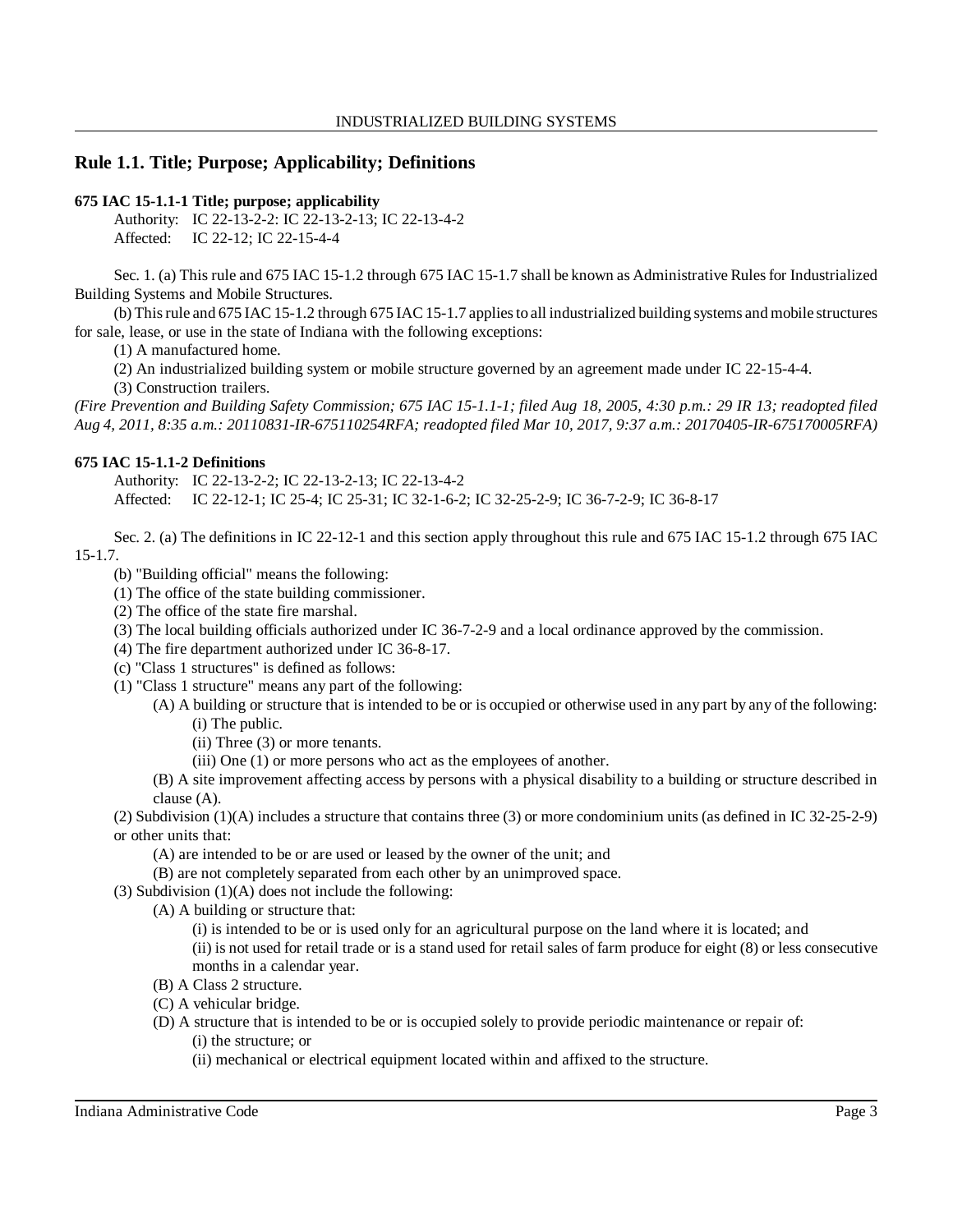- (d) "Class 2 structure" is defined as follows:
- (1) "Class 2 structure" means any part of the following:

(A) A building or structure that is intended to contain or contains only one (1) dwelling unit or two (2) dwelling units unless any part of the building or structure is regularly used as a Class 1 structure.

(B) An outbuilding for a structure described in clause (A), such as a garage, barn, or family swimming pool, unless any part of the outbuilding is regularly used as a Class 1 structure.

- (2) Subdivision (1) does not include a vehicular bridge.
- (e) "Commission" means the fire prevention and building safety commission.
- (f) "Commissioner" means the state building commissioner.
- (g) "Component" means one (1) or more parts of a fabricated unit.

(h) "Construction" means the fabrication of any part of an industrialized building system or mobile structure for use at another site.

(i) "Construction trailer" means an industrialized building system or mobile structure sited at a construction site for the purpose of storing tools and materials related to the project being constructed.

(j) "Design professional" means an architect or professional engineer who is registered under IC 25-4 or IC 25-31.

(k) "Industrialized building system" means any part of a building or other structure that is in whole or in substantial part fabricated in an off-site manufacturing facility for installation or assembly at the building site as part of a Class 1 structure, a Class 2 structure, or another building or structure. However, the term does not include a mobile structure or a system that is capable of inspection at the building site.

(l) "Manufactured home" means a structure, transportable in one (1) or more sections, that:

(1) in the traveling mode, is eight (8) body feet or more in width or forty (40) body feet or more in length; or

(2) when erected on site:

(A) is three hundred twenty (320) or more square feet;

(B) is built on a permanent chassis;

(C) is designed to be used as a dwelling with or without a permanent foundation when connected to the required utilities; and

(D) includes the plumbing, heating, air conditioning, and electrical systems contained therein;

except that the term shall include any structure that meets all the requirements of thissubsection except the size requirements and with respect to which the manufacturer voluntarily files a certification required by the Secretary of Housing and Urban Development and complies with the standards established under 24 U.S.C. 5401 et seq.

(m) "Manufacturer's installation instructions" means instructions for the proper erection, assembly, or installation of an industrialized building system or mobile structure or component produced by the manufacturer.

(n) "Mobile home" means a dwelling unit of vehicular, portable design built before 1974 on a chassis and designed and intended to be:

- (1) moved from one (1) site to another; and
- (2) used without a permanent foundation.
- (o) "Mobile structure" is defined as follows:
- (1) "Mobile structure" means any part of a fabricated unit that is designed to be:
	- (A) towed on its own chassis; and

(B) connected to utilities for year-round occupancy or used as a Class 1 structure, a Class 2 structure, or another structure.

(2) The term includes the following:

(A) Two (2) or more components that can be retracted for towing purposes and subsequently expanded for additional capacity.

(B) Two (2) or more units that are separately towable but designed to be joined into one (1) integral unit.

(p) "Permanent foundation" means any structural system capable of transferring loads from a structure to the earth at a depth below the established frost line without exceeding the safe bearing capacity of the supporting soil.

(q) "Prototype" means an industrialized building system or mobile structure of original design that serves as a model for future industrialized building system or mobile structure product lines.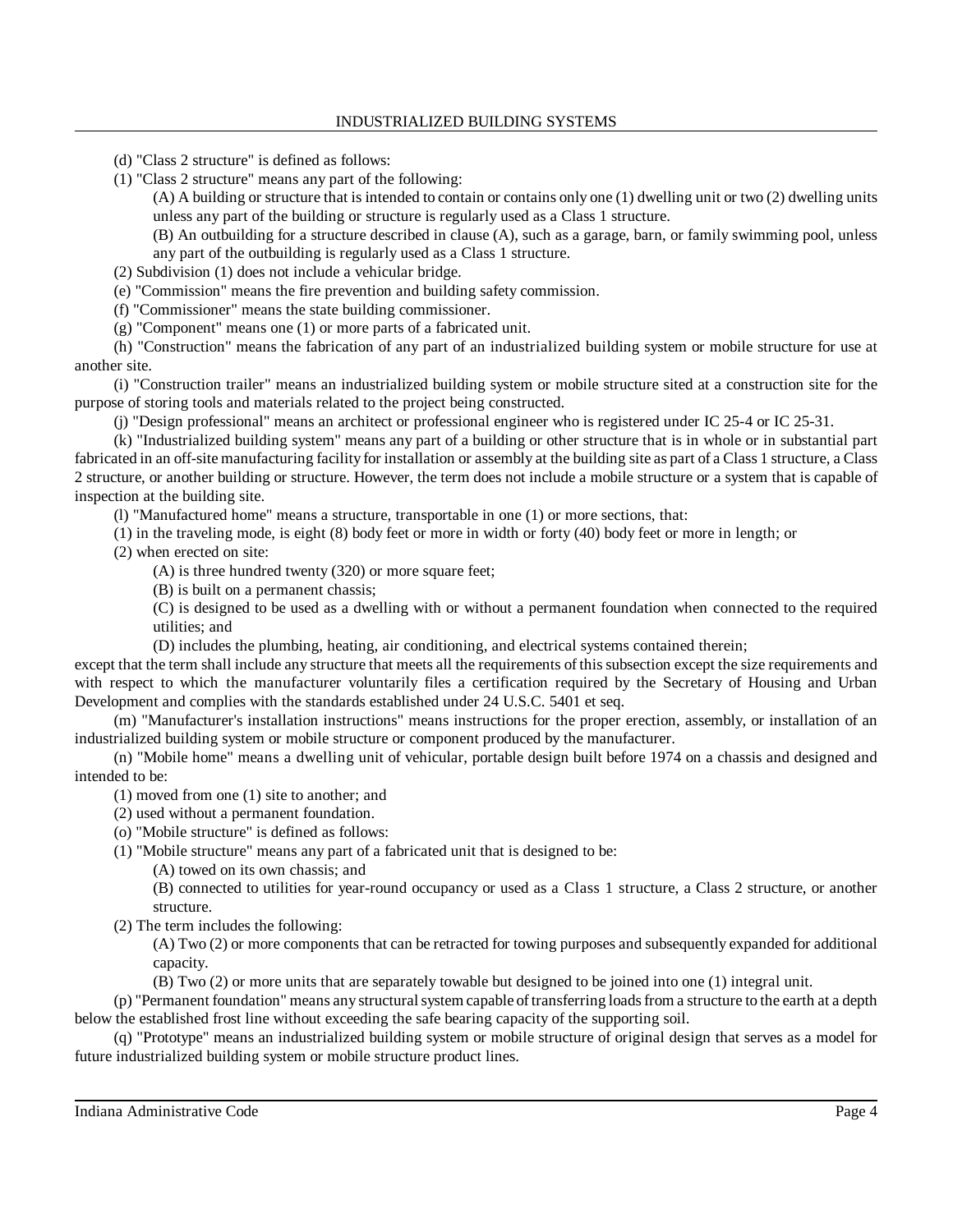(r) "Quality control manual" means a manual prepared by a manufacturer for its manufacturing plants that outlines the manufacturer's quality control program.

(s) "Seal of acceptance" means a certification issued by the office of the state building commissioner for an industrialized building system or a mobile structure.

(t) "Site construction" means the work undertaken to erect, assemble, or install any part or component of an industrialized building system or mobile structure at the site where it will be used or occupied, except the relocation of a mobile structure.

(u) "System" means an industrialized building system or a mobile structure.

(v) "System plan" means the:

(1) drawings;

(2) specifications;

(3) structural typical system plans;

(4) quality control manual; or

(5) manufacturer's installation instructions;

submitted to the office of the state building commissioner. A system shall be based on one (1) completed width of structure and the number of stories.

(w) "Structural safety" means the continued capability of load bearing members of a building or structure to transmit actual and design live and dead loads to a foundation or other load-bearing members within the allowable working stresses of the materials or assembly of materials involved.

(x) "Structural/typical system plan" means structural or typical, or both, details submitted to supplement one (1) or more system plans and that are to be referenced by those system plans.

(y) "Third party inspection agency" means a person authorized by the commission to conduct inspections of and issue a seal of acceptance for industrialized building systems or mobile structures, or both.

(z) "Unit" means one (1) part of an industrialized building system or mobile structure that is one (1) part of the whole industrialized building system or mobile structure. *(Fire Prevention and Building Safety Commission; 675 IAC 15-1.1-2; filed Aug 18, 2005, 4:30 p.m.: 29 IR 13; readopted filed Aug 4, 2011, 8:35 a.m.: 20110831-IR-675110254RFA; readopted filed Mar 10, 2017, 9:37 a.m.: 20170405-IR-675170005RFA)*

## **Rule 1.2. Administrative Rules for Industrialized Building Systems and Mobile Structures**

## **675 IAC 15-1.2-1 Scope**

Authority: IC 22-13-2-2; IC 22-13-2-13; IC 22-13-4-2 Affected: IC 22-12; IC 22-15-4

Sec. 1. The purpose of 675 IAC 15-1.1, this rule, and 675 IAC 15-1.3 through 675 IAC 15-1.7 is to establish administrative procedures and general provisions for the rules of the commission pertaining to industrialized building systems and mobile structures. (Fire Prevention and Building Safety Commission; 675 IAC 15-1.2-1; filed Aug 18, 2005, 4:30 p.m.: 29 IR 15; *readopted filed Aug 4, 2011, 8:35 a.m.: 20110831-IR-675110254RFA; readopted filed Mar 10, 2017, 9:37 a.m.: 20170405-IR-675170005RFA)*

## **675 IAC 15-1.2-2 Design release for manufacture; requirements**

Authority: IC 22-13-2-2; IC 22-13-2-13; IC 22-13-4-2; IC 22-15-3-4 Affected: IC 22-12; IC 22-15

Sec. 2. It shall be unlawful for any person to commence production of an industrialized building system or mobile structure or cause the same to be done without first obtaining one (1) of the following from the office of the state building commissioner:

(1) A system design release.

(2) Prototype status.

*(Fire Prevention and Building Safety Commission; 675 IAC 15-1.2-2; filed Aug 18, 2005, 4:30 p.m.: 29 IR 15; readopted filed Aug 4, 2011, 8:35 a.m.: 20110831-IR-675110254RFA; readopted filed Mar 10, 2017, 9:37 a.m.: 20170405-IR-675170005RFA)*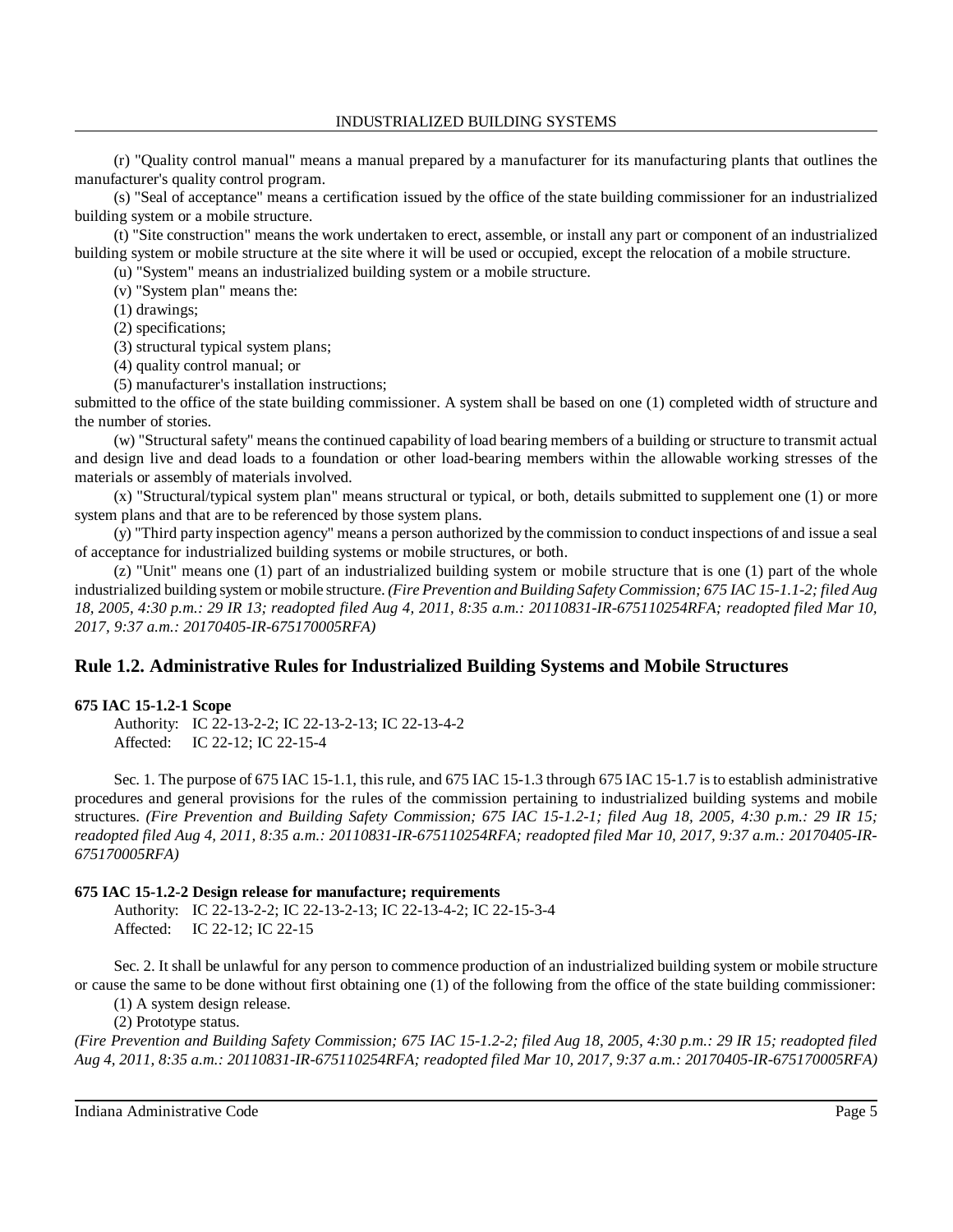## **675 IAC 15-1.2-3 Design release application requirements**

Authority: IC 22-13-2-2; IC 22-13-2-13; IC 22-13-4-2; IC 22-15-3-2 Affected: IC 22-12; IC 22-15

Sec. 3. (a) An application for a design release for an industrialized building system or mobile structure, including an application for a modification of a system plan governed by an existing design release, shall be submitted to the office of the state building commissioner.

(b) The application shall be submitted by:

(1) the manufacturer;

(2) the design professional; or

(3) the third party inspection agency;

on behalf of the manufacturer.

(c) The applicant shall use the forms and formatspecified bythe office ofthe state building commissioner for the application. All plans, specifications, and other supporting documentation must also be submitted in the format specified by the office of the state building commissioner.

(d) The following information shall be included on the application:

(1) The name and address, including city, state, and zip code, telephone number, facsimile number, and electronic mail address of the manufacturer, as well as the name of the authorized third party inspection agency, if utilized.

(2) The name and address, including city, state, and zip code, telephone number, facsimile number, electronic mail address,

and registration number ofthe design professional, ifthe completed structure will exceed thirty thousand (30,000) cubic feet. (3) An identification of the type of industrialized building system or mobile structure system based on the classification in section 6 of this rule.

(4) The length of the unit produced; multiple lengths may be included.

(5) A list and description of the components contained in the unit or units.

(6) An indication of the use and occupancy.

(7) The number of completed stories.

(8) The number of units in the completed structure.

(9) The completed width of the unit.

(10) A description of the use of the structure in detail and types of materials stored, if any.

 $(11)$  The name, address, including city, state, and zip code, telephone number, facsimile number, and electronic mail address

for each manufacturer's facility producing under the design release.

(12) Signatures and affirmations in compliance with section 4 of this rule.

(e) A quality control manual shall be submitted as required in section 15 of this rule. Submission of this quality control manual is not required if it has been previously submitted and released by the office of the state building commissioner and the quality control manual is not being revised.

(f) Plans and specifications accompanying the application shall be submitted as required in section 5 of this rule.

(g) The fee required by 675 IAC 15-1.6 shall be submitted with the application. *(Fire Prevention and Building Safety* Commission; 675 IAC 15-1.2-3; filed Aug 18, 2005, 4:30 p.m.: 29 IR 15; readopted filed Aug 4, 2011, 8:35 a.m.: 20110831-IR-*675110254RFA; readopted filed Mar 10, 2017, 9:37 a.m.: 20170405-IR-675170005RFA)*

## **675 IAC 15-1.2-4 Signatories to design release application**

Authority: IC 22-13-2-2; IC 22-13-2-13; IC 22-13-4-2; IC 22-15-3-4 Affected: IC 22-12-1-3; IC 22-15

Sec. 4. (a) All design release applications must be signed by the manufacturer as follows:

(1) For a corporation, the signatory shall be a responsible corporate officer. For the purpose of this section, "responsible corporate officer" means a president, secretary, treasurer, or vice president of the corporation in charge of a principal business function, or any other person who performs similar policy making or decision making functions for the corporation. (2) For a partnership or sole proprietorship, the signatory shall be a general partner or the proprietor, respectively.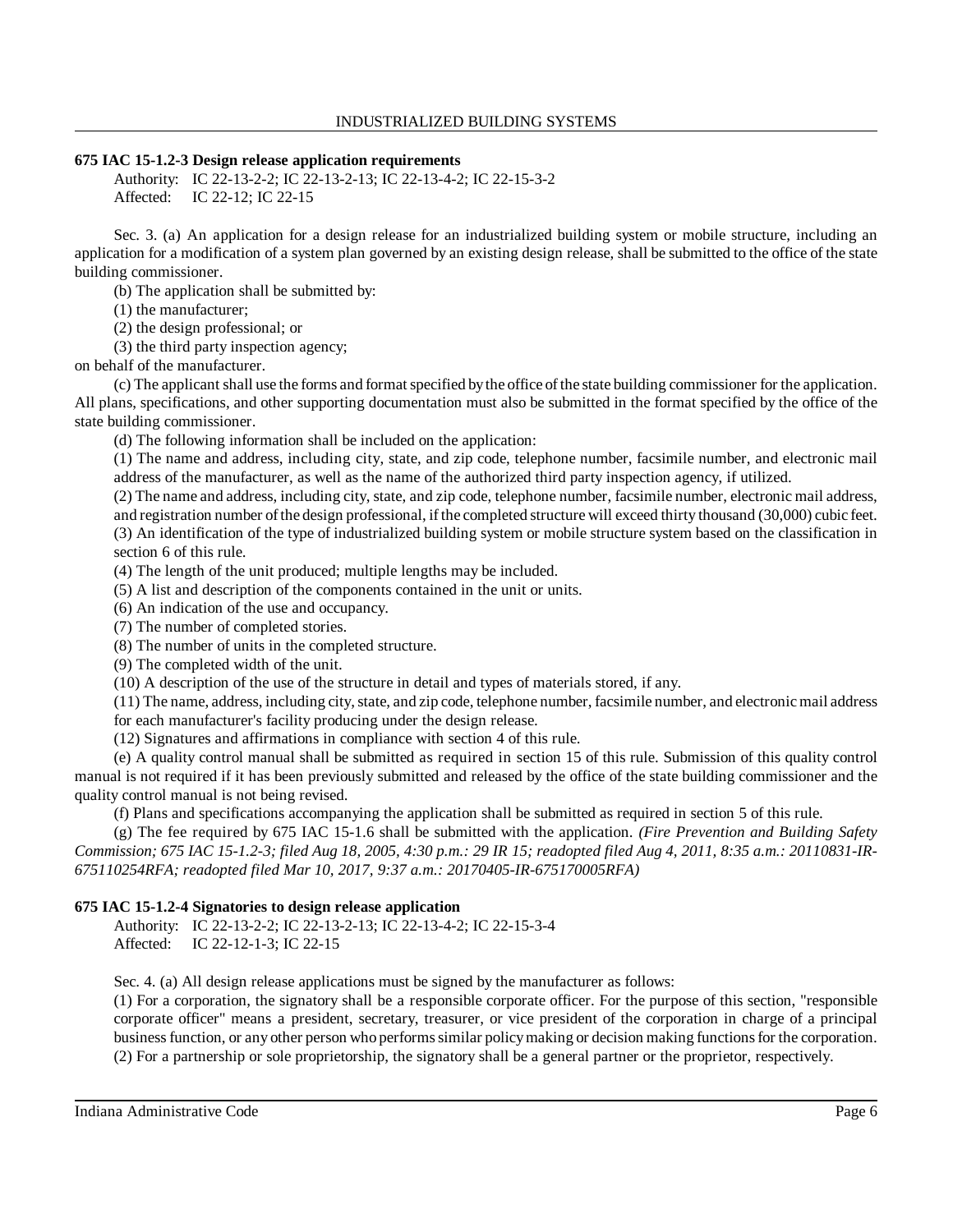(3) Alternatively, a duly authorized representative of a signatory listed under subdivision (1) or (2) may be the signatory on the application. A person is a duly authorized representative only if:

(A) the authorization is made in writing by an individual described in subdivision (1) or (2);

(B) the authorization specifies either an individual or a position having responsibility in the industrialized building or mobile structures manufacturing facility of plant manager, superintendent, position of equivalent responsibility, or an individual or position having overall responsibility for building and fire safetymattersfor themanufacturer; and

(C) the written authorization is submitted to the office of the state building commissioner, if requested.

(b) The manufacturer shall make the following affirmation on the application: I affirm, under penalty of perjury, that:

(1) the proposed industrialized building system or mobile structure will be fabricated in compliance with all applicable rules of the commission; and

(2) the construction of the proposed industrialized building system or mobile structure will not deviate from the plans and specifications submitted with the application and released by the office of the state building commissioner except as authorized under section 11 of this rule.

(c) If a design professional is required by section 8 of this rule, the design professional shall make the following affirmation on the application: I affirm under penalty of perjury that:

(1) the information contained in the application is true, accurate, and complete;

(2) the plans and specifications submitted with the application:

(A) were either prepared by myself or under my direct supervision; and

(B) provided for the industrialized building system or mobile structure will meet all building laws as that term is defined by IC 22-12-1-3; and

(3) I will inspect the construction covered by the application at intervals appropriate to the stage of the fabrication to verify and ensure that the work is proceeding in accordance with the system release.

*(Fire Prevention and Building Safety Commission; 675 IAC 15-1.2-4; filed Aug 18, 2005, 4:30 p.m.: 29 IR 16; readopted filed Aug 4, 2011, 8:35 a.m.: 20110831-IR-675110254RFA; readopted filed Mar 10, 2017, 9:37 a.m.: 20170405-IR-675170005RFA)*

## **675 IAC 15-1.2-5 Plans; specifications; requirements.**

Authority: IC 22-13-2-2; IC 22-13-2-13; IC 22-13-4-2; IC 22-15-3 Affected: IC 22-12; IC 22-13-2-11; IC 22-15

Sec. 5. (a) All plans and specifications filed with an application for design release shall comply with this section.

(b) All plans and specifications and any supporting data shall be sufficiently clear and complete to show in detail that the proposed work will comply with the rules of the commission. They shall be in the English language and dimensions shall be in the English units of measurement (yards, feet, or inches).

(c) One (1) complete set of plans and specifications required by this section shall be filed for review.

(d) If a design professional is required by section 8 of this rule, the following requirements are applicable:

(1) The plans and specifications shall be prepared by a design professional who is competent to design the construction covered by the application.

(2) Each page of the plans and the title page of the specifications shall include the legible signature and seal of:

(A) the design professional described in subdivision (1); or

(B) a member of the design professional's technical or professional staff.

(e) Plans and specifications filed under this section shall include all of the following as applicable:

(1) Plans and specifications shall indicate the manufacturer's name, office address, and name and address of each manufacturing facility listed to fabricate the released system.

(2) Dimensioned floor plans, drawn to scale, with room identification.

(3) Wall elevations of all exterior walls.

(4) Cross sections and details of walls, floors, and roof construction showing dimensions and materials.

(5) Structural plans and elevations showing size and location of all structural members, truss design and frames (where applicable), connection details, and all stress calculations, if specifically required, to ensure structural safety.

(6) Details showing how required structural and fire-resistive integrity are maintained where wall, floor, and ceiling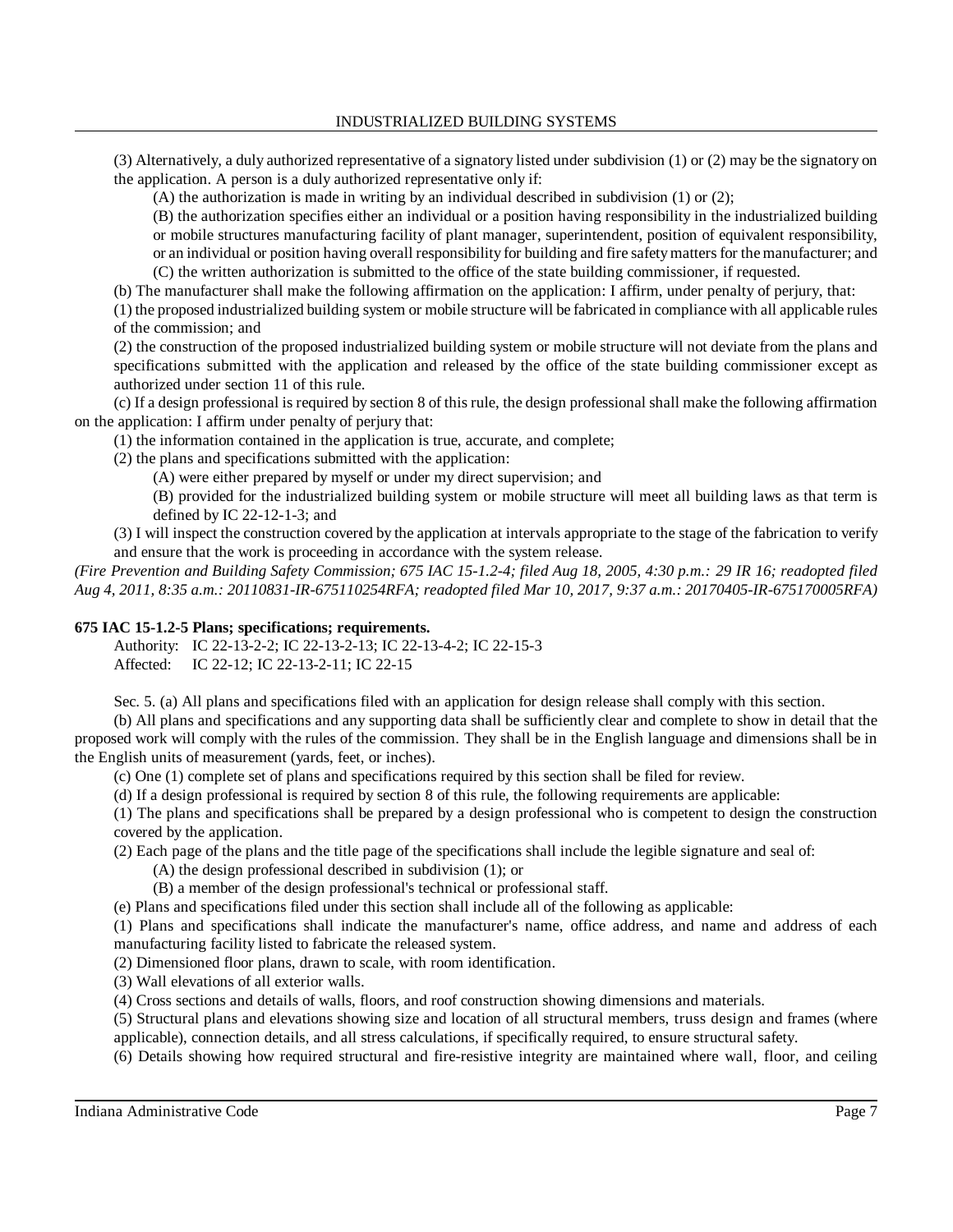penetrations are made for items such as electrical, plumbing, and communications systems.

(7) Room finish schedule showing finishes for wall, ceiling, and floors in all rooms, stairways, and corridors.

- (8) Door schedule including the following:
	- (A) Materials.
		- (B) Size.
		- (C) Thickness.
		- (D) Hardware.
		- (E) Fire rating for all doors (if required).
- (9) Window schedule including the following:
	- (A) Light.
	- (B) Vent.
	- (C) Egress.
	- (D) Safety glazing.
	- (E) Hardware information, where applicable.
- (10) Construction specifications (may be on design drawings).
- (11) Electrical plans, diagrams, and details of electrical service equipment.
- (12) Plumbing plan including the following:
	- (A) Fixture location.
		- (B) Risers.
		- (C) Drains.
		- (D) Piping isometrics, including sizes and materials of piping.
- (13) Mechanical plans indicating location and sizes of equipment and sizes and materials of ducts.
- (14) Energy conservation design criteria, including the following:
	- (A) Exterior envelope components materials.
	- (B) "U" values of the envelope systems.
	- (C) "R" values of insulation materials.
	- (D) Size and type of apparatus.
	- (E) Equipment and system controls.
- (15) Accessibility for persons with a physical disability, including the following:
	- (A) Access to the buildings.
	- (B) Any interior ramps with slope dimensions.
	- (C) Restroom layouts indicating clearances.
	- (D) Grab bars.
	- (E) Door swings.
	- (F) Door sizes.
- (16) Fire protections systems, including the following:
	- (A) Automatic sprinklers.
	- (B) Fire pumps.
	- (C) Detection and alarm systems.
	- (D) Emergency power.
	- (E) Communication systems.

(17) Additional information as may be needed to demonstrate that the proposed construction will comply with the rules of the commission.

(18) Data plate shall be located near the main electrical panel. If the industrialized building system or mobile structure does not contain an electrical panel, then the location shall be identified on the systems plans.

(f) Plans and specifications may be filed with the office of the state building commissioner by one (1) of the following methods:

(1) Plans and specifications may be bound in a loose-leaf binder, eight and one-half (8½) inch by eleven (11) inch format. All documentssubmitted shall be organized, indexed, and tabbed. All bindersshall bear themanufacturer's name on the front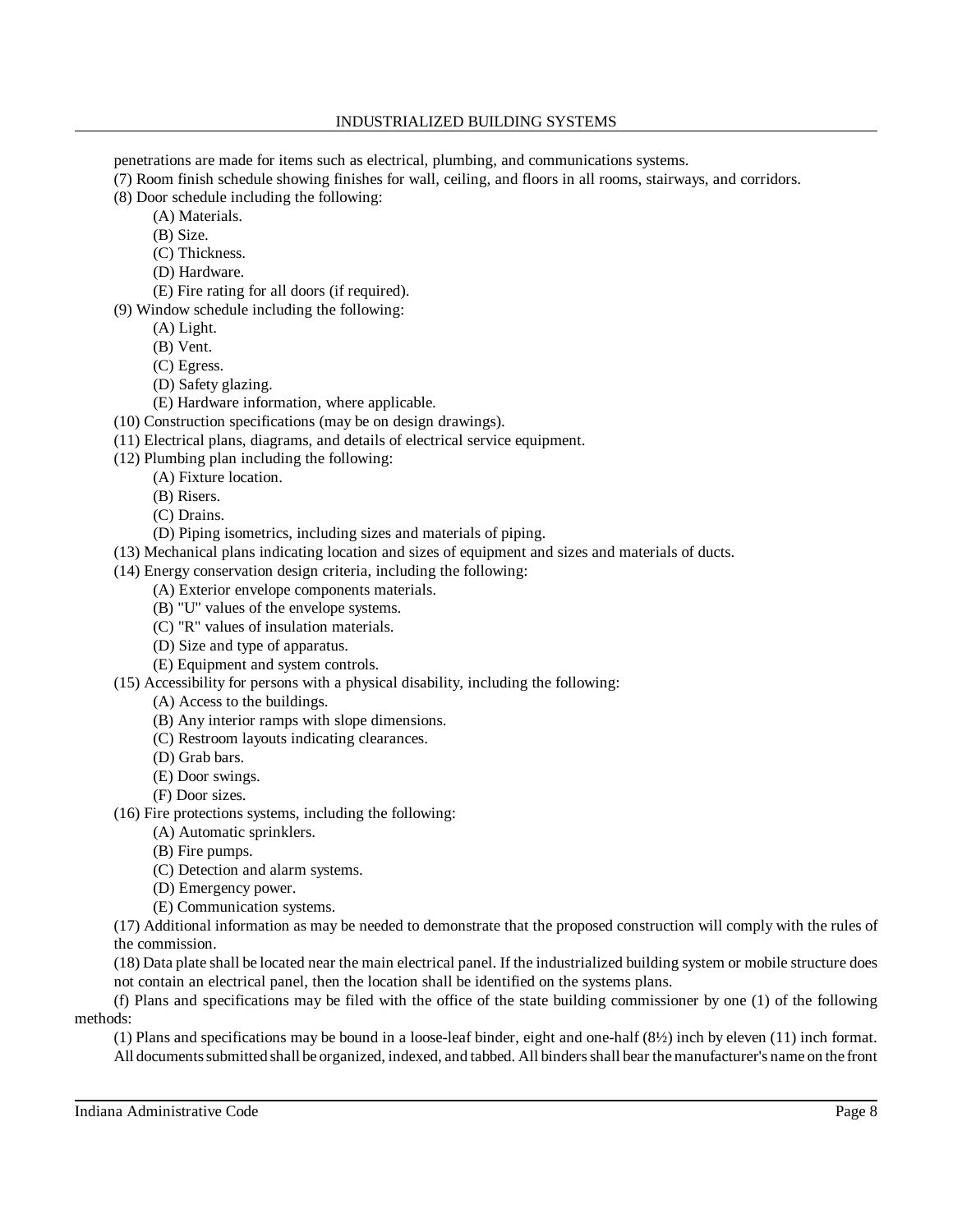and bound edge.

(2) Electronic mail (e-mail) by method of attaching the required documentation. Electronic filings shall be compatible with the software used bythe office ofthe state building commissioner. The electronic documentation shall be organized, indexed, and tabbed.

*(Fire Prevention and Building Safety Commission; 675 IAC 15-1.2-5; filed Aug 18, 2005, 4:30 p.m.: 29 IR 16; readopted filed Aug 4, 2011, 8:35 a.m.: 20110831-IR-675110254RFA; readopted filed Mar 10, 2017, 9:37 a.m.: 20170405-IR-675170005RFA)*

## **675 IAC 15-1.2-6 Applicable codes for design and construction**

Authority: IC 22-13-2-2; IC 22-13-2-13; IC 22-13-4-2 Affected: IC 22-12; IC 22-15

Sec. 6. (a) An industrialized building system that is a Class 2 structure shall be affixed with a modular unit seal of acceptance and shall be designed and constructed in accordance with the Indiana Residential Code (675 IAC 14). Exceptions are as follows:

(1) Townhouse units areClass 1 structures, but shall be designed and constructed in accordance with the Indiana Residential Code (675 IAC 14).

(2) The Indiana Plumbing Code (675 IAC 16) may be used instead of the plumbing sectionsin the Indiana Residential Code (675 IAC 14).

(3) The Indiana Electrical Code (675 IAC 17) may be used instead of the electrical sections in the Indiana Residential Code (675 IAC 14).

(b) An industrialized building system that is a Class 1 structure shall be affixed with a modular unit seal of acceptance and shall be designed and constructed in accordance with the following:

(1) The Indiana Building Code (675 IAC 13).

(2) The Indiana Plumbing Code (675 IAC 16).

(3) The Indiana Electrical Code (675 IAC 17).

(4) The Indiana Mechanical Code (675 IAC 18).

(5) The Indiana Fuel Gas Code (675 IAC 25).

(6) The Indiana Energy Conservation Code (675 IAC 19).

Townhouse units are Class 1 structures, but shall be designed and constructed in accordance with the Indiana Residential Code (675 IAC 14).

(c) Mobile Structures that are Class 1 structures shall be affixed with a mobile unit seal of acceptance and shall be designed and constructed in accordance with the Indiana Mobile Structures Code (675 IAC 15-2). Exceptions are as follows:

(1) The Indiana Energy Conservation Code (675 IAC 19) may be used instead of the Indiana Mobile Structures Code for energy conservation requirements.

(2) A mobile structure shall comply with the accessibility requirements in 675 IAC 13-2.4-110.

*(Fire Prevention and Building Safety Commission; 675 IAC 15-1.2-6; filed Aug 18, 2005, 4:30 p.m.: 29 IR 17; readopted filed Aug 4, 2011, 8:35 a.m.: 20110831-IR-675110254RFA; readopted filed Mar 10, 2017, 9:37 a.m.: 20170405-IR-675170005RFA)*

## **675 IAC 15-1.2-7 Alternate materials, methods, and designs**

Authority: IC 22-13-2-2; IC 22-13-2-13; IC 22-13-4-2; IC 22-15-3-4 Affected: IC 22-12; IC 22-15

Sec. 7. (a) This section does not authorize a variance from any rule adopted by the commission.

(b) The rules adopted by the commission do not prevent the use of:

(1) materials;

(2) methods of construction; or

(3) design procedures;

if they are not specifically prohibited in the rules and if they are approved under subsection (c) or (d).

(c) The state fire marshal and the state building commissioner may, in the review of an application for a design release, consider as evidence of compliance with the rules adopted by the commission any evaluation report that: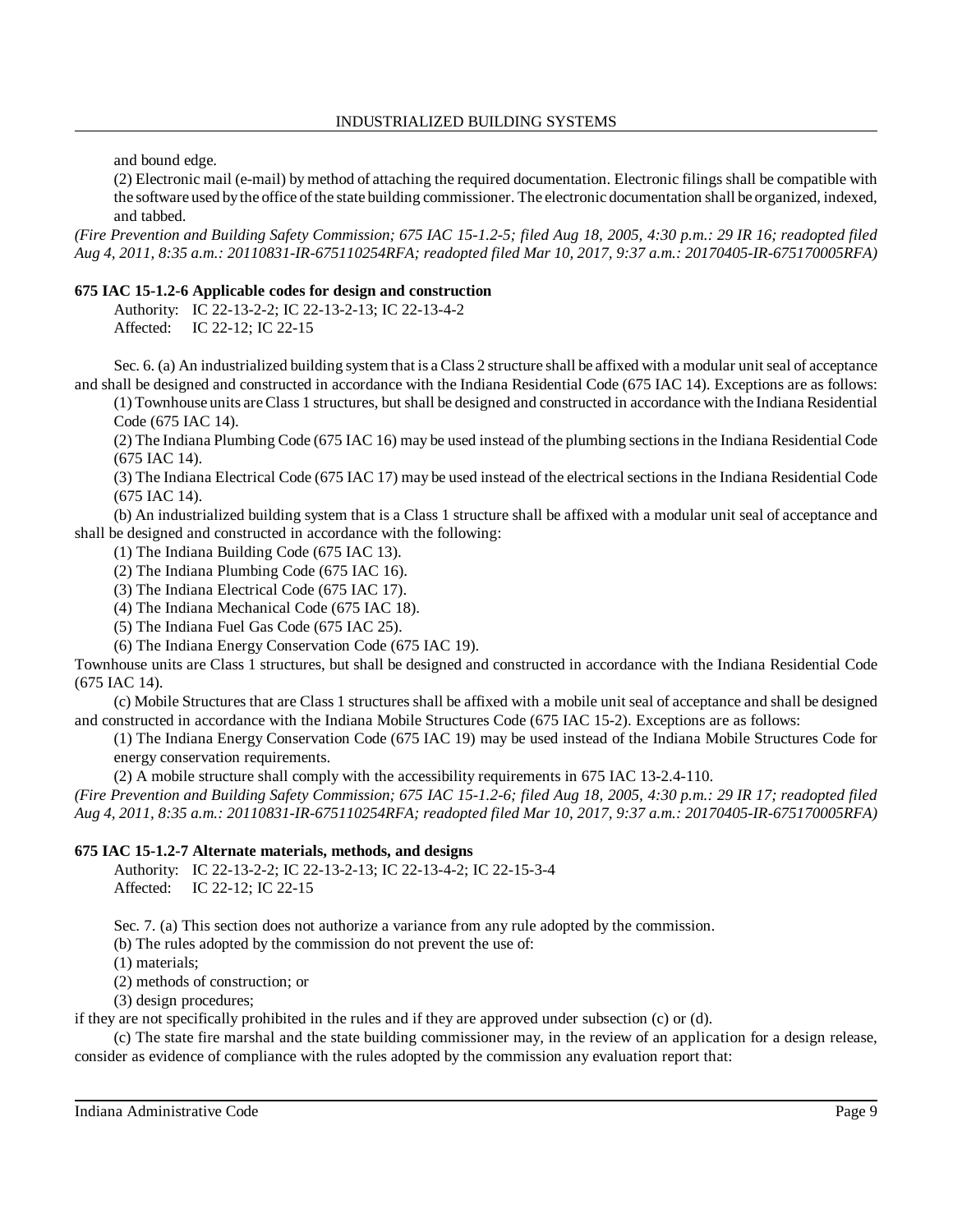(1) containslimitations, conditions, orstandardsfor alternativematerials, method of construction, or design procedures; and

(2) is published by an independent, nationally recognized testing laboratory or any of the following:

(A) Factory Mutual Loss Prevention Data Sheets and test reports (FM).

(B) International Organization for Standardization (ISO) (ISO standards listed by the American National Standards Institute).

(C) International Electrotechnical Commission (IEC) (IEC standards listed by the American National Standards Institute).

(D) Japan Industrial Standards (JIS) that are shown to be equivalent to ANSI standards.

(E) German Institute for Standards (Deutsches Institut fur Normung) (DIN) that are shown to be equivalent to ANSI standards.

(F) French Standards Association (AFNOR) that are shown to be equivalent to ANSI standards.

(G) Canadian Standards Association (CSA) that are shown to be equivalent to ANSI standards.

(H) Swedish Institute for Technical Approval in Construction (SITAC) that are shown to be equivalent to ANSI standards.

(I) Swedish Standards (SIS) that are found to be equivalent to ANSI standards.

(J) BOCA Evaluation Services, Inc., Building Officials and Code Administrators International (BOCA) (research reports).

(K) Council of American Building Officials (CABO) (National Evaluation Services (NES) evaluation reports).

(L) ICBO Evaluation Services Inc., International Conference of Building Officials (ICBO) (ICBO Evaluation Service Inc. evaluation reports).

(M) SBCCI Public Safety Testing and Evaluation Services, Inc., Southern Building Code Congress International (SBCCI) (compliance reports).

(N) International Association of Plumbing and Mechanical Officials (IAPMO) (Directory of Research Recommendations).

(O) International Code Council (ICC) (evaluation reports).

(d) The state building commissioner and the state fire marshal may, in the review of an application for a design release, consider as evidence of compliance with 675 IAC 13-2.4-110 similar provisions of the Americans with Disabilities Accessibility Guidelines for Buildings and Facilities, 28 CFR 36, Appendix A in effect on July 1, 1997. *(Fire Prevention and Building Safety* Commission; 675 IAC 15-1.2-7; filed Aug 18, 2005, 4:30 p.m.: 29 IR 18; readopted filed Aug 4, 2011, 8:35 a.m.: 20110831-IR-*675110254RFA; readopted filed Mar 10, 2017, 9:37 a.m.: 20170405-IR-675170005RFA)*

## **675 IAC 15-1.2-8 Design professional**

Authority: IC 22-13-2-13; IC 22-15-3-4 Affected: IC 22-15-3; IC 25-4; IC 25-31

Sec. 8. (a) A design professional shall be required to certify any Class 1 structures if the completed structure would exceed thirty thousand (30,000) cubic feet, including attic space.

(b) The office of the state building commissioner may require a design professional to certify engineered components to substantiate claims that the proposed construction will comply with the rules of the commission. *(Fire Prevention and Building* Safety Commission; 675 IAC 15-1.2-8; filed Aug 18, 2005, 4:30 p.m.: 29 IR 18; readopted filed Aug 4, 2011, 8:35 a.m.: 20110831-*IR-675110254RFA; readopted filed Mar 10, 2017, 9:37 a.m.: 20170405-IR-675170005RFA)*

## **675 IAC 15-1.2-9 Issuance of the design release**

Authority: IC 22-13-2-2; IC 22-13-2-13; IC 22-13-4-2; IC 22-15-3-4 Affected: IC 4-21.5-3-4; IC 4-21.5-3-7; IC 22-12-7-3; IC 22-12-7-12; IC 22-15

Sec. 9. (a) If an application for a design release has been properly submitted in accordance with section 3 of this rule, the office ofthe state building commissionershall reviewthe application and its accompanying plans and specificationsin conjunction with the office of the state fire marshal.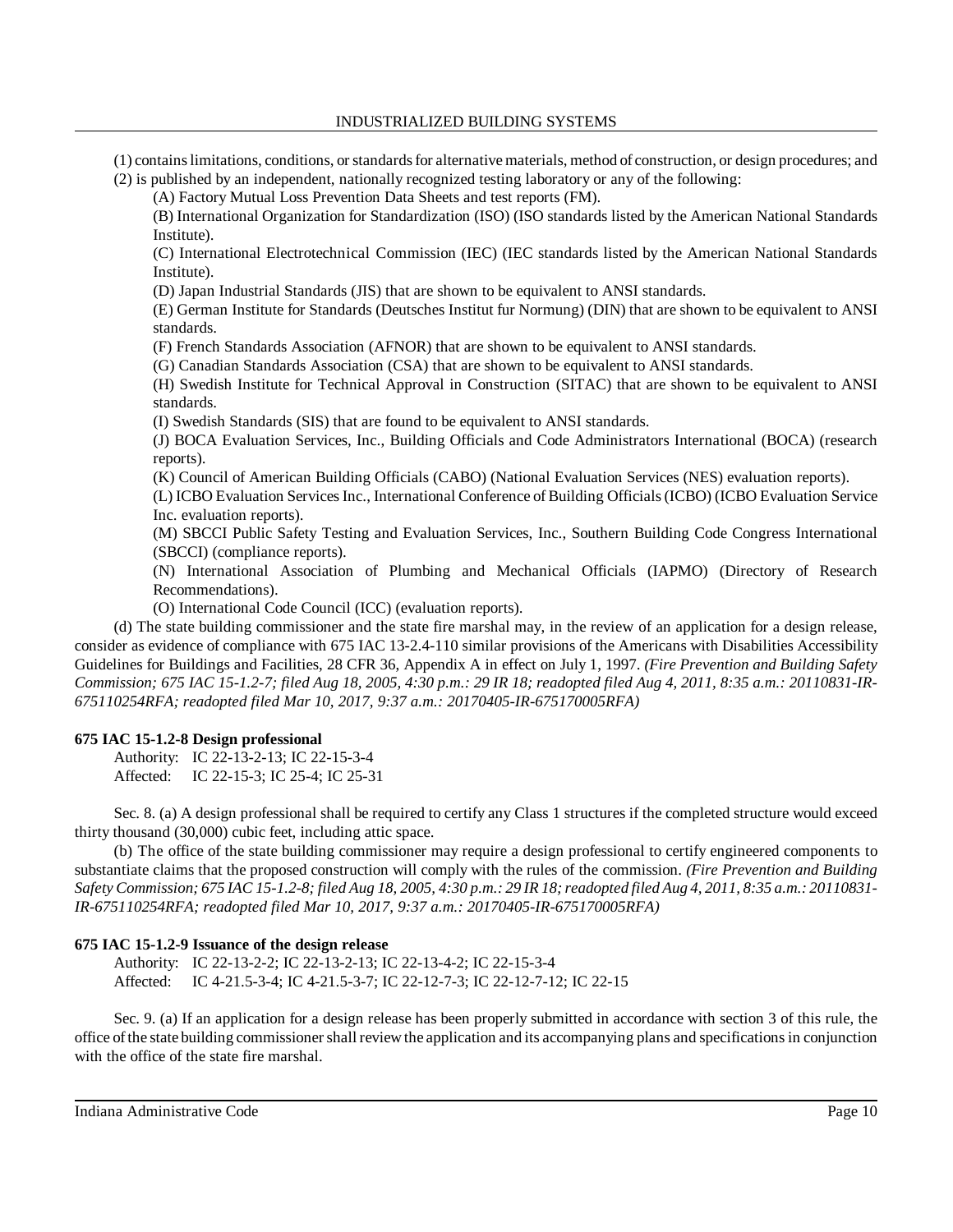INDUSTRIALIZED BUILDING SYSTEMS

(b) If during this review, the office of the state building commissioner or the office of the state fire marshal conclude that additional information is needed to determine if the proposed system complies with the rules of the commission, the applicant may be requested to supply this additional information. If the applicant does not provide the requested additional information or documentation within thirty (30) days following the date of the request, the office of the state building commissioner may deny the application for a design release.

(c) If during this review, it is determined that there are minor omissions or items contrary to the rules of the commission, but that these minor omissions or contrary items would not adversely impact life safety, a conditional design release may be issued without the submission of corrected plans or specifications. Such conditions shall be binding.

(d) Before issuing a design release, the office of the state building commissioner will:

(1) provide the office of the state fire marshal with the application, plans and specifications, and any other relevant information; and

(2) obtain the written approval of the office of the state fire marshal for its issuance.

(e) If the office of the state building commissioner determines that the applicant has demonstrated that the construction will comply with all applicable building laws and the applicant has met all other applicable requirements, the design release will be issued.

(f) Under IC 22-12-7-3, the issuance or denial of a design release is governed by IC 4-21.5-3-4. Under IC 22-12-7-12, a decision to issue or deny a design release may be appealed to the commission under IC 4-21.5-3-7. *(Fire Prevention and Building* Safety Commission; 675 IAC 15-1.2-9; filed Aug 18, 2005, 4:30 p.m.: 29 IR 18; readopted filed Aug 4, 2011, 8:35 a.m.: 20110831-*IR-675110254RFA; readopted filed Mar 10, 2017, 9:37 a.m.: 20170405-IR-675170005RFA)*

## **675 IAC 15-1.2-10 Expiration of design release**

Authority: IC 22-13-2-2; IC 22-13-2-13; IC 22-13-4-2; IC 22-15-3-4 Affected: IC 22-12; IC 22-15

Sec. 10. (a) A design release shall not expire, except as provided in this section.

(b) If the rules of the commission applicable to the system for which the design release was issued are revised or replaced, a design release will expire on the effective date ofthisrevision or replacement. *(Fire Prevention and Building Safety Commission;* 675 IAC 15-1.2-10; filed Aug 18, 2005, 4:30 p.m.: 29 IR 19; readopted filed Aug 4, 2011, 8:35 a.m.: 20110831-IR-*675110254RFA; readopted filed Mar 10, 2017, 9:37 a.m.: 20170405-IR-675170005RFA)*

### **675 IAC 15-1.2-11 Addenda to released system**

Authority: IC 22-13-2-2; IC 22-13-2-13; IC 22-13-4-2; IC 22-15-3-4 Affected: IC 22-12; IC 22-15

Sec. 11. (a) An addendum application shall be filed with the office of the state building commissioner for any proposed addition or revision to a released system plan, which could include any of the following:

(1) A structural/typical system plan.

(2) A quality control manual.

(3) Specifications.

(4) Manufacturer's installation instruction.

(b) All design, specification, or construction process changes that affect a released system plan shall be filed by the manufacturer in the same manner as required by section 3 of this rule.

(c) Signatures and affirmations in compliance with section 4 of the rule *[section 4 of this rule]* are required, if applicable. (d) An addendum shall include any pertinent information as described in section 5 of this rule.

(e) A maximum of six (6) addenda may be made to a released system plan before the system plan must be resubmitted.

(f) The fees required by 675 IAC 15-1.6 shall be submitted with the application.

(g) The following revisions or changes do not require an addendum application to be filed:

(1) A total length of up to four (4) feet may be added to, or deleted from, a released system floor plan without necessitating resubmittal and release. This change may be made anywhere within the floor plan provided all other applicable code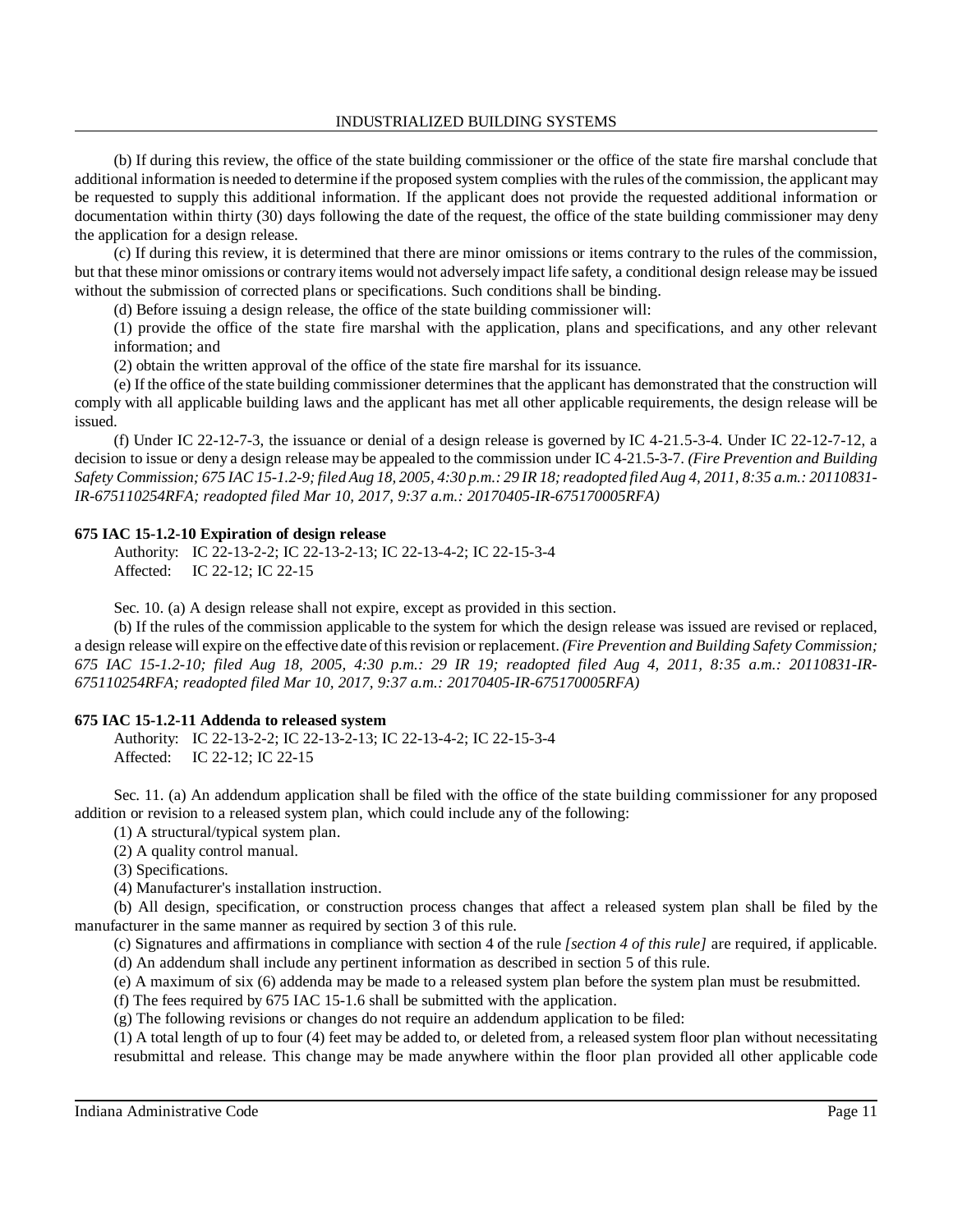requirements are met and such changes in length are addressed within the released manufacturer'sinstallation instructions. Among these code requirements are the minimum for natural light, natural ventilation, and emergency egress requirements as well as established minimum room sizes.

(2) Plumbing fixtures and bathrooms maybe deleted from a released floor plan without necessitating resubmittal and release, provided the minimum code requirements are met by the resulting floor plan.

(Fire Prevention and Building Safety Commission; 675 IAC 15-1.2-11; filed Aug 18, 2005, 4:30 p.m.: 29 IR 19; readopted filed *Aug 4, 2011, 8:35 a.m.: 20110831-IR-675110254RFA; readopted filed Mar 10, 2017, 9:37 a.m.: 20170405-IR-675170005RFA)*

### **675 IAC 15-1.2-12 Prototype**

Authority: IC 22-13-2-2; IC 22-13-2-13; IC 22-13-4-2; IC 22-15-3-4 Affected: IC 22-12; IC 22-15

Sec. 12. (a) To obtain prototype status for a system, the manufacturer of a proposed prototype system shall submit the following to the office of the state building commissioner at least ten (10) days before the commencement of the construction of the prototype:

(1) The following information:

- (A) Projected start and finish dates.
- (B) Model number.
- (C) Serial number.
- (D) Production plant location.
- (E) Third party inspection agency or name of inspector from the office of the state building commissioner.

(2) Payment of appropriate fees in accordance with 675 IAC 15-1.6.

(b) The manufacturer shall not conceal any major portion of work on the prototype system until that portion has been inspected by a representative of the office of the state building commissioner or an authorized third party inspection agency.

(c) A prototype system shall comply with all applicable rules of the commission.

(d) The prototype system shall not be moved from the place of manufacture until a design release for the prototype system has been obtained from the office of the state building commissioner and an Indiana seal of acceptance has been applied in accordance with 675 IAC 15-1.3. *(Fire Prevention and Building Safety Commission; 675 IAC 15-1.2-12; filed Aug 18, 2005, 4:30* p.m.: 29 IR 19; readopted filed Aug 4, 2011, 8:35 a.m.: 20110831-IR-675110254RFA; readopted filed Mar 10, 2017, 9:37 a.m.: *20170405-IR-675170005RFA)*

### **675 IAC 15-1.2-13 Maintenance of design release; plans and specifications**

Authority: IC 22-13-2-2; IC 22-13-2-13; IC 22-13-4-2; IC 22-15-3-4 Affected: IC 22-12; IC 22-15

Sec. 13. An application and a complete set of plans and specifications that conform exactly to the design that was released by the office of the state building commissioner shall be maintained in each manufacturing facility at all times for use by the office ofthe state building commissioner or the third party inspection agency, or both. *(Fire Prevention and Building Safety Commission; 675 IAC 15-1.2-13; filed Aug 18, 2005, 4:30 p.m.: 29 IR 20; readopted filed Aug 4, 2011, 8:35 a.m.: 20110831-IR-675110254RFA; readopted filed Mar 10, 2017, 9:37 a.m.: 20170405-IR-675170005RFA)*

### **675 IAC 15-1.2-14 Compliance with rules**

Authority: IC 22-13-2-2; IC 22-13-2-13; IC 22-13-4-2; IC 22-15-3-4 Affected: IC 22-12; IC 22-15

Sec. 14. The issuance of a design release does not relieve the manufacturer from compliance with all applicable rules of the commission even if items contrary to the rules of commission are shown in plans and specifications that have been filed with the office of the state building commissioner. *(Fire Prevention and Building Safety Commission; 675 IAC 15-1.2-14; filed Aug 18,* 2005, 4:30 p.m.: 29 IR 20; readopted filed Aug 4, 2011, 8:35 a.m.: 20110831-IR-675110254RFA; readopted filed Mar 10, 2017,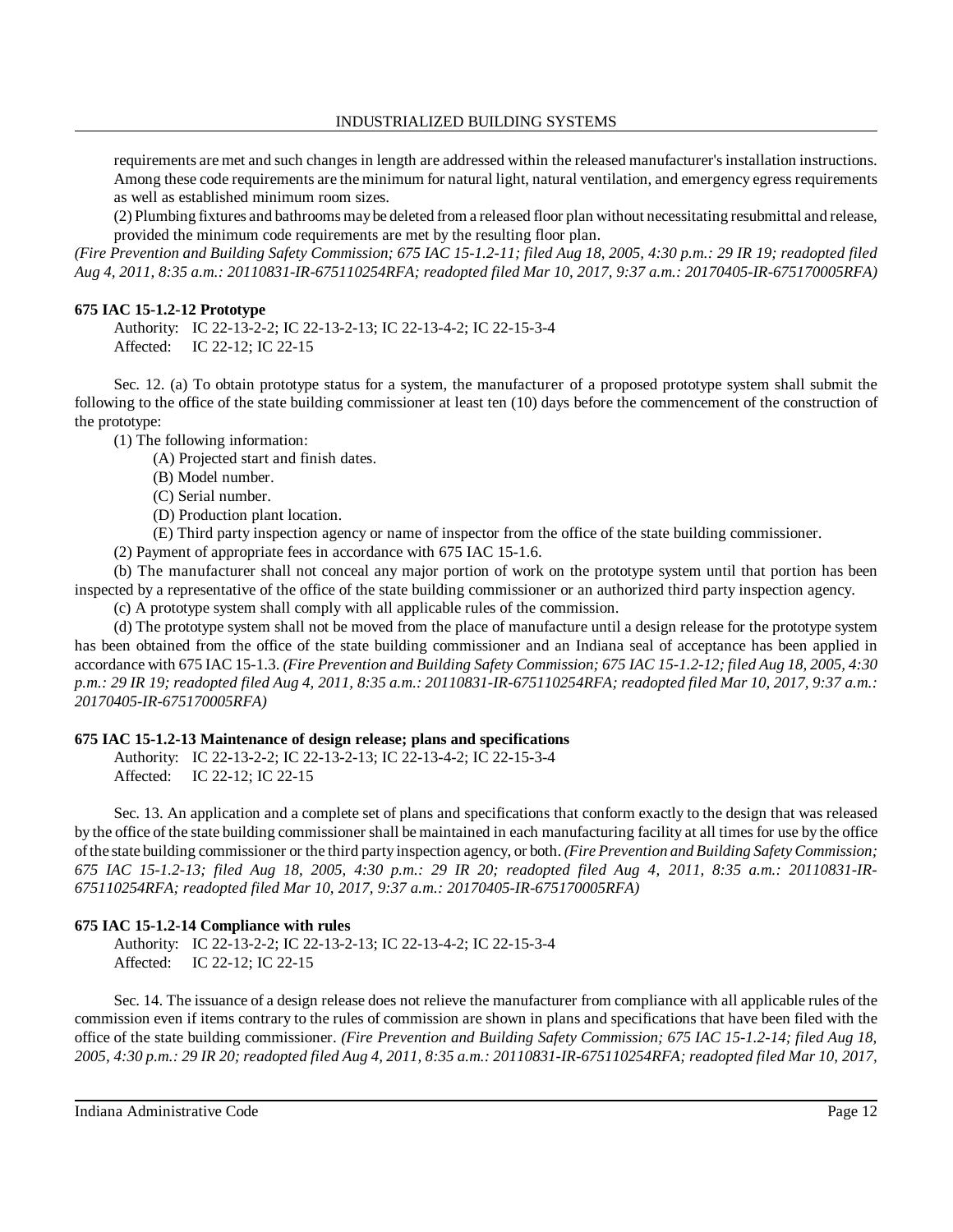#### *9:37 a.m.: 20170405-IR-675170005RFA)*

#### **675 IAC 15-1.2-15 Quality control program**

Authority: IC 22-13-2-2; IC 22-13-2-13; IC 22-13-4-2; IC 22-15-3-4 Affected: IC 22-12; IC 22-15

Sec. 15. (a) The manufacturer shall develop and implement a quality control program.

(b) As part of the quality control program, a quality control manual is required for each manufacturing facility producing industrialized building systems or mobile structures under a design release. The manual shall outline the manufacturer's program for quality control and compliance assurance within each manufacturing facility, including, but not limited to, the following:

(1) A location map for the manufacturing facility.

(2) A general facility layout diagram indicating the various stations or areas where industrialized buildings or mobile structures are to be produced as well as materials storage areas and office or administration areas.

(3) A general description of the in-plant procedures of quality control, including who is performing the quality control and how routine quality control is performed.

(4) A general description of what corrective actions are to be taken and who is responsible for the implementation of such corrections.

(5) A general description of testing procedures and equipment used to perform test in areas, such as plumbing and electrical, to assure compliance with the released construction documents and the applicable rules of the commission.

(6) A sample data plate as described in section 16 of this rule.

(7) A statement certifying that an Indiana seal of acceptance issued by the office of the state building commissioner will not be attached to an industrialized building system or mobile structure that does not conform to the applicable rules of the commission.

(c) The quality control manual shall be submitted for review and release in accordance with section 3 of this rule.

(d) Any revisions to the quality control manual shall be submitted for review and release in accordance with section 11 of this rule.

(e) The manufacturer shall implement the released quality control program. *(Fire Prevention and Building Safety* Commission; 675 IAC 15-1.2-15; filed Aug 18, 2005, 4:30 p.m.: 29 IR 20; readopted filed Aug 4, 2011, 8:35 a.m.: 20110831-IR-*675110254RFA; readopted filed Mar 10, 2017, 9:37 a.m.: 20170405-IR-675170005RFA)*

### **675 IAC 15-1.2-16 Manufacturer's data plate**

Authority: IC 22-13-2-2; IC 22-13-2-13; IC 22-13-4-2 Affected: IC 22-12; IC 22-13; IC 22-15

Sec. 16. (a) The manufacturer's data plate shall be affixed on each completed industrialized building system or mobile structure in a permanent manner.

(b) The data plate shall be at least four (4) inches by six (6) inches and contain contrasting lettering.

(c) The data plate shall include the following:

(1) The manufacturer's name and complete address and the complete address of the manufacturing point of origin, if different.

(2) The serial number and model number.

(3) The date of manufacture.

(4) Electrical system, as follows:

(A) Size of main service panel.

(B) Phase.

(C) Voltage.

(D) Number of circuits.

(5) Capacities and fuel used, if applicable, for the following:

(A) The water heater.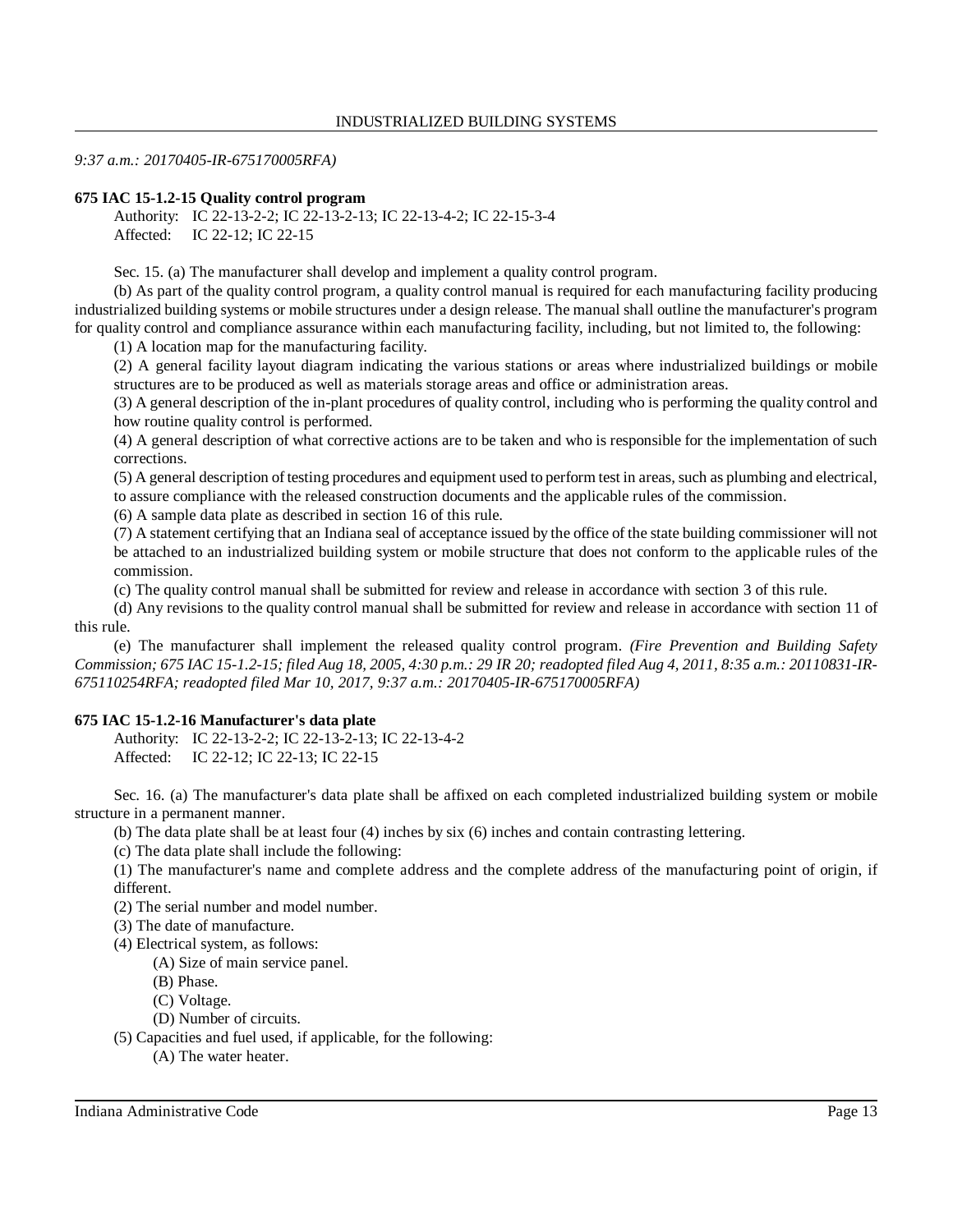- (B) The furnace.
- (C) The air conditioner.

(6) Testing pressure for the following:

(A) Potable water.

(B) Drainage, waste, and vent (DWV).

(7) Design load requirement in pound per square foot (lbs./sq. ft.) as applicable for the following:

- (A) The roof.
	- (B) The floor.
	- (C) Wind.
	- (D) Seismic.

(8) Titles of building codes used for design and construction.

(9) Page number or other identification where the installation instructions reference the connection of two  $(2)$  or more units.

(10) Energy conservation and accessibility, if applicable.

(11) Inspection authority identified.

(d) No additional information shall be on the data plate. If additional information is needed, it may be provided on a separate attachment. *(Fire Prevention and Building Safety Commission; 675 IAC 15-1.2-16; filed Aug 18, 2005, 4:30 p.m.: 29 IR 20; readopted filed Aug 4, 2011, 8:35 a.m.: 20110831-IR-675110254RFA; readopted filed Mar 10, 2017, 9:37 a.m.: 20170405-IR-675170005RFA)*

## **675 IAC 15-1.2-17 Responsibility; manufacturer**

Authority: IC 22-13-2-2; IC 22-13-2-13; IC 22-13-4-2 Affected: IC 22-12; IC 22-13; IC 22-15

Sec. 17. (a) A manufacturer may choose to use the services of a third party inspection agency to perform in-plant inspection and certify industrialized building systems or mobile structures instead of the office of the state building commissioner.

(b) If a manufacturer chooses to use the services of a third party inspection agency, the following information shall be submitted to the office of the state building commissioner within ten (10) working days of making the selection:

(1) A termination letter, indicating termination date.

(2) A list of all system plans affected.

(3) The serial number of the last unit inspected.

(4) Manufacturing facilities, if more than one (1) facility involved.

(c) If a manufacturer wishes to change from their current third party inspection agency to another third party inspection agency, or to the services of the office of the state building commissioner, the following information shall be submitted to the office of the state building commissioner within ten (10) working days of making the selection:

(1) A termination letter, indicating termination date.

(2) The name of the third party inspection agency hired and the effective date.

(3) A list of all system plans affected.

(4) A list of all seals of acceptances that will be transferred.

(5) The serial number of the last unit inspected.

(6) Manufacturing facilities, if more than one (1) facility involved.

(d) When a manufacturer chooses to use the services of the third party inspection agency, the third party inspection agency as well as the manufacturer shall be subject to periodic unannounced monitoring by the office of the state building commissioner. (Fire Prevention and Building Safety Commission; 675 IAC 15-1.2-17; filed Aug 18, 2005, 4:30 p.m.: 29 IR 21; readopted filed *Aug 4, 2011, 8:35 a.m.: 20110831-IR-675110254RFA; readopted filed Mar 10, 2017, 9:37 a.m.: 20170405-IR-675170005RFA)*

# **Rule 1.3. In-Plant Inspection Enforcement and Indiana Seal of Acceptance Affixed for Industrialized Building Systems and Mobile Structures**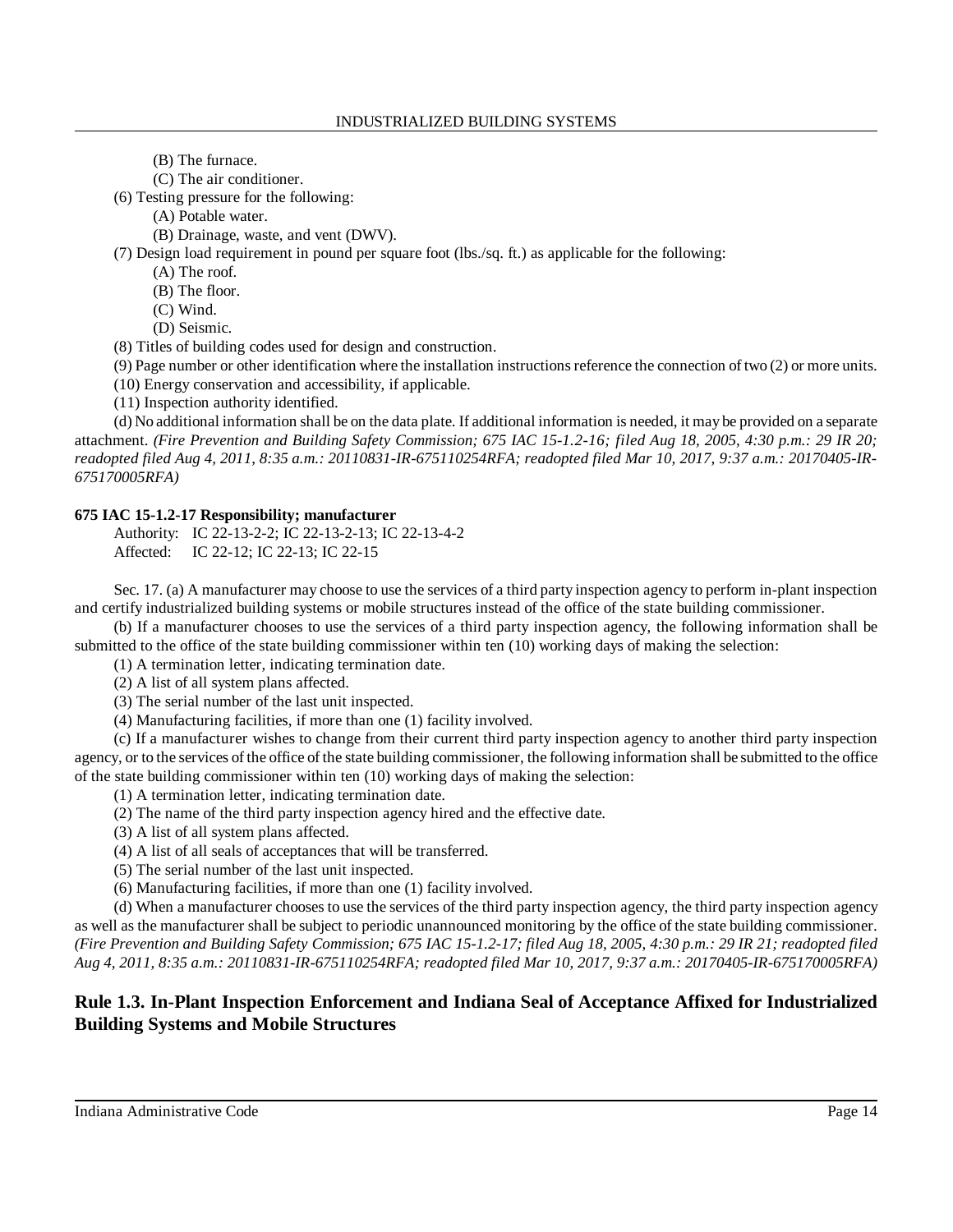### **675 IAC 15-1.3-1 Purpose**

Authority: IC 22-13-2-2; IC 22-13-2-13; IC 22-13-4-2 Affected: IC 22-12; IC 22-13; IC 22-15; IC 25-4; IC 25-31

Sec. 1. The purpose of 675 IAC 15-1.1, 675 IAC 15-1.2, thisrule, and 675 IAC 15-1.4 through 675 IAC 15-1.7 isto establish administrative procedures and general provisions for in-plant inspections and affixing the Indiana certification seal of acceptance for industrialized building systems and mobile structures. *(Fire Prevention and Building Safety Commission; 675 IAC 15-1.3-1; filed Aug 18, 2005, 4:30 p.m.: 29 IR 21; readopted filed Aug 4, 2011, 8:35 a.m.: 20110831-IR-675110254RFA; readopted filed Mar 10, 2017, 9:37 a.m.: 20170405-IR-675170005RFA)*

#### **675 IAC 15-1.3-2 Scope**

Authority: IC 22-13-2-2; IC 22-13-2-13; IC 22-13-4-2 Affected: IC 22-12; IC 22-13; IC 22-15; IC 25-4; IC 25-31

Sec. 2. The office of the state building commissioner shall administer and enforce the rules of the commission for the design and construction of all industrialized building systems and mobile structures. *(Fire Prevention and Building Safety Commission;* 675 IAC 15-1.3-2; filed Aug 18, 2005, 4:30 p.m.: 29 IR 21; readopted filed Aug 4, 2011, 8:35 a.m.: 20110831-IR-675110254RFA; *readopted filed Mar 10, 2017, 9:37 a.m.: 20170405-IR-675170005RFA)*

#### **675 IAC 15-1.3-3 Inspections; required**

Authority: IC 22-13-2-2; IC 22-13-2-13; IC 22-13-4-2 Affected: IC 22-12; IC 22-13; IC 22-15

Sec. 3. An in-plant inspection shall be performed to determine that the industrialized building system or mobile structure was constructed in compliance with the rules of the commission. *(Fire Prevention and Building Safety Commission; 675 IAC 15-* 1.3-3; filed Aug 18, 2005, 4:30 p.m.: 29 IR 21; readopted filed Aug 4, 2011, 8:35 a.m.: 20110831-IR-675110254RFA; readopted *filed Mar 10, 2017, 9:37 a.m.: 20170405-IR-675170005RFA)*

### **675 IAC 15-1.3-4 Inspections; procedure**

Authority: IC 22-13-2-2; IC 22-13-2-13; IC 22-13-4-2 Affected: IC 22-12; IC 22-13; IC 22-15

Sec. 4. (a) In-plant inspections on an industrialized building system or mobile structure may be preformed *[sic., performed]* by the office of the state building commissioner or by an authorized third party inspection agency as set out in 675 IAC 15-1.5.

(b) Inspection frequency shall be based upon the implementation of the manufacturer's quality control program.

(c) The inspector shall perform an inspection on at least one (1) portion of each unit for sale or use in Indiana in order for such unit to qualify for a seal of acceptance.

(d) The office of the state building commissioner or an authorized third party inspection agency may inspect a phase of construction of every industrialized building system or mobile structure to verify the quality control program of the manufacturer.

(e) Construction materials and equipment in stock, which are used in the production of an industrialized building system or mobile structure, may be inspected periodically. *(Fire Prevention and Building Safety Commission; 675 IAC 15-1.3-4; filed Aug 18, 2005, 4:30 p.m.: 29 IR 22; readopted filed Aug 4, 2011, 8:35 a.m.: 20110831-IR-675110254RFA; readopted filed Mar 10, 2017, 9:37 a.m.: 20170405-IR-675170005RFA)*

#### **675 IAC 15-1.3-5 In-plant inspection; travel**

Authority: IC 22-13-2-2; IC 22-13-2-13; IC 22-13-4-2 Affected: IC 22-12-7-7; IC 22-13; IC 22-15

Sec. 5. (a) Representatives ofthe office ofthe state building commissioner maytravel for any purpose relative to enforcement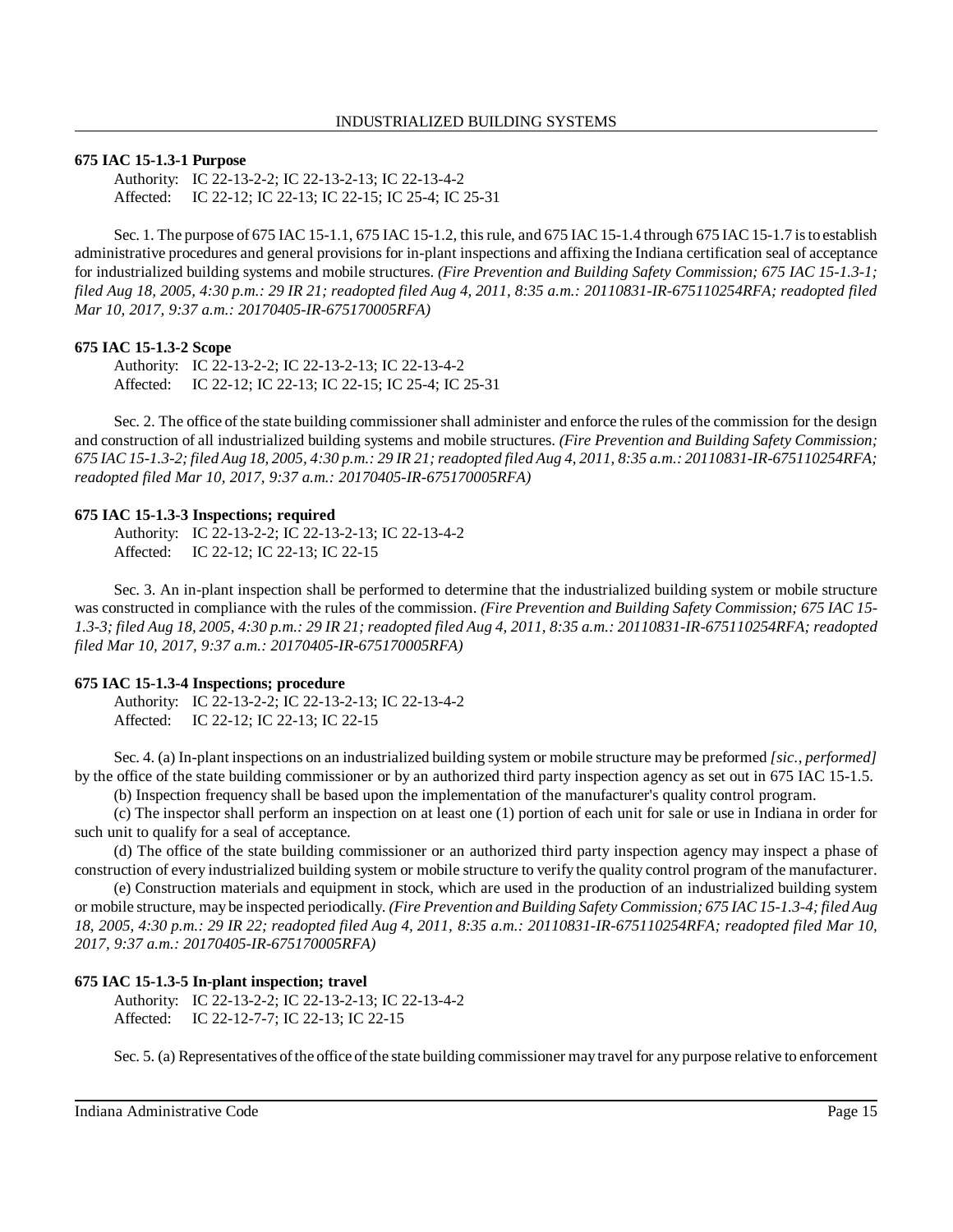#### INDUSTRIALIZED BUILDING SYSTEMS

of 675 IAC 15-1.1, 675 IAC 15-1.2, this rule, and 675 IAC 15-1.4 through 675 IAC 15-1.7.

(b) Manufacturers shall reimburse the office of the state building commissioner for actual expenses incurred in accordance with 675 IAC 15-1.6. (Fire Prevention and Building Safety Commission; 675 IAC 15-1.3-5; filed Aug 18, 2005, 4:30 p.m.: 29 IR 22; readopted filed Aug 4, 2011, 8:35 a.m.: 20110831-IR-675110254RFA; readopted filed Mar 10, 2017, 9:37 a.m.: 20170405-IR-*675170005RFA)*

### **675 IAC 15-1.3-6 Seal of acceptance; required**

Authority: IC 22-13-2-2; IC 22-13-2-13; IC 22-13-4-2 Affected: IC 22-12; IC 22-13; IC 22-15

Sec. 6. (a) No industrialized building system may be used within the state of Indiana without a seal of acceptance being affixed.

(b) No mobile structure shall be offered for sale or used within the state of Indiana without a seal of acceptance being affixed. *(Fire Prevention and Building Safety Commission; 675 IAC 15-1.3-6; filed Aug 18, 2005, 4:30 p.m.: 29 IR 22; readopted filed Aug 4, 2011, 8:35 a.m.: 20110831-IR-675110254RFA; readopted filed Mar 10, 2017, 9:37 a.m.: 20170405-IR-675170005RFA)*

### **675 IAC 15-1.3-7 Seal of acceptance**

Authority: IC 22-13-2-2; IC 22-13-2-13; IC 22-13-4-2 Affected: IC 22-12; IC 22-13; IC 22-15

Sec. 7. (a) Upon application, on a form provided by the office of the state building commissioner, the seal of acceptance will be available for purchase by the manufacturer.

(b) The seal of acceptance shall remain the property of the state of Indiana, office of the state building commissioner.

(c) The seal of acceptance shall be forwarded to the authorized representative ofthe office of the state building commissioner or the authorized third party inspection agency who shall retain control and responsibility for each seal of acceptance. The seal of acceptance shall be maintained in a secured location. Access to the seal of acceptance shall be limited to the authorized representative ofthe office ofthe state building commissioner or the authorized third partyinspector. *(Fire Prevention andBuilding* Safety Commission; 675 IAC 15-1.3-7; filed Aug 18, 2005, 4:30 p.m.: 29 IR 22; readopted filed Aug 4, 2011, 8:35 a.m.: 20110831-*IR-675110254RFA; readopted filed Mar 10, 2017, 9:37 a.m.: 20170405-IR-675170005RFA)*

## **675 IAC 15-1.3-8 Seal of acceptance; reporting use**

Authority: IC 22-13-2-2; IC 22-13-2-13; IC 22-13-4-2 Affected: IC 22-12; IC 22-13; IC 22-15

Sec. 8. (a) The manufacturer shall certify in an affidavit that a seal of acceptance purchased from the office of the state building commission *[sic., commissioner]* was not affixed to an industrialized building system or mobile structure that did not comply with the rules of the commission.

(b) The manufacturer shall submit a monthly seal of acceptance report for the previous month. This report is required to be submitted even if the manufacturer did not apply any seals in the previous month. This report shall be submitted to the office of the state building commissioner on forms provided by the office of the state building commissioner.

(c) The manufacturer's monthlyreportshall be filed with the office of the state building commissioner no later than the tenth day of the following month.

(d) The manufacturer shall maintain a copy of the monthly reports for a minimum of five (5) years. *(Fire Prevention and* Building Safety Commission; 675 IAC 15-1.3-8; filed Aug 18, 2005, 4:30 p.m.: 29 IR 22; readopted filed Aug 4, 2011, 8:35 a.m.: *20110831-IR-675110254RFA; readopted filed Mar 10, 2017, 9:37 a.m.: 20170405-IR-675170005RFA)*

## **675 IAC 15-1.3-9 Seal of acceptance; affixed**

Authority: IC 22-13-2-2; IC 22-13-2-13; IC 22-13-4-2 Affected: IC 22-12; IC 22-13; IC 22-15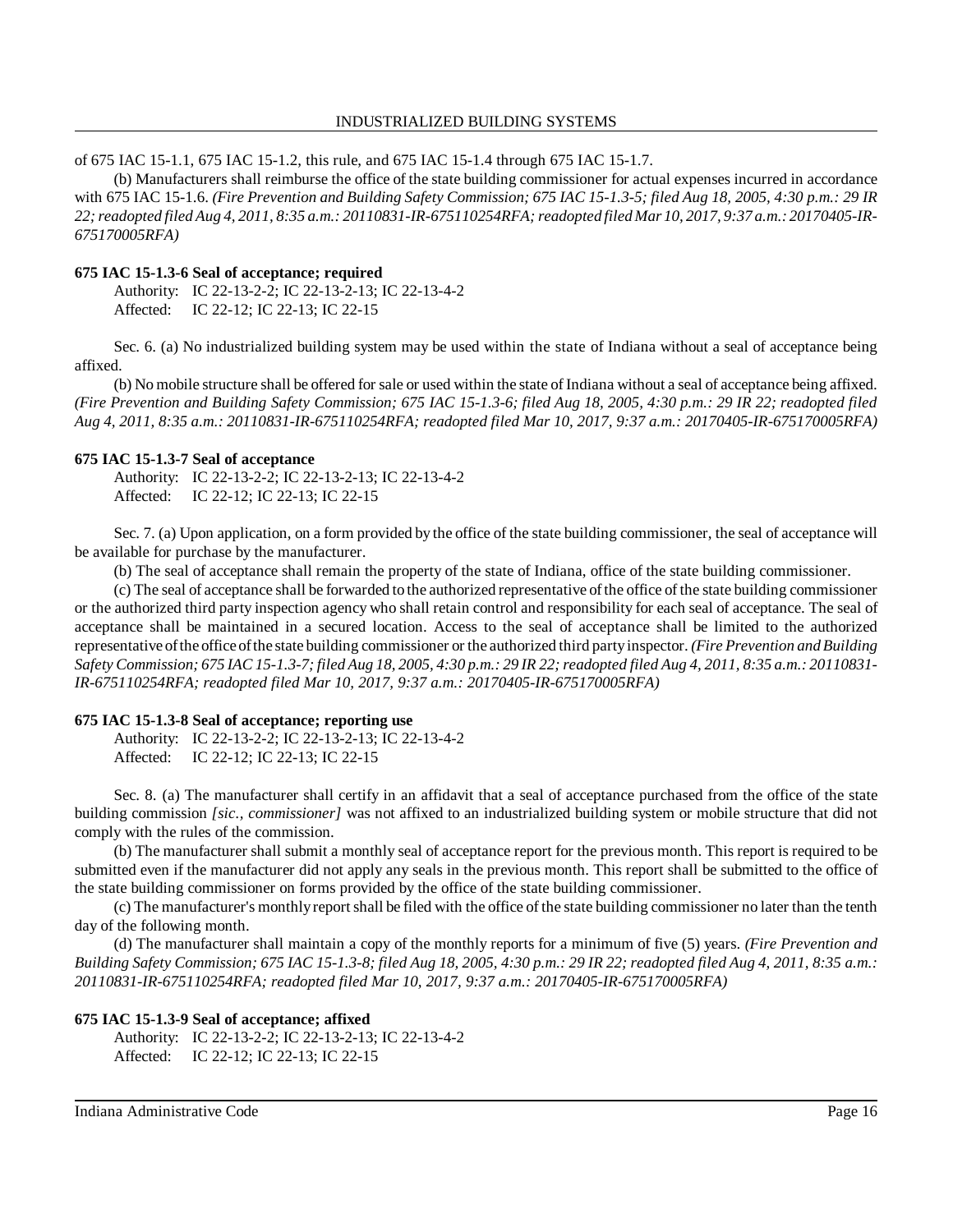Sec. 9. (a) The industrialized building system or mobile structure shall not leave the manufacturing facility before the seal of acceptance being affixed to each completed and released unit. The seal of acceptance shall be affixed to the electrical service panel door. In units without an electrical service panel, the seal of acceptance shall be affixed to the location indicated in the system plan.

(b) An industrialized building system or mobile structure bearing the seal of acceptance shall be conclusively deemed to comply with the requirements of all ordinances and regulations of any local unit of government which are applicable to an industrialized building system or mobile structure. *(Fire Prevention and Building Safety Commission; 675 IAC 15-1.3-9; filed Aug 18, 2005, 4:30 p.m.: 29 IR 22; readopted filed Aug 4, 2011, 8:35 a.m.: 20110831-IR-675110254RFA; readopted filed Mar 10, 2017, 9:37 a.m.: 20170405-IR-675170005RFA)*

### **675 IAC 15-1.3-10 Seal of acceptance; manufacturing ceasing production**

Authority: IC 22-13-2-2; IC 22-13-2-13; IC 22-13-4-2 Affected: IC 22-12; IC 22-13; IC 22-15

Sec. 10. A manufacturer that discontinues the manufacture of industrialized building systems or mobile structures shall return any unused seals of acceptance to the office of the state building commissioner. Unused seals of acceptance shall be returned immediately upon the ceasing of manufacturing. *(Fire Prevention and Building Safety Commission; 675 IAC 15-1.3-10; filed Aug 18, 2005, 4:30 p.m.: 29 IR 23; readopted filed Aug 4, 2011, 8:35 a.m.: 20110831-IR-675110254RFA; readopted filed Mar 10, 2017, 9:37 a.m.: 20170405-IR-675170005RFA)*

### **675 IAC 15-1.3-11 Seal of acceptance; damaged or missing**

Authority: IC 22-13-2-2; IC 22-13-2-13; IC 22-13-4-2 Affected: IC 22-12; IC 22-13; IC 22-15

Sec. 11. The office of the state building commissioner may replace a seal of acceptance if it becomes mutilated or damaged upon presentation of the following:

(1) The damaged seal.

(2) A written explanation as to how the seal of acceptance was mutilated or damaged.

(Fire Prevention and Building Safety Commission; 675 IAC 15-1.3-11; filed Aug 18, 2005, 4:30 p.m.: 29 IR 23; readopted filed *Aug 4, 2011, 8:35 a.m.: 20110831-IR-675110254RFA; readopted filed Mar 10, 2017, 9:37 a.m.: 20170405-IR-675170005RFA)*

### **675 IAC 15-1.3-12 Seal of acceptance; unaccounted**

Authority: IC 22-13-2-2; IC 22-13-2-13; IC 22-13-4-2 Affected: IC 22-12; IC 22-13; IC 22-15

Sec. 12. (a) Seals of acceptance unaccounted for are not replaceable.

(b) A written explanation of the loss shall be forwarded by the manufacturer of the industrialized building system or mobile structure to the office of the state building commissioner.

(c) For industrialized building systems and mobile structure where the seal of acceptance has been lost, refer to section 11 of this rule. *(Fire Prevention and Building Safety Commission; 675 IAC 15-1.3-12; filed Aug 18, 2005, 4:30 p.m.: 29 IR 23; readopted filed Aug 4, 2011, 8:35 a.m.: 20110831-IR-675110254RFA; readopted filed Mar 10, 2017, 9:37 a.m.: 20170405-IR-675170005RFA)*

# **Rule 1.4. Certification of Industrialized Building Systems and Mobile Structures without Indiana Certification**

### **675 IAC 15-1.4-1 Applicability**

```
Authority: IC 22-13-2-2; IC 22-13-2-13; IC 22-13-4-2
Affected: IC 22-12; IC 22-13; IC 22-15-4
```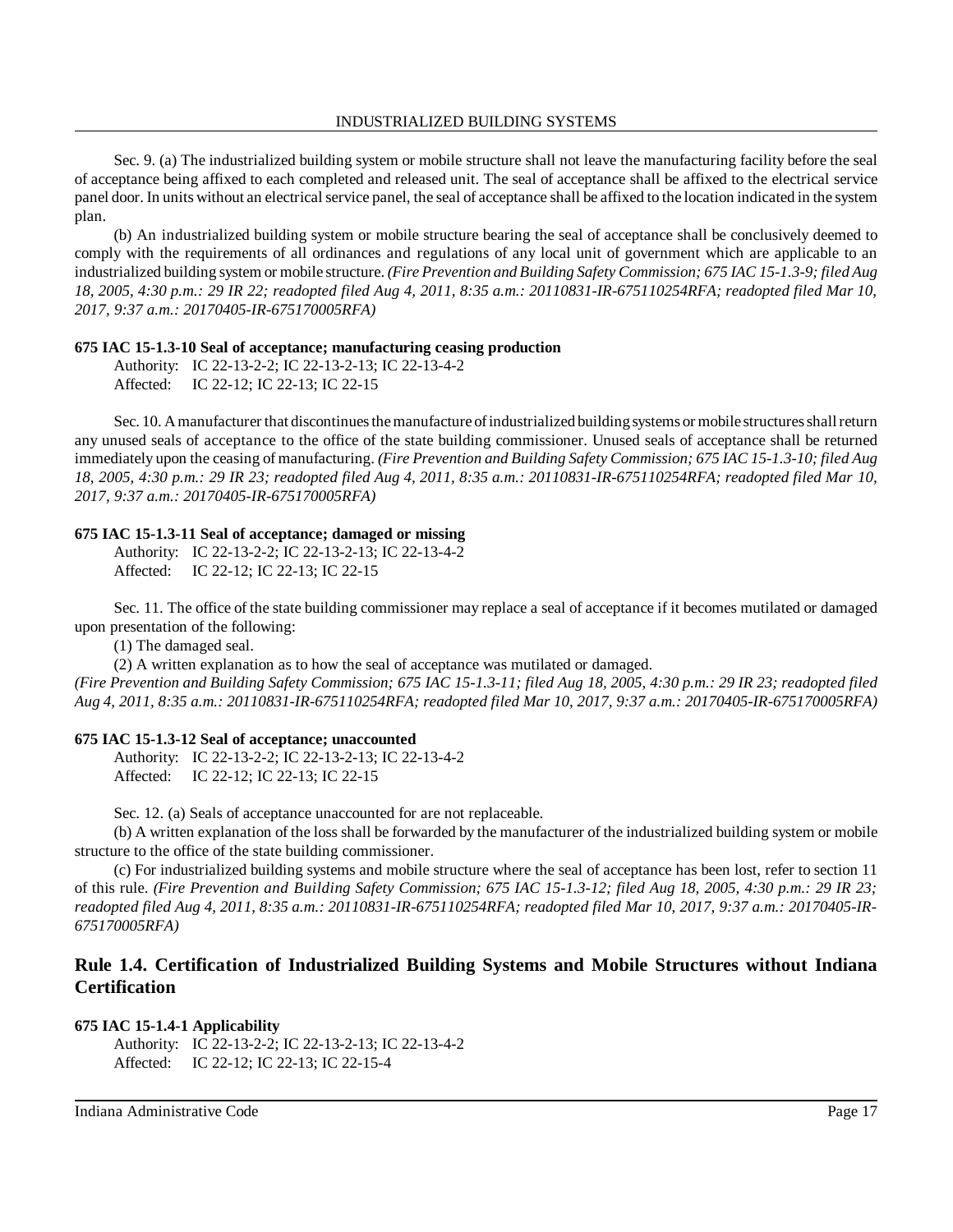Sec. 1. 675 IAC 15-1.1 through 675 IAC 15-1.3, this rule, and 675 IAC 15-1.5 through 675 IAC 15-1.7 applies to industrialized building systems and mobile structures that are not certified in accordance with IC 22-15-4. *(Fire Prevention and* Building Safety Commission; 675 IAC 15-1.4-1; filed Aug 18, 2005, 4:30 p.m.: 29 IR 23; readopted filed Aug 4, 2011, 8:35 a.m.: *20110831-IR-675110254RFA; readopted filed Mar 10, 2017, 9:37 a.m.: 20170405-IR-675170005RFA)*

### **675 IAC 15-1.4-2 Compliance with commission rules**

Authority: IC 22-13-2-2; IC 22-13-2-13; IC 22-13-4-2 Affected: IC 22-12; IC 22-13; IC 22-15

Sec. 2. Industrialized building systems and mobile structures that are to be certified in accordance with 675 IAC 15-1.1 through 675 IAC 15-1.3, this rule, and 675 IAC 15-1.5 through 675 IAC 15-1.7 shall comply with or be made to comply with the current rules ofthe fire prevention and building safetycommission for new construction before the Indiana seal of acceptance being affixed. (Fire Prevention and Building Safety Commission; 675 IAC 15-1.4-2; filed Aug 18, 2005, 4:30 p.m.: 29 IR 23; readopted *filed Aug 4, 2011, 8:35 a.m.: 20110831-IR-675110254RFA; readopted filed Mar 10, 2017, 9:37 a.m.: 20170405-IR-675170005RFA)*

### **675 IAC 15-1.4-3 Design release for certification; requirement**

Authority: IC 22-13-2-2; IC 22-13-2-13; IC 22-13-4-2 Affected: IC 22-12; IC 22-13; IC 22-15

Sec. 3. It shall be unlawful for any person to certify an industrialized building system or mobile structure or cause the same to be done without compliance with 675 IAC 15-1.1 through 675 IAC 15-1.3, this rule, and 675 IAC 15-1.5 through 675 IAC 15- 1.7. (Fire Prevention and Building Safety Commission; 675 IAC 15-1.4-3; filed Aug 18, 2005, 4:30 p.m.: 29 IR 23; readopted filed *Aug 4, 2011, 8:35 a.m.: 20110831-IR-675110254RFA; readopted filed Mar 10, 2017, 9:37 a.m.: 20170405-IR-675170005RFA)*

## **675 IAC 15-1.4-4 Application**

Authority: IC 22-13-2-2; IC 22-13-2-13; IC 22-13-4-2 Affected: IC 22-12; IC 22-13; IC 22-15

Sec. 4. (a) An application shall be filed with the office of the state building commissioner for any existing industrialized building system or existing mobile structure seeking to be certified in Indiana.

(b)The industrialized building system or mobile structure shall be returned to a manufacturing facility, and themanufacturer shall submit:

(1) proof to the office that the office has issued a construction design release in accordance with 675 IAC 15-1.2-9 for the industrialized building system or mobile structure to be certified; or

(2) an application for a construction design release in accordance with 675 IAC 15-1.2-9 for the industrialized building system or mobile structure to be certified.

(c) The manufacturer shall pay the fees asset out in 675 IAC 15-1.6. *(Fire Prevention and Building Safety Commission; 675 IAC 15-1.4-4; filed Aug 18, 2005, 4:30 p.m.: 29 IR 23; readopted filed Aug 4, 2011, 8:35 a.m.: 20110831-IR-675110254RFA; readopted filed Mar 10, 2017, 9:37 a.m.: 20170405-IR-675170005RFA)*

## **675 IAC 15-1.4-5 Issuance of construction design release**

Authority: IC 22-13-2-2; IC 22-13-2-13; IC 22-13-4-2 Affected: IC 22-12; IC 22-13; IC 22-15

Sec. 5. If a construction design release has been properly requested under 675 IAC 15-1.2-9, the provisions of that section shall apply. *(Fire Prevention and Building Safety Commission; 675 IAC 15-1.4-5; filed Aug 18, 2005, 4:30 p.m.: 29 IR 24; readopted filed Aug 4, 2011, 8:35 a.m.: 20110831-IR-675110254RFA; readopted filed Mar 10, 2017, 9:37 a.m.: 20170405-IR-675170005RFA)*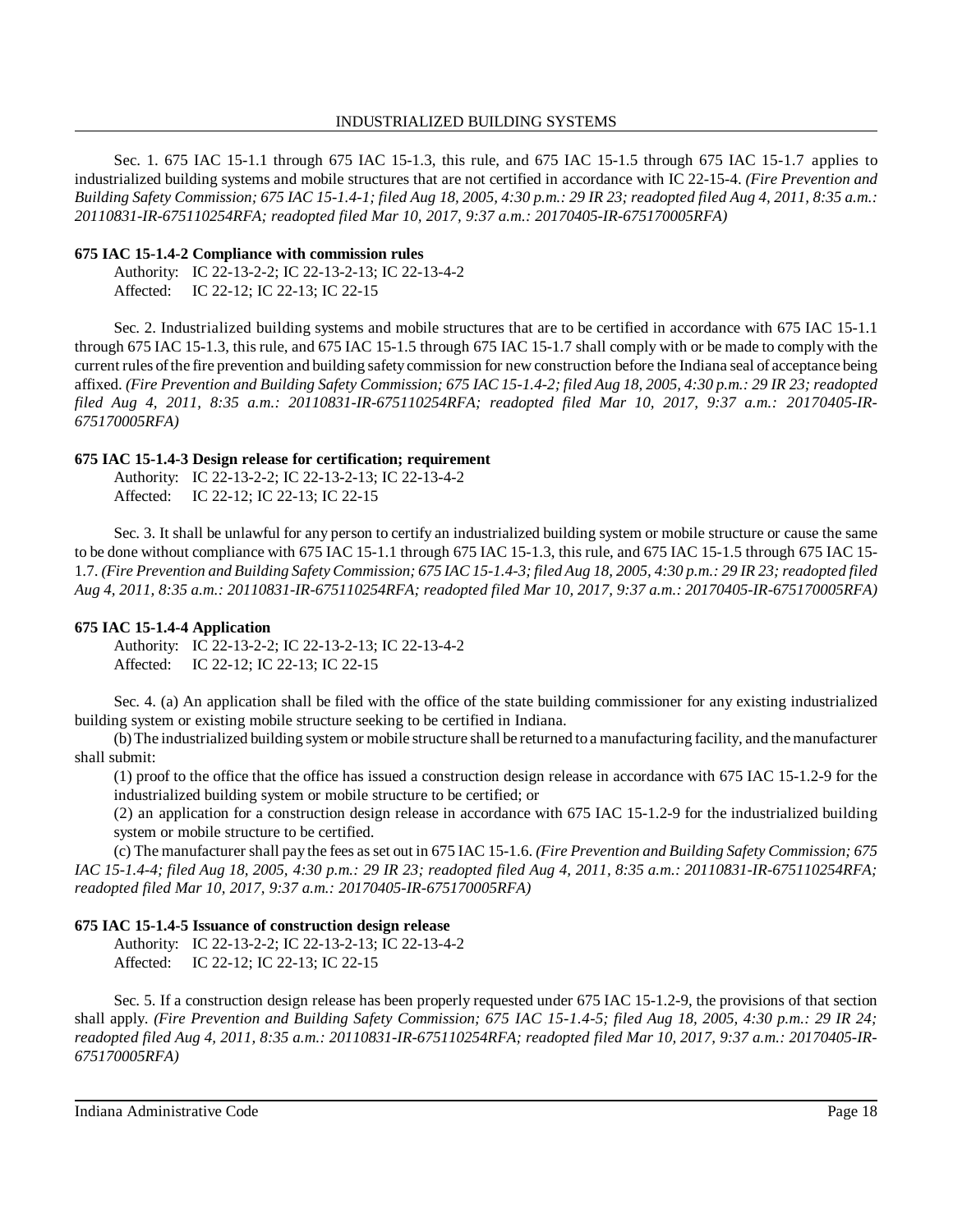## **675 IAC 15-1.4-6 In-plant inspection; required**

Authority: IC 22-13-2-2; IC 22-13-2-13; IC 22-13-4-2 Affected: IC 22-12; IC 22-13; IC 22-15

Sec. 6. (a) An in-plant inspection shall be preformed *[sic., performed]* at the manufacturing facility. Personnel from the office of the state building commissioners office shall perform the in-plant inspection.

(b) The industrialized building system or mobile structure shall be partially dismantled to readily allow inspection of the following:

(1) Exterior wall construction.

(2) Interior load-bearing wall construction.

(3) Roof/ceiling construction.

(4) Floor construction.

(5) Electrical service panel wall area.

(6) Plumbing, including water distribution, draining, waste, and venting.

(c) The manufacturer shall pay the fees as required by 675 IAC 15-1.6. *(Fire Prevention and Building Safety Commission;* 675 IAC 15-1.4-6; filed Aug 18, 2005, 4:30 p.m.: 29 IR 24; readopted filed Aug 4, 2011, 8:35 a.m.: 20110831-IR-675110254RFA; *readopted filed Mar 10, 2017, 9:37 a.m.: 20170405-IR-675170005RFA)*

## **675 IAC 15-1.4-7 Quality control program**

Authority: IC 22-13-2-2; IC 22-13-2-13; IC 22-13-4-2 Affected: IC 22-12; IC 22-13; IC 22-15

Sec. 7. (a) The manufacturer shall develop and implement a quality control program for industrialized building systems or mobile structures that are to be certified by 675 IAC 15-1.1 through 675 IAC 15-1.3, this rule, and 675 IAC 15-1.5 through 675 IAC 15-1.7.

(b) As part of the quality control program, a quality control manual shall be required for each manufacturing facility that will participate in the certification program of uncertified industrialized building systems or mobile structures. The manual shall outline the manufacturer's program for quality control and compliance assurance within each manufacturing facility that participates, including, but not limited to, the following:

(1) A location map for the manufacturing facility.

(2) A general facility layout diagram indicating where the dismantling will be performed.

(3) A general description of the various stations or areas where quality control will be performed.

(4) A general description of the in-plant procedures of quality control, including who is performing the quality control and how routine quality control is performed.

(5) A general description of testing and equipment used to perform tests in areas, such as plumbing and electrical, to assure compliance with the released construction documents and the applicable rules of the commission.

(6) A sample data plate as described in section 7 of this rule.

(7) A statement certifying that an Indiana seal of acceptance issued by the office of the state building commissioner will not be attached to an industrialized building system or mobile structure that does not comply with the requirements of 675 IAC 15-1.1 through 675 IAC 15-1.3, this rule, and 675 IAC 15-1.5 through 675 IAC 15-1.7 or the applicable rules of the commission.

(c) The quality control manual shall be submitted for review and released in accordance with 675 IAC 15-1.2-3.

(d) Any revisions to the quality control manual shall be submitted for review and released in accordance with 675 IAC 15- 1.2-11.

(e) The manufacturer shall implement the released quality control program. *(Fire Prevention and Building Safety* Commission; 675 IAC 15-1.4-7; filed Aug 18, 2005, 4:30 p.m.: 29 IR 24; readopted filed Aug 4, 2011, 8:35 a.m.: 20110831-IR-*675110254RFA; readopted filed Mar 10, 2017, 9:37 a.m.: 20170405-IR-675170005RFA)*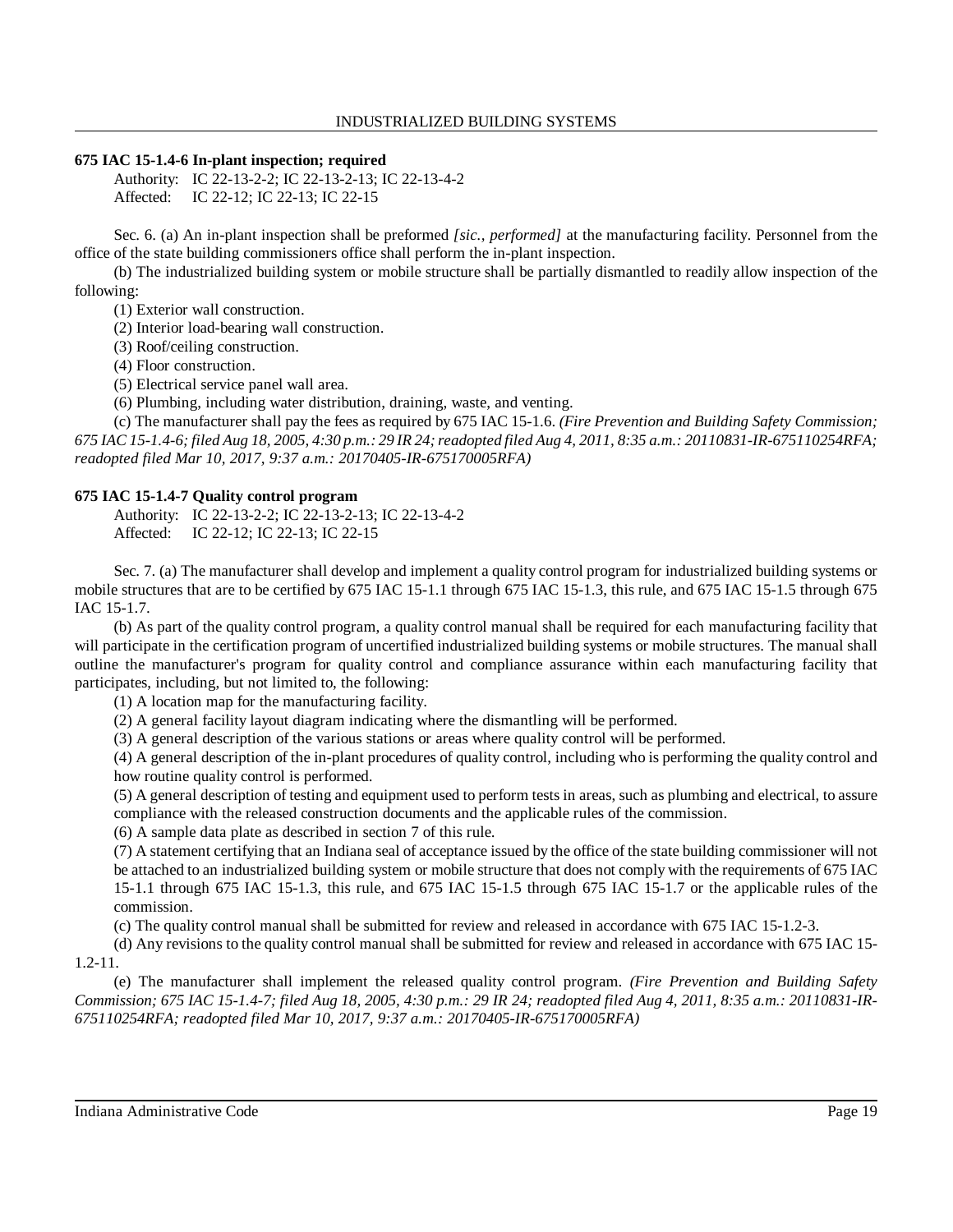### **675 IAC 15-1.4-8 Data plate**

Authority: IC 22-13-2-2; IC 22-13-2-13; IC 22-13-4-2 Affected: IC 22-12; IC 22-13; IC 22-15

Sec. 8. (a) The manufacturer's data plate shall be affixed on each industrialized building system or mobile structure that is certified by 675 IAC 15-1.1 through 675 IAC 15-1.3, this rule, and 675 IAC 15-1.5 through 675 IAC 15-1.7.

(b) The manufacturer's data plate shall state what areas of reconstruction the manufacturer performed.

(c) The data plate shall be at least four (4) inches by six (6) inches and contain contrasting lettering. *(Fire Prevention and* Building Safety Commission; 675 IAC 15-1.4-8; filed Aug 18, 2005, 4:30 p.m.: 29 IR 24; readopted filed Aug 4, 2011, 8:35 a.m.: *20110831-IR-675110254RFA; readopted filed Mar 10, 2017, 9:37 a.m.: 20170405-IR-675170005RFA)*

## **675 IAC 15-1.4-9 Seal of acceptance**

Authority: IC 22-13-2-2; IC 22-13-2-13; IC 22-13-4-2 Affected: IC 22-12; IC 22-13; IC 22-15

Sec. 9. The provisions of 675 IAC 15-1.3 shall applyto the seals of acceptance that are to be affixed to industrialized building systems and mobile structures that are certified under 675 IAC 15-1.1 through 675 IAC 15-1.3, this rule, and 675 IAC 15-1.5 through 675 IAC 15-1.7. (Fire Prevention and Building Safety Commission; 675 IAC 15-1.4-9; filed Aug 18, 2005, 4:30 p.m.: 29 IR 25; readopted filed Aug 4, 2011, 8:35 a.m.: 20110831-IR-675110254RFA; readopted filed Mar 10, 2017, 9:37 a.m.: 20170405-*IR-675170005RFA)*

## **Rule 1.5. Third Party Inspection Agency Authorization**

### **675 IAC 15-1.5-1 Purpose; applicability**

Authority: IC 22-13-2-2; IC 22-13-2-13; IC 22-13-4-2; IC 22-15-4-3 Affected: IC 22-12; IC 22-13; IC 22-15

Sec. 1. The purpose of 675 IAC 15-1.1 through 675 IAC 15-1.4, this rule, and 675 IAC 15-1.6 through 675 IAC 15-1.7 is to establish administrative procedures and general provisionsfor third party inspection agency authorization. *(Fire Prevention and* Building Safety Commission; 675 IAC 15-1.5-1; filed Aug 18, 2005, 4:30 p.m.: 29 IR 25; readopted filed Aug 4, 2011, 8:35 a.m.: *20110831-IR-675110254RFA; readopted filed Mar 10, 2017, 9:37 a.m.: 20170405-IR-675170005RFA)*

## **675 IAC 15-1.5-2 Application process**

Authority: IC 22-13-2-2; IC 22-13-2-13; IC 22-13-4-2; IC 22-15-4-3 Affected: IC 22-12; IC 22-13; IC 22-15

Sec. 2. (a) A person that wishes to become a third party inspection agency shall submit an application to the office of the state building commissioner.

(b) An application shall contain the following:

(1) The company name.

(2) The complete mailing address, including city, state, and zip code.

(3) The physical address if mailing address is different.

(4) The telephone number.

(5) The facsimile number.

(6) An electronic mail (e-mail) address.

(7) An organizational chart of showing the names of managerial and technical personnel responsible for in-plant inspections, including any person who is retained by contractual agreement.

(8) A document certifying that the third party inspection agency will complywith all applicable rules of the commission and the Indiana Code.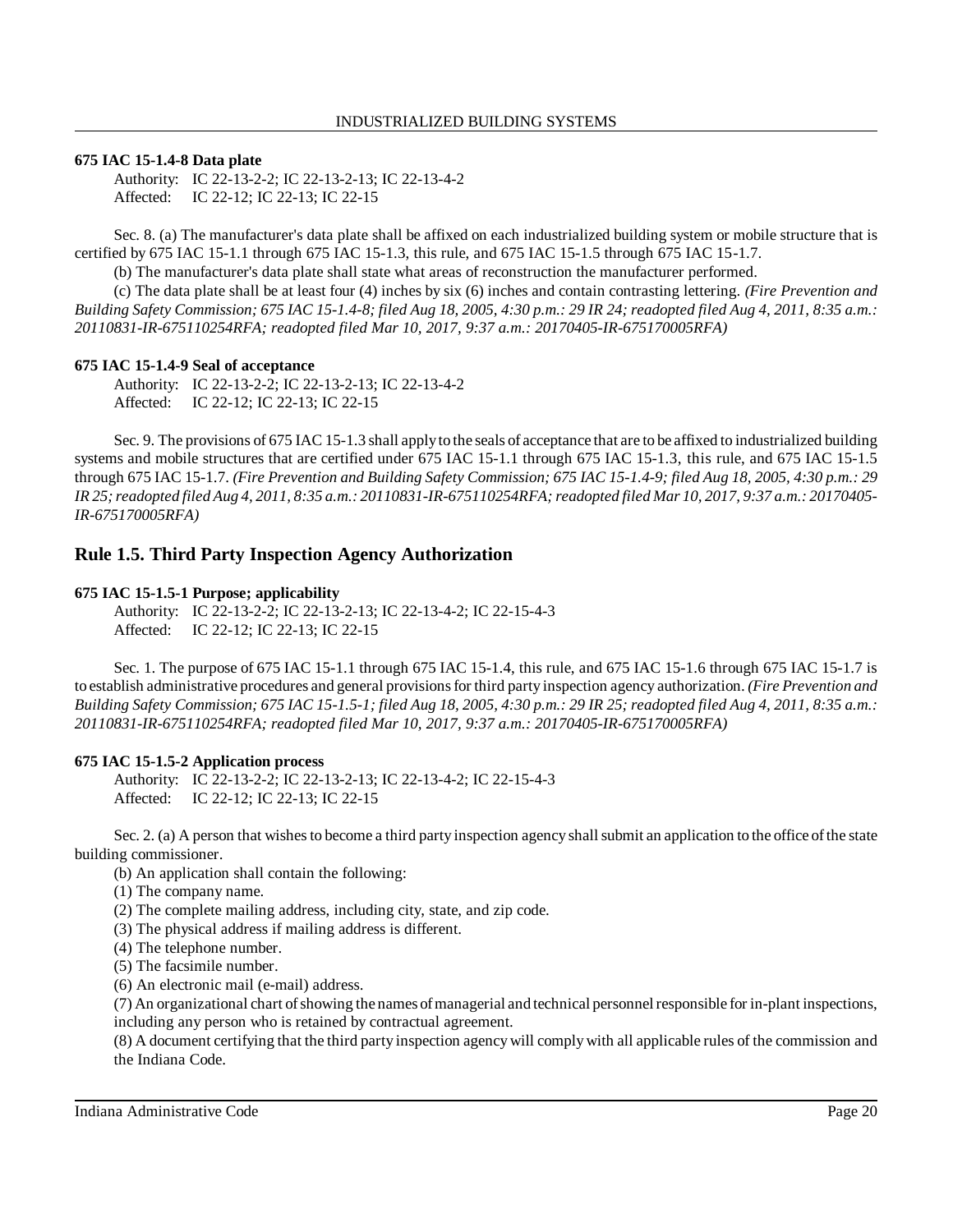(9) A resume for each person named on the organizational chart, including contract employees. The resume shall include the following:

(A) The name of the person.

(B) Academic and professional qualifications.

(C) Experience in related areas and specific duties with the company.

(D) Other states where the person is registered.

(E) Certifications obtained and expiration dates.

(F) Any other pertinent information.

(10) A list of manufacturers and the number of years experience the third party inspection agency has in performing inspections.

(11) For each manufacturer, a list of the third party inspection agency's current status.

(c) The person shall pay the fees in accordance with 675 IAC 15-1.6. *(Fire Prevention and Building Safety Commission;* 675 IAC 15-1.5-2; filed Aug 18, 2005, 4:30 p.m.: 29 IR 25; readopted filed Aug 4, 2011, 8:35 a.m.: 20110831-IR-675110254RFA; *readopted filed Mar 10, 2017, 9:37 a.m.: 20170405-IR-675170005RFA)*

### **675 IAC 15-1.5-3 Qualifications**

Authority: IC 22-13-2-2; IC 22-13-2-13; IC 22-13-4-2; IC 22-15-4-3 Affected: IC 22-12; IC 22-13; IC 22-15; IC 25-4; IC 25-31

Sec. 3. (a) At least one (1) of the officers of the third party inspection agencies must be a design professional in accordance with IC 25-4 or IC 25-31.

(b) The manager or chief executive officer shall have a minimum of five (5) years experience in building code enforcement or compliance control of building systems.

(c) A third party inspection agency must have a training program in place to assure that all employees and contractors are adequately trained with respect to their specific job as it relates to the rules adopted by the fire prevention and building safety commission. *(Fire Prevention and Building Safety Commission; 675 IAC 15-1.5-3; filed Aug 18, 2005, 4:30 p.m.: 29 IR 25; readopted filed Aug 4, 2011, 8:35 a.m.: 20110831-IR-675110254RFA; readopted filed Mar 10, 2017, 9:37 a.m.: 20170405-IR-675170005RFA)*

## **675 IAC 15-1.5-4 Conflict of interest**

Authority: IC 22-13-2-2; IC 22-13-2-13; IC 22-13-4-2; IC 22-15-4-3 Affected: IC 22-12; IC 22-13; IC 22-15

Sec. 4. (a) The third party inspection agency shall include an affidavit that the third party inspection agency is independent in that it does not have any actual or potential conflict of interest and is not affiliated with or influenced or controlled by any of the following:

(1) A manufacturer of industrialized building systems or mobile structures.

(2) A manufacturer, vendor, or supplier of products or equipment used in the production of industrialized building systems or mobile structures.

(b) A third party agency shall be deemed to be free of conflicting affiliation, influences, and control if it demonstrates that: (1) it has no managerial affiliation with any manufacturers of industrialized building systems or mobile structures;

(2) it has no managerial affiliation with producers, suppliers, or vendors of products or equipment used in the construction of industrialized building systems or mobile structures and is not engaged in the sale or promotion of any such product or material;

(3) the result of the third party inspection agency's work does not accrue a financial benefit to the third party inspection agency by way of stock ownership of any producers, suppliers, or vendors of the products involved; and

(4) the third party inspection agency's directors or other management personnel, inspectors, or employees shall receive no stock option or other financial benefit from any manufacturer of industrialized building systems or mobile structures or producer, supplier, or vendor of products or equipment used in the construction of an industrialized building system or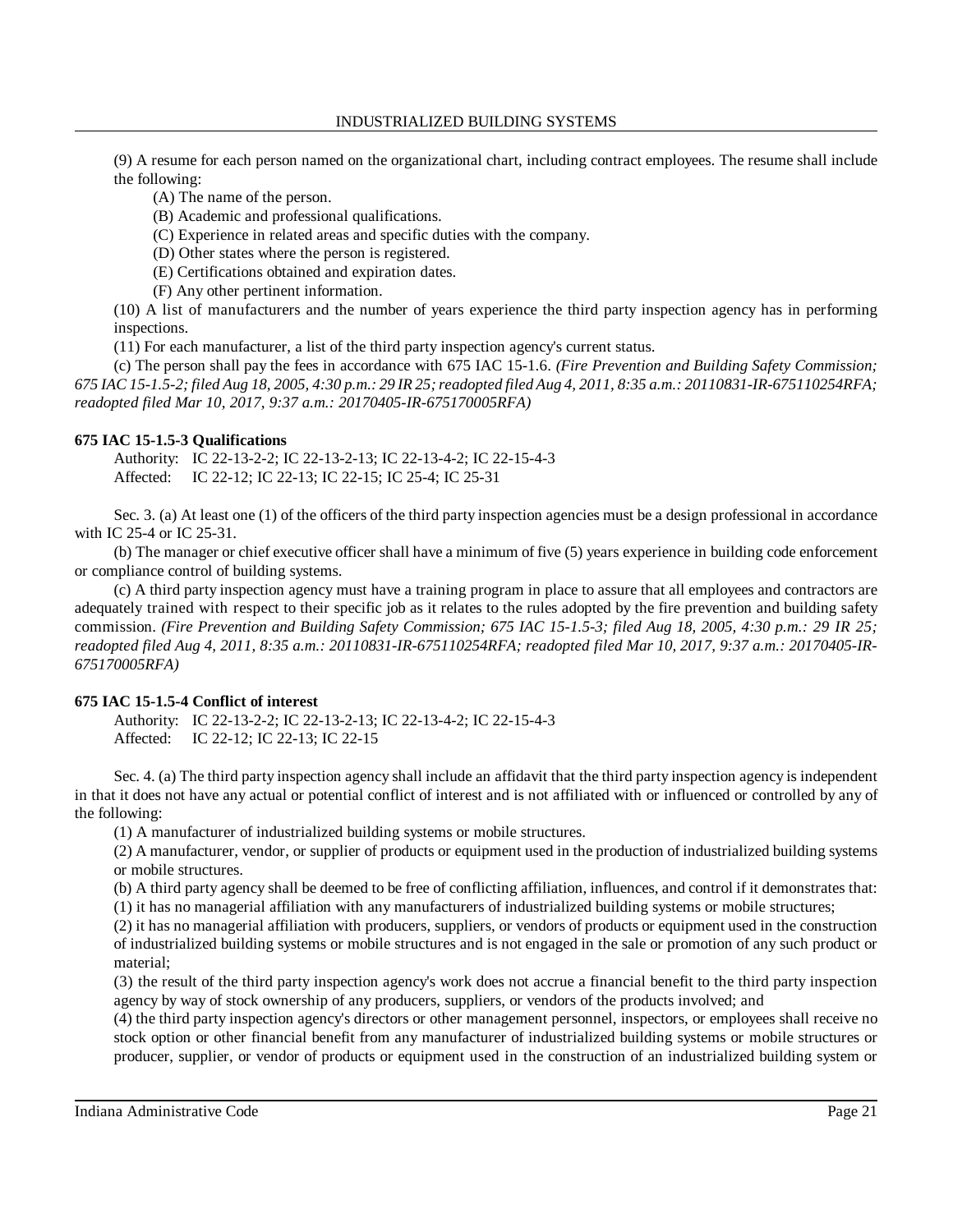mobile structure.

*(Fire Prevention and Building Safety Commission; 675 IAC 15-1.5-4; filed Aug 18, 2005, 4:30 p.m.: 29 IR 25; readopted filed Aug 4, 2011, 8:35 a.m.: 20110831-IR-675110254RFA; readopted filed Mar 10, 2017, 9:37 a.m.: 20170405-IR-675170005RFA)*

### **675 IAC 15-1.5-5 Third party inspection agency; approval process**

Authority: IC 22-13-2-2; IC 22-13-2-13; IC 22-13-4-2: IC 22-15-4-3 Affected: IC 4-21.5-3-4; IC 4-21.5-3-7; IC 22-12; IC 22-13; IC 22-15

Sec. 5. (a) The fire prevention and building safetycommission grants approval as an authorized third partyinspection agency for a period of one (1) calendar year.

(b) An authorized representative from the third party inspection agency may be required to attend the fire prevention and safety commission meeting during the approval process.

(c) A written order regarding the decision of the commission shall be sent to the third party inspection agency.

(d) Upon authorization by the fire prevention and building safety commission, the third party inspection agency is an authorized representative of the office of the state building commissioner and acts on behalf of the office of the state building commissioner.

(e) The third party inspection agency shall assure that all industrialized building systems and mobile structures are certified in compliance with the rules of the commission.

(f) An order granting or denying the application shall be issued following the requirements of IC 4-21.5-3-4. If a petition for review is subsequently granted under IC 4-21.5-3-7, the order shall be deemed a preliminary determination.

 $(g)$  It shall be the responsibility of the third party inspection agency to keep all information on file with the office of the state building commissioner current. Achange in information shall be reported in writing to the office ofthe state building commissioner within ten (10) working days of the change. *(Fire Prevention and Building Safety Commission; 675 IAC 15-1.5-5; filed Aug 18,* 2005, 4:30 p.m.: 29 IR 26; readopted filed Aug 4, 2011, 8:35 a.m.: 20110831-IR-675110254RFA; readopted filed Mar 10, 2017, *9:37 a.m.: 20170405-IR-675170005RFA)*

### **675 IAC 15-1.5-6 Third party inspection agency; renewal of authorization**

Authority: IC 22-13-2-2; IC 22-13-2-13; IC 22-13-4-2; IC 22-15-4-3 Affected: IC 22-12; IC 22-13; IC 22-15

Sec. 6. (a) An application for renewal for a third party inspection agency shall be filed with the office of the state building commissioner thirty (30) days before the expiration of authorization.

(b) A renewal application shall be filed in accordance with section 2 of this rule.

(c) If there are no changes to the original application submitted as set out in section 2 of this rule, the third party inspection agency shall be required to submit a letter requesting a renewal.

(d) Fees for a renewal shall be paid in accordance with 675 IAC 15-1.6.

(e) If the third party inspection agency fails to renew their authorization, the third party inspection agency may no longer perform in-plant inspections or certify industrialized building systems or mobile structures. *(Fire Prevention and Building Safety* Commission; 675 IAC 15-1.5-6; filed Aug 18, 2005, 4:30 p.m.: 29 IR 26; readopted filed Aug 4, 2011, 8:35 a.m.: 20110831-IR-*675110254RFA; readopted filed Mar 10, 2017, 9:37 a.m.: 20170405-IR-675170005RFA)*

## **Rule 1.6. Schedule of Fees for Industrialized Building Systems and Mobile Structures**

### **675 IAC 15-1.6-1 General**

Authority: IC 22-12-6-1; IC 22-13-2-2; IC 22-13-2-13; IC 22-13-4-2 Affected: IC 22-12; IC 22-13; IC 22-15

Sec. 1. (a) Payment for fees is accepted by one (1) of the following methods: (1) Cash, exact amount.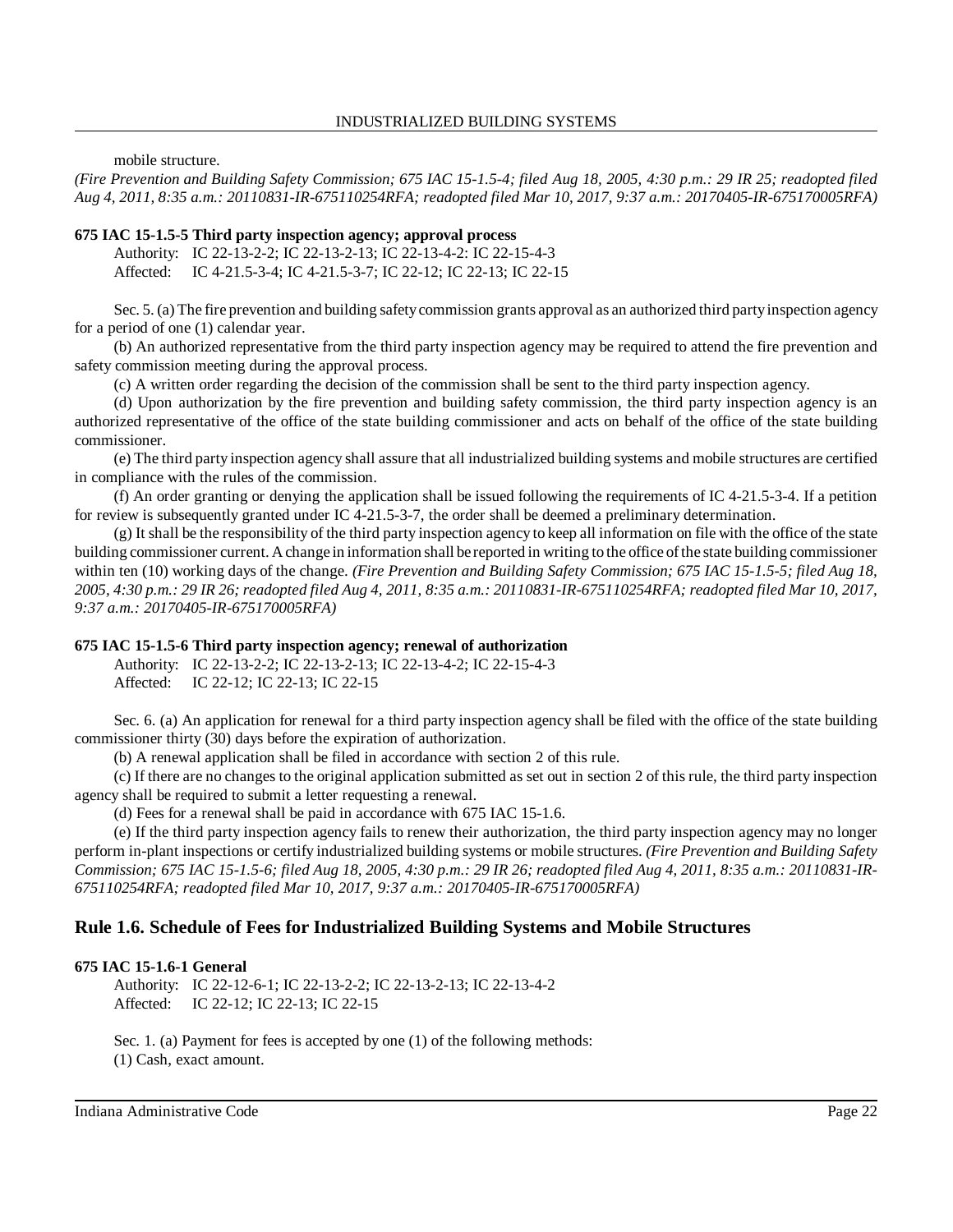(2) Check.

(3) Money order.

(4) Cashier's check.

(5) Bank certified check.

(6) Credit card.

(b) Checksshall be made payable to Department of Fire and Building Services Fund. Credit card payments will be processed in the same manner.

(c) The state building commissioner may authorize the refunding of any fee specified in 675 IAC 15-1.1 through 675 IAC 15-1.5, this rule, and 675 IAC 15-1.7 that was paid or collected in error.

(d) Incorrect fees that are received in the office of the state building commissioner may be returned. A statement stating the reason for the return of the fees shall be given.

(e) Travel fees and mileage will be charged on the following:

(1) All out-of-state trips.

(2) In-state travel for reinspections and audits.

*(Fire Prevention and Building Safety Commission; 675 IAC 15-1.6-1; filed Aug 18, 2005, 4:30 p.m.: 29 IR 26; readopted filed Aug 4, 2011, 8:35 a.m.: 20110831-IR-675110254RFA; readopted filed Mar 10, 2017, 9:37 a.m.: 20170405-IR-675170005RFA)*

## **675 IAC 15-1.6-2 Construction design release fees**

| Authority: IC 22-12-6-1; IC 22-13-2-2; IC 22-13-2-13; IC 22-13-4-2 |
|--------------------------------------------------------------------|
| Affected: IC 22-12; IC 22-13; IC 22-15                             |

Sec. 2. Fees for construction design release shall be as follows:

| (1) System plan review, including structural/typical system: |                    |
|--------------------------------------------------------------|--------------------|
| (A) filing fee                                               | \$30               |
| (B) residential, add-a-room, or duplex                       | \$320 <sup>1</sup> |
| (C) commercial                                               | $$505^{1,2}$       |
| (2) Addenda, including structural/typical system:            |                    |
| (A) filing fee                                               | \$30               |
| (B) residential, add-a-room, or duplex                       | \$85 <sup>1</sup>  |
| (C) commercial                                               | $$105^{1,2}$       |

## Notes:

<sup>1</sup>Includes only the original floor plan. A fifty dollar (\$50) fee is charged for each additional floor plan. Crawlspace or basement plans are considered a floor plan.

<sup>2</sup>Includes two (2) units as a completed structure. A fifty dollar (\$50) fee is charged for each additional module unit.

*(Fire Prevention and Building Safety Commission; 675 IAC 15-1.6-2; filed Aug 18, 2005, 4:30 p.m.: 29 IR 27; readopted filed Aug 4, 2011, 8:35 a.m.: 20110831-IR-675110254RFA; readopted filed Mar 10, 2017, 9:37 a.m.: 20170405-IR-675170005RFA)*

## **675 IAC 15-1.6-3 Penalty fees**

Authority: IC 22-12-6-1; IC 22-13-2-2; IC 22-13-2-13; IC 22-13-4-2 Affected: IC 22-12; IC 22-13; IC 22-15

Sec. 3. (a) In accordance with 675 IAC 15-1.2-3, it shall be unlawful for production of an industrialized building system or mobile structure to begin without first obtaining a construction design release.

(b) The following fees are applicable if production is started before the issuance of a design release:

(1) System plan review, including structural/typical systems:

| $(A)$ filing fee                                   | \$60           |
|----------------------------------------------------|----------------|
| (B) residential, add-a-room, or duplex             | $$640^3$       |
| (C) commercial                                     | $$1.010^{3,4}$ |
| (2) Addenda, including structural/typical systems: |                |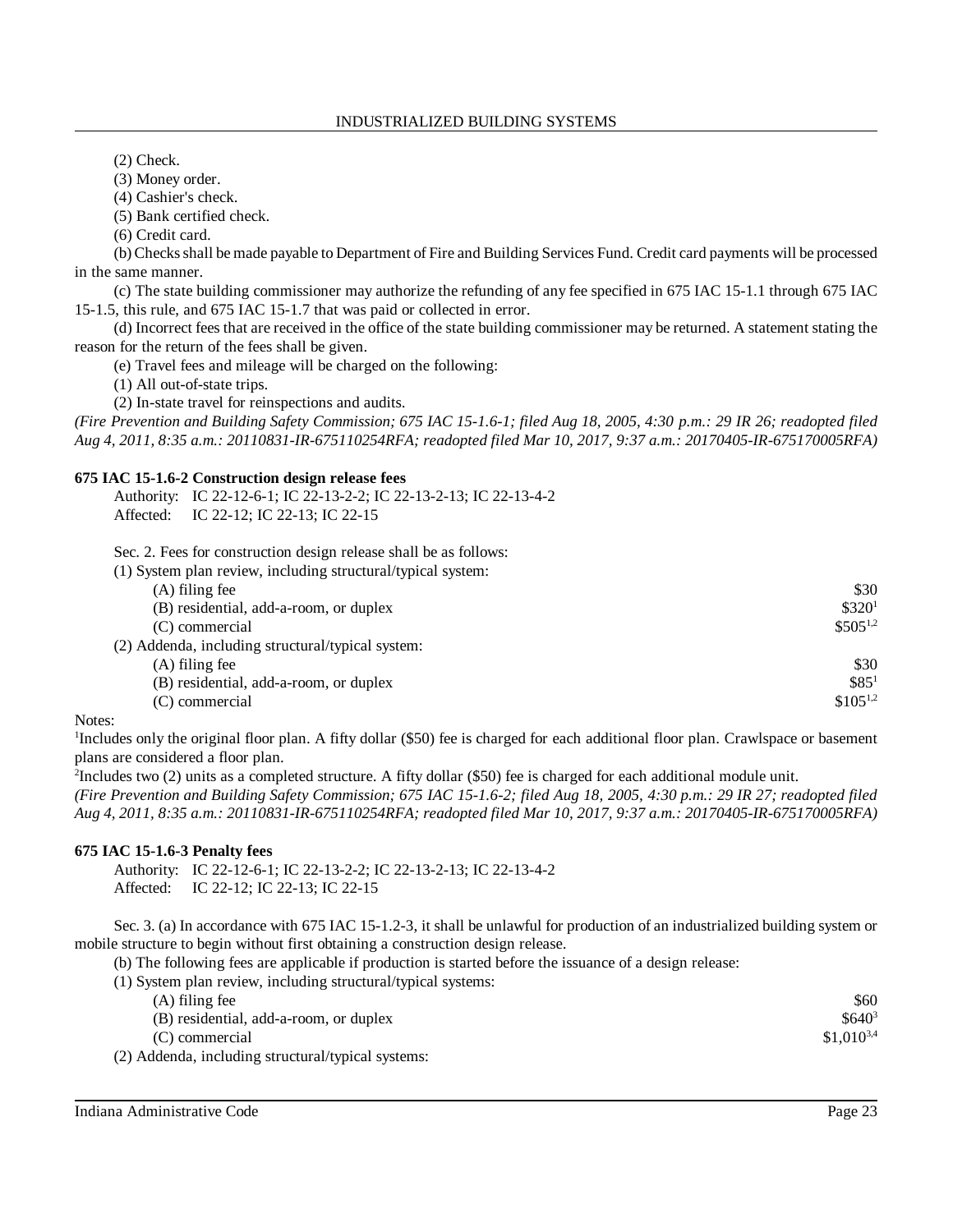| $(A)$ filing fee                       | \$60         |
|----------------------------------------|--------------|
| (B) residential, add-a-room, or duplex | $$170^3$     |
| (C) commercial                         | $$210^{3,4}$ |

Notes:

<sup>3</sup>Includes only the original floor plan. A one hundred dollar (\$100) fee is charged for each additional floor plan. Crawlspace or basement plans are considered a floor plan.

4 Includes two (2) units as a completed structure. A one hundred dollar (\$100) fee is charged for each additional module unit. *(Fire Prevention and Building Safety Commission; 675 IAC 15-1.6-3; filed Aug 18, 2005, 4:30 p.m.: 29 IR 27; readopted filed Aug 4, 2011, 8:35 a.m.: 20110831-IR-675110254RFA; readopted filed Mar 10, 2017, 9:37 a.m.: 20170405-IR-675170005RFA)*

### **675 IAC 15-1.6-4 Prototype fees**

Authority: IC 22-12-6-1; IC 22-13-2-2; IC 22-13-2-13; IC 22-13-4-2 Affected: IC 22-12; IC 22-13; IC 22-15

Sec. 4. (a) Obtaining prototype status does not relieve the manufacturer from compliance with 675 IAC 15-1.2-3.

(b) The prototype filing fees shall be as follows:

| (1) Completed width of structure up to and including 12 feet                                                                | \$70  |
|-----------------------------------------------------------------------------------------------------------------------------|-------|
| (2) Completed width of structure up to and including 24 feet                                                                | \$85  |
| (3) Completed width of structure up to and including 36 feet                                                                | \$105 |
| (4) Completed width of structure exceeding 36 feet                                                                          | \$130 |
| (Fire Prevention and Building Safety Commission; 675 IAC 15-1.6-4; filed Aug 18, 2005, 4:30 p.m.: 29 IR 27; readopted filed |       |

*Aug 4, 2011, 8:35 a.m.: 20110831-IR-675110254RFA; readopted filed Mar 10, 2017, 9:37 a.m.: 20170405-IR-675170005RFA)*

#### **675 IAC 15-1.6-5 Inspection fee**

Authority: IC 22-12-6-1; IC 22-13-2-2; IC 22-13-2-13; IC 22-13-4-2 Affected: IC 22-12; IC 22-13; IC 22-15

Sec. 5. Inspection fees shall be as follows: (1) In-state inspection for certification under 675 IAC 15-1.5 \$65 per hour/per person (2) In-state reinspection  $\$65$  per hour/per person (3) Out-of-state inspection or reinspection  $$65$  per hour/per person *(Fire Prevention and Building Safety Commission; 675 IAC 15-1.6-5; filed Aug 18, 2005, 4:30 p.m.: 29 IR 27; readopted filed Aug 4, 2011, 8:35 a.m.: 20110831-IR-675110254RFA; readopted filed Mar 10, 2017, 9:37 a.m.: 20170405-IR-675170005RFA)*

#### **675 IAC 15-1.6-6 Seal of acceptance fee**

Authority: IC 22-12-6-1; IC 22-13-2-2; IC 22-13-2-13; IC 22-13-4-2 Affected: IC 22-12; IC 22-13; IC 22-15

Sec. 6. The Indiana seal of acceptance fee shall be sixty-five dollars (\$65) per label. *(Fire Prevention and Building Safety* Commission; 675 IAC 15-1.6-6; filed Aug 18, 2005, 4:30 p.m.: 29 IR 27; readopted filed Aug 4, 2011, 8:35 a.m.: 20110831-IR-*675110254RFA; readopted filed Mar 10, 2017, 9:37 a.m.: 20170405-IR-675170005RFA)*

### **675 IAC 15-1.6-7 Third party inspection agency authorization fees**

Authority: IC 22-12-6-1; IC 22-13-2-2; IC 22-13-2-13; IC 22-13-4-2 Affected: IC 22-12; IC 22-13; IC 22-15

| Sec. 7. Third party inspection authorization fees shall be as follows:    |       |
|---------------------------------------------------------------------------|-------|
| (1) Original application for Indiana third party inspection authorization | \$830 |
| (2) Yearly third party inspection authorization renewal                   | \$550 |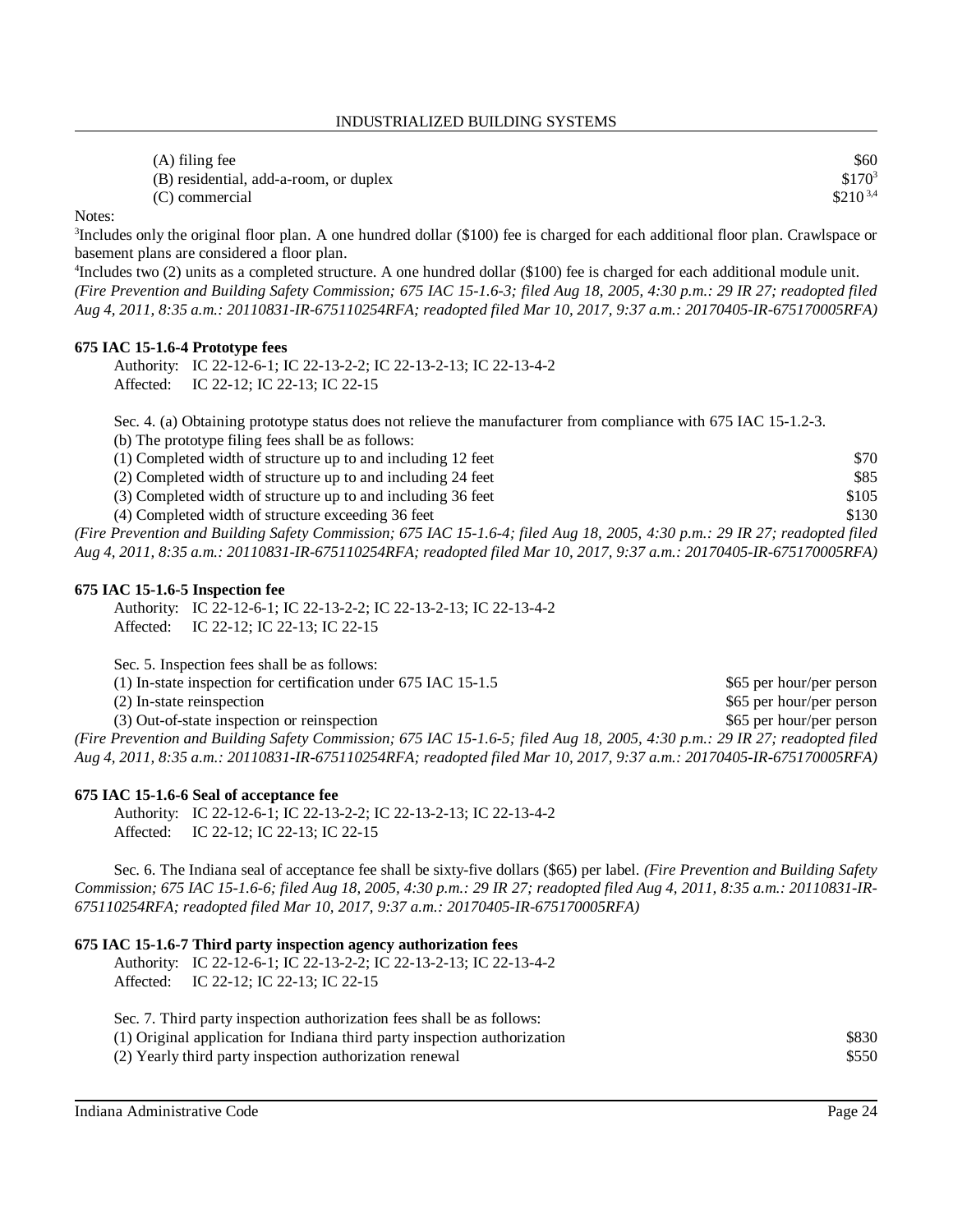*(Fire Prevention and Building Safety Commission; 675 IAC 15-1.6-7; filed Aug 18, 2005, 4:30 p.m.: 29 IR 27; readopted filed Aug 4, 2011, 8:35 a.m.: 20110831-IR-675110254RFA; readopted filed Mar 10, 2017, 9:37 a.m.: 20170405-IR-675170005RFA)*

### **675 IAC 15-1.6-8 Third party inspection agency audit fees**

Authority: IC 22-12-6-1; IC 22-13-2-2; IC 22-13-2-13; IC 22-13-4-2 Affected: IC 22-12; IC 22-13; IC 22-15

Sec. 8. Audit fees shall be as follows:

(1) In-state audit  $$65 \text{ per hour/per person}$ (2) Out-of-state audit  $$65$  per hour/per person *(Fire Prevention and Building Safety Commission; 675 IAC 15-1.6-8; filed Aug 18, 2005, 4:30 p.m.: 29 IR 27; readopted filed Aug 4, 2011, 8:35 a.m.: 20110831-IR-675110254RFA; readopted filed Mar 10, 2017, 9:37 a.m.: 20170405-IR-675170005RFA)*

### **675 IAC 15-1.6-9 Mileage fee**

Authority: IC 22-12-6-1; IC 22-13-2-2; IC 22-13-2-13; IC 22-13-4-2 Affected: IC 22-12; IC 22-13; IC 22-15

Sec. 9. Mileage charge for in-state and out-of-state travel will be charged at the current rate established by policy by the department of administration, travel division. Mileage is based on roundtrip travel from the employee's base station. *(Fire* Prevention and Building Safety Commission; 675 IAC 15-1.6-9; filed Aug 18, 2005, 4:30 p.m.: 29 IR 28; readopted filed Aug 4, *2011, 8:35 a.m.: 20110831-IR-675110254RFA; readopted filed Mar 10, 2017, 9:37 a.m.: 20170405-IR-675170005RFA)*

### **675 IAC 15-1.6-10 Travel fee**

Authority: IC 22-12-6-1; IC 22-13-2-2; IC 22-13-2-13; IC 22-13-4-2 Affected: IC 22-12; IC 22-13; IC 22-15

Sec. 10. Lodging expense and meals (per diem) for in-state and out-of-state travel will be charged at the current rate established by policy by the department of administration, travel division. *(Fire Prevention and Building Safety Commission; 675 IAC 15-1.6-10; filed Aug 18, 2005, 4:30 p.m.: 29 IR 28; readopted filed Aug 4, 2011, 8:35 a.m.: 20110831-IR-675110254RFA; readopted filed Mar 10, 2017, 9:37 a.m.: 20170405-IR-675170005RFA)*

## **675 IAC 15-1.6-11 Returned check fee**

Authority: IC 22-12-6-1; IC 22-13-2-2; IC 22-13-2-13; IC 22-13-4-2 Affected: IC 22-12; IC 22-13; IC 22-15

Sec. 11. This section is applicable to all fees prescribed in 675 IAC 15-1.1 through 675 IAC 15-1.5, this rule, and 675 IAC 15-1.7. There will be an additional surcharge of thirty-five dollars (\$35) for any returned check. *(Fire Prevention and Building Safety Commission; 675 IAC 15-1.6-11; filed Aug 18, 2005, 4:30 p.m.: 29 IR 28; readopted filed Aug 4, 2011, 8:35 a.m.: 20110831-IR-675110254RFA; readopted filed Mar 10, 2017, 9:37 a.m.: 20170405-IR-675170005RFA)*

## **Rule 1.7. Sanctions Regarding Design Release, Seals of Acceptance andThird Party Inspection Agencies**

## **675 IAC 15-1.7-1 Purpose**

Authority: IC 22-13-2-2; IC 22-13-2-13; IC 22-13-4-2 Affected: IC 4-21.5-3-6; IC 4-21.5-3-7; IC 4-21.5-4; IC 22-12-6-7; IC 22-13; IC 22-15

Sec. 1. The purpose of 675 IAC 15-1.1 through 675 IAC 15-1.6 and this rule is to establish sanctions regarding design releases, seals of acceptance, and third party inspection agencies. *(Fire Prevention and Building Safety Commission; 675 IAC 15-* 1.7-1; filed Aug 18, 2005, 4:30 p.m.: 29 IR 28; readopted filed Aug 4, 2011, 8:35 a.m.: 20110831-IR-675110254RFA; readopted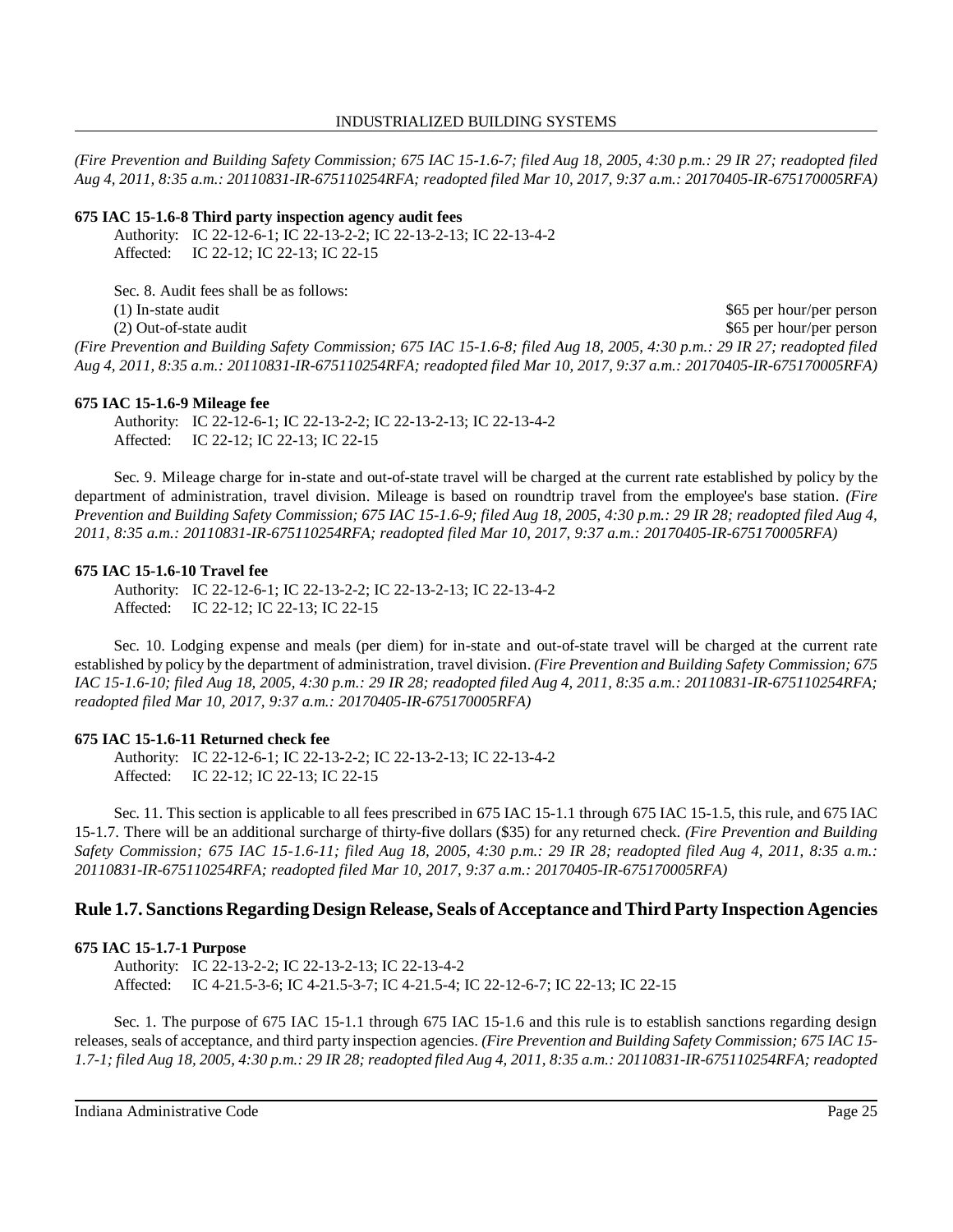*filed Mar 10, 2017, 9:37 a.m.: 20170405-IR-675170005RFA)*

### **675 IAC 15-1.7-2 Sanctions; design release**

Authority: IC 22-13-2-2; IC 22-13-2-13; IC 22-13-4-2

Affected: IC 4-21.5-3-6; IC 4-21.5-3-7; IC 4-21.5-4; IC 22-12-6-7; IC 22-13; IC 22-15

Sec. 2. (a) Under IC 22-12, the office of the state building commissioner may impose a sanction concerning any type of design release previously issued. Available sanctions are the following:

(1) Revocation.

(2) Suspension.

(3) Censure.

(4) Reprimand.

(5) Probation.

(b) The office of the state building commissioner may impose an appropriate sanction whenever one (1) or more of the following exists:

(1) The office ofthe state building commissioner determinesthat the design release was obtained byfraudulent or misleading statements or information including information on plans and specifications.

(2) Circumstances have materially changed since a design release was granted so that if the sanction is not imposed, public health, safety, or welfare will be adversely affected.

(3) The construction done subsequent to the issuance of a design release is contrary to the rules of the commission.

(4) A check paying an applicable fee is returned for any reason.

(5) The design release was issued in error on the basis of incorrect information or in violation of a rule of the commission or a building law.

(c) The order imposing a sanction shall be issued under the requirements of IC 4-21.5-3-6. If a petition for review is subsequently granted under IC 4-21.5-3-7, the resulting administrative procedure shall be conducted by the commission. *(Fire* Prevention and Building Safety Commission; 675 IAC 15-1.7-2; filed Aug 18, 2005, 4:30 p.m.: 29 IR 28; readopted filed Aug 4, *2011, 8:35 a.m.: 20110831-IR-675110254RFA; readopted filed Mar 10, 2017, 9:37 a.m.: 20170405-IR-675170005RFA)*

## **675 IAC 15-1.7-3 Sanctions; seal of acceptance**

Authority: IC 22-13-2-2; IC 22-13-2-13; IC 22-13-4-2

Affected: IC 4-21.5-3-6; IC 4-21.5-3-7; IC 4-21.5-4; IC 22-12-6-7; IC 22-12-7; IC 22-13; IC 22-15

Sec. 3. (a) Under IC 22-12-7, the office of the state building commissioner may impose a sanction concerning seal of acceptance previously issued. Available sanctions are the following:

(1) Revocation.

(2) Suspension.

(3) Censure.

(4) Reprimand.

(5) Probation.

(b) The office of the state building commissioner may impose an appropriate sanction whenever one (1) or more of the following exists:

(1) The office of the state building commissioner determines that the certification label was obtained by fraudulent of misleading statements or information including information on the design release or plans and specifications.

(2) The construction did not comply with the rules of the commission.

(3) The certification label was affixed to an industrialized building system or mobile structure for which a design release was not obtained.

(4) A check paying an applicable fee is returned for any reason.

(c) The order imposing a sanction shall be issued under the requirements of IC 4-21.5-3-6. If a petition for review is subsequently granted under IC 4-21.5-3-7, the resulting administrative proceeding shall be conducted by the commission. *(Fire*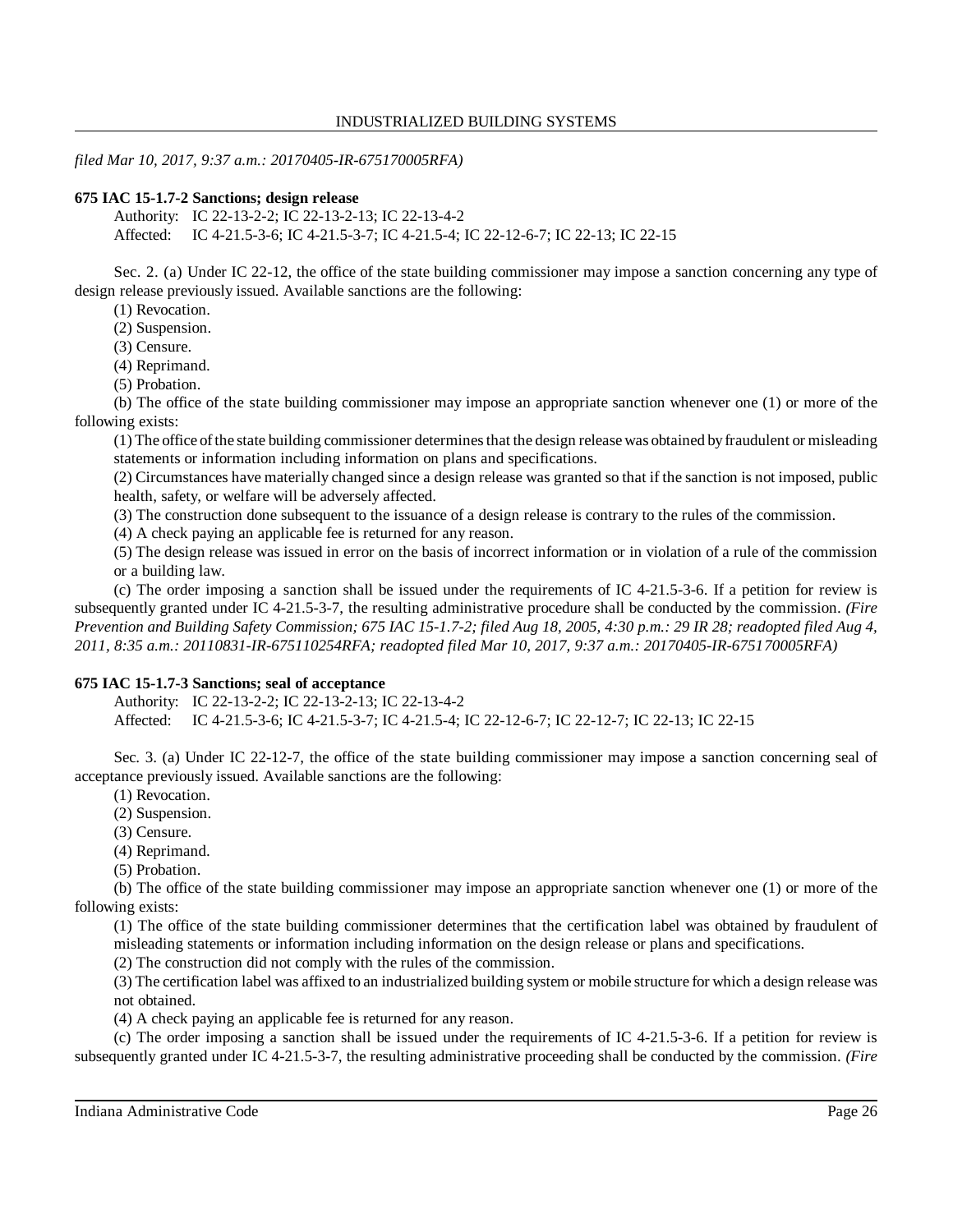Prevention and Building Safety Commission; 675 IAC 15-1.7-3; filed Aug 18, 2005, 4:30 p.m.: 29 IR 28; readopted filed Aug 4, *2011, 8:35 a.m.: 20110831-IR-675110254RFA; readopted filed Mar 10, 2017, 9:37 a.m.: 20170405-IR-675170005RFA)*

## **675 IAC 15-1.7-4 Sanctions; third party inspection agency**

Authority: IC 22-13-2-2; IC 22-13-2-13; IC 22-13-4-2

Affected: IC 4-21.5-3-6; IC 4-21.5-3-7; IC 4-21.5-4; IC 22-12-6-7; IC 22-12-7; IC 22-13; IC 22-15

Sec. 4. (a) Under IC 22-12-7, the office of the state building commissioner may impose a sanction concerning the authorization of any third party inspection agency that it has previously granted. Available sanctions are the following:

(1) Revocation.

(2) Suspension.

(3) Censure.

(4) Reprimand.

(5) Probation.

(b) The office ofthe state building commissioner mayinvestigate any authorized third party inspection agency in accordance with 675 IAC 15-1.1 through 675 IAC 15-1.6 and this rule.

(c) The office of the state building commissioner may impose an appropriate sanction whenever one (1) or more of the following exists:

(1) The office of the state building commissioner determines that the authorization was obtained by the applicant by fraudulent or misleading statements or information.

(2) That circumstances have materially changed since an authorization was issued so that, if the sanction is not imposed, public health, safety, or welfare will be adversely affected.

(3) Does not comply with the rules of the commission.

(4) A check paying an applicable fee is returned for any reason.

(d) The order imposing a sanction shall be issued under the requirements of IC 4-21.5-3-6. If a petition for review is subsequently granted under IC 4-21.5-3-7, the resulting administrative proceeding shall be conducted by the commission. *(Fire* Prevention and Building Safety Commission; 675 IAC 15-1.7-4; filed Aug 18, 2005, 4:30 p.m.: 29 IR 29; readopted filed Aug 4, *2011, 8:35 a.m.: 20110831-IR-675110254RFA; readopted filed Mar 10, 2017, 9:37 a.m.: 20170405-IR-675170005RFA)*

# **Rule 2. Indiana Mobile Structures Code**

## **675 IAC 15-2-1 Title, classification, availability, and applicability of rule**

Authority: IC 22-13-2-13

Affected: IC 22-12; IC 22-13; IC 22-14; IC 22-15

Sec. 1. (a) This rule (675 IAC 15-2) shall be known as the Indiana Mobile Structures Code and is classified as a building safety standard. Wherever the term "this code" is used throughout this rule (675 IAC 15-2) it shall mean the Indiana mobile structures code (675 IAC 15-2).

(b) This rule (675 IAC 15-2) is available for purchase from the Indiana Department of Fire Prevention and Building Safety, 1099 North Meridian Street, Suite 900, Indianapolis, Indiana 46204.

(c) The application of this rule (675 IAC 15-2) shall be as required by Table 1A (675 IAC 15-1-8 *[675 IAC 15-1-8 was repealed filed Sep 13, 1988, 2:33 p.m.: 12 IR 334. See 675 IAC 15-1-8.1.]*). *(Fire Prevention and Building Safety Commission;* 675 IAC 15-2-1; filed Mar 25, 1986, 1:44 pm: 9 IR 1979, eff Jun 15, 1986; readopted filed Nov 29, 2001, 12:21 p.m.: 25 IR 1306; *readopted filed Sep 21, 2007, 9:20 a.m.: 20071010-IR-675070388RFA; readopted filed Oct 10, 2007, 9:16 a.m: 20071031-IR-*675070388RFA; readopted filed Aug 4, 2011, 8:35 a.m.: 20110831-IR-675110254RFA; readopted filed Mar 10, 2017, 9:37 a.m.: *20170405-IR-675170005RFA)*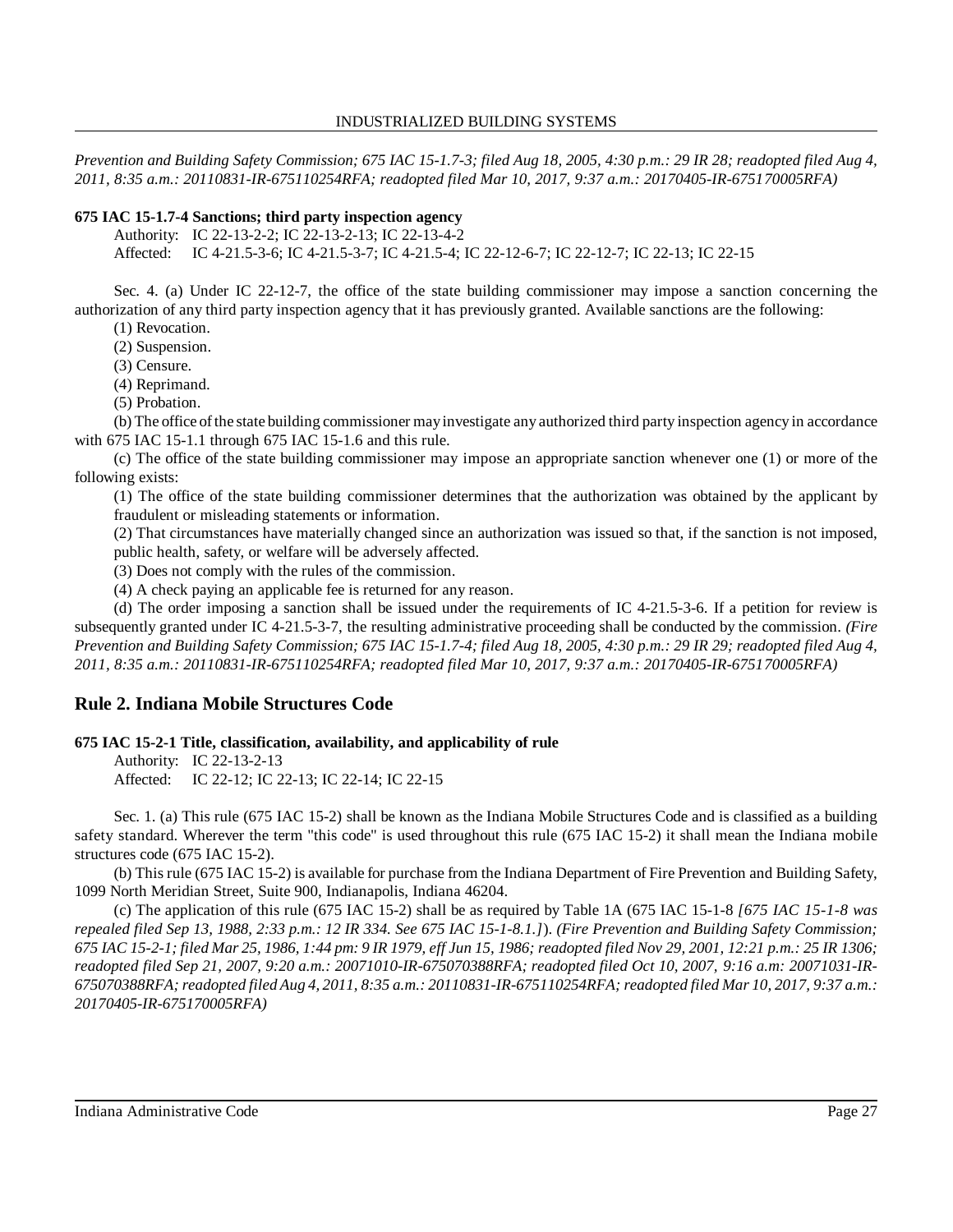### **675 IAC 15-2-2 Definitions**

Authority: IC 22-13-2-13 Affected: IC 22-12; IC 22-13; IC 22-14; IC 22-15

Sec. 2. The following definitions are common to all sections of this rule (675 IAC 15-2). Additional definitions, applicable to the individual sections, are contained in each section.

"Add-a-room" means a mobile structure of one or more rooms intended to be added to an existing dwelling unit.

"Center" means the midpoint between the right and left side of a mobile structure.

"Certified" means "listed" as defined herein.

"Combustible material" means materials made of, or surfaced with, wood, compressed paper, plant fibers, or other material that will ignite and burn. These materials shall be considered as combustible even though flameproofed, fire-retardant treated, or plastered.

"Dwelling unit" means a single unit providing complete independent living facilities for one or more persons including permanent provisions for living, sleeping, eating, cooking and sanitation.

"Labeled" means equipment or materialsto which has been attached a label, symbol or other identifying mark of a nationally recognized testing laboratory, inspection agency, or other organization concerned with product evaluation that maintains periodic inspection of production of labeled equipment or materials, and by whose labeling is indicated compliance with nationally recognized standards or tests to determine suitable usage in a specified manner.

"Length" means the distance measured from the tip of the coupler to the part farthest to the rear.

"Listed" means equipment or materials included in a list published by a nationally recognized testing laboratory, inspection agency, or other organization concerned with product evaluation that maintains periodic inspection of production of listed equipment or materials, and whose listing states either that the equipment or material meets nationally recognized standards or has been tested and found suitable for use in a specified manner.

"Manufactured home construction and safety standard" means standard for the construction, design and performance of a manufactured home. This standard is set forth in the Code of Federal Regulations, Title 24, Part 3280, 3282, 3283, and 42 USC 5401. ET SEQ, as mandated in the United States of America and as administrated by the United States Department of Housing and Urban Development.

"Mobile structure" means a factory assembled structure or structures equipped with the necessary service connections and made so as to be readily movable as a unit or units on its (their) own running gear and designed to be with or without a permanent foundation. Mobile structure does not include manufactured homes.

The phrase "without a permanent foundation" indicates that the support system is constructed with the intent that the mobile structure placed thereon will be moved from time to time at the convenience of the owner.

"Mobile system commercial" means a mobile structure for commercial use consisting of multi-wide configuration of units. "Mobile system commercial transitory" means a mobile structure for commercial use consisting of a single wide configuration. *(Fire Prevention and Building Safety Commission; 675 IAC 15-2-2; filed Mar 25, 1986, 1:44 pm: 9 IR 1979, eff* Jun 15, 1986; readopted filed Nov 29, 2001, 12:21 p.m.: 25 IR 1306; readopted filed Sep 21, 2007, 9:20 a.m.: 20071010-IR-675070388RFA; readopted filed Oct 10, 2007, 9:16 a.m: 20071031-IR-675070388RFA; readopted filed Aug 4, 2011, 8:35 a.m.: *20110831-IR-675110254RFA; readopted filed Mar 10, 2017, 9:37 a.m.: 20170405-IR-675170005RFA)*

### **675 IAC 15-2-3 Source of design and construction standards**

Authority: IC 22-13-2-13 Affected: IC 22-12; IC 22-13; IC 22-14; IC 22-15

Sec. 3. Much of the material in 675 IAC 15-2-3–675 IAC 15-2-31 has been taken from, or is based on, nationally recognized standards for construction. *(Fire Prevention and Building Safety Commission; 675 IAC 15-2-3; filed Mar 25, 1986, 1:44 pm: 9* IR 1980, eff Jun 15, 1986; readopted filed Nov 29, 2001, 12:21 p.m.: 25 IR 1306; readopted filed Sep 21, 2007, 9:20 a.m.: *20071010-IR-675070388RFA;readopted filed Oct 10, 2007, 9:16 a.m: 20071031-IR-675070388RFA; readopted filed Aug 4, 2011, 8:35 a.m.: 20110831-IR-675110254RFA; readopted filed Mar 10, 2017, 9:37 a.m.: 20170405-IR-675170005RFA)*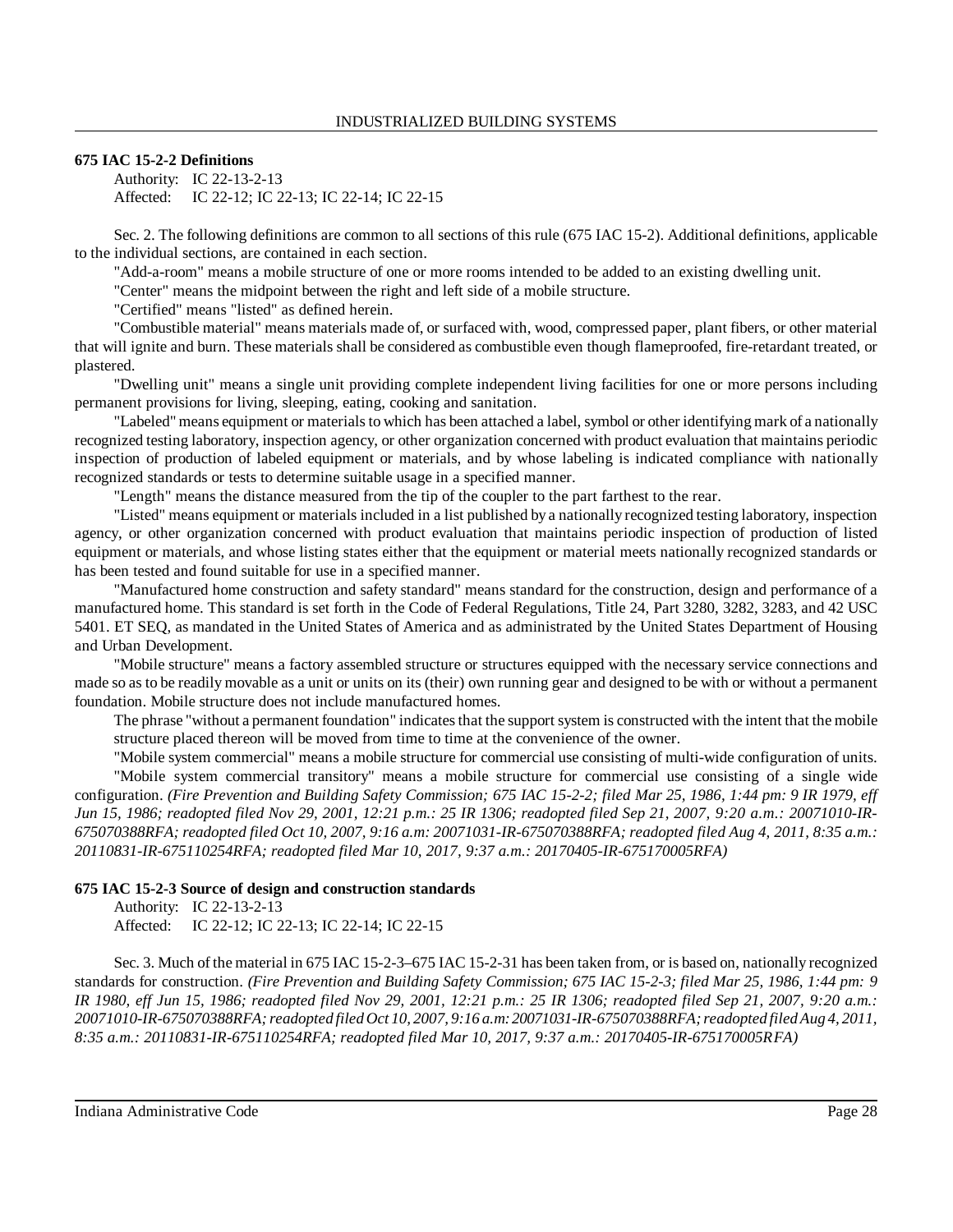#### **675 IAC 15-2-4 Scope of design and construction standards**

Authority: IC 22-13-2-13 Affected: IC 22-12; IC 22-13; IC 22-14; IC 22-15

Sec. 4. (a) The provisions of 675 IAC 15-2-3–675 IAC 15-2-31 cover the minimum requirements for materials, products, equipment and workmanship needed to assure that the mobile structure will provide (1) the structural strength and rigidity, (2) the protection against corrosion, decay, insects and other similar destructive forces, (3) reasonable protection against the hazards of fire and windstorm, (4) resistance to the elements and (5) durability and economy of maintenance for its intended use.

(b) Wherever other rules of the commission and the provisions of 675 IAC 15-2-3–675 IAC 15-2-31 differ, the requirements of the latter shall apply. *(Fire Prevention and Building Safety Commission; 675 IAC 15-2-4; filed Mar 25, 1986, 1:44 pm: 9 IR* 1980, eff Jun 15, 1986; readopted filed Nov 29, 2001, 12:21 p.m.: 25 IR 1306; readopted filed Sep 21, 2007, 9:20 a.m.: 20071010-*IR-675070388RFA;readopted filed Oct 10, 2007, 9:16 a.m: 20071031-IR-675070388RFA;readopted filed Aug 4, 2011, 8:35 a.m.: 20110831-IR-675110254RFA; readopted filed Mar 10, 2017, 9:37 a.m.: 20170405-IR-675170005RFA)*

### **675 IAC 15-2-5 Basic principles of design and construction**

Authority: IC 22-13-2-13

Affected: IC 22-12; IC 22-13; IC 22-14; IC 22-15

Sec. 5. The following principles are given as basic goals in the construction of mobile structures, which also serve as guidelinesfor the understanding of the provisions of 675 IAC 15-2-3–675 IAC 15-2-31. These principles serve to define the intent of the provisions of 675 IAC 15-2-3–675 IAC 15-2-31 when considerations arise which are not covered in the balance of the text.

Principle No. 1. To provide safe, healthful facilities.

Principle No. 2. To provide structural strength and rigidity sufficient for design loads, both in transit and on site.

Principle No. 3. To provide adequate running gear and coupling for safe transportation of the mobile structure.

Principle No. 4. To provide equipment designed and installed for safety of operation, ease of service, and adequate for the intended use.

Principle No. 5. To provide installed materials of adequate specification to resist deterioration.

Principle No. 6. To provide against the entrance of water and winds at all joints, connections, and openings in exterior surfaces.

Principle No. 7. To provide arrangement of habitable spaces for health and safety. *(Fire Prevention and Building Safety* Commission; 675 IAC 15-2-5; filed Mar 25, 1986, 1:44 pm: 9 IR 1980, eff Jun 15, 1986; readopted filed Nov 29, 2001, 12:21 p.m.: *25 IR 1306; readopted filed Sep 21, 2007, 9:20 a.m.: 20071010-IR-675070388RFA; readopted filed Oct 10, 2007, 9:16 a.m: 20071031-IR-675070388RFA; readopted filed Aug 4, 2011, 8:35 a.m.: 20110831-IR-675110254RFA; readopted filed Mar 10, 2017, 9:37 a.m.: 20170405-IR-675170005RFA)*

### **675 IAC 15-2-6 Definitions for design and construction**

Authority: IC 22-13-2-13

Affected: IC 22-12; IC 22-13; IC 22-14; IC 22-15

Sec. 6. The following definitions are applicable to 675 IAC 15-2-3–675 IAC 15-2-31.

"Dead load" means the weight of all permanent construction including walls, floors, roofs, partitions, and fixed service equipment.

"Diagonal tie" means any tiedown designed to resist lateral or shear forces and which may secondarily resist uplift and overturning forces.

"Gross floor area" means all space, wall to wall, including recess entries and areas under built-in vanities and similar furniture. Where ceiling height is less than that specified in 675 IAC 15-2-22, the floor area under such ceilings shall not be included.

"Ground anchor" means any device at the mobile structure site designed for the purpose of securing a mobile structure to the ground.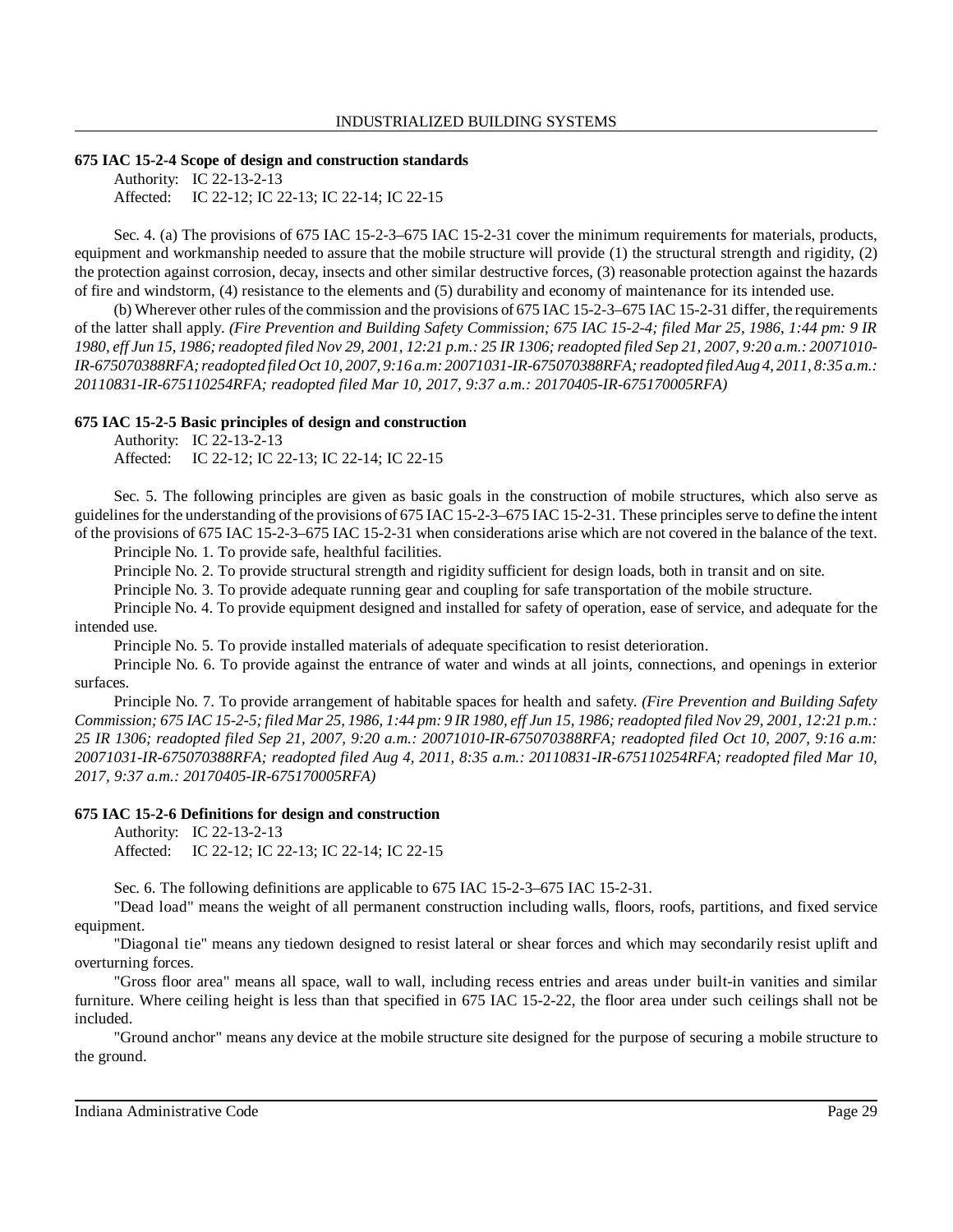INDUSTRIALIZED BUILDING SYSTEMS

"Habitable room" means a room or enclosed floor space arranged for living, eating, food preparation, or sleeping purposes (not including bathrooms, toilet compartments, laundries, pantries, foyers, hallways, and other accessory floor spaces).

"Interior finish" means the surface material of walls, fixed or movable partitions, ceilings and other exposed interior surfaces affixed to the mobile structure including any material such as paint. Interior finish does not include decorations or furnishings which are not affixed to the mobile structure.

"Live load" meansthe weight superimposed by the use and occupancy of the mobile structure including wind load and snow load, but not including dead load.

"Tiedown" means any device designed for the purpose to anchor a mobile structure to ground anchors.

"Wind load" means the lateral or vertical pressure or uplift on the mobile structure due to wind blowing in any direction. *(Fire Prevention and Building Safety Commission; 675 IAC 15-2-6; filed Mar 25, 1986, 1:44 pm: 9 IR 1981, eff Jun 15, 1986; readopted filed Nov 29, 2001, 12:21 p.m.: 25 IR 1306; readopted filed Sep 21, 2007, 9:20 a.m.: 20071010-IR-675070388RFA; readopted filed Oct 10, 2007, 9:16 a.m: 20071031-IR-675070388RFA; readopted filed Aug 4, 2011, 8:35 a.m.: 20110831-IR-675110254RFA; readopted filed Mar 10, 2017, 9:37 a.m.: 20170405-IR-675170005RFA)*

### **675 IAC 15-2-7 General design and construction requirements**

Authority: IC 22-13-2-13 Affected: IC 22-12; IC 22-13; IC 22-14; IC 22-15

Sec. 7. (a) Minimum requirements. The design and construction of a mobile structure shall conform to the provisions of this code. For any size, weight, or quality of material modified by the terms of "minimum", "not less than", "at least", and similar expressions are minimum standards. The manufacturer or installer may exceed these requirements provided such deviation does not result in any inferior installation or defeat the purpose and intent of this code.

(b) Construction. All construction methods shall be in conformance with accepted engineering practices to insure durable, usable, and safe structure. Exposed metal structural members shall be protected to resist corrosion.

(c) Structural analysis. The strength and rigidity of the component parts and the integrated structure shall be determined by engineering analysis or by suitable load tests to simulate the actual loads and conditions that occur on site.

(d) Structural requirements. Each mobile structure shall be designed and constructed as a completely integrated structure capable of sustaining the design load requirements of this structure and shall be capable of transmitting these loads to stablizing devices without causing an unsafe deformation or abnormal internal movement of the structure or its structural parts.

(e) Allowable design stress. The design stresses of all materials shall conform to accepted engineering practice. The use of materials not identified as to strength or stress grade shall be limited to the minimum allowable stresses under accepted engineering practice. (Fire Prevention and Building Safety Commission; 675 IAC 15-2-7; filed Mar 25, 1986, 1:44 pm: 9 IR 1981, eff Jun 15, 1986; readopted filed Nov 29, 2001, 12:21 p.m.: 25 IR 1306; readopted filed Sep 21, 2007, 9:20 a.m.: 20071010-IR-675070388RFA; readopted filed Oct 10, 2007, 9:16 a.m: 20071031-IR-675070388RFA; readopted filed Aug 4, 2011, 8:35 a.m.: *20110831-IR-675110254RFA; readopted filed Mar 10, 2017, 9:37 a.m.: 20170405-IR-675170005RFA)*

### **675 IAC 15-2-8 Design dead loads**

Authority: IC 22-13-2-13 Affected: IC 22-12; IC 22-13; IC 22-14; IC 22-15

Sec. 8. Design dead loads shall be the actual dead load supported by the structural assembly under consideration. *(Fire* Prevention and Building Safety Commission; 675 IAC 15-2-8; filed Mar 25, 1986, 1:44 pm: 9 IR 1982, eff Jun 15, 1986; readopted *filed Nov 29, 2001, 12:21 p.m.: 25 IR 1306; readopted filed Sep 21, 2007, 9:20 a.m.: 20071010-IR-675070388RFA; readopted filed Oct 10, 2007, 9:16 a.m: 20071031-IR-675070388RFA; readopted filed Aug 4, 2011, 8:35 a.m.: 20110831-IR-675110254RFA; readopted filed Mar 10, 2017, 9:37 a.m.: 20170405-IR-675170005RFA)*

### **675 IAC 15-2-9 Design live loads**

Authority: IC 22-13-2-13 Affected: IC 22-12; IC 22-13; IC 22-14; IC 22-15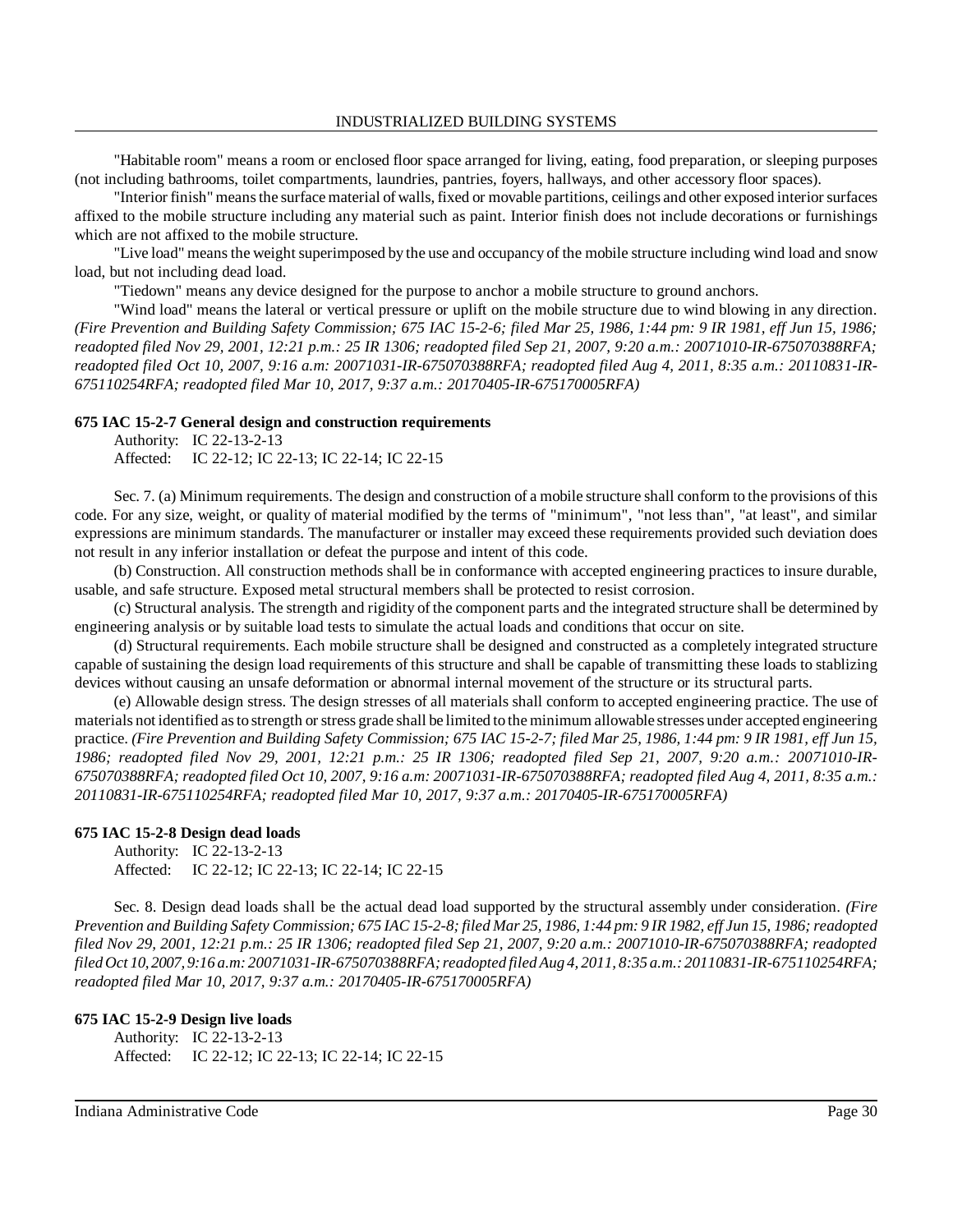### INDUSTRIALIZED BUILDING SYSTEMS

Sec. 9. The design live loads shall be as specified in 675 IAC 15-2-10 and shall be considered to be uniformly distributed. The roof live load shall not be considered as acting simultaneously with the wind load. The roof and floor live loads shall not be considered as resisting the overturning moment due to wind. *(Fire Prevention and Building Safety Commission; 675 IAC 15-2-9;* filed Mar 25, 1986, 1:44 pm: 9 IR 1982, eff Jun 15, 1986; readopted filed Nov 29, 2001, 12:21 p.m.: 25 IR 1306; readopted filed *Sep 21, 2007, 9:20 a.m.: 20071010-IR-675070388RFA; readopted filed Oct 10, 2007, 9:16 a.m: 20071031-IR-675070388RFA; readopted filed Aug 4, 2011, 8:35 a.m.: 20110831-IR-675110254RFA; readopted filed Mar 10, 2017, 9:37 a.m.: 20170405-IR-675170005RFA)*

Horizontal 15 lb/sq. ft. Vertical Upward 9 lb/sq. ft.

Sec. 10. (a) Wind Loads. Mobile structures shall be designed for the following wind loads:

## **675 IAC 15-2-10 Wind, roof, and snow loads**

| Authority: IC 22-13-2-13                         |
|--------------------------------------------------|
| Affected: IC 22-12; IC 22-13; IC 22-14; IC 22-15 |

| Vertical Downward (See Roof Loads, (b) below) |                                                                                                                                                                                                                                                                                                                                                                                                                                                                                                               |               |
|-----------------------------------------------|---------------------------------------------------------------------------------------------------------------------------------------------------------------------------------------------------------------------------------------------------------------------------------------------------------------------------------------------------------------------------------------------------------------------------------------------------------------------------------------------------------------|---------------|
|                                               | (b) Roof Loads. Flat, curved and pitched roofs shall be designed to resist the following live loads, applied downward on the                                                                                                                                                                                                                                                                                                                                                                                  |               |
| horizontal projection:                        |                                                                                                                                                                                                                                                                                                                                                                                                                                                                                                               |               |
| North Zone                                    |                                                                                                                                                                                                                                                                                                                                                                                                                                                                                                               | 30 lb/sq. ft. |
| Middle Zone                                   |                                                                                                                                                                                                                                                                                                                                                                                                                                                                                                               | 20 lb/sq. ft. |
| (c) Required Snow Load                        |                                                                                                                                                                                                                                                                                                                                                                                                                                                                                                               |               |
|                                               | 87.49<br>1,000<br>30 Lb/sq.ft.<br>14,000<br>an a<br><b>HEALS</b><br>30 Lb/sq.ft<br><b>WATRUT</b><br><b>ALC</b><br>سهدهم<br><b>Now</b><br>-65<br><b>CONTRA</b><br><b>WYSCARD</b><br><b>CLATTER</b><br><b>Target</b><br><b>BELINDER</b><br>ama r<br>20 Lb/sq. ft<br>20 Lb/sq.ft.<br><b>Northern</b><br>10221704<br><b>SIMPLE</b><br><b>MADROL</b><br>œ<br>Perform<br>mm<br>wax<br><b>aut</b><br>PRAISEUM<br><b>BALMAY</b><br><b>GRACINE</b><br><b>PHYSICAL</b><br>юm<br><b>D.M</b><br><b>Rums</b><br>Chancerons |               |

*(Fire Prevention and Building Safety Commission; 675 IAC 15-2-10; filed Mar 25, 1986, 1:44 pm: 9 IR 1982, eff Jun 15, 1986; readopted filed Nov 29, 2001, 12:21 p.m.: 25 IR 1306; readopted filed Sep 21, 2007, 9:20 a.m.: 20071010-IR-675070388RFA; readopted filed Oct 10, 2007, 9:16 a.m: 20071031-IR-675070388RFA; readopted filed Aug 4, 2011, 8:35 a.m.: 20110831-IR-675110254RFA; readopted filed Mar 10, 2017, 9:37 a.m.: 20170405-IR-675170005RFA)*

Indiana Administrative Code Page 31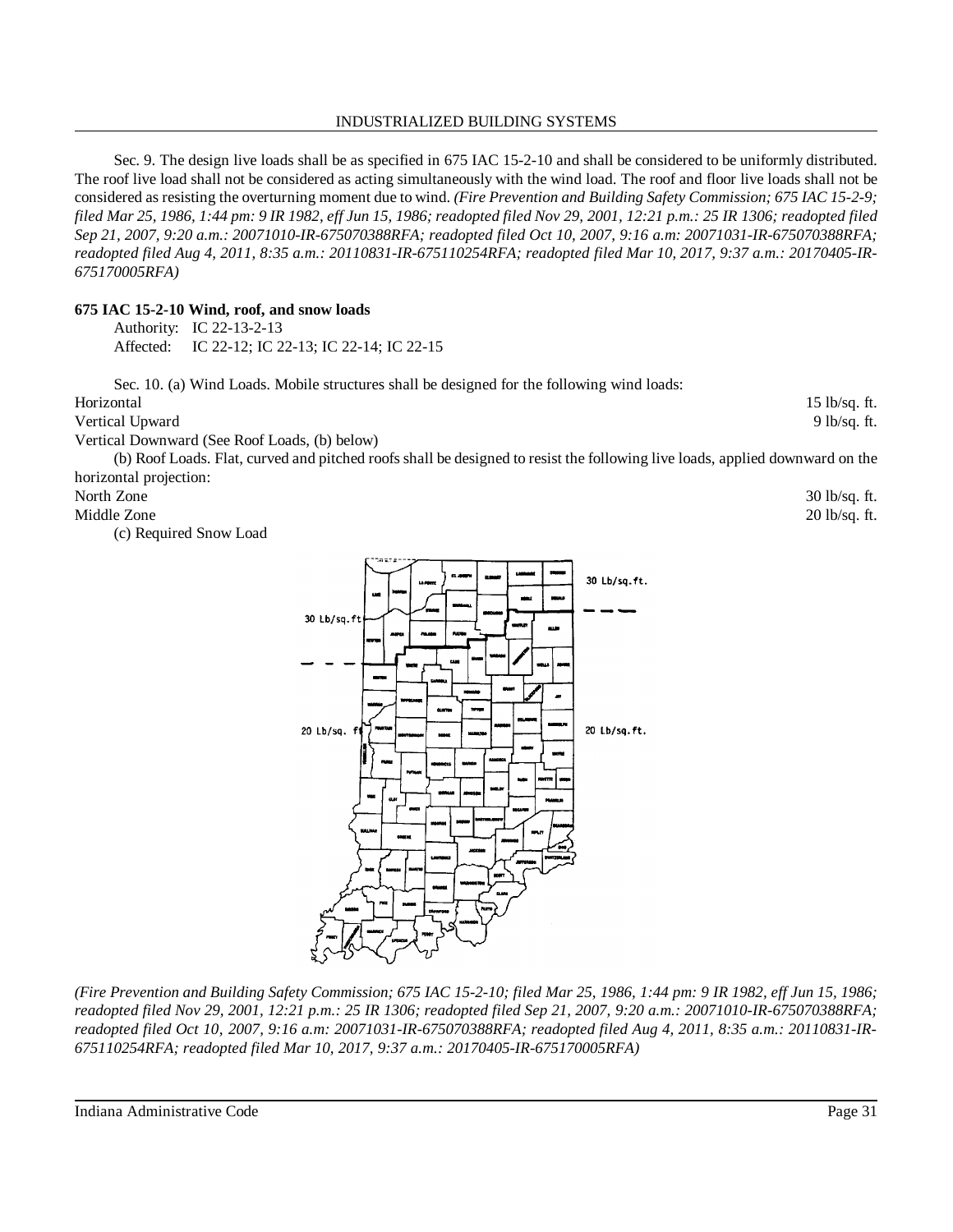#### **675 IAC 15-2-11 Fastening of structural systems**

Authority: IC 22-13-2-13 Affected: IC 22-12; IC 22-13; IC 22-14; IC 22-15

Sec. 11. Roof framing shall be securely fastened to wall framing, walls to floor structure, and floor structure to chassis, to secure and maintain continuity between the roof and floor and chassis, so as to resist wind overturning and sliding as imposed by design loads in 675 IAC 15-2-10(b). Directions for anchorage shall accompany all mobile structures. (Fire Prevention and Building *Safety Commission; 675 IAC 15-2-11; filed Mar 25, 1986, 1:44 pm: 9 IR 1983, eff Jun 15, 1986; readopted filed Nov 29, 2001, 12:21 p.m.: 25 IR 1306; readopted filed Sep 21, 2007, 9:20 a.m.: 20071010-IR-675070388RFA; readopted filed Oct 10, 2007, 9:16 a.m: 20071031-IR-675070388RFA; readopted filed Aug 4, 2011, 8:35 a.m.: 20110831-IR-675110254RFA; readopted filed Mar 10, 2017, 9:37 a.m.: 20170405-IR-675170005RFA)*

#### **675 IAC 15-2-12 Walls**

Authority: IC 22-13-2-13 Affected: IC 22-12; IC 22-13; IC 22-14; IC 22-15

Sec. 12. (a) The walls shall be of sufficient strength to withstand the load requirements as defined in 675 IAC 15-2-10 without exceeding the deflections as specified in 675 IAC 15-2-14. The connections between the bearing walls, floors, and roof framework membersshall be fabricated in such a manner asto provide support for thematerial used to enclose the mobile structure and to provide for transfer of all lateral and vertical loads to the floor and chassis.

(b) Drilling or Notching of Wood Wall Structural Members. Except where substantiated by engineering design, studs shall not be notched or drilled in the middle one-third (1/3) of their length.

(c) Interior Walls. Interior walls shall be constructed with structural capacity adequate for the intended purpose and shall be capable of resisting a horizontal load of not less than five (5) pounds per square foot.

(d) Firestopping. Firestopping shall be provided in mobile structures to cut off all concealed draft openings in all stud walls and partitions, including furred spaces, so placed that the maximum vertical dimension of any concealed space is not over ten feet (10). *(Fire Prevention and Building Safety Commission; 675 IAC 15-2-12; filed Mar 25, 1986, 1:44 pm: 9 IR 1983, eff Jun 15, 1986; readopted filed Nov 29, 2001, 12:21 p.m.: 25 IR 1306; readopted filed Sep 21, 2007, 9:20 a.m.: 20071010-IR-*675070388RFA; readopted filed Oct 10, 2007, 9:16 a.m: 20071031-IR-675070388RFA; readopted filed Aug 4, 2011, 8:35 a.m.: *20110831-IR-675110254RFA; readopted filed Mar 10, 2017, 9:37 a.m.: 20170405-IR-675170005RFA)*

#### **675 IAC 15-2-13 Floors**

Authority: IC 22-13-2-13 Affected: IC 22-12; IC 22-13; IC 22-14; IC 22-15

Sec. 13. (a) Floor assemblies shall be designed in accordance with accepted engineering practice to support a minimum uniform live load of forty (40) pounds per square foot plus the dead load of the materials. In addition (but not simultaneously), floors shall be able to support a two hundred (200) pound concentrated load on a two inch (2") diameter disc at the most critical location with a maximum deflection not to exceed one-eighth inch (1/8") relative to floor framing. Perimeter joists of more than six inches (6") depth shall be stabilized against overturning from superimposed loads as follows: at ends by solid blocking not less than two inch (2") thickness by full depth of joist, or by connecting to a continuous header not less than two inch (2") thickness and not less than the depth of the joist with connecting device; at eight feet  $(8')$  maximum intermediate spacing by solid blocking or by wood cross-bridging of not less than one inch (1") by three inches (3"), approved metal cross-bridging or by other approved methods.

(b) Wood floors or subfloors in kitchens, bathrooms (including toilet compartments), laundry rooms, water heater compartments, and any other areas subject to excessive moisture shall be moisture resistant or shall be made moisture resistant by sealing or by an overlay of nonabsorbent material applied with water-resistant adhesive.

(c) Carpeting shall not be used under a heat-producing appliance unless the appliance is listed for such use.

(d) Drilling or Notching of Wood Joist Structural Members. Except where substantiated by engineering design, notches on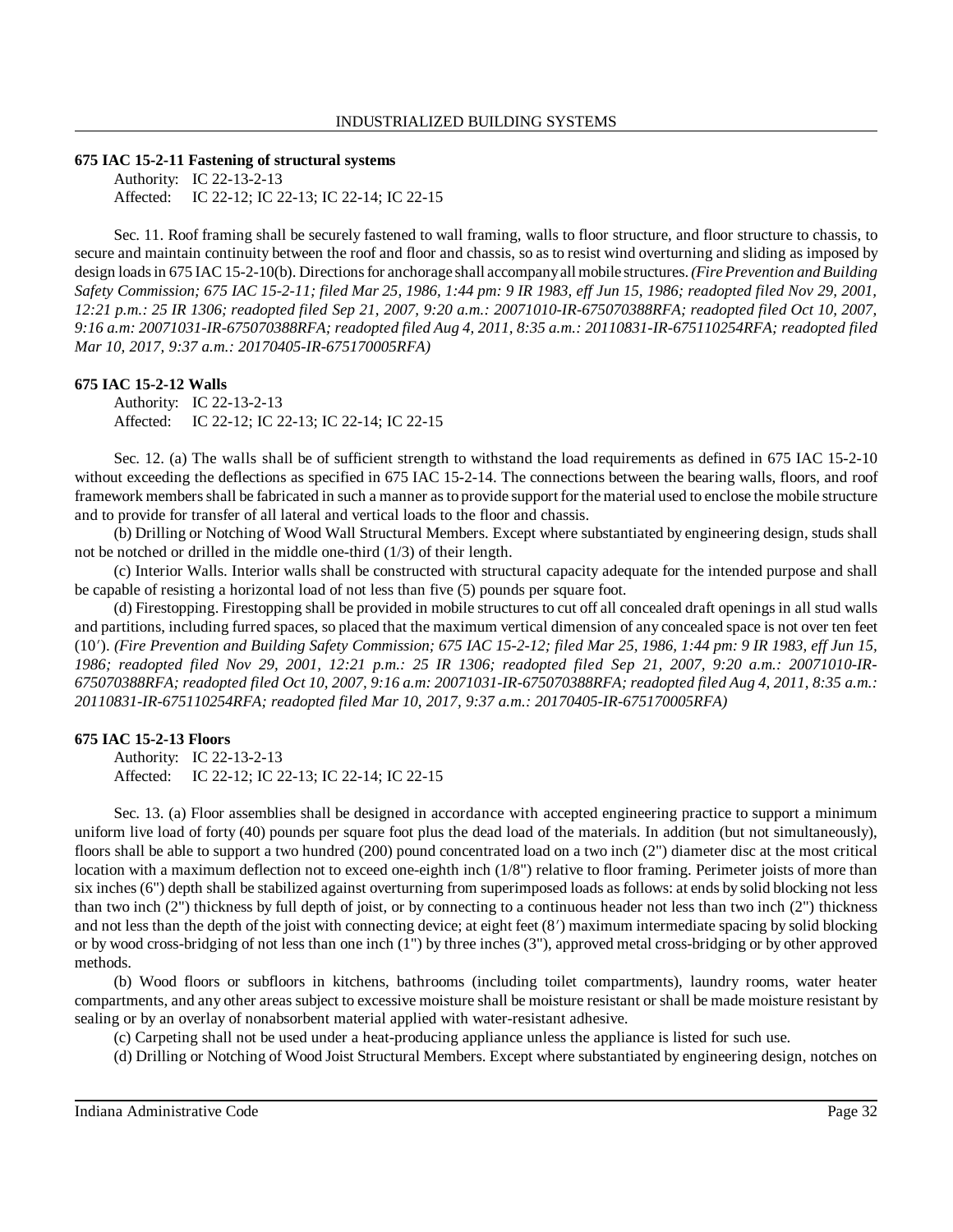### INDUSTRIALIZED BUILDING SYSTEMS

the ends of joists shall not exceed one-fourth (1/4) the joist depth. Holes bored in joists shall not be within two inches (2") of the top or bottom of the joist, and the diameter of any such hole shall not exceed one-third (1/3) the depth of the joist. Notches in the top or bottom of the joists shall not exceed one-sixth (1/6) the depth and shall not be located in the middle third of the span. *(Fire* Prevention and Building Safety Commission; 675 IAC 15-2-13; filed Mar 25, 1986, 1:44 pm: 9 IR 1984, eff Jun 15, 1986; errata, *9 IR 2931; readopted filed Nov 29, 2001, 12:21 p.m.: 25 IR 1306; readopted filed Sep 21, 2007, 9:20 a.m.: 20071010-IR-*675070388RFA; readopted filed Oct 10, 2007, 9:16 a.m: 20071031-IR-675070388RFA; readopted filed Aug 4, 2011, 8:35 a.m.: *20110831-IR-675110254RFA; readopted filed Mar 10, 2017, 9:37 a.m.: 20170405-IR-675170005RFA)*

## **675 IAC 15-2-14 Design load deflection**

Authority: IC 22-13-2-13 Affected: IC 22-12; IC 22-13; IC 22-14; IC 22-15

Sec. 14. When a structural assembly is subjected to total design live loads, the deflection for structural framing members shall not exceed the following:

| Floor                   | L/240                         |
|-------------------------|-------------------------------|
| Roof and Ceiling        | L/180                         |
| Headers, Beams, Girders | $L/180$ (Vertical Loads Only) |

Where  $L =$  the clear span between supports or two times the length of a cantilever. *(Fire Prevention and Building Safety Commission; 675 IAC 15-2-14; filed Mar 25, 1986, 1:44 pm: 9 IR 1984, eff Jun 15, 1986; readopted filed Nov 29, 2001, 12:21 p.m.: 25 IR 1306; readopted filed Sep 21, 2007, 9:20 a.m.: 20071010-IR-675070388RFA; readopted filed Oct 10, 2007, 9:16 a.m: 20071031-IR-675070388RFA; readopted filed Aug 4, 2011, 8:35 a.m.: 20110831-IR-675110254RFA; readopted filed Mar 10, 2017, 9:37 a.m.: 20170405-IR-675170005RFA)*

## **675 IAC 15-2-15 Structural load tests**

Authority: IC 22-13-2-13 Affected: IC 22-12; IC 22-13; IC 22-14; IC 22-15

Sec. 15. Structural assemblies or subassemblies that are tested shall sustain the design dead load plus the superimposed design live load equal to 1.75 times the required live load for a period of twelve (12) hours without failure, unless otherwise specified herein. Failure shall be considered rupture, fracture or residual deflection which is greater than the limits set in 675 IAC 15-2-14. An assembly or subassembly to be tested shall be representative of the minimum quality of materials of the group of assemblies or subassemblies as ordinarily manufactured. Each test assembly, component or subassembly shall be identified as to type and quality or grade of material. Structural load tests or other tests based on nationallyrecognized standards maybe approved. *(Fire Prevention and Building Safety Commission; 675 IAC 15-2-15; filed Mar 25, 1986, 1:44 pm: 9 IR 1984, eff Jun 15, 1986; readopted filed Nov 29, 2001, 12:21 p.m.: 25 IR 1306; readopted filed Sep 21, 2007, 9:20 a.m.: 20071010-IR-675070388RFA; readopted filed Oct 10, 2007, 9:16 a.m: 20071031-IR-675070388RFA; readopted filed Aug 4, 2011, 8:35 a.m.: 20110831-IR-675110254RFA; readopted filed Mar 10, 2017, 9:37 a.m.: 20170405-IR-675170005RFA)*

## **675 IAC 15-2-16 Weather resistance**

Authority: IC 22-13-2-13 Affected: IC 22-12; IC 22-13; IC 22-14; IC 22-15

Sec. 16. Exterior covering shall be of moisture and weather resistive materials attached with corrosion resistant fasteners toresist wind and rain. Metal coveringsshall be of corrosion resistant materials. *(Fire Prevention and Building SafetyCommission;* 675 IAC 15-2-16; filed Mar 25, 1986, 1:44 pm: 9 IR 1985, eff Jun 15, 1986; readopted filed Nov 29, 2001, 12:21 p.m.: 25 IR 1306; *readopted filed Sep 21, 2007, 9:20 a.m.: 20071010-IR-675070388RFA; readopted filed Oct 10, 2007, 9:16 a.m: 20071031-IR-675070388RFA; readopted filed Aug 4, 2011, 8:35 a.m.: 20110831-IR-675110254RFA;readopted filed Mar 10, 2017, 9:37 a.m.: 20170405-IR-675170005RFA)*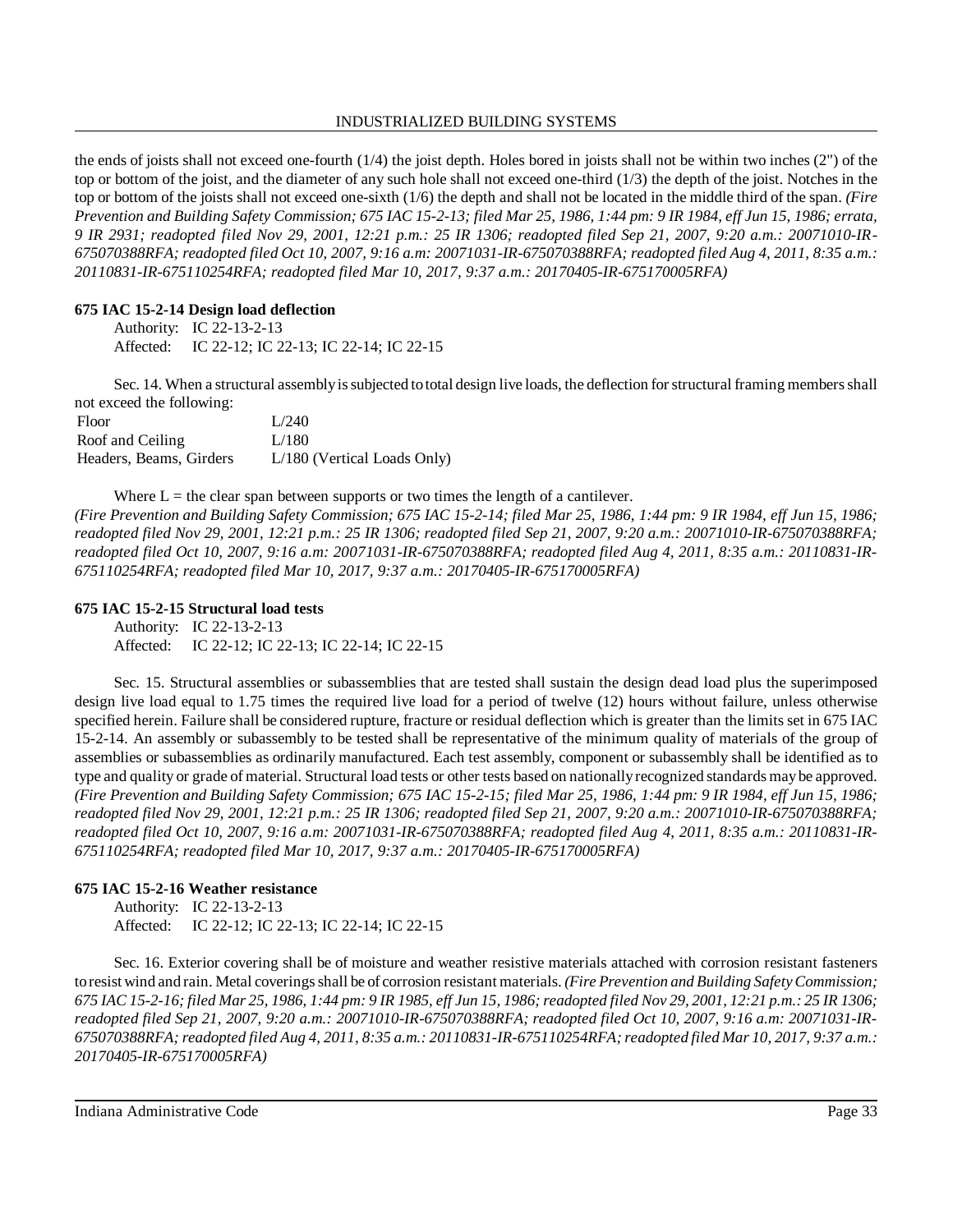#### **675 IAC 15-2-17 Condensation resistance for residential systems**

Authority: IC 22-13-2-13 Affected: IC 22-12; IC 22-13; IC 22-14; IC 22-15

Sec. 17. Spaces within outside walls and ceilings shall be ventilated and/or shall be provided with corrosion resistant vapor type barriers on the warm side of the walls and ceilings or other means shall be used to avoid condensation with these spaces. *(Fire Prevention and Building Safety Commission; 675 IAC 15-2-17; filed Mar 25, 1986, 1:44 pm: 9 IR 1985, eff Jun 15, 1986; readopted filed Nov 29, 2001, 12:21 p.m.: 25 IR 1306; readopted filed Sep 21, 2007, 9:20 a.m.: 20071010-IR-675070388RFA; readopted filed Oct 10, 2007, 9:16 a.m: 20071031-IR-675070388RFA; readopted filed Aug 4, 2011, 8:35 a.m.: 20110831-IR-675110254RFA; readopted filed Mar 10, 2017, 9:37 a.m.: 20170405-IR-675170005RFA)*

#### **675 IAC 15-2-18 Interior walls, partitions, and ceilings**

Authority: IC 22-13-2-13 Affected: IC 22-12; IC 22-13; IC 22-14; IC 22-15

Sec. 18. The interior finish of rooms and hallways (not serving as an exit for an occupancy load of thirty (30) or more), enclosures for furnaces and water heaters (including doors) shall be of materials whose flame spread classification shall not exceed two hundred (200).

EXCEPTION: Moldings, trim, cabinets, splash panels and doors that close openings that do not exceed twenty-one (21) square feet.

*(Fire Prevention and Building Safety Commission; 675 IAC 15-2-18; filed Mar 25, 1986, 1:44 pm: 9 IR 1985, eff Jun 15, 1986; readopted filed Nov 29, 2001, 12:21 p.m.: 25 IR 1306; readopted filed Sep 21, 2007, 9:20 a.m.: 20071010-IR-675070388RFA; readopted filed Oct 10, 2007, 9:16 a.m: 20071031-IR-675070388RFA; readopted filed Aug 4, 2011, 8:35 a.m.: 20110831-IR-675110254RFA; readopted filed Mar 10, 2017, 9:37 a.m.: 20170405-IR-675170005RFA)*

#### **675 IAC 15-2-19 Rodent resistance**

Authority: IC 22-13-2-13 Affected: IC 22-12; IC 22-13; IC 22-14; IC 22-15

Sec. 19. Exterior surfacesshall be sealed to resist the entrance ofrodents. *(Fire Prevention and Building Safety Commission;* 675 IAC 15-2-19; filed Mar 25, 1986, 1:44 pm: 9 IR 1985, eff Jun 15, 1986; readopted filed Nov 29, 2001, 12:21 p.m.: 25 IR 1306; *readopted filed Sep 21, 2007, 9:20 a.m.: 20071010-IR-675070388RFA; readopted filed Oct 10, 2007, 9:16 a.m: 20071031-IR-675070388RFA; readopted filed Aug 4, 2011, 8:35 a.m.: 20110831-IR-675110254RFA;readopted filed Mar 10, 2017, 9:37 a.m.: 20170405-IR-675170005RFA)*

#### **675 IAC 15-2-20 Heat loss; mobile system**

Authority: IC 22-13-2-13 Affected: IC 22-12; IC 22-13; IC 22-14; IC 22-15

Sec. 20. (a) The total calculated heat loss of the unit at the outdoor design temperature shall not exceed forty (40) Btu/hour/square feet of the total floor area or 275 Btu/hour/lineal foot of the perimeter of the space to be heated to 70° F, whichever is greater. The minimum total resistance value (R), excluding framing, windows and doors shall not be less than:

| Wall    | 11.0 |
|---------|------|
| Ceiling | 19.0 |
| Floor   | 10.0 |

(b) "R" values and "U" factors shall be calculated as outlined in the latest edition of the Indiana Energy Conservation Code (675 IAC 19).

(c) Framing Heat Loss. In the absence ofspecific data, for the purpose of heat loss calculations, the following framing areas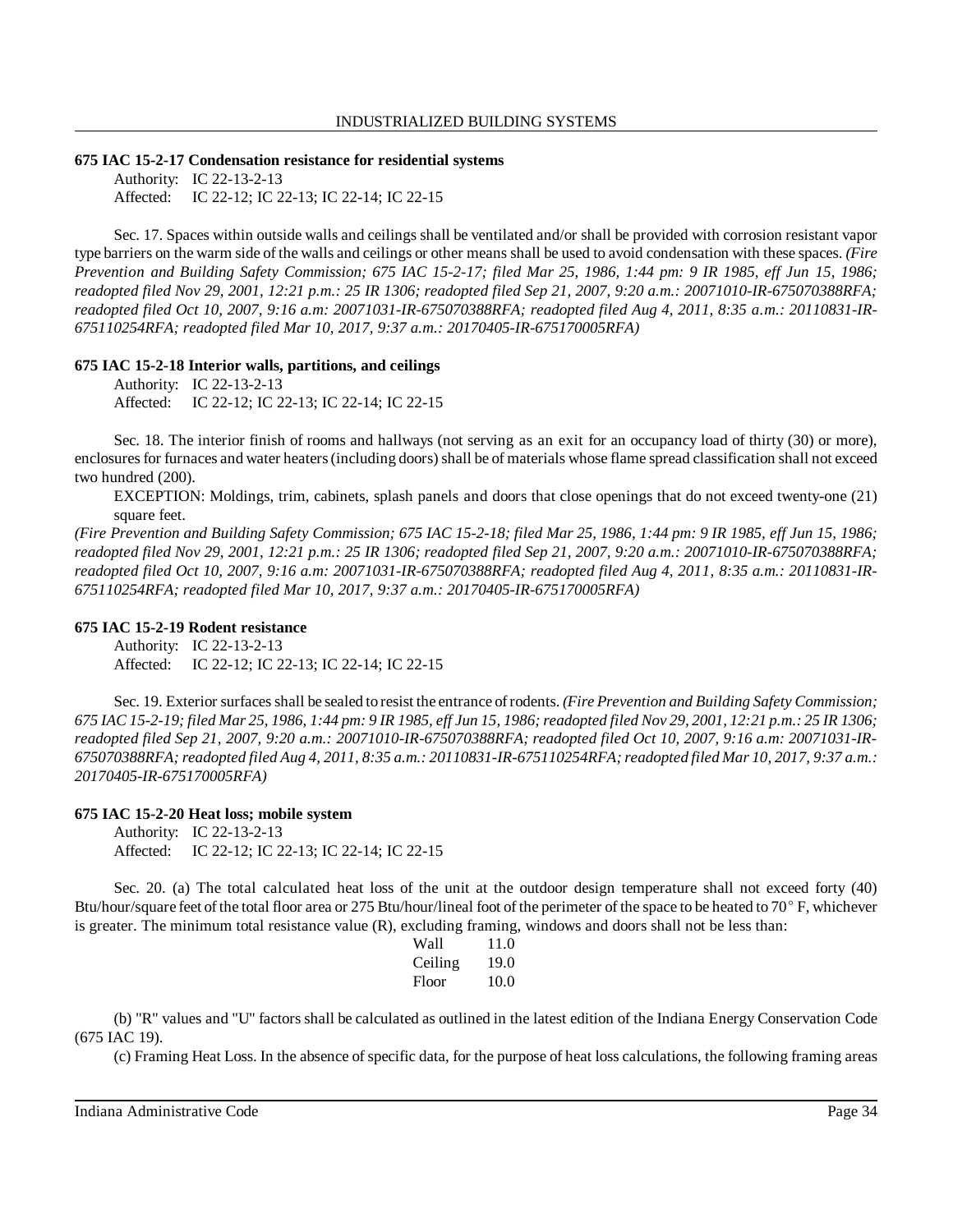shall be assumed:

| Wall    | 20% of net wall area     |
|---------|--------------------------|
| Ceiling | 5% of total ceiling area |
| Floor   | 10% of net floor area    |

(d) Infiltration Heat Loss. Infiltration heat loss shall be determined as outlined in the Indiana Energy Conservation Code (675 IAC 19).

| <b>Outside Design</b> | Infiltration |
|-----------------------|--------------|
| Temperature           | Allowance    |
| Degrees F             | Btu/hr       |
| 40                    | 3330         |
| 30                    | 4440         |
| 20                    | 5550         |
| 10                    | 6660         |
| 0                     | 7770         |
| minus 10              | 8880         |
| minus 20              | 9990         |
| minus 30              | 11100        |
| minus 40              | 12210        |

(e) Duct Heat Loss. The supply duct heat loss shall be calculated separately using the actual duct surface area and the actual thickness of insulation between the duct and outside of the mobile structure. If there is an air space of one-half inch (1/2") or less, the heat duct shall be assumed in contact with the insulation. If there is an air space of over one-half inch  $(1/2")$  between the duct and the insulation, no special heat loss need be calculated if the cavity in which the duct is located is assumed to be at  $70^{\circ}$  F. The average temperature inside the supply duct shall be assumed to be at least 130° F for the purpose of calculation.

(f) The wall, roof and floor assembly R values are typical and are not intended to be all inclusive. Other assemblies may be used provided documentation is submitted indicating overall equivalent thermal transmittance for the structure. Such documentation shall be consistent with accepted engineering practice. *(Fire Prevention and Building Safety Commission; 675 IAC* 15-2-20; filed Mar 25, 1986, 1:44 pm: 9 IR 1985, eff Jun 15, 1986; filed Sep 19, 1986, 9:15 am: 10 IR 236; readopted filed Nov *29, 2001, 12:21 p.m.: 25 IR 1306; readopted filed Sep 21, 2007, 9:20 a.m.: 20071010-IR-675070388RFA; readopted filed Oct 10, 2007, 9:16 a.m: 20071031-IR-675070388RFA; readopted filed Aug 4, 2011, 8:35 a.m.: 20110831-IR-675110254RFA; readopted filed Mar 10, 2017, 9:37 a.m.: 20170405-IR-675170005RFA)*

### **675 IAC 15-2-21 Design considerations**

Authority: IC 22-13-2-13 Affected: IC 22-12; IC 22-13; IC 22-14; IC 22-15

Sec. 21. Light and Ventilation. Adequate provisionsshall bemade for light and ventilation in accordance with the following: (a) Occupied Rooms. Occupied roomsshall be provided with exterior windows or doors having a total glazed area of not less than eight percent (8%) of the gross floor area. An area equivalent to not less than four percent (4%) of the gross floor area shall be available for unobstructed ventilation. Glazed areas need not be openable where a mechanical ventilation system is provided and is capable of producing a change of air in the room(s) every thirty (30) minutes with not less than one-fifth (1/5) of the air supply taken from outside the mobile structure.

EXCEPTIONS: 1. Mechanical ventilation may be used for commercial applications when the ventilation is a minimum of five (5) cubic feet per minute or fifteen (15) cubic feet per minute, per occupant.

2. Kitchens maybe provided with artificial light and mechanical ventilation capable of producing a change of air in the room every thirty (30) minutes. Windows and doors used for light or ventilation shall open directly to the outside of the structure. 3. Adequate artificial light may be provided in commercial structures.

(b) Toilet Compartments. Each toilet compartment shall be provided with artificial light and, be provided with external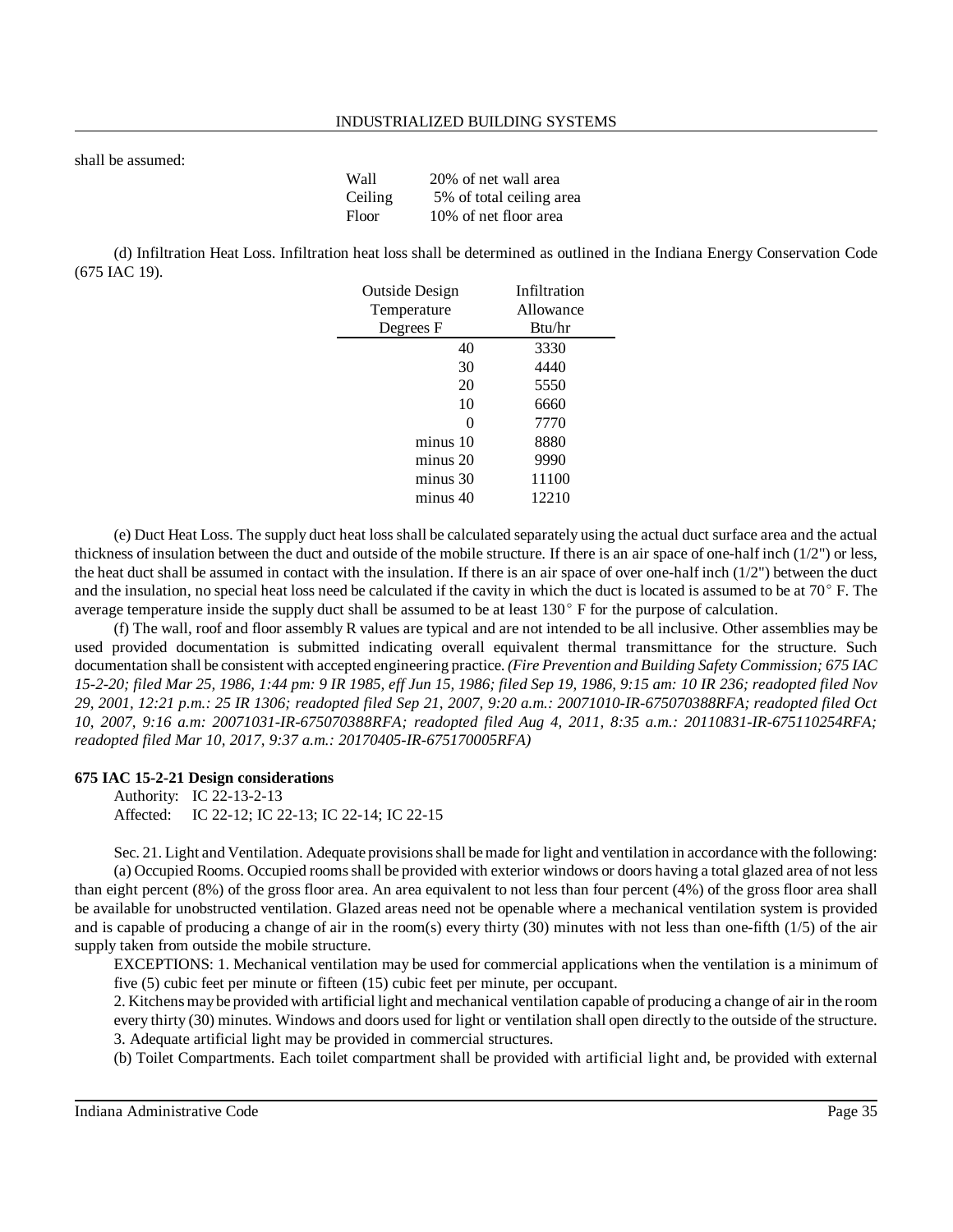#### INDUSTRIALIZED BUILDING SYSTEMS

windows or doors having not less than one and one-half (1 1/2) square feet of fully openable glazed area, except where a mechanical ventilation system is provided capable of producing a change of air every fifteen (15) minutes. Any mechanical ventilation system shall exhaust directly to the outside of the mobile structure. *(Fire Prevention and Building Safety Commission; 675 IAC 15-2-21; filed Mar 25, 1986, 1:44 pm: 9 IR 1985, eff Jun 15, 1986; filed Sep 19, 1986, 9:15 am: 10 IR 237; readopted filed Nov 29, 2001, 12:21 p.m.: 25 IR 1306; readopted filed Sep 21, 2007, 9:20 a.m.: 20071010-IR-675070388RFA; readopted filed Oct 10, 2007, 9:16 a.m: 20071031-IR-675070388RFA; readopted filed Aug 4, 2011, 8:35 a.m.: 20110831-IR-675110254RFA; readopted filed Mar 10, 2017, 9:37 a.m.: 20170405-IR-675170005RFA)*

#### **675 IAC 15-2-22 Ceiling height**

Authority: IC 22-13-2-13 Affected: IC 22-12; IC 22-13; IC 22-14; IC 22-15

Sec. 22. Every habitable room shall have a minimum ceiling height of not less than seven feet (7') in at least fifty percent  $(50%)$  of its required area with no portion of the required area less than five feet  $(5')$  in height. Hallways shall have a minimum ceiling height of six feet and six inches (6 6"). *(Fire Prevention and Building Safety Commission; 675 IAC 15-2-22; filed Mar 25, 1986, 1:44 pm: 9 IR 1986, eff Jun 15, 1986; readopted filed Nov 29, 2001, 12:21 p.m.: 25 IR 1306; readopted filed Sep 21, 2007, 9:20 a.m.: 20071010-IR-675070388RFA;readopted filed Oct 10, 2007, 9:16 a.m: 20071031-IR-675070388RFA;readopted filed Aug 4, 2011, 8:35 a.m.: 20110831-IR-675110254RFA; readopted filed Mar 10, 2017, 9:37 a.m.: 20170405-IR-675170005RFA)*

#### **675 IAC 15-2-23 Exits**

Authority: IC 22-13-2-13 Affected: IC 22-12; IC 22-13; IC 22-14; IC 22-15

Sec. 23. (a) Mobile System–Commercial Structures shall conform to the Indiana Building Code (675 IAC 13-2 *[675 IAC 13-2 was repealed filed Feb 15, 1989, 5:00 p.m.: 12 IR 1552, eff Apr 3, 1989.]*) for exiting, and to the Indiana Handicapped Accessibility Code (675 IAC 13-4 *[675 IAC 13-4 was repealed filed Dec 15, 1989, 5:05 p.m.: 13 IR 896.]*).

(b) Mobile homesshall have a minimum of two exterior doors located remote from each other and so arranged asto provide a means of unobstructed travel to the outside of the mobile structure.

(c) Exterior doors shall be constructed for exterior use and in no case provide less than a twenty-eight inch (28") wide clear opening. Each swinging exterior door shall have a key-operated lock that has a deadlocking latch. A deadlock with a passage set installed below the deadlock may be used as an acceptable alternate for each exterior door. The locking mechanism ofthe lock shall be engaged or disengaged by the use of a lever, knob, button, handle, or other device from which egress is to be made when the mobile structure is occupied. Locks shall not require the use of a key for operation from the inside.

(d) Interior Privacy. Each mobile structure interior door, when provided with a privacy lock, shall have a privacy lock that has an emergency release on the outside to permit entry when lock has been locked by a locking knob, button, or other locking device on the inside.

(e) Interior Passage. Interior doors having passage hardware without a privacylock, or with a privacy lock not engaged, shall open from either side by a single movement of the hardware mechanism in any direction. *(Fire Prevention and Building Safety Commission; 675 IAC 15-2-23; filed Mar 25, 1986, 1:44 pm: 9 IR 1986, eff Jun 15, 1986; readopted filed Nov 29, 2001, 12:21* p.m.: 25 IR 1306; readopted filed Sep 21, 2007, 9:20 a.m.: 20071010-IR-675070388RFA; readopted filed Oct 10, 2007, 9:16 a.m: *20071031-IR-675070388RFA; readopted filed Aug 4, 2011, 8:35 a.m.: 20110831-IR-675110254RFA; readopted filed Mar 10, 2017, 9:37 a.m.: 20170405-IR-675170005RFA)*

## **675 IAC 15-2-24 Room and hallway sizes**

```
Authority: IC 22-13-2-13
Affected: IC 22-12; IC 22-13; IC 22-14; IC 22-15
```
Sec. 24. (a) Every mobile structure used for living or sleeping purposes shall have at least one habitable room with not less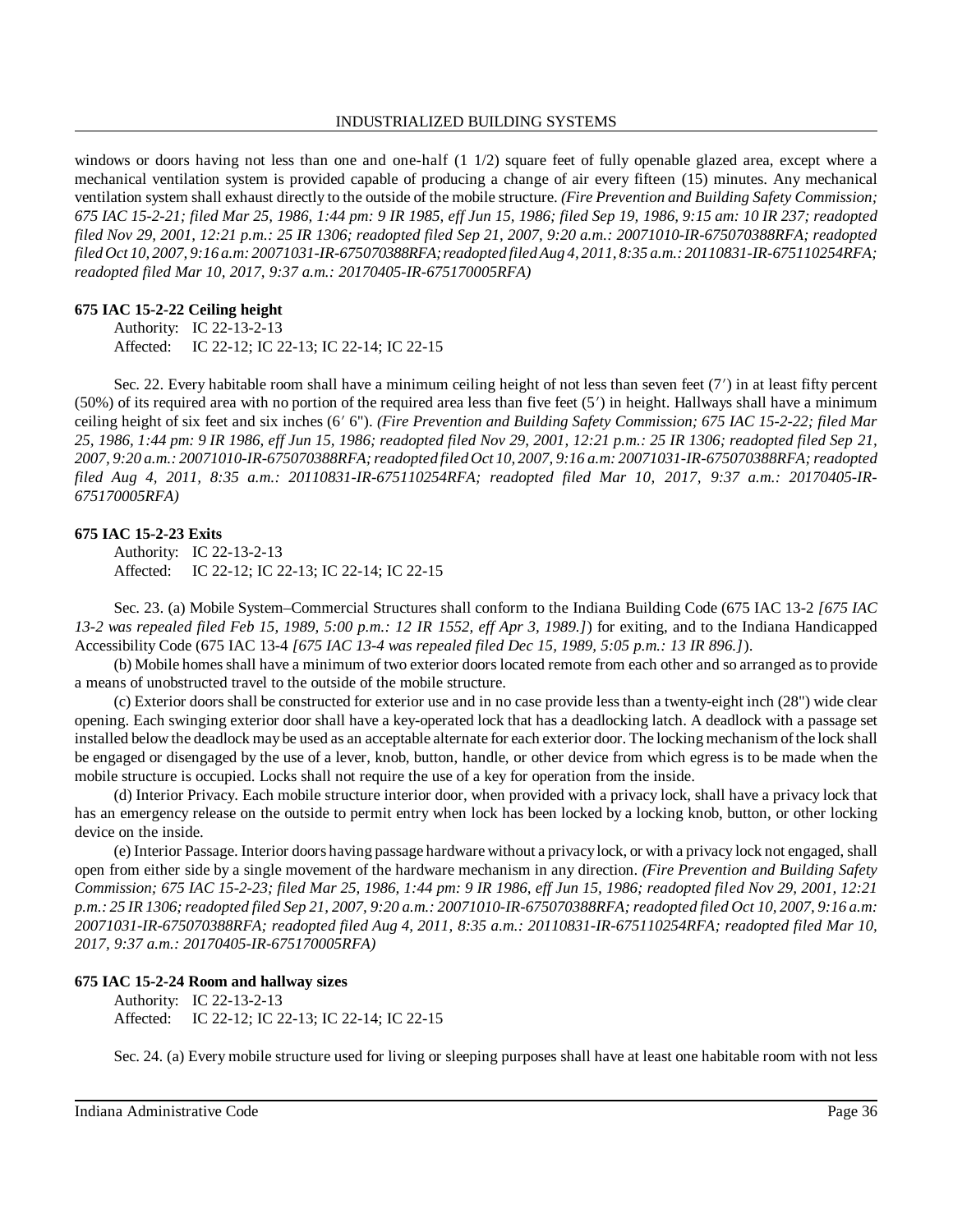than one hundred fifty (150) square feet of gross floor area. Rooms designed for sleeping purposes shall have a minimum gross square foot floor area as follows:

| One Person                   | 50 |
|------------------------------|----|
| Two persons                  | 70 |
| Each person in excess of two | 50 |

(b) No habitable room, except a kitchen, shall be less than five feet (5') in any clear horizontal dimension.

(c) Each toilet compartment shall be a minimum of thirty inches (30") in width and have at least twenty-one inches (21") of clear space in front of each toilet.

(d) Hallwaysshall have a minimum horizontal dimension oftwenty-eight inches(28"). *(Fire Prevention and Building Safety Commission; 675 IAC 15-2-24; filed Mar 25, 1986, 1:44 pm: 9 IR 1986, eff Jun 15, 1986; readopted filed Nov 29, 2001, 12:21* p.m.: 25 IR 1306; readopted filed Sep 21, 2007, 9:20 a.m.: 20071010-IR-675070388RFA; readopted filed Oct 10, 2007, 9:16 a.m: *20071031-IR-675070388RFA; readopted filed Aug 4, 2011, 8:35 a.m.: 20110831-IR-675110254RFA; readopted filed Mar 10, 2017, 9:37 a.m.: 20170405-IR-675170005RFA)*

#### **675 IAC 15-2-25 Glass and glazed openings**

Authority: IC 22-13-2-13 Affected: IC 22-12; IC 22-13; IC 22-14; IC 22-15

Sec. 25. Glass and glazed openings shall conform to the Indiana Building Code (675 IAC 13-2 *[675 IAC 13-2 wasrepealed* filed Feb 15, 1989, 5:00 p.m.: 12 IR 1552, eff Apr 3, 1989.]). (Fire Prevention and Building Safety Commission; 675 IAC 15-2-25; filed Mar 25, 1986, 1:44 pm: 9 IR 1987, eff Jun 15, 1986; readopted filed Nov 29, 2001, 12:21 p.m.: 25 IR 1306; readopted filed *Sep 21, 2007, 9:20 a.m.: 20071010-IR-675070388RFA; readopted filed Oct 10, 2007, 9:16 a.m: 20071031-IR-675070388RFA; readopted filed Aug 4, 2011, 8:35 a.m.: 20110831-IR-675110254RFA; readopted filed Mar 10, 2017, 9:37 a.m.: 20170405-IR-675170005RFA)*

#### **675 IAC 15-2-26 Smoke detectors**

Authority: IC 22-13-2-13 Affected: IC 22-12; IC 22-13; IC 22-14; IC 22-15

Sec. 26. At least one (1) listed smoke detector (which may be a single station alarm device) shall be installed in each mobile structure containing habitable room(s).

NOTE: A "smoke detector" is a device which detects visible or invisible particles of combustion. A single station alarm device is an assembly incorporating a detector and an alarm sounding device in one unit.

Detectors shall operate from an AC, or combination AC/battery power source. *(Fire Prevention and Building Safety Commission; 675 IAC 15-2-26; filed Mar 25, 1986, 1:44 pm: 9 IR 1987, eff Jun 15, 1986; readopted filed Nov 29, 2001, 12:21* p.m.: 25 IR 1306; readopted filed Sep 21, 2007, 9:20 a.m.: 20071010-IR-675070388RFA; readopted filed Oct 10, 2007, 9:16 a.m. *20071031-IR-675070388RFA; readopted filed Aug 4, 2011, 8:35 a.m.: 20110831-IR-675110254RFA; readopted filed Mar 10, 2017, 9:37 a.m.: 20170405-IR-675170005RFA)*

### **675 IAC 15-2-27 Smoke detector locations**

Authority: IC 22-13-2-13 Affected: IC 22-12; IC 22-13; IC 22-14; IC 22-15

Sec. 27. Smoke detector(s) shall be located outside of bedrooms, in a hallway or space communicating thereto, on or near the ceiling and shall be installed in accordance with the manufacturer's instructions. Mobile structures having bedrooms separated by any one or combination of common use areas, such as kitchen, dining room, living room, or family room (but not bathroom or utility room), shall have at least two (2) detectors. *(Fire Prevention and Building Safety Commission; 675 IAC 15-2-27; filed Mar 25, 1986, 1:44 pm: 9 IR 1987, eff Jun 15, 1986; readopted filed Nov 29, 2001, 12:21 p.m.: 25 IR 1306; readopted filed Sep 21,*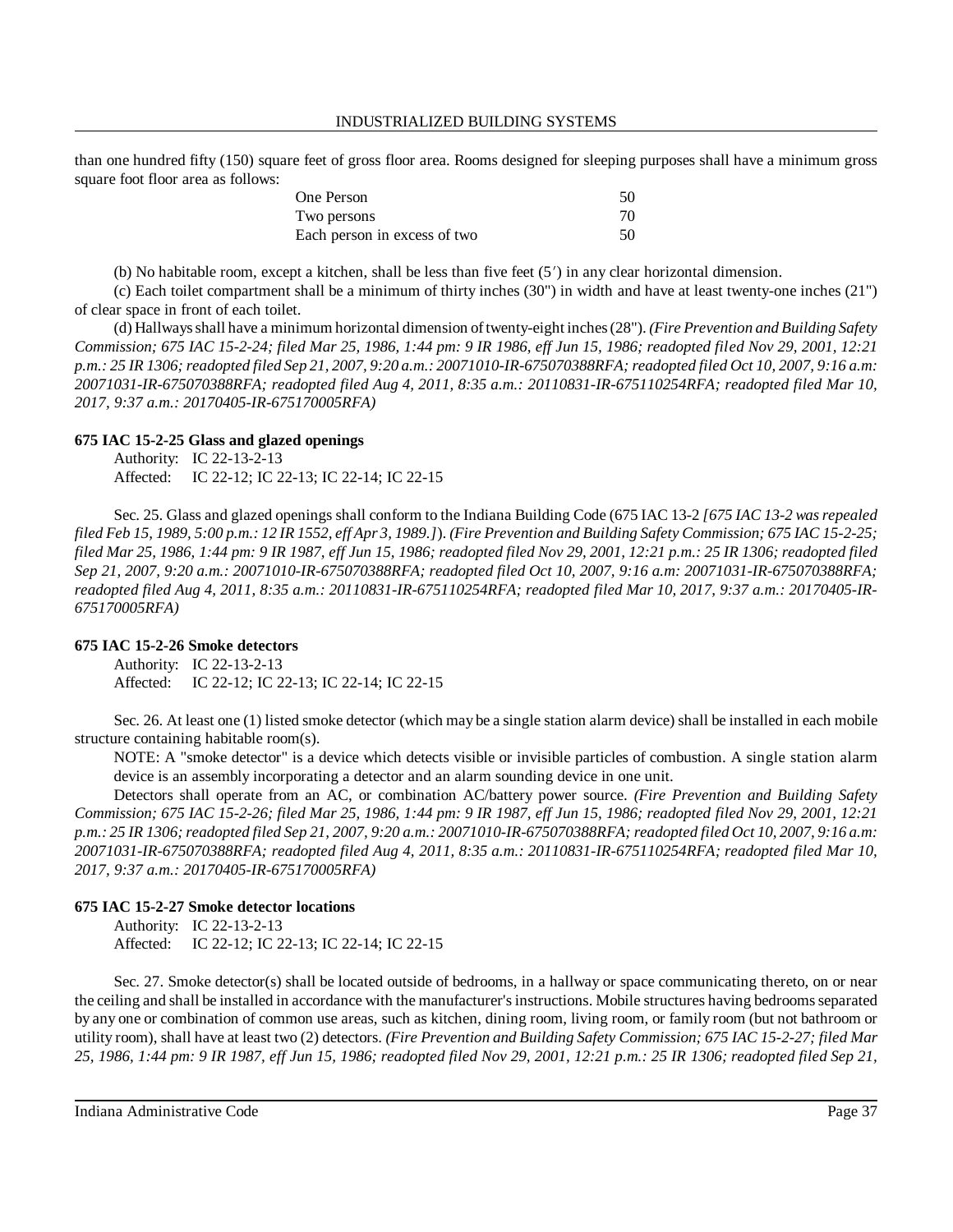*2007, 9:20 a.m.: 20071010-IR-675070388RFA;readopted filed Oct 10, 2007, 9:16 a.m: 20071031-IR-675070388RFA;readopted filed Aug 4, 2011, 8:35 a.m.: 20110831-IR-675110254RFA; readopted filed Mar 10, 2017, 9:37 a.m.: 20170405-IR-675170005RFA)*

#### **675 IAC 15-2-28 Alarm sounding devices**

Authority: IC 22-13-2-13 Affected: IC 22-12; IC 22-13; IC 22-14; IC 22-15

Sec. 28. (a) Every smoke-detecting device shall cause the operation of an alarm signaling device or devices which shall be clearly audible in all bedrooms with all intervening doors closed.

(b) All alarm sounding devices shall be rated not less than eighty-five (85) decibels at ten feet (10). *(Fire Prevention and Building Safety Commission; 675 IAC 15-2-28; filed Mar 25, 1986, 1:44 pm: 9 IR 1987, eff Jun 15, 1986; readopted filed Nov 29, 2001, 12:21 p.m.: 25 IR 1306; readopted filed Sep 21, 2007, 9:20 a.m.: 20071010-IR-675070388RFA; readopted filed Oct 10, 2007, 9:16 a.m: 20071031-IR-675070388RFA; readopted filed Aug 4, 2011, 8:35 a.m.: 20110831-IR-675110254RFA; readopted filed Mar 10, 2017, 9:37 a.m.: 20170405-IR-675170005RFA)*

### **675 IAC 15-2-29 Detector trouble signals**

Authority: IC 22-13-2-13 Affected: IC 22-12; IC 22-13; IC 22-14; IC 22-15

Sec. 29. Detectors shall have an audible trouble signal on failure of the light source, but such failure shall not cause an alarm. Audible trouble signalsshall be designed to operate at least everyminute forseven consecutive days. *(Fire Prevention and Building Safety Commission; 675 IAC 15-2-29; filed Mar 25, 1986, 1:44 pm: 9 IR 1987, eff Jun 15, 1986; readopted filed Nov 29, 2001, 12:21 p.m.: 25 IR 1306; readopted filed Sep 21, 2007, 9:20 a.m.: 20071010-IR-675070388RFA; readopted filed Oct 10, 2007, 9:16 a.m: 20071031-IR-675070388RFA; readopted filed Aug 4, 2011, 8:35 a.m.: 20110831-IR-675110254RFA; readopted filed Mar 10, 2017, 9:37 a.m.: 20170405-IR-675170005RFA)*

#### **675 IAC 15-2-30 Testing detectors**

Authority: IC 22-13-2-13 Affected: IC 22-12; IC 22-13; IC 22-14; IC 22-15

Sec. 30. The mobile structure manufacturer shall provide instructions supplied by the device manufacturer for the periodic testing of the detector(s). (Fire Prevention and Building Safety Commission; 675 IAC 15-2-30; filed Mar 25, 1986, 1:44 pm: 9 IR 1987, eff Jun 15, 1986; readopted filed Nov 29, 2001, 12:21 p.m.: 25 IR 1306; readopted filed Sep 21, 2007, 9:20 a.m.: 20071010-*IR-675070388RFA;readopted filed Oct 10, 2007, 9:16 a.m: 20071031-IR-675070388RFA; readopted filed Aug 4, 2011, 8:35 a.m.: 20110831-IR-675110254RFA; readopted filed Mar 10, 2017, 9:37 a.m.: 20170405-IR-675170005RFA)*

### **675 IAC 15-2-31 In-transit design requirements**

Authority: IC 22-13-2-13 Affected: IC 22-12; IC 22-13; IC 22-14; IC 22-15

Sec. 31. (a) Scope. This section covers the general requirements for designing the mobile chassis to fully withstand the adverse effect of transportation shock and vibration without degradation of the integrated structure or of its component parts and the specific requirements pertaining to the transportation system and its relationship to the structure.

(b)Definitions. "Chassis" means the entire transportation system comprising the following subsystems: drawbar and coupling mechanism, frame, running gear assembly and lights.

"Drawbar and Coupling Mechanism" means the rigid assembly (usually an "A" frame), upon which is mounted a coupling mechanism, which connects the mobile structure's frame to the towing vehicle.

"Frame" means the fabricated rigid substructure which provides considerable support to the affixed mobile structure both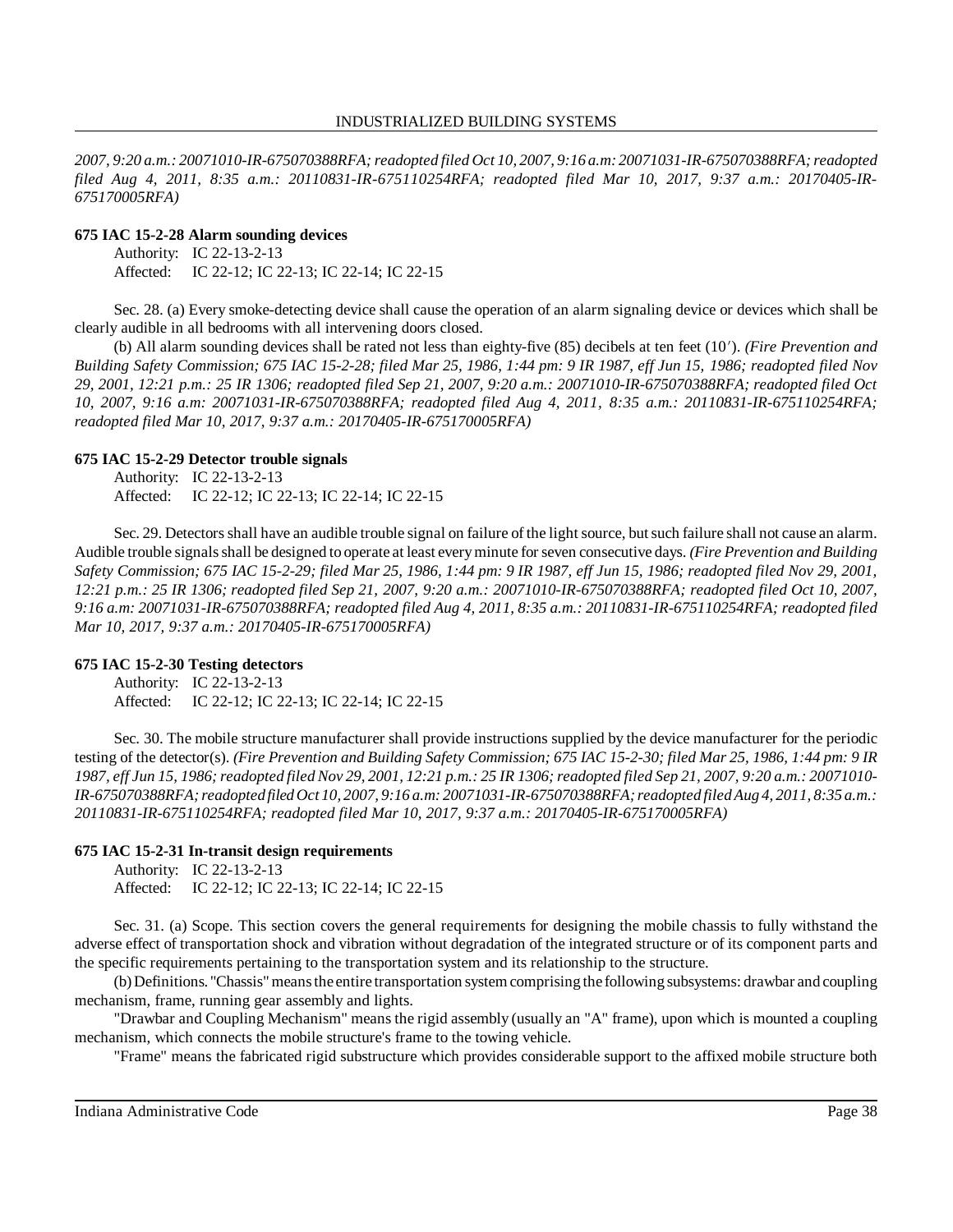during transport and on-site; and also provides a platform for securement of the running gear assembly, and drawbar and coupling mechanism.

"Running Gear Assembly" means the subsystem consisting of suspension springs, axles, bearings, wheels, hubs, tires, and brakes, with their related hardware.

"Highway," includes all roads and streets to be legally used in transporting the mobile structure.

"Length," for purposes of transportation only, means the distance from the extreme front of the mobile structure to the extreme rear, including the drawbar and coupling mechanism, but not including expandable features that do not project from the body during transportation.

(c) General requirements for designing the structure to withstand transportation shock and vibration.

The cumulative effects of highway transportation shock and vibration upon a mobile structure may result in incremental degradation of its designed performance in terms of providing a safe, healthy and durable structure. Therefore, the mobile structure shall be designed, in terms of its structural, plumbing, mechanical and electrical systems, to fully withstand such transportation forces during its intended life.

Particular attention shall be given to maintaining watertight integrity and conserving energy by assuring that structural components in the roof and walls (and their interfaces with vents, windows, doors, etc.) are capable of resisting highway shock and vibration forces during primary and subsequent secondary transportation moves.

In place of an engineering analysis, either of the following may be accepted:

(1) documented technical data of suitable highway tests which were conducted to simulate transportation loads and conditions; or

(2) acceptable documented evidence of actual transportation experience which meets the intent of this section.

(d) Specific requirements for designing the transportation system.

General. The entire system (frame, drawbar and coupling mechanism, running gear assembly, and lights) shall be designed and constructed as an integrated, balanced and durable unit which is safe and suitable for its specified use during the intended life of the mobile structure. In operation, the transportation system (supporting the mobile structure and its contents) shall effectively respond to the control of the towing vehicle in terms of tracking and braking, while traveling at applicable highway speeds and in normal highway traffic conditions.

Specific requirements. The drawbar shall be constructed of sufficient strength, rigidity and durability to safely withstand those dynamic forces experienced during highway transportation. It shall be securely fastened to the mobile structure frame by either a continuous weld or by bolting.

The coupling mechanism (which is usually of the socket type) shall be securely fastened to the drawbar in such a manner asto assure safe and effective transfer ofthemaximum loads, including dynamic loads, between the mobile structure and the hitchassembly of the towing vehicle. The coupling shall be equipped with a manually operated mechanism so adapted as to prevent disengagement of the unit while in operation. The coupling shall be so designed that it can be disconnected regardless of the angle of the mobile structure to the towing vehicle. With the mobile structure parked on level ground, the center of the socket of the coupler shall not be less than twenty inches (20") nor more than twenty-six inches (26") from ground level.

The chassis, in conjunction with the mobile structure, shall be designed and constructed to effectively sustain the designed loads consisting of the dead load plus a minimum of three (3) pounds per square foot floor load (example: free-standing range, refrigerator, and loose furniture), and the superimposed dynamic load resulting from highwaymovement but shall not be required to exceed twice the dead load. The integrated design shall be capable of insuring rigidity and structural integrity of the complete mobile structure and to insure against deformation of structural or finish members during the intended life of the structure.

The running gear assembly, as part of the chassis, shall be designed to perform, as a balanced system, in order to effectively sustain the designed loads set forth in this section and to provide for durable dependable safe mobility of the mobile structure. It shall be designed to accept shock and vibration, both from the highway and the towing vehicle and effectively dampen these forces so as to protect the mobile structure from damage and fatigue. Its components shall be designed to facilitate routine maintenance, inspection and replacement.

Location ofthe running gear assemblyshall be determined bydocumented engineering analysis, taking into account the gross weight (including all contents), total length of the mobile structure, the necessary coupling hitch weight, span distance, and turning radius. The coupling weight shall not be less than twelve percent (12%) nor more than twenty-five percent (25%) of the gross weight.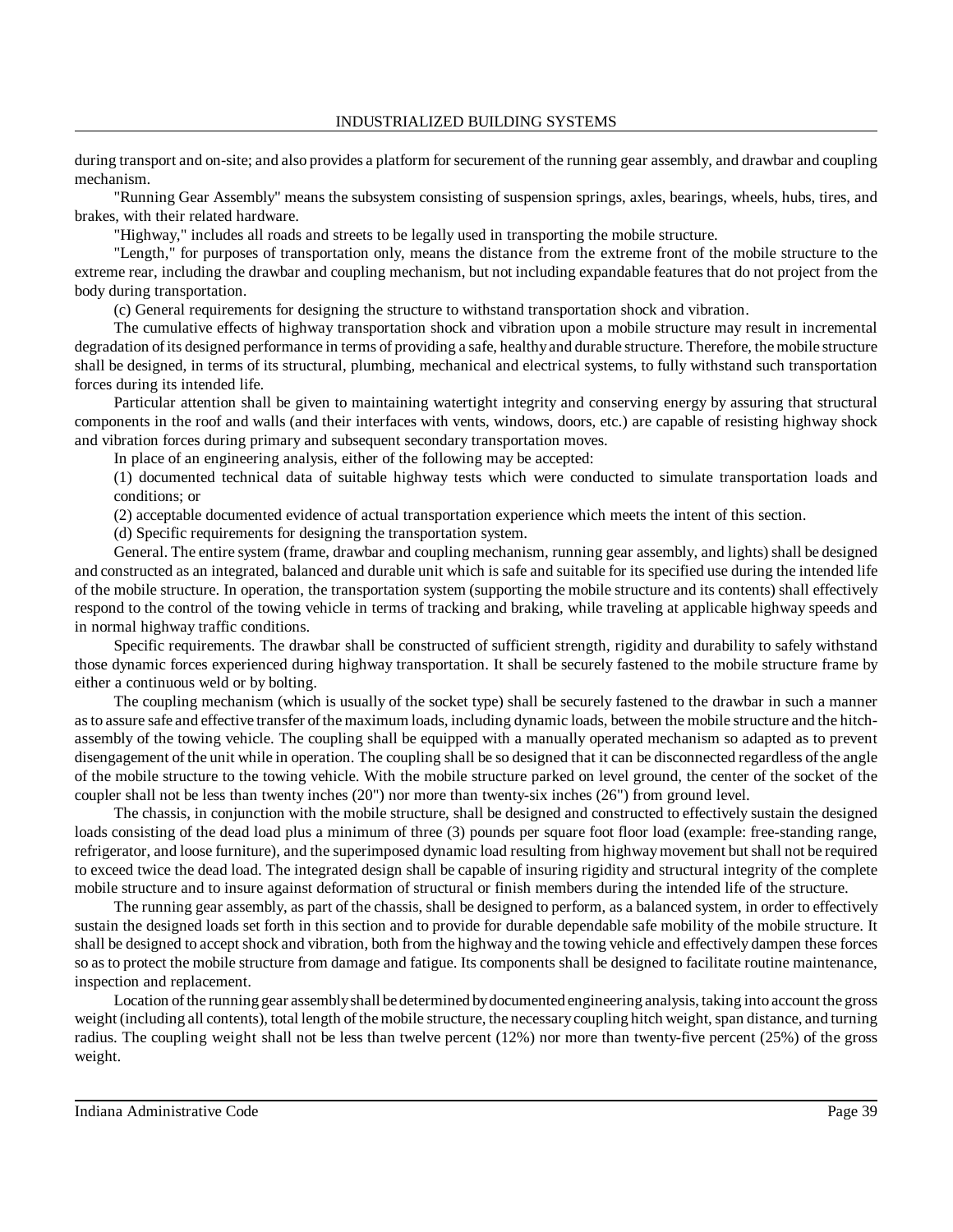Spring assemblies (springs, hangers, shackles, bushings and mounting bolts) shall be capable of withstanding all the design loads as outlined in this section without exceeding maximum allowable stresses for design spring assembly life as recommended by the spring assembly manufacturer. The capacity of the spring system shall assure, that under maximum operating load conditions, sufficient clearance shall be maintained between the tire and mobile structure frame or structure to permit unimpeded wheel movement and for changing tires.

Axles, and their connecting hardware, shall be capable of withstanding all of the design loads outlined in this section without exceeding maximum allowable stresses for design axle life as recommended by the axle manufacturer. The number of axles required to provide a safe tow and good ride characteristics shall be determined and documented by engineering analysis. Those alternatives listed in this section may be accepted in place of such an analysis.

Hubs and bearings shall meet the requirements of this section and good engineering practice. Both of these components shall be accesible for inspection, routine maintenance and replacement of parts.

Tires, wheels and rims shall meet the requirements of this section. Tires shall be selected for anticipated usage.

The number, type, size and design of brake assemblies required to assist the towing vehicle in providing effective control and stopping of the mobile structure shall be determined and documented by engineering analysis. Those alternatives listed in this section may be accepted in place of such an analysis.

Brakes on the towing vehicle and themobile structure shall be capable of assuring that the maximum stopping distance from an initial velocity of twenty  $(20)$  miles per hour does not exceed forty feet  $(40')$ .

Highway safety electrical lights and associated wiring shall conform to applicable federal requirements in terms of location and performance. The manufacturer shall have the option of meeting this requirement by utilizing a temporary light/wiring harness provided by the mobile structure transportation carrier. *(Fire Prevention and Building Safety Commission; 675 IAC 15-2-31; filed* Mar 25, 1986, 1:44 pm: 9 IR 1987, eff Jun 15, 1986; readopted filed Nov 29, 2001, 12:21 p.m.: 25 IR 1306; readopted filed Sep *21, 2007, 9:20 a.m.: 20071010-IR-675070388RFA; readopted filed Oct 10, 2007, 9:16 a.m: 20071031-IR-675070388RFA; readopted filed Aug 4, 2011, 8:35 a.m.: 20110831-IR-675110254RFA; readopted filed Mar 10, 2017, 9:37 a.m.: 20170405-IR-675170005RFA)*

#### **675 IAC 15-2-32 Scope of plumbing standards**

Authority: IC 22-13-2-13 Affected: IC 22-12; IC 22-13; IC 22-14; IC 22-15

Sec. 32. (a) The provisions of 675 IAC 15-2-32–675 IAC 15-2-70 cover the plumbing materials, fixtures, fittings and equipment installed within or on mobile structures.

(b) Wherever the rules of the commission or other nationally recognized standards for plumbing materials, fixtures, fittings and equipment and the provisions of 675 IAC 15-2-32–675 IAC 15-2-70 differ, the requirements of the latter shall apply. *(Fire Prevention and Building Safety Commission; 675 IAC 15-2-32; filed Mar 25, 1986, 1:44 pm: 9 IR 1989, eff Jun 15, 1986; readopted filed Nov 29, 2001, 12:21 p.m.: 25 IR 1306; readopted filed Sep 21, 2007, 9:20 a.m.: 20071010-IR-675070388RFA; readopted filed Oct 10, 2007, 9:16 a.m: 20071031-IR-675070388RFA; readopted filed Aug 4, 2011, 8:35 a.m.: 20110831-IR-675110254RFA; readopted filed Mar 10, 2017, 9:37 a.m.: 20170405-IR-675170005RFA)*

#### **675 IAC 15-2-33 Basic principles of plumbing standards**

Authority: IC 22-13-2-13 Affected: IC 22-12; IC 22-13; IC 22-14; IC 22-15

Sec. 33. The following principles are given as basic goals in environmental sanitation, worthy of accomplishment through properly designed, acceptably installed, and adequatelymaintained plumbing systems. The results desired and necessary to protect the health of the public are the same everywhere. Furthermore, as unforeseen situations arise that are not specifically covered in this part, the principles may serve to define the intent.

Principle No. 1. Plumbing fixtures, devices, and appurtenances shall be supplied with water in sufficient volume and at pressures adequate to enable them to function satisfactorily and without undue noise under all normal conditions of use.

Principle No. 2. Plumbing shall be designed and adjusted to use the minimum quantity of water consistent with proper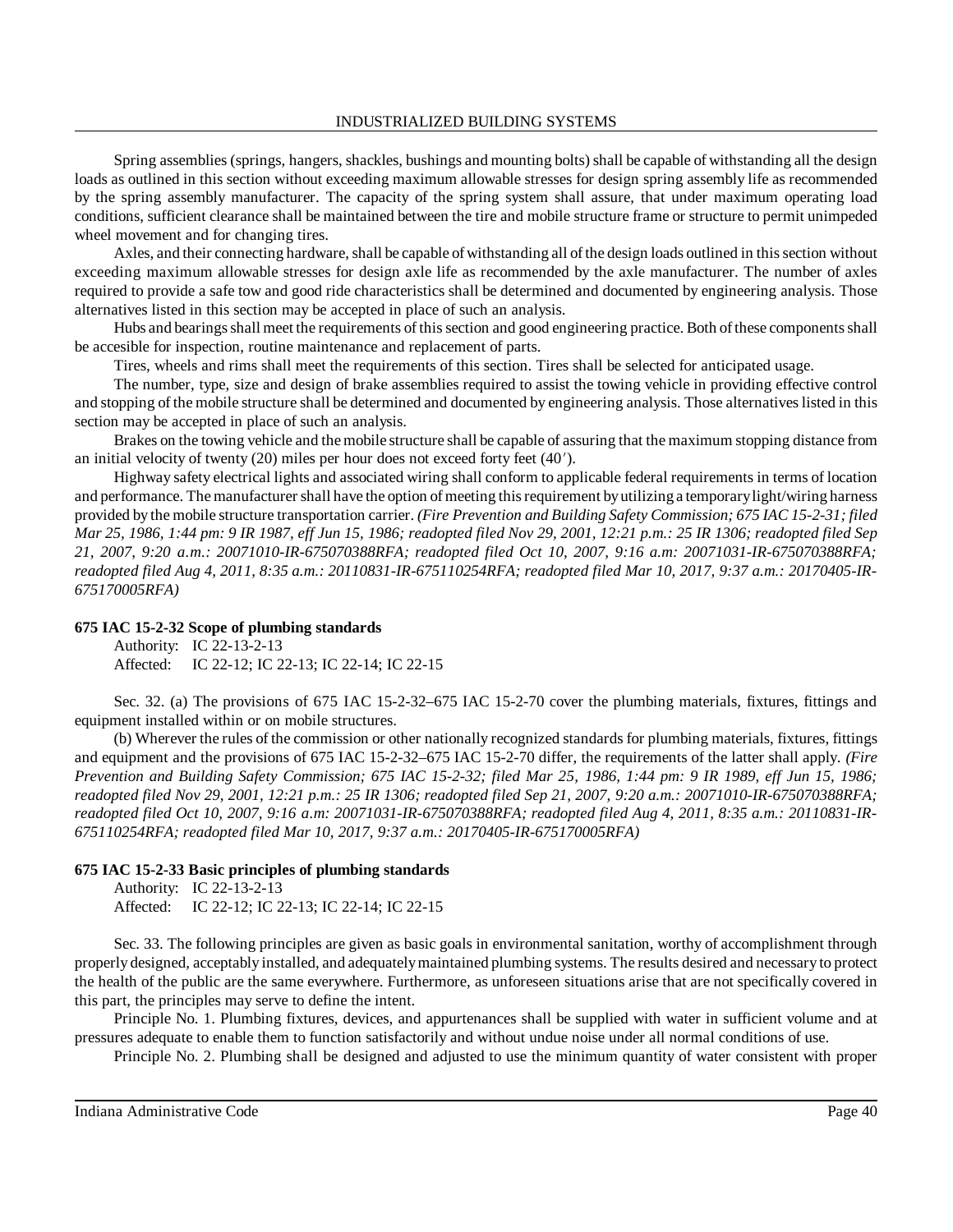performance and cleaning.

Principle No. 3. Devices for heating and storing water shall be so designed and installed as to prevent dangers from contamination or explosion through overheating.

Principle No. 4. Plumbing fixtures shall be made of smooth non-absorbent material, shall be free from concealed surfaces that may foul and shall be located in ventilated enclosures.

Principle No. 5. The plumbing system shall be of durable material, free from defective workmanship, and so designed and constructed as to give satisfactory service for its reasonable life expectancy.

Principle No. 6. Each fixture directly connected to the drainage system shall be installed with a water seal trap.

Principle No. 7. The drainage system shall be designed to provide an adequate circulation of air in all piping with no danger of siphonage, aspiration, or forcing of trap seals under conditions of ordinary use.

Principle No. 8. The plumbing system shall be subjected to tests that will effectively disclose all leaks and defects in the work, which must then be repaired.

Principle No. 9. Toilets shall not be located in a room or compartment that is not properly lighted and ventilated.

Principle No. 10. All plumbing fixtures shall be so installed with regard to spacing as to be reasonably accessible for their intended use. *(Fire Prevention and Building Safety Commission; 675 IAC 15-2-33; filed Mar 25, 1986, 1:44 pm: 9 IR 1989, eff Jun 15, 1986; readopted filed Nov 29, 2001, 12:21 p.m.: 25 IR 1306; readopted filed Sep 21, 2007, 9:20 a.m.: 20071010-IR-*675070388RFA; readopted filed Oct 10, 2007, 9:16 a.m: 20071031-IR-675070388RFA; readopted filed Aug 4, 2011, 8:35 a.m.: *20110831-IR-675110254RFA; readopted filed Mar 10, 2017, 9:37 a.m.: 20170405-IR-675170005RFA)*

#### **675 IAC 15-2-34 Definitions for plumbing standards**

Authority: IC 22-13-2-13 Affected: IC 22-12; IC 22-13; IC 22-14; IC 22-15

Sec. 34. The following definitions are applicable to the provisions of 675 IAC 15-2-32–675 IAC 15-2-70:

"Air gap (water distribution system)" means the unobstructed vertical distance through the free atmosphere between the lowest opening from any pipe or faucet supplying water to a tank, plumbing fixture, water supplied appliance, or other device and the flood level rim of the receptacle.

"Anti-siphon trap vent device" means a device which automaticallyopensto admit air to a fixture drain above the connection of the trap arm so as to prevent siphonage, and closes tightly when the pressure within the drainage system is equal to or greater than atmospheric pressure so as to prevent the escape of gases from the drainage system into the mobile structure.

"Backflow" means the flow of water or other liquids, mixtures, or substances into the distributing pipes of a potable supply of water from any source or sources other than its intended sources.

"Backflow connection" means any arrangement whereby backflow can occur.

"Backflow preventer" means a device or means to prevent backflow.

"Branch" means any part of the piping system other than a riser, main or stack.

"Common vent" means a vent connecting at the junction of fixture drains and serving as a vent for more than one (1) fixture.

"Continuous vent" means a vertical vent that is a continuation of the drain to which it connects.

"Continuous waste" means a drain from two (2) or more fixtures connected to a single trap.

"Critical level" means the C-L or C/L marking on a backflow prevention device or vacuum breaker is a point established by the testing laboratory (usually stamped on the device by the manufacturer) which determines the minimum elevation above the flood level rim of the fixture or receptacle served on which the device may be installed. When a backflow prevention device does not bear a critical level marking, the bottom of the vacuum breaker, combination valve, or of any such approved or listed device shall constitute the critical level.

"Cross connection" means any physical connection or arrangement between two (2) otherwise separate systems or sources, one of which contains potable water and the other either water, steam, gas, chemical or unknown or questionable materials whereby there may be a flow from one (1) system or source to the other, the direction of flow depending on the pressure differential between the two (2) systems.

"Developed length" means that length of pipe measured along the center line of the pipe and fittings.

"Diameter" means the nominal (inside) diameter designated commercially, unless specifically stated otherwise.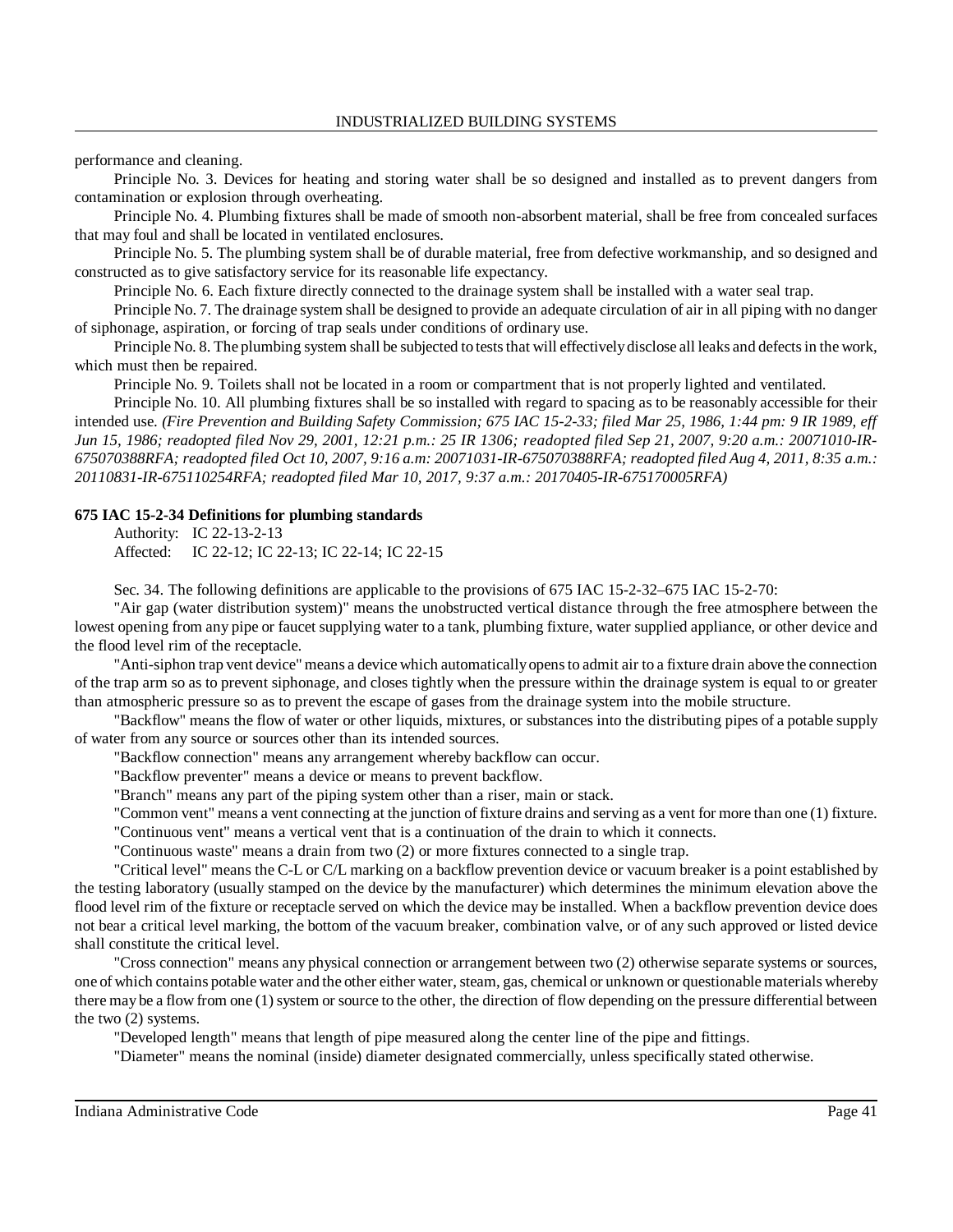#### INDUSTRIALIZED BUILDING SYSTEMS

"Drain" means a pipe that carries waste, water, or water-borne wastes in a drainage system.

"Drain connector" means the removable extension, consisting of all pipes, fittings and appurtenances, from the drain outlet to the drain inlet serving the mobile structure.

"Drain outlet" means the lowest end of the main or secondary drain to which a sewer connection is made.

"Drainage system" means all piping within or attached to the structure that conveyssewage or other liquid waste to the drain outlet, not including the drain connector.

"Fixture drain" means the drain from the trap of a fixture to the junction of that drain with any other drain pipe.

"Fixture supply" means the water supply pipe connecting a fixture to a branch water supply pipe or directly to a main water supply pipe.

"Flood level" means the level in the receptacle over which water would overflow to the outside of the receptacle.

"Flooded" means the condition which results when the liquid in a container or receptacle rises to the flood-level.

"Flush tank" means that portion of a toilet that is designed to contain sufficient water to adequately flush the fixture.

"Flush valve" means a device located at the bottom of a flush tank for flushing a toilet.

"Flushometer valve" means a device which discharges a predetermined quantity of water to a fixture for flushing purposes and is closed by direct water pressure.

"Grade" means the fall (slope) of a pipe in reference to a horizontal plane expressed in inches per foot length.

"Horizontal branch" means a drain pipe extending laterally, which receives the discharge from one or more fixture drains and connects to the main drain.

"Horizontal pipe" means any pipe or fitting which makes an angle of more than forty-five degrees  $(45^{\circ})$  with the vertical. "Individual vent" means a pipe or anti-siphon trap vent device installed to vent a fixture drain.

"Inlet coupling" means the terminal end of the water system to which the water service connection is attached. It may be a swivel fitting or threaded pipe end.

"Main" means the principal artery of the system to which branches may be connected.

"Main drain" means the lowest pipe of a drainage system which receives sewage from all the fixtures within a mobile structure and conducts these wastes to the drain outlet.

"Main vent" means the principal artery of the venting system to which vent branches may be connected.

"Offset" means a combination of pipe and/or fittings that brings one section of the pipe out of line but into a line parallel with the other section.

"Pitch". (See "grade".)

"Plumbing fixtures" means receptacles, devices, or appliances which are supplied with water or which receive liquid-borne wastes for discharge into the drainage system.

"Plumbing system" includesthe water supply and distribution pipes; plumbing fixture and traps; soil, waste, and vent pipes; and water-treating or water using equipment.

"Primary vent". (See "main vent".)

"Relief vent" means an auxiliary vent which permits additional circulation of air in or between drainage and vent systems. "Secondary vent" means any vent other than the main vent or those serving each toilet.

"Sewage" means any liquid waste containing animal or vegetable matter in suspension or solution, and may include liquids containing chemicals in solution.

"Siphonage" meansthe loss of water seal from fixture trapsresulting from partial vacuum in the drainage system which may be of either of the following two types, or a combination of the two: (a) Self-siphonage resulting from vacuum in a fixture drain generated solely by the discharge of the fixture served by that drain, or, (b) induced siphonage resulting from vacuum in the drainage system generated by the discharge of one (1) or more fixtures other than the one under observation.

"Toilet–mechanical seal" means a toilet fitted with water-flushing device and mechanically sealed trap.

"Toilet–recirculating chemical" means a self-contained, circulating toilet in which the waste is chemically treated.

"Trap" means a fitting or device designed and constructed to provide a liquid seal that will prevent the back passage of air without materially affecting the flow of liquid waste through it.

"Trap arm" means that portion of a fixture drain between a trap and its vent.

"Vacuum breaker". (See "backflow preventer".)

"Vent caps" means a device or fitting which protects the vent pipe from foreign substances with an opening to the atmosphere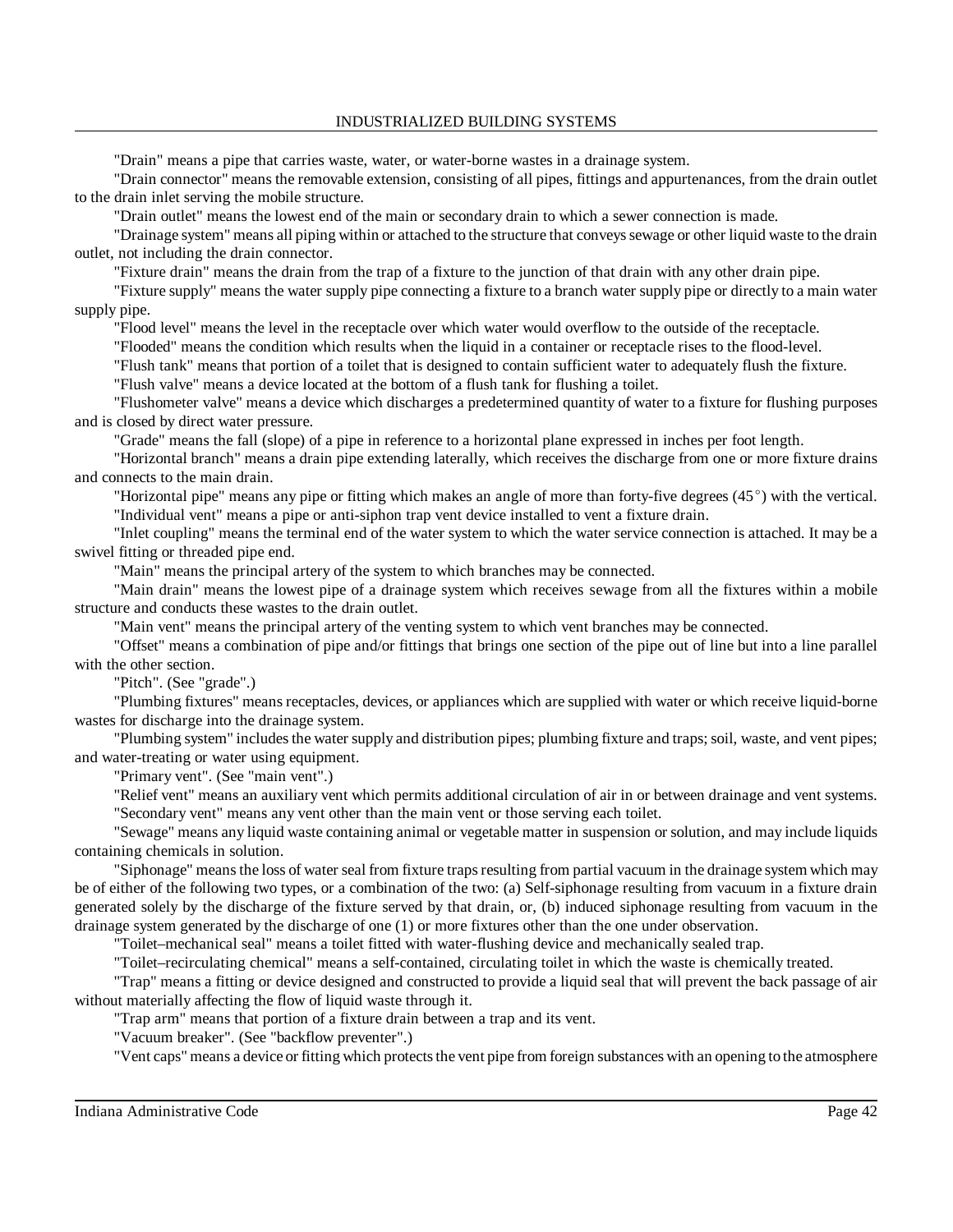equal to the area of the vent it serves.

"Vent system" means that part of a piping installation which provides circulation of air within a drainage system.

"Vertical pipe" means any pipe or fitting which makes an angle of forty-five degrees (45°) or less with the vertical.

"Water connection" means the fitting or point of connection for the mobile structure water distribution system designed for connection to a water supply.

"Water connector" means the removable extension connecting the mobile structure distribution system to the water supply.

"Water distribution system" means the potable water piping within or permanently attached to the mobile structure.

"Wet vent" means a vent which also serves as a drain for one or more fixtures.

"Wet vent drainage system" means a specially designed system of drain piping that also vents one or more plumbing fixtures by means of a common waste and vent pipe. *(Fire Prevention and Building Safety Commission; 675 IAC 15-2-34; filed Mar 25,* 1986, 1:44 pm: 9 IR 1990, eff Jun 15, 1986; readopted filed Nov 29, 2001, 12:21 p.m.: 25 IR 1306; readopted filed Sep 21, 2007, *9:20 a.m.: 20071010-IR-675070388RFA; readopted filed Oct 10, 2007, 9:16 a.m: 20071031-IR-675070388RFA; readopted filed Aug 4, 2011, 8:35 a.m.: 20110831-IR-675110254RFA; readopted filed Mar 10, 2017, 9:37 a.m.: 20170405-IR-675170005RFA)*

#### **675 IAC 15-2-35 General plumbing requirements**

Authority: IC 22-13-2-13 Affected: IC 22-12; IC 22-13; IC 22-14; IC 22-15

Sec. 35. (a) Minimum Requirements. Any plumbing system installed in a mobile structure shall conform, at least, with the provisions of this section. Requirements for any size, weight, or quality of material modified by the terms "minimum", "not less than", "at least", and similar expressions are "minimum standards".

(b)Connection toDrainageSystem. All plumbing,fixtures, drains, appurtenances, and appliances designed or used toreceive or discharge liquid waste or sewage shall be connected to the mobile structure drainage system in a manner provided by this code.

(c) Workmanship. All design, construction, and workmanship shall be in conformance with accepted engineering practices and shall be of such character as to secure the results sought to be obtained by this code.

(d) Components. Plumbing materials, devices, fixtures, fittings, equipment, appliances, and accessories intended for use in or attached to a mobile structure shall be listed or certified by an approved listing agency.

(e) Prohibited fittings and practices are as follows:

(1) Drainage or vent piping shall not be drilled and tapped for the purpose of making connections.

(2) Except as specifically provided elsewhere in this code, vent pipes shall not be used as waste or drain pipes.

(3) Fittings, connections, devices, or methods of installation that obstruct or retard the flow ofsewage, or air in the drainage or venting systems in an amount greater than the normal frictional resistance to flow shall not be used unless their use is acceptable in this code or their use is approved as having a desirable and acceptable function of ultimate benefit to the proper and continued functioning of the plumbing system.

(4) Cracks, holes, or other imperfections in materials shall not be concealed by welding, brazing, or soldering or by paint, wax, tar, or other leak-sealing or repairing agents.

(5) Piping, fixtures or equipment shall be located so as not to interfere with the normal use or with the normal operation and use of windows, doors or other required facilities.

(6) Galvanized pipe shall not be bent or welded.

(f) Alignment of Fittings. All valves, pipes, and fittings shall be installed in correct relationship to the direction of flows. *(Fire Prevention and Building Safety Commission; 675 IAC 15-2-35; filed Mar 25, 1986, 1:44 pm: 9 IR 1991, eff Jun 15, 1986; readopted filed Nov 29, 2001, 12:21 p.m.: 25 IR 1306; readopted filed Sep 21, 2007, 9:20 a.m.: 20071010-IR-675070388RFA; readopted filed Oct 10, 2007, 9:16 a.m: 20071031-IR-675070388RFA; readopted filed Aug 4, 2011, 8:35 a.m.: 20110831-IR-675110254RFA; readopted filed Mar 10, 2017, 9:37 a.m.: 20170405-IR-675170005RFA)*

#### **675 IAC 15-2-36 Protection of plumbing system**

Authority: IC 22-13-2-13 Affected: IC 22-12; IC 22-13; IC 22-14; IC 22-15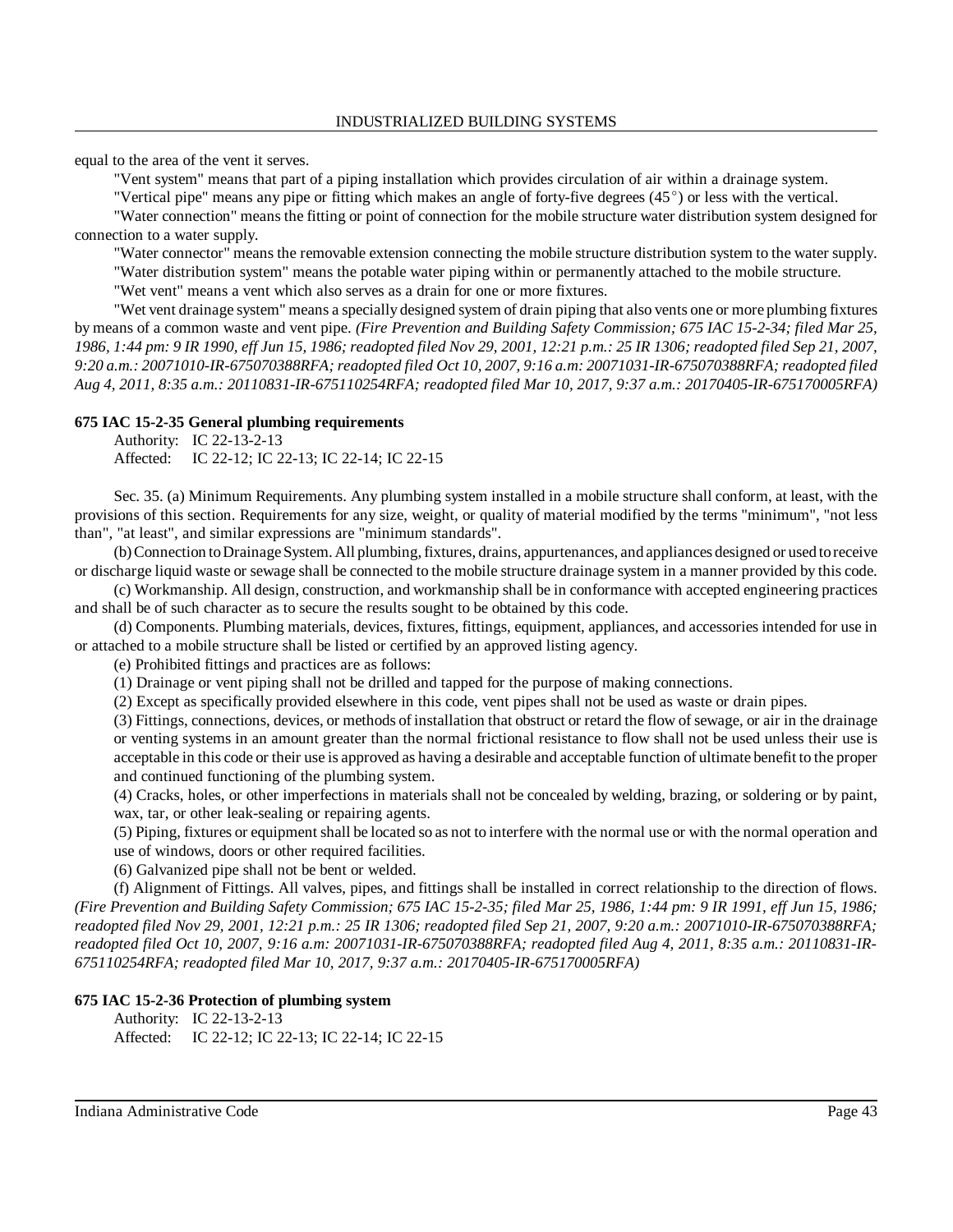Sec. 36. (a) Cutting Structural Members. Structural members shall not be unnecessarily or carelessly weakened by cutting or notching.

NOTE: See 675 IAC 15-2-12(b) and 675 IAC 15-2-13(d).

(b) Exposed Piping. All piping, pipe threads, hangers, and supports exposed to the weather, water, mud, and road hazard, and subject to damage therefrom, shall be painted, coated, wrapped, or otherwise protected from deterioration.

(c) Road Damage. Pipes, supports, drains, outlets, or drain hoses shall be insulated or protected to prevent freezing, under normal occupancy.

(d) Rodent Resistance. All exterior openings around piping and equipment shall be sealed to resist the entrance of rodents. *(Fire Prevention and Building Safety Commission; 675 IAC 15-2-36; filed Mar 25, 1986, 1:44 pm: 9 IR 1992, eff Jun 15, 1986; readopted filed Nov 29, 2001, 12:21 p.m.: 25 IR 1306; readopted filed Sep 21, 2007, 9:20 a.m.: 20071010-IR-675070388RFA; readopted filed Oct 10, 2007, 9:16 a.m: 20071031-IR-675070388RFA; readopted filed Aug 4, 2011, 8:35 a.m.: 20110831-IR-675110254RFA; readopted filed Mar 10, 2017, 9:37 a.m.: 20170405-IR-675170005RFA)*

### **675 IAC 15-2-37 Material standards**

Authority: IC 22-13-2-13 Affected: IC 22-12; IC 22-13; IC 22-14; IC 22-15

Sec. 37. (a) Minimum Standards. Materials, fixtures, or devices used or entering into the construction of plumbing systems in any mobile structure shall be free from defects and shall conform to approved standards.

(b) Specific Usage. Each of the following sections indicates specifically the type of material presently permitted for use in the various parts of the plumbing system. *(Fire Prevention and Building Safety Commission; 675 IAC 15-2-37; filed Mar 25, 1986,* 1:44 pm: 9 IR 1992, eff Jun 15, 1986; readopted filed Nov 29, 2001, 12:21 p.m.: 25 IR 1306; readopted filed Sep 21, 2007, 9:20 *a.m.: 20071010-IR-675070388RFA; readopted filed Oct 10, 2007, 9:16 a.m: 20071031-IR-675070388RFA; readopted filed Aug 4, 2011, 8:35 a.m.: 20110831-IR-675110254RFA; readopted filed Mar 10, 2017, 9:37 a.m.: 20170405-IR-675170005RFA)*

### **675 IAC 15-2-38 Joints and connections**

Authority: IC 22-13-2-13 Affected: IC 22-12; IC 22-13; IC 22-14; IC 22-15

Sec. 38. Tightness. Joints and connections in the plumbing system shall be gastight and watertight for the pressures required under testing procedures.

(a) Assembling of Pipe. All joints and connections shall be correctly assembled for tightness. Pipe threads shall be fully engaged with the threads of the fitting. Plastic pipe and copper tubing shall be inserted to the full depth of the solder cup or welding sockets of each fitting. Pipe threads and slip joints shall not be wrapped with string, paper, putty, or similar fillers.

(b) Threaded Joints. Threads for screw pipe and fittings shall conform to the approved or listed standard. Pipe ends shall be reamed out to size of bore. All burrs, chips, cutting oil and foreign matter shall be removed. Pipe joint cement or thread lubricant shall be of approved type and applied to make threads only.

(c) Solder Joints. Solder joints for tubing shall be made with approved or listed solder type fittings. Surfaces to be soldered shall be cleaned bright. The jointsshall be properlyfluxed with noncorrosive paste type flux and made with approved or listed fiftyfifty (50-50) solder or an approved solder having a higher melting temperature.

(d) Plastic Pipe, Fittings and Joints. Plastic pipe and fittings shall be joined by installation methods recommended by the manufacturer or by a recognized approved or listed standard.

(e) Union Joints. Metal unions shall have metal-to-metal ground seats.

(f) Flared Joints. Flared joints for soft-copper water tubing shall be made with listed fittings. The tubing shall be expanded with a proper flaring tool.

(g) Cast Iron Soil Pipe Joints. Approved or listed cast iron pipe may be joined as follows:

(1) Approved or listed hubless pipe as per the manufacturer's recommendation.

(2) Hub and plain-end soil pipe may be joined by compression fittings per the manufacturer's recommendation.

*(Fire Prevention and Building Safety Commission; 675 IAC 15-2-38; filed Mar 25, 1986, 1:44 pm: 9 IR 1992, eff Jun 15, 1986;*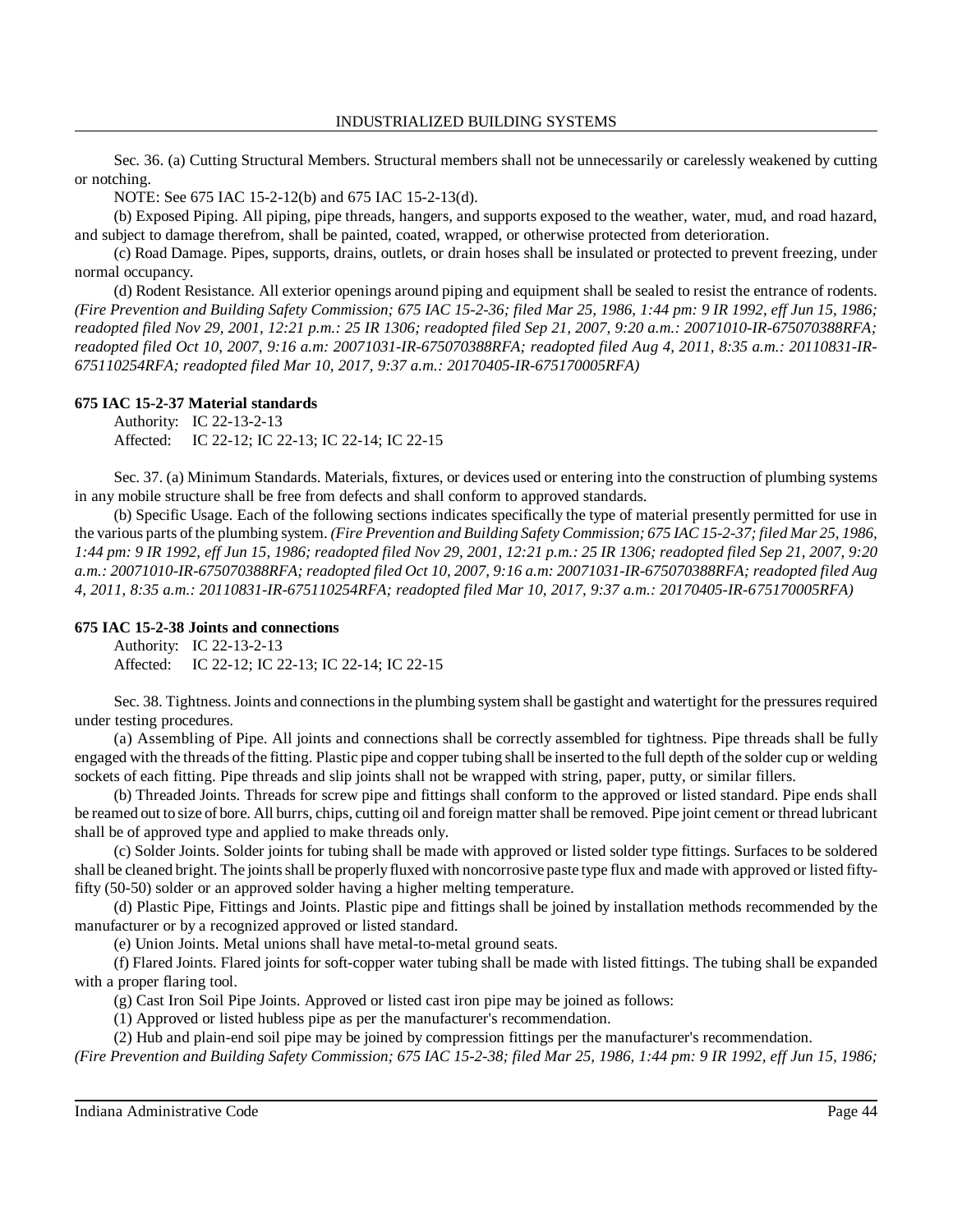errata, 9 IR 2931; readopted filed Nov 29, 2001, 12:21 p.m.: 25 IR 1306; readopted filed Sep 21, 2007, 9:20 a.m.: 20071010-IR-675070388RFA; readopted filed Oct 10, 2007, 9:16 a.m: 20071031-IR-675070388RFA; readopted filed Aug 4, 2011, 8:35 a.m.: *20110831-IR-675110254RFA; readopted filed Mar 10, 2017, 9:37 a.m.: 20170405-IR-675170005RFA)*

### **675 IAC 15-2-39 Traps**

Authority: IC 22-13-2-13 Affected: IC 22-12; IC 22-13; IC 22-14; IC 22-15

Sec. 39. (a) Traps Required. Each plumbing fixture, except listed toilets shall be separately trapped by approved water seal "P" traps. All traps shall be effectively vented.

(b) Dual Fixtures. A two-compartment sink, two single sinks, two lavatories, or a single sink and a single lavatory with waste outlets not more than thirty inches (30") apart and in the same room and flood level rims at the same level may be connected to one "P" trap and may be considered as a single fixture for the purpose of drainage and vent requirements.

(c) Prohibited Traps. A trap which depends for its seal upon concealed interior partitions shall not be used. Full "S" traps, bell traps, drum traps, crown-vented traps, and running traps are prohibited. Fixtures shall not be double-trapped.

(d) Material and Design. Each trap shall be self-cleaning with a smooth and uniform interior waterway. Traps shall be manufactured of cast iron, cast brass, or drawn brass tubing of not less than No. 20 Brown and Sharpe gauge, or approved or listed material. Union joints for a trap shall be beaded to provide a shoulder for the union nut. Each trap shall have the manufacturer's name stamped or cast in the body of the trap, and each trap shall show the gauge of the tubing.

(e) Trap Seal. Each "P" trap shall have a water seal of not less than two inches (2") and not more than four inches (4") and shall be set true to its seal.

(f) Size. Traps shall be not less than one and one-fourth inches (1 1/4") in diameter. A trap shall not be larger than the waste pipe to which it is connected.

(g) Location. Each trap shall be located as close to its vent and to its fixture outlet as structural conditions will permit.

(h) Length of Tailpiece. The vertical distance from a trap to the fixture outlet shall not exceed twenty-four inches (24").

(i) Installation shall be as follows:

(1) Grade of Trap Arm. The piping between a "P" trap and the fixture tee or the vented waste line shall be graded one-fourth inch (1/4") per foot towards the vent and in no event shall have a slope greater than its diameter. The vent opening at fixture tees shall not be below the weir of the "P" trap outlet.

(2) Trap Arm Offset. The piping between the "P" trap and vent may change direction or be offset horizontally with the equivalent of no more than one hundred eighty degrees (180°).

(3) Concealed Traps. Traps with mechanical joints shall be accessible for repair and inspection.

(4) Removability of Traps, Etc. Traps shall be designed and installed so the "U" bend is removable without removing the strainers from the fixture. Continuous waste and tailpieces which are permanently attached to the "U" bend shall also be removable without removing the strainer from the fixture.

*(Fire Prevention and Building Safety Commission; 675 IAC 15-2-39; filed Mar 25, 1986, 1:44 pm: 9 IR 1993, eff Jun 15, 1986; readopted filed Nov 29, 2001, 12:21 p.m.: 25 IR 1306; readopted filed Sep 21, 2007, 9:20 a.m.: 20071010-IR-675070388RFA; readopted filed Oct 10, 2007, 9:16 a.m: 20071031-IR-675070388RFA; readopted filed Aug 4, 2011, 8:35 a.m.: 20110831-IR-675110254RFA; readopted filed Mar 10, 2017, 9:37 a.m.: 20170405-IR-675170005RFA)*

### **675 IAC 15-2-40 Cleanouts**

Authority: IC 22-13-2-13 Affected: IC 22-12; IC 22-13; IC 22-14; IC 22-15

Sec. 40. (a) Location of cleanout fittings shall be as follows:

(1) Cleanouts shall be installed if the drainage system cannot be cleaned through fixtures, drains, or vents. Cleanouts shall also be provided when fittings of more than forty-five degrees  $(45^{\circ})$  are used to affect an offset except where long turn ells are used which provide sufficient "sweep" for cleaning.

(2) A full size cleanout shall be installed at the upper end of any section of drain piping which does not have the required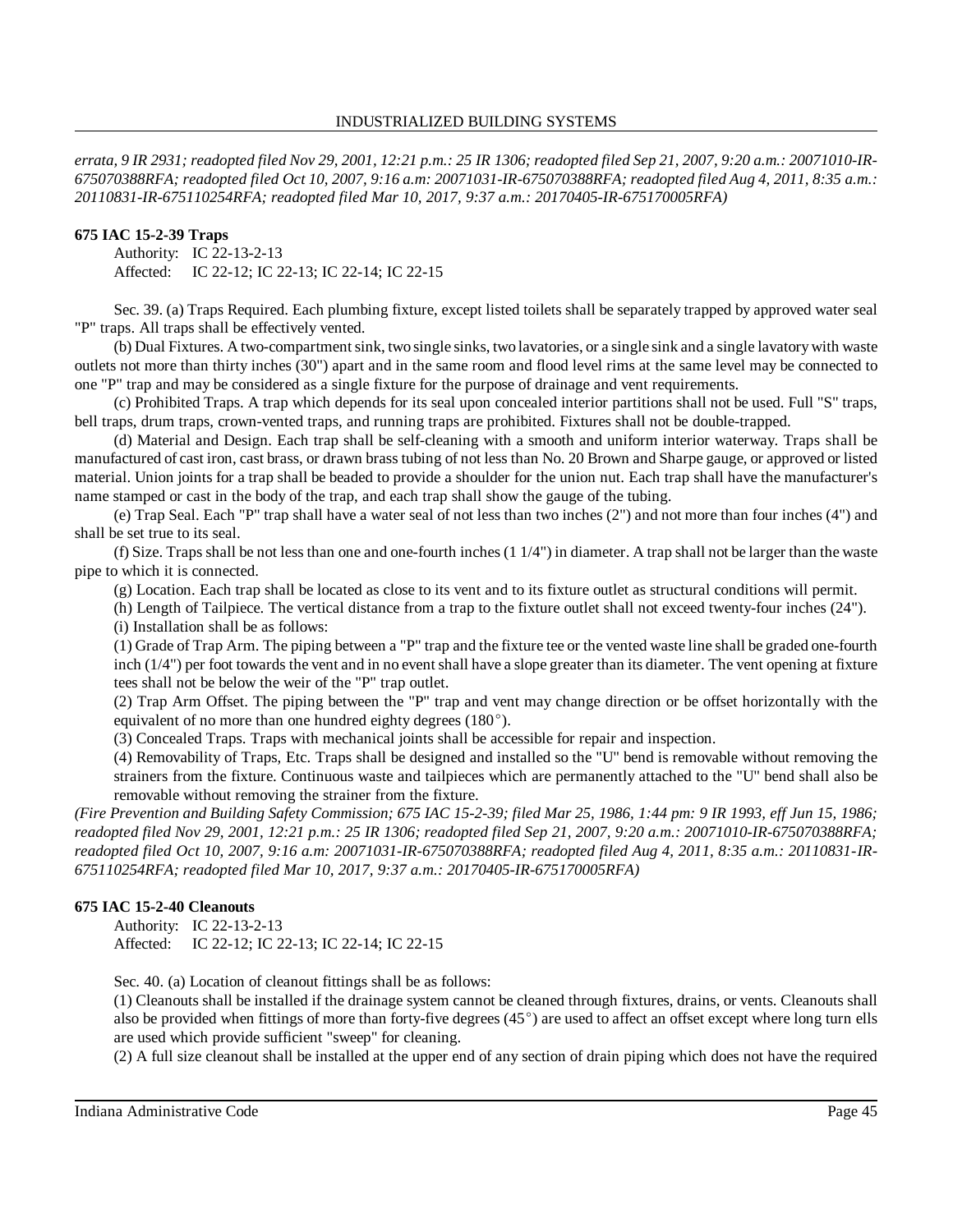minimum slope of one-fourth inch (1/4") per foot grade.

(3) A cleaning tool shall not be required to pass through more than three hundred sixty degrees (360 $^{\circ}$ ) of fittings, excluding removable "P" traps, to reach any part of the drainage system.

(b) Cleanouts shall be accessible through an unobstructed minimum clearance of twelve inches (12") directly in front of the opening. Each cleanout fitting shall open in a direction opposite to the flow or at right anglesto the pipe. Concealed cleanouts that are not provided with access covers shall be extended to a point above the floor or outside of the mobile structure, with pipe and fittings installed as required, for drainage piping without sags and pockets.

(c) Material. Plugs and caps shall be brass or approved or listed plastic, with screw pipe threads.

(d) Design. Cleanout plugs shall have raised heads except that plugs at floor level shall have counter-sunk slots. *(Fire Prevention and Building Safety Commission; 675 IAC 15-2-40; filed Mar 25, 1986, 1:44 pm: 9 IR 1993, eff Jun 15, 1986; readopted filed Nov 29, 2001, 12:21 p.m.: 25 IR 1306; readopted filed Sep 21, 2007, 9:20 a.m.: 20071010-IR-675070388RFA; readopted filed Oct 10, 2007, 9:16 a.m: 20071031-IR-675070388RFA; readopted filed Aug 4, 2011, 8:35 a.m.: 20110831-IR-675110254RFA; readopted filed Mar 10, 2017, 9:37 a.m.: 20170405-IR-675170005RFA)*

#### **675 IAC 15-2-41 Fixtures and connections**

Authority: IC 22-13-2-13 Affected: IC 22-12; IC 22-13; IC 22-14; IC 22-15

Sec. 41. (a) Quality of Fixtures. Plumbing fixtures shall have smooth impervious finishes, be free from defects and concealed fouling surfaces, be capable of resisting road shock and vibration, and shall conform in quality and design to approved standards.

(b) Strainers. The waste outlet of all plumbing fixtures, other than toilets, shall be equipped with a drain fitting that will provide an adequate unobstructed waterway.

(c) Fixture Connections. Fixture tailpieces and continuous wastes in exposed or accessible locations shall be not less than No. 20 Brown and Sharpe gage seamless drawn-brass tubing or other approved pipe or tubing materials. Inaccessible fixture connections shall be constructed according to the requirements for drainage piping. Each fixture tailpiece, continuous waste, or waste and overflow shall be not less than one and one-half inches  $(1 1/2" )$  for sinks of two  $(2)$  or more compartments, dishwashers, clothes washing machines, laundry tubs, bathtubs, and not less than one and one-fourth inches (1 1/4") for lavatories and single compartment sinks having a two inch (2") maximum drain opening.

(d) Concealed Connections. Concealed connections shall be provided with adequately sized unobstructed access panels and shall be accessible for inspection and repair.

(e) Directional Fitting. An approved or listed "Y" or other directional-type branch fitting shall be installed in every tailpiece or continuous waste that receives the discharge from food waste disposal units, dishwashing, or other force-discharge fixture or appliance. (See 675 IAC 15-2-42(c)(2)). The installation of fixtures shall conform to the following:

(1) Floor outlet or floor mounted fixtures shall be secured to the drainage connection and to the floor when so designed, by screws or bolts of copper, brass or other corrosion-resistant material.

(2) Wall hung fixtures shall be rigidly supported so that strain is not transmitted to the plumbing system.

(3) Where fixtures come in contact with walls or floors, the joint shall be watertight.

(4) Plumbing fixtures shall be functionally accessible.

(5) The center line of water closets shall be not less than fifteen inches (15") from adjacent walls or partitions.

(6) The location of piping, fixtures or equipment shall not interfere with the operation of windows or doors.

*(Fire Prevention and Building Safety Commission; 675 IAC 15-2-41; filed Mar 25, 1986, 1:44 pm: 9 IR 1994, eff Jun 15, 1986; readopted filed Nov 29, 2001, 12:21 p.m.: 25 IR 1306; readopted filed Sep 21, 2007, 9:20 a.m.: 20071010-IR-675070388RFA; readopted filed Oct 10, 2007, 9:16 a.m: 20071031-IR-675070388RFA; readopted filed Aug 4, 2011, 8:35 a.m.: 20110831-IR-675110254RFA; readopted filed Mar 10, 2017, 9:37 a.m.: 20170405-IR-675170005RFA)*

#### **675 IAC 15-2-42 Toilets; shower compartments; dishwashers; washing machines**

Authority: IC 22-13-2-13

Affected: IC 22-12; IC 22-13; IC 22-14; IC 22-15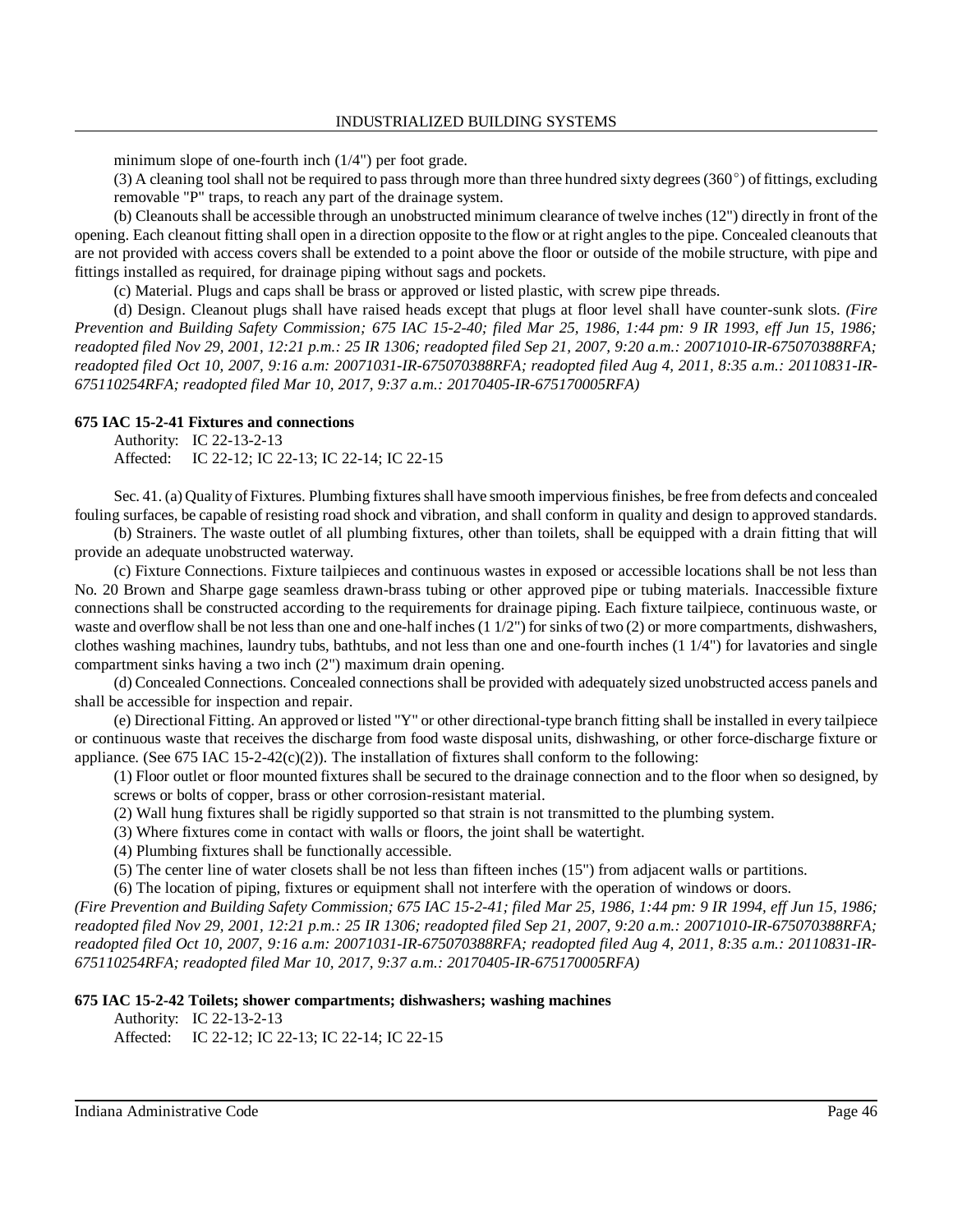Sec. 42. (a) Toilets shall be as follows:

(1) Each toilet shall be designed and manufactured according to approved standards and shall be equipped with a water flushing device capable of adequately flushing and cleaning the bowl at each operation of the flushing mechanism.

(2) Toilet flushing devices shall be designed to replace the water seal in the bowl after each operation. Flush valves, flushometer valves, and ball cocks shall operate automatically to shut off at the end of each flush or when the tank is filled to operating capacity.

(3) Flush tanks shall be fitted with an overflow pipe large enough to prevent flooding at the maximum flow rate of the ball cock. Overflow pipes shall discharge into the toilet, through the tank.

(4) Toilets that have fouling surfaces that are not thoroughly washed at each discharge shall be prohibited. Any toilet that might permit the contents of the bowl to be siphoned back into the water system shall be prohibited.

(5) Floor Connection. Toiletsshall be securely bolted to an approved flange or other approved fitting which is secured to the floor by means of corrosion-resistant plated screws. The bolts shall be of solid brass or other corrosion-resistant material and shall be not less than one-fourth inch (1/4") in diameter. A watertight seal shall be made between the toilet and flange or other approved fitting by use of a gasket or sealing compound. (See 675 IAC 15-2-13(b).)

(6) Recirculating or mechanical seal toilets may provide for storage of liquid waste and body waste as an integral part of the unit. When a mechanical seal toilet does not contain storage for the retention of liquid waste and body waste it shall be connected to an approved waste holding tank.

(7) Floor or Tank Connections. Toilets, when directly connected to a waste holding tank shall be securely bolted to either the tank or the floor by means of an approved closet flange or other approved fitting. Bolts and screws when used shall be of brass or other noncorrosive material and shall not be less than one-fourth inch (1/4") in diameter. A watertight seal shall be made between the toilet and flange or other approved fittings by the use of a gasket or sealing compound. (b) Shower compartments shall be as follows:

(1) Each compartment stall shall be provided with an approved watertight receptor with sides and back extending one inch (1") above the finished dam or threshold. In no case shall the depth of a shower receptor be less than two inches (2") or more than nine inches (9") measured from the top of the finished dam or threshold to the top of the drain. The wall area shall be constructed of smooth, noncorrosive, and nonabsorbent waterproof materials to a height not less than six feet (6') above the compartment floor level. Such walls shall form a watertight joint with each other and with the receptor or shower floor. The floor of the compartment shall slope uniformly to the drain at not less than one-fourth inch (1/4") nor more than one-half inch (1/2") per foot. Minimum of nine hundred (900) square inches (thirty inches (30") minimum diameter circle) in floor area.

(2) The joint around the drain connection shall be made watertight by a flange, clamping ring, or other approved listed means.

(3) Shower doors and tub and shower enclosures shall be constructed so as to be waterproof and, if glazed, glazing shall comply with the Indiana Building Code (675 IAC 13-2 *[675 IAC 13-2 was repealed filed Feb 15, 1989, 5:00 p.m.: 12 IR 1552, eff Apr 3, 1989.]*).

(4) Prefabricated plumbing fixtures shall be approved or listed and shall comply with all applicable requirements relating to such fixtures.

(c) Dishwashing machines shall be as follows:

(1) Dishwashing machines shall not be directly connected to any waste piping, but shall discharge its waste through a fixed air gap installed above the machine. The drain connection from the air gap mayconnect to an individual trap, to a directional fitting installed in the sink tailpiece, or to the opening provided on the inlet side of a food waste disposal unit.

(2) Drain from a dishwashing machine shall not be connected to a sink tailpiece, continuous waste line, or trap on the discharge side of a food waste disposal unit.

(d) Clothes washing machines shall be as follows:

(1) Clothes washing machines shall drain either into a properly vented trap into a laundry tub tailpiece with watertight connections, into an open standpipe receptor, or over the rim of a laundry tub.

(2) Standpipes shall be one and one-half inches (1 1/2"), minimum, nominal iron pipe size, or one and one-half inches (1 1/2") outside diameter nominal brass tubing not less than No. 20 Brown and Sharpe gauge or one and one-half inches (1

1/2") approved plastic. Receptors shall discharge into a vented trap or shall be connected to a laundry tub tailpiece bymeans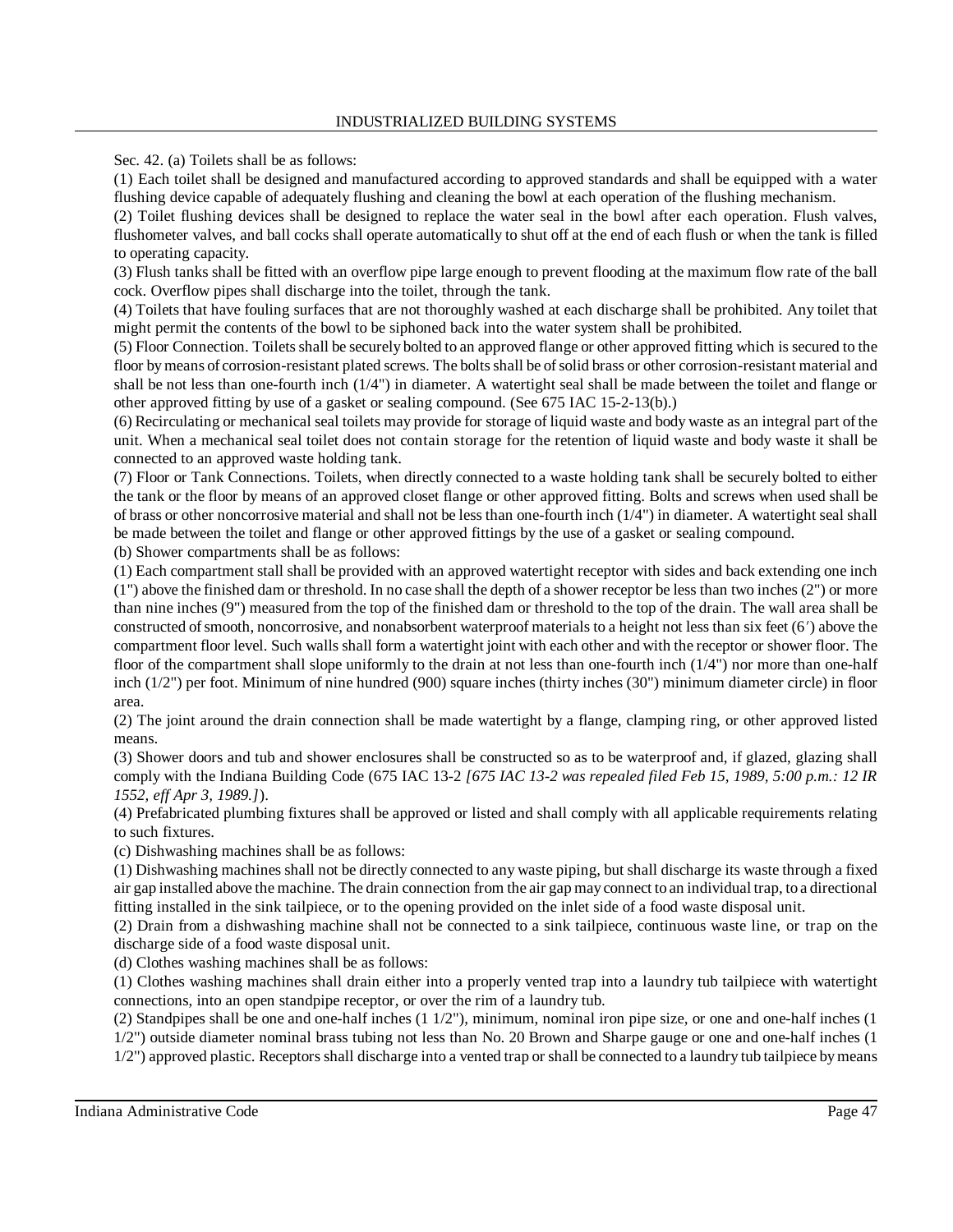of an approved or listed directional fitting. Each standpipe shall extend not less than eighteen inches (18") or more than thirty inches (30") above its trap and shall terminate in an accessible location no lower than the top of clothes washing machine.

(3) Clothes washing machine drains shall not be connected to the tailpiece, continuous waste, or trap of any sink or dishwashing machine.

*(Fire Prevention and Building Safety Commission; 675 IAC 15-2-42; filed Mar 25, 1986, 1:44 pm: 9 IR 1994, eff Jun 15, 1986; readopted filed Nov 29, 2001, 12:21 p.m.: 25 IR 1306; readopted filed Sep 21, 2007, 9:20 a.m.: 20071010-IR-675070388RFA; readopted filed Oct 10, 2007, 9:16 a.m: 20071031-IR-675070388RFA; readopted filed Aug 4, 2011, 8:35 a.m.: 20110831-IR-675110254RFA; readopted filed Mar 10, 2017, 9:37 a.m.: 20170405-IR-675170005RFA)*

### **675 IAC 15-2-43 Installation of fixtures**

Authority: IC 22-13-2-13 Affected: IC 22-12; IC 22-13; IC 22-14; IC 22-15

Sec. 43. (a) Access. Each plumbing fixture shall be located and installed in a manner to provide easy access for cleaning and repair.

(b) Alignment. Fixtures shall be set level and in true alignment with adjacent walls. Where practical, piping from fixtures shall extend to nearest wall.

(c) Brackets. Wall-hung fixtures shall be rigidly attached to walls by metal brackets or supports without any strain being transmitted to the piping connections. Flush tanks shall be securely fastened to toilets or to the wall with corrosive-resistant materials.

(d) Centerline of water closet shall not be less than fifteen inches (15") from adjacent wall or partition. *(Fire Prevention and Building Safety Commission; 675 IAC 15-2-43; filed Mar 25, 1986, 1:44 pm: 9 IR 1995, eff Jun 15, 1986; readopted filed Nov 29, 2001, 12:21 p.m.: 25 IR 1306; readopted filed Sep 21, 2007, 9:20 a.m.: 20071010-IR-675070388RFA; readopted filed Oct 10, 2007, 9:16 a.m: 20071031-IR-675070388RFA; readopted filed Aug 4, 2011, 8:35 a.m.: 20110831-IR-675110254RFA; readopted filed Mar 10, 2017, 9:37 a.m.: 20170405-IR-675170005RFA)*

#### **675 IAC 15-2-44 Piping strains and stresses**

Authority: IC 22-13-2-13 Affected: IC 22-12; IC 22-13; IC 22-14; IC 22-15

Sec. 44. Piping in a plumbing system shall be installed without undue strains and stresses, and provision shall be made for expansion, contraction, and structural settlement. *(Fire Prevention and Building Safety Commission; 675 IAC 15-2-44; filed Mar 25, 1986, 1:44 pm: 9 IR 1996, eff Jun 15, 1986; readopted filed Nov 29, 2001, 12:21 p.m.: 25 IR 1306; readopted filed Sep 21, 2007, 9:20 a.m.: 20071010-IR-675070388RFA;readopted filed Oct 10, 2007, 9:16 a.m: 20071031-IR-675070388RFA;readopted filed Aug 4, 2011, 8:35 a.m.: 20110831-IR-675110254RFA; readopted filed Mar 10, 2017, 9:37 a.m.: 20170405-IR-675170005RFA)*

#### **675 IAC 15-2-45 Piping supports**

Authority: IC 22-13-2-13 Affected: IC 22-12; IC 22-13; IC 22-14; IC 22-15

Sec. 45. Piping shall be secured at sufficiently close intervals to keep the pipe in alignment and carry the weight of the pipe and contents. *(Fire Prevention and Building Safety Commission; 675 IAC 15-2-45; filed Mar 25, 1986, 1:44 pm: 9 IR 1996, eff Jun 15, 1986; readopted filed Nov 29, 2001, 12:21 p.m.: 25 IR 1306; readopted filed Sep 21, 2007, 9:20 a.m.: 20071010-IR-*675070388RFA; readopted filed Oct 10, 2007, 9:16 a.m: 20071031-IR-675070388RFA; readopted filed Aug 4, 2011, 8:35 a.m.: *20110831-IR-675110254RFA; readopted filed Mar 10, 2017, 9:37 a.m.: 20170405-IR-675170005RFA)*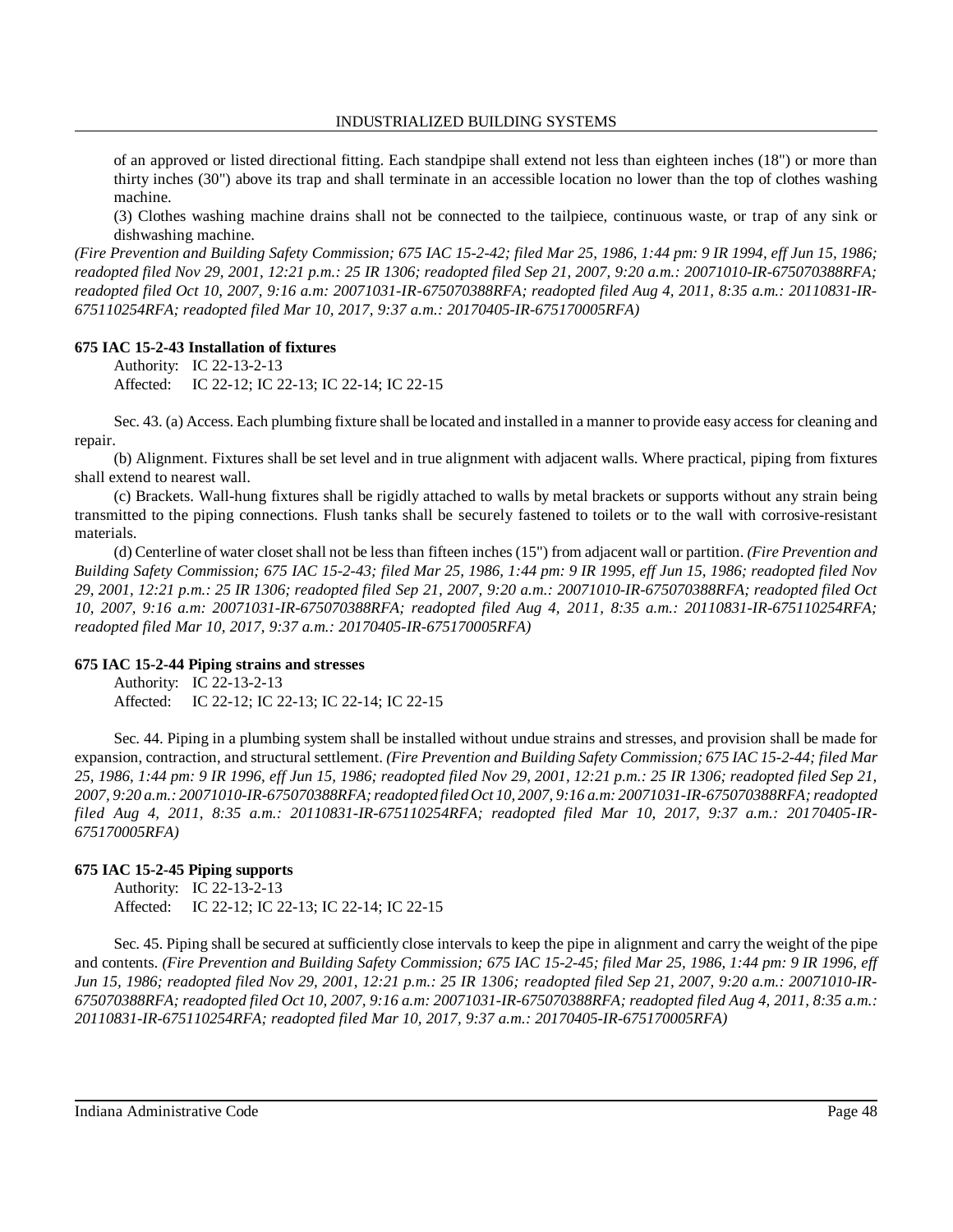### **675 IAC 15-2-46 Hangers and anchors**

Authority: IC 22-13-2-13 Affected: IC 22-12; IC 22-13; IC 22-14; IC 22-15

Sec. 46. (a) Hangers and anchors shall be of sufficient strength to support their proportional share of the pipe alignments and prevent rattling.

(b) Piping shall be securely attached to the structure byproper hangers, clamps, or brackets which provide protection against motion, vibration, road shock, torque in the chassis, or other unusual conditions. (Fire Prevention and Building Safety Commission; 675 IAC 15-2-46; filed Mar 25, 1986, 1:44 pm: 9 IR 1996, eff Jun 15, 1986; readopted filed Nov 29, 2001, 12:21 p.m.: 25 IR 1306; *readopted filed Sep 21, 2007, 9:20 a.m.: 20071010-IR-675070388RFA; readopted filed Oct 10, 2007, 9:16 a.m: 20071031-IR-*675070388RFA; readopted filed Aug 4, 2011, 8:35 a.m.: 20110831-IR-675110254RFA; readopted filed Mar 10, 2017, 9:37 a.m.: *20170405-IR-675170005RFA)*

### **675 IAC 15-2-47 Water supply piping; hot water supply system**

Authority: IC 22-13-2-13 Affected: IC 22-12; IC 22-13; IC 22-14; IC 22-15

Sec. 47. (a) Supply Piping. Piping systems shall be sized to provide an adequate quantity of water to each plumbing fixture at a flowrate sufficient to keep the fixture in a clean and sanitary condition without any danger of backflow or siphonage (see Table 1B in 675 IAC 15-2-52(a)).

(b) Hot Water Supply. Each mobile system dwelling unit shall be equipped with a kitchen sink, bathtub or shower and shall be provided with a hot water supply system including a water heater. *(Fire Prevention and Building Safety Commission; 675 IAC 15-2-47; filed Mar 25, 1986, 1:44 pm: 9 IR 1996, eff Jun 15, 1986; readopted filed Nov 29, 2001, 12:21 p.m.: 25 IR 1306; readopted filed Sep 21, 2007, 9:20 a.m.: 20071010-IR-675070388RFA; readopted filed Oct 10, 2007, 9:16 a.m: 20071031-IR-675070388RFA;readopted filed Aug 4, 2011, 8:35 a.m.: 20110831-IR-675110254RFA; readopted filed Mar 10, 2017, 9:37 a.m.: 20170405-IR-675170005RFA)*

#### **675 IAC 15-2-48 Water connections and outlets**

Authority: IC 22-13-2-13 Affected: IC 22-12; IC 22-13; IC 22-14; IC 22-15

Sec. 48. (a) Water Connection. Each mobile structure with a water distribution system shall be equipped with a three-fourths inch (3/4") threaded inlet connection. This connection shall be tagged or marked "fresh water connection". A matching cap or plug shall be provided to seal the water inlet when it is not in use, and shall be permanently attached to the mobile structure or water supply piping.

When a mobile structure includes expandable rooms or is composed of two (2) or more units, fittings or connectors designed for such purpose shall be provided to connect any water piping. When not connected, the water piping shall be protected by means of matching caps or plugs in accordance with section 675 IAC 15-2-87(b).

(b) Prohibited connections shall be as follows:

(1) The installation of potable water supply piping, fixture or appliance connections shall be made in a manner to preclude the possibility of backflow.

(2) No part of the water system shall be connected to any drainage or vent piping.

(c) Rim Outlets. The outlets of faucets, spouts, and similar devices shall be spaced at least one inch (1") above the flood level of the fixture.

(d) Appliance Connections. Water supplies connected to clothes washing or dish washing machines shall be protected by an approved or listed fixed air gap provided within the appliance by the manufacturer.

(e) Flushometer Valves or Manually Operated Flush Valves. An approved or listed vacuum breaker shall be installed and maintained in the water supply line on the discharge side of a toilet flushometer valve or manually operated flush valve. Vacuum breakers shall have a minimum clearance of six inches (6") above the flood level of the fixture to the critical level mark unless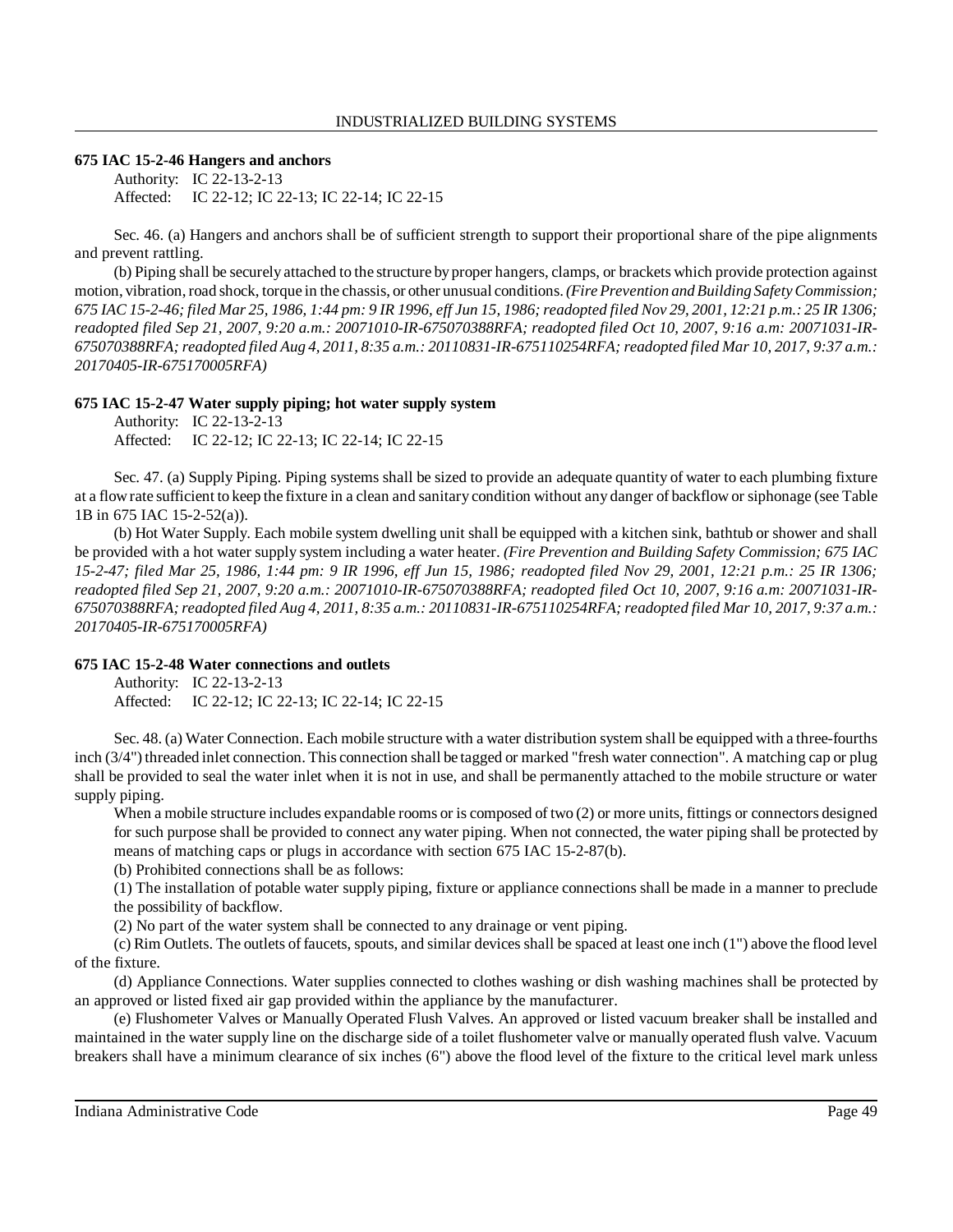otherwise permitted in their approval.

(f) Flush Tanks. Toilet flush tanks shall be equipped with an approved anti-siphon ball cock which shall be installed and maintained with its outlet or critical level mark not less than one inch (1") above the full opening of the overflow pipe. *(Fire Prevention and Building Safety Commission; 675 IAC 15-2-48; filed Mar 25, 1986, 1:44 pm: 9 IR 1996, eff Jun 15, 1986; readopted filed Nov 29, 2001, 12:21 p.m.: 25 IR 1306; readopted filed Sep 21, 2007, 9:20 a.m.: 20071010-IR-675070388RFA; readopted filed Oct 10, 2007, 9:16 a.m: 20071031-IR-675070388RFA; readopted filed Aug 4, 2011, 8:35 a.m.: 20110831-IR-675110254RFA; readopted filed Mar 10, 2017, 9:37 a.m.: 20170405-IR-675170005RFA)*

### **675 IAC 15-2-49 Water heaters; relief valves; prohibited location**

Authority: IC 22-13-2-13 Affected: IC 22-12; IC 22-13; IC 22-14; IC 22-15

Sec. 49. Relief valves shall be as follows:

(1) All water heaters shall be installed with approved and listed fully automatic valve or valves designed to provide temperature and pressure relief.

(2) Any temperature relief valve or combined pressure and temperature relief valve installed shall have the temperature sensing element immersed in the hottest water within the upper six inches (6") of the tank. It shall be set to start relieving at a pressure of one hundred fifty (150) psi or the rated working pressure of the tank whichever is lower and at or below a water temperature of  $210^{\circ}$ .

(3) Relief valvesshall be provided with full-sized drains which shall be directed downward and discharge beneath themobile structure. Drain lines shall be of a material listed for hot water distribution and shall drain fully by gravity, shall not be trapped, and shall not have their outlets threaded.

(4) Prohibited Location. Water heaters depending on combustion of fuel, shall not be installed in sleeping rooms, bathrooms/restrooms, closets.

*(Fire Prevention and Building Safety Commission; 675 IAC 15-2-49; filed Mar 25, 1986, 1:44 pm: 9 IR 1997, eff Jun 15, 1986; readopted filed Nov 29, 2001, 12:21 p.m.: 25 IR 1306; readopted filed Sep 21, 2007, 9:20 a.m.: 20071010-IR-675070388RFA; readopted filed Oct 10, 2007, 9:16 a.m: 20071031-IR-675070388RFA; readopted filed Aug 4, 2011, 8:35 a.m.: 20110831-IR-675110254RFA; readopted filed Mar 10, 2017, 9:37 a.m.: 20170405-IR-675170005RFA)*

# **675 IAC 15-2-50 Material standards for water piping and fittings**

Authority: IC 22-13-2-13 Affected: IC 22-12; IC 22-13; IC 22-14; IC 22-15

Sec. 50. (a) Piping Material. Water pipe shall be of standard weight brass, galvanized steel, Type K, L, or M copper tubing, approved or listed plastic, or other approved or listed material.

Plastic Piping. All plastic water piping and fittings in mobile structures must be approved or listed for use with hot water. (b) Fittings. Appropriate fittings shall be used for all changes in size and where pipes are joined. The material and design of fittings shall conform to the type of piping used.

(1) Fittings for screw piping shall be standard and weight galvanized iron for galvanized iron and steel pipe, and of brass for brass piping. They shall be installed where required for change in direction, reduction of size, or where pipes are joined together.

(2) Fittings for copper tubing shall be cast brass or drawn copper (sweat soldered) or shall be listed or approved fittings for the purpose intended.

(c) Prohibited Material. Used piping materials shall not be permitted. Pipe dope, solder flux, oils, solvents, chemicals, or other substances that are toxic, corrosive, or otherwise detrimental to the water system shall not be used. *(Fire Prevention and Building Safety Commission; 675 IAC 15-2-50; filed Mar 25, 1986, 1:44 pm: 9 IR 1997, eff Jun 15, 1986; readopted filed Nov 29, 2001, 12:21 p.m.: 25 IR 1306; readopted filed Sep 21, 2007, 9:20 a.m.: 20071010-IR-675070388RFA; readopted filed Oct 10, 2007, 9:16 a.m: 20071031-IR-675070388RFA; readopted filed Aug 4, 2011, 8:35 a.m.: 20110831-IR-675110254RFA; readopted filed Mar 10, 2017, 9:37 a.m.: 20170405-IR-675170005RFA)*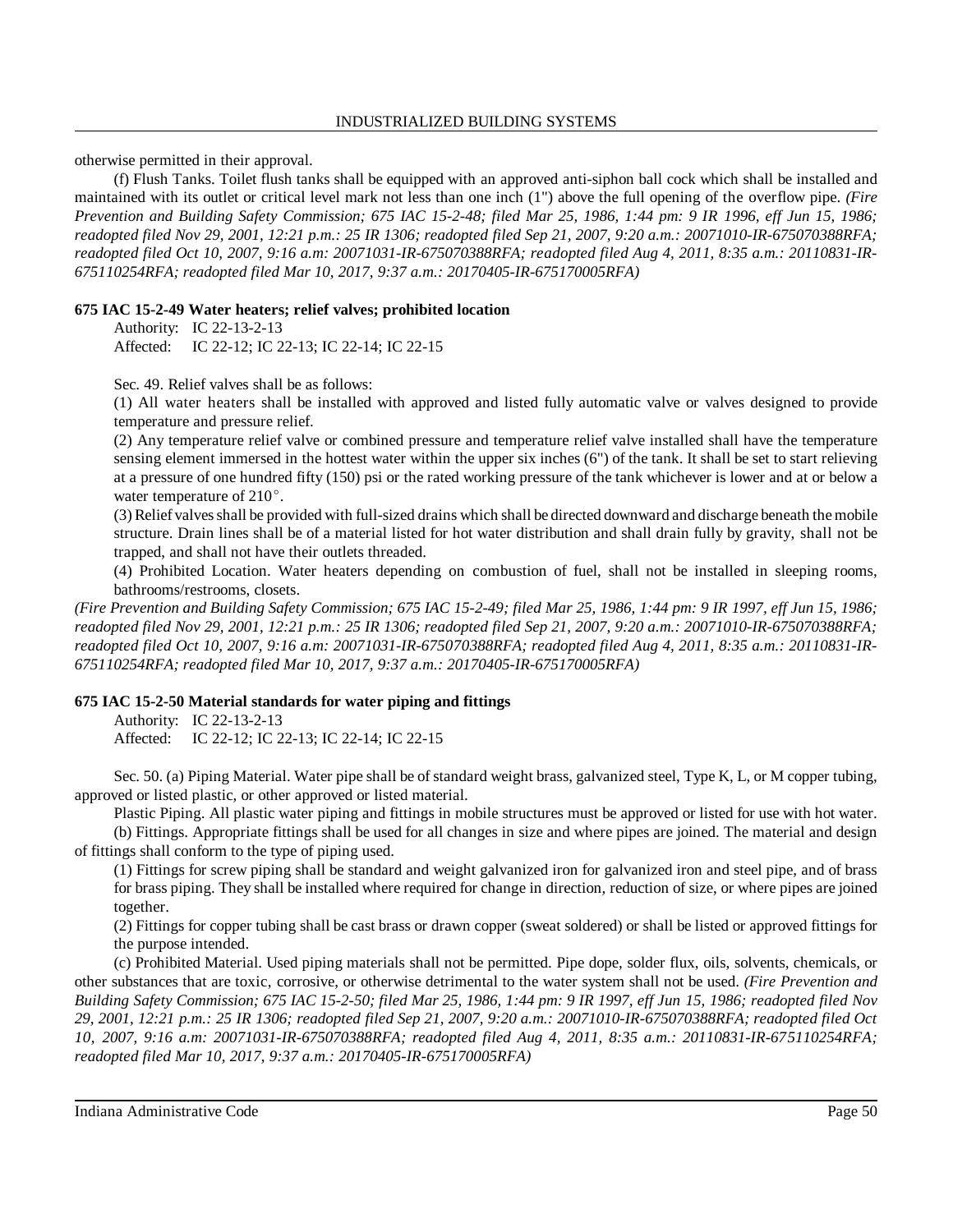### **675 IAC 15-2-51 Installation of piping**

Authority: IC 22-13-2-13 Affected: IC 22-12; IC 22-13; IC 22-14; IC 22-15

Sec. 51. (a) Minimum Requirement. All piping equipment, appurtenances, and devices shall be installed in workmanlike manner and shall conform with the provisions and intent of this code.

(b) Screw pipe. Iron pipe-size brass or galvanized iron or steel pipe and fittings shall be joined with approved or listed standard pipe threads fully engaged in the fittings. Pipe endsshall be reamed to the full bore of the pipe. Pipe-joint compound shall be insoluble in water, shall be nontoxic and shall be applied to male threads only.

(c) Solder Fittings.Jointsin copper water tube shall be made by the appropriate use of approved cast brass or wrought copper fittings, properly soldered together. The surface to be soldered shall be thoroughly cleaned bright bymechanical means. The joints shall be properly fluxed and made with approved solder.

(d) Flared Fittings. A flaring tool shall be used to shape ends of flared tubing to match the flare of fittings.

(e) Plastic Pipe and Fittings. Plastic pipe and fittings shall be joined by installation methods recommended by the manufacturer or byan approved standard. *(Fire Prevention and Building Safety Commission; 675 IAC15-2-51;filed Mar 25, 1986,* 1:44 pm: 9 IR 1997, eff Jun 15, 1986; readopted filed Nov 29, 2001, 12:21 p.m.: 25 IR 1306; readopted filed Sep 21, 2007, 9:20 *a.m.: 20071010-IR-675070388RFA; readopted filed Oct 10, 2007, 9:16 a.m: 20071031-IR-675070388RFA; readopted filed Aug 4, 2011, 8:35 a.m.: 20110831-IR-675110254RFA; readopted filed Mar 10, 2017, 9:37 a.m.: 20170405-IR-675170005RFA)*

#### **675 IAC 15-2-52 Size of water supply piping**

Authority: IC 22-13-2-13 Affected: IC 22-12; IC 22-13; IC 22-14; IC 22-15

Sec. 52. (a) Minimum Size. The size of water supply piping and branch lines shall not be not less than sizes shown in Table 1B, as follows: TABLE 1B

| Minimun [sic.] Size Tubing and Pipe for Water |          |            |               |  |  |  |  |  |  |
|-----------------------------------------------|----------|------------|---------------|--|--|--|--|--|--|
| <b>Distribution Systems</b>                   |          |            |               |  |  |  |  |  |  |
| Tubing (Nominal)<br>Pipe                      |          |            |               |  |  |  |  |  |  |
| Number of                                     | Dia.     | Outer Dia. | Iron Pipe     |  |  |  |  |  |  |
| <b>Fixtures</b>                               | (Inches) | (Inches)   | Size (Inches) |  |  |  |  |  |  |
|                                               | $1/4*$   | 3/8        | 1/2           |  |  |  |  |  |  |
| $\mathcal{D}_{\mathcal{L}}$                   | 3/8      | 1/2        | 1/2           |  |  |  |  |  |  |
| 3                                             | 1/2      | 5/8        | 1/2           |  |  |  |  |  |  |
| 4                                             | 1/2      | 5/8        | 1/2           |  |  |  |  |  |  |
| 5 or more                                     | 3/4      | 7/8        | 3/4           |  |  |  |  |  |  |

\*6 feet maximum length.

Exception: Three-eighths inch (3/8") nominal diameter or one-half inch (1/2") optional diameter size for clothes washing or dishwashing machines, unless larger size is recommended by the fixture manufacturer.

One-half inch (1/2") nominal diameter or five-eighths inch (5/8") optional diameter minimum size for flushometer or metering tube valves unless otherwise specified in their listing.

No galvanized screw piping shall be less than one-half inch (1/2") iron pipe size.

(b) Sizing Procedure. Both hot and cold water systems shall be computed by the following method:

(1) Size of Branch. Start at the remote outlet on any branch of the hot or cold water piping and progressively count towards the water service connection, computing the total number of fixtures supplied along each section of piping. Where branches are joined together, the number of fixtures on each branch shall be totalled so that no fixture is counted twice. Following down the left-hand column of Table 1B, in (a) above, a corresponding number of fixtures will be found. The required pipe or tubing size is indicated in the other columns on the same line.

(2) A water heater, food waste disposal unit, evaporative cooler or ice maker shall not be counted as a water-using fixture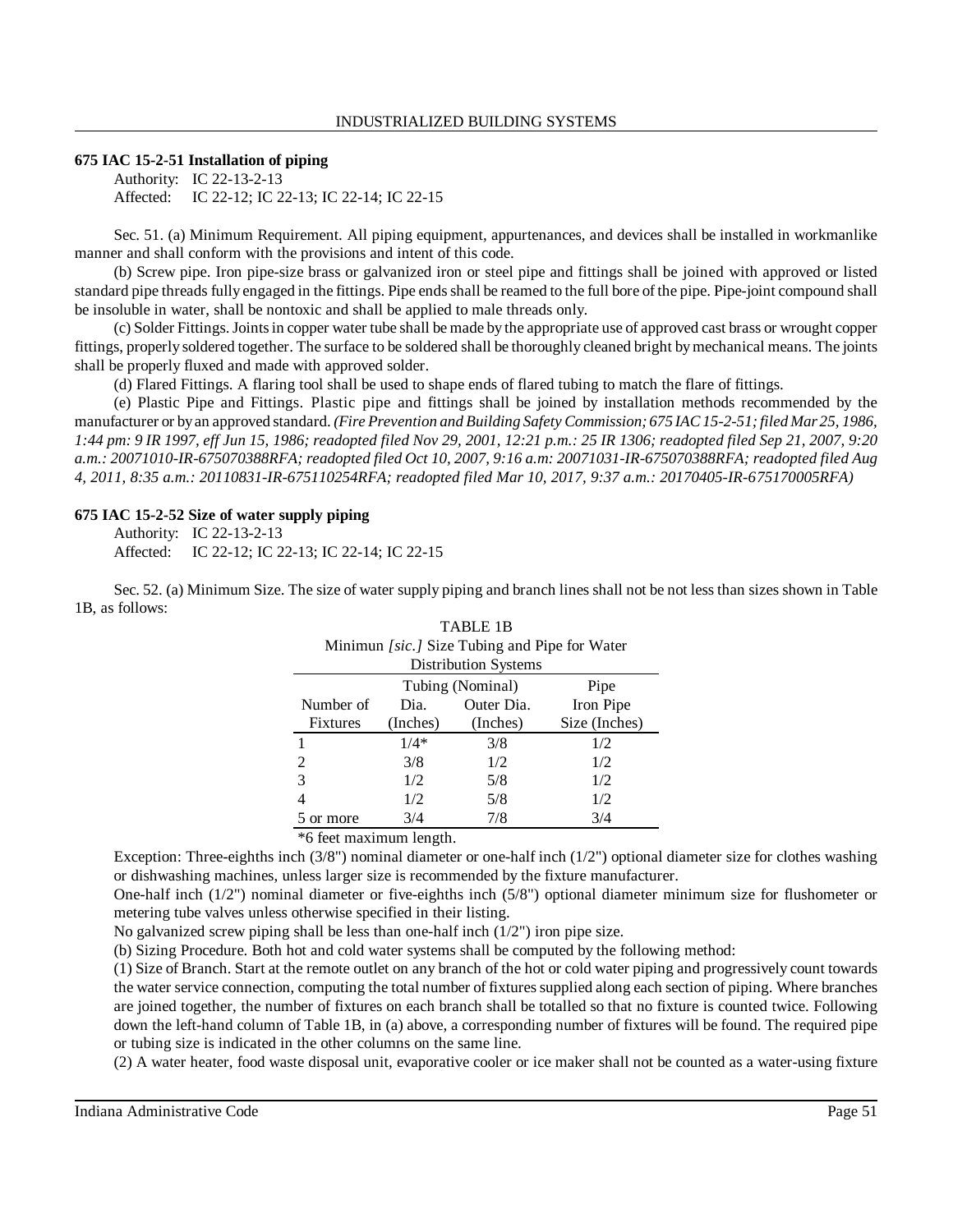when computing pipe sizes.

*(Fire Prevention and Building Safety Commission; 675 IAC 15-2-52; filed Mar 25, 1986, 1:44 pm: 9 IR 1997, eff Jun 15, 1986; readopted filed Nov 29, 2001, 12:21 p.m.: 25 IR 1306; readopted filed Sep 21, 2007, 9:20 a.m.: 20071010-IR-675070388RFA; readopted filed Oct 10, 2007, 9:16 a.m: 20071031-IR-675070388RFA; readopted filed Aug 4, 2011, 8:35 a.m.: 20110831-IR-675110254RFA; readopted filed Mar 10, 2017, 9:37 a.m.: 20170405-IR-675170005RFA)*

### **675 IAC 15-2-53 Drainage systems; materials**

Authority: IC 22-13-2-13 Affected: IC 22-12; IC 22-13; IC 22-14; IC 22-15

Sec. 53. (a) Pipe. Drainage piping shall be standard weight steel, wrought iron, brass, copper tube DWV, listed plastic, cast iron, or other approved or listed materials. Drainage piping shall be designed to provide for one-fourth inch (1/4") per foot grade in horizontal piping.

EXCEPTION: Horizontal drainage piping may have a uniform slope of not less than one-eighth (1/8) of an inch per foot or one (1) percent toward the point of disposal provided accessible cleanouts are installed per Section 40 of this code.

(b) Fittings. Drainage fittings shall be recessed drainage pattern with smooth interior waterways of the same diameter as piping and shall be of a material conforming to the type of piping used. Fittings for screw pipe shall be cast iron, malleable iron, brass, or listed plastic with standard pipe threads. Fittings for copper tubing shall be cast brass or wrought copper. Socket-type fittings for plastic piping shall comply with listed standards. Brass or bronze adapter or wrought copper fittings shall be used to join copper tubing to the threaded pipe. *(Fire Prevention and Building Safety Commission; 675 IAC 15-2-53; filed Mar 25, 1986, 1:44 pm: 9 IR 1998, eff Jun 15, 1986; filed Sep 19, 1986, 9:15 am: 10 IR 237; readopted filed Nov 29, 2001, 12:21 p.m.: 25 IR* 1306; readopted filed Sep 21, 2007, 9:20 a.m.: 20071010-IR-675070388RFA; readopted filed Oct 10, 2007, 9:16 a.m: 20071031-*IR-675070388RFA; readopted filed Aug 4, 2011, 8:35 a.m.: 20110831-IR-675110254RFA; readopted filed Mar 10, 2017, 9:37 a.m.: 20170405-IR-675170005RFA)*

### **675 IAC 15-2-54 Drain outlets**

Authority: IC 22-13-2-13 Affected: IC 22-12; IC 22-13; IC 22-14; IC 22-15

Sec. 54. (a) Clearance from Drain Outlet. The drain outlet shall be provided with a minimum clearance of three inches (3") in any direction from all parts of the structure or appurtenances and with not less than eighteen inches (18") unrestricted clearance directly in front of the drain outlet.

(b) Drain Connector. The drain connector shall not be smaller than the piping to which it is connected and shall be equipped with a watertight cap or plug matching the drain outlet. The cap or plug shall be permanently attached to the mobile structure or drain outlet.

(c) The drain outlet and drain connector shall not be less than three inches (3") inside diameter.

(d) Preassembly of Drain Lines. Drain lines, provided by the manufacturer located under the mobile structure designed to bring the drain system to one distribution point and which may be damaged in transit, must be designed for proper site assembly. *(Fire Prevention and Building Safety Commission; 675 IAC 15-2-54; filed Mar 25, 1986, 1:44 pm: 9 IR 1998, eff Jun 15, 1986; readopted filed Nov 29, 2001, 12:21 p.m.: 25 IR 1306; readopted filed Sep 21, 2007, 9:20 a.m.: 20071010-IR-675070388RFA; readopted filed Oct 10, 2007, 9:16 a.m: 20071031-IR-675070388RFA; readopted filed Aug 4, 2011, 8:35 a.m.: 20110831-IR-675110254RFA; readopted filed Mar 10, 2017, 9:37 a.m.: 20170405-IR-675170005RFA)*

### **675 IAC 15-2-55 Drain connections**

Authority: IC 22-13-2-13 Affected: IC 22-12; IC 22-13; IC 22-14; IC 22-15

Sec. 55. (a) Fixture Connections. Drainage piping shall be provided with approved or listed inlet fittings for fixture connections, correctly located according to the size and type of fixture to be connected.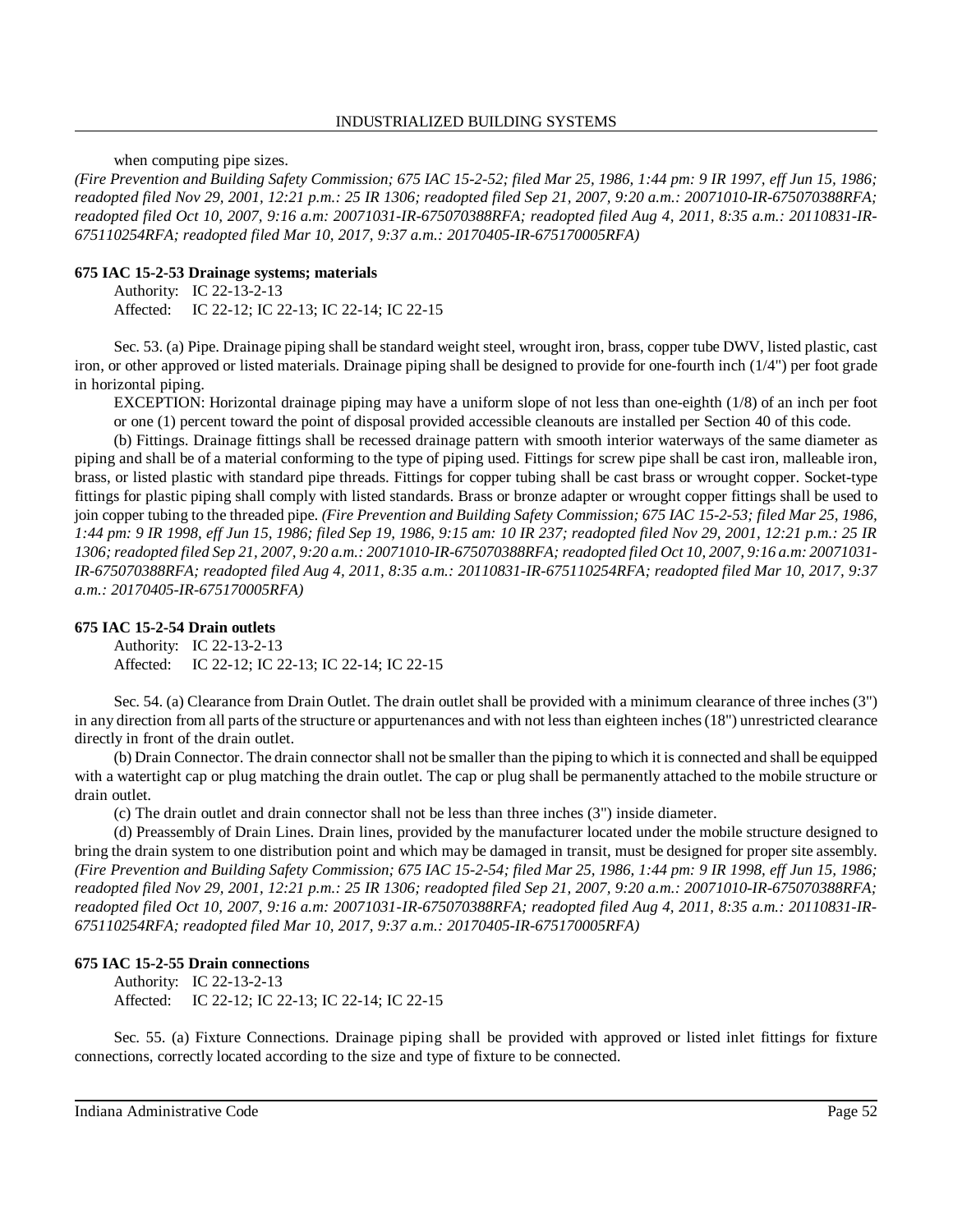#### INDUSTRIALIZED BUILDING SYSTEMS

(b) Toilet Connection. The drain connection for each toilet shall be three inches (3") minimum inside diameter and shall be fitted with an iron, brass, or listed plastic floor flange adaptor ring securely screwed, soldered or otherwise permanently attached to the drain piping, in an approved manner and securely fastened to the floor. *(Fire Prevention and Building Safety Commission;* 675 IAC 15-2-55; filed Mar 25, 1986, 1:44 pm: 9 IR 1998, eff Jun 15, 1986; readopted filed Nov 29, 2001, 12:21 p.m.: 25 IR 1306; *readopted filed Sep 21, 2007, 9:20 a.m.: 20071010-IR-675070388RFA; readopted filed Oct 10, 2007, 9:16 a.m: 20071031-IR-675070388RFA; readopted filed Aug 4, 2011, 8:35 a.m.: 20110831-IR-675110254RFA;readopted filed Mar 10, 2017, 9:37 a.m.: 20170405-IR-675170005RFA)*

### **675 IAC 15-2-56 Size of drainage piping**

Authority: IC 22-13-2-13 Affected: IC 22-12; IC 22-13; IC 22-14; IC 22-15

Sec. 56. Fixture Load. Except as provided by 675 IAC 15-2-52, drain pipe sizes shall be determined by the type of fixture and the total number connected to each drain.

(1) Fixture Unit. A one and one-half inch  $(11/2)$ " minimum diameter piping shall be required for one  $(1)$  and not more than three (3) individually vented fixtures.

(2) Fixture Unit. A two inch (2") minimum diameter piping shall be required for four (4) or more fixtures individually vented.

(3) A three inch (3") minimum diameter piping shall be required for toilets.

 $(4)$  When a combination of two  $(2)$  or more water closets, sinks, showers, urinals, or clothes washing equipment are installed, the Indiana plumbing code shall apply for mobile system-commercial transitory plumbing systems.

*(Fire Prevention and Building Safety Commission; 675 IAC 15-2-56; filed Mar 25, 1986, 1:44 pm: 9 IR 1999, eff Jun 15, 1986; readopted filed Nov 29, 2001, 12:21 p.m.: 25 IR 1306; readopted filed Sep 21, 2007, 9:20 a.m.: 20071010-IR-675070388RFA; readopted filed Oct 10, 2007, 9:16 a.m: 20071031-IR-675070388RFA; readopted filed Aug 4, 2011, 8:35 a.m.: 20110831-IR-675110254RFA; readopted filed Mar 10, 2017, 9:37 a.m.: 20170405-IR-675170005RFA)*

### **675 IAC 15-2-57 Wet-vented drainage system**

Authority: IC 22-13-2-13

Affected: IC 22-12; IC 22-13; IC 22-14; IC 22-15

Sec. 57. (a) A common vent may be used for two (2) fixtures set on the same floor level but connecting at different levels in the stack, provided the vertical drain is one pipe diameter larger than the upper fixture drain but in no case smaller than the lower fixture drain, whichever is the larger.

(b) Length of Trap Arm. Fixture traps shall be located within the distance given in Table 2B, in 675 IAC 15-2-62. Not more than one (1) trap shall connect to a trap arm. *(Fire Prevention and Building Safety Commission; 675 IAC 15-2-57; filed Mar 25,* 1986, 1:44 pm: 9 IR 1999, eff Jun 15, 1986; readopted filed Nov 29, 2001, 12:21 p.m.: 25 IR 1306; readopted filed Sep 21, 2007, *9:20 a.m.: 20071010-IR-675070388RFA; readopted filed Oct 10, 2007, 9:16 a.m: 20071031-IR-675070388RFA; readopted filed Aug 4, 2011, 8:35 a.m.: 20110831-IR-675110254RFA; readopted filed Mar 10, 2017, 9:37 a.m.: 20170405-IR-675170005RFA)*

### **675 IAC 15-2-58 Offsets and branch fittings**

Authority: IC 22-13-2-13 Affected: IC 22-12; IC 22-13; IC 22-14; IC 22-15

Sec. 58. (a) Changesin Direction. Changes in direction of drainage piping shall be made by the appropriate use of approved or listed fittings, and shall be of the following angles: 1/32 bend, 1/16 bend, 1/8 bend, 1/6 bend, or 1/4 bend; or other approved or listed fittings or combination of fittings with equivalent radius or sweep.

(b) Horizontal to Vertical. Horizontal drainage lines, connecting with a vertical pipe shall enter through 1/8 bend "Y" branches, 1/6 bend "Y" branches, long-turn "TY" branches, sanitary "T" branches, or other approved or listed fittings, or combination of fittings having equivalent sweep. Fittings having more than one (1) branch at the same level shall not be used,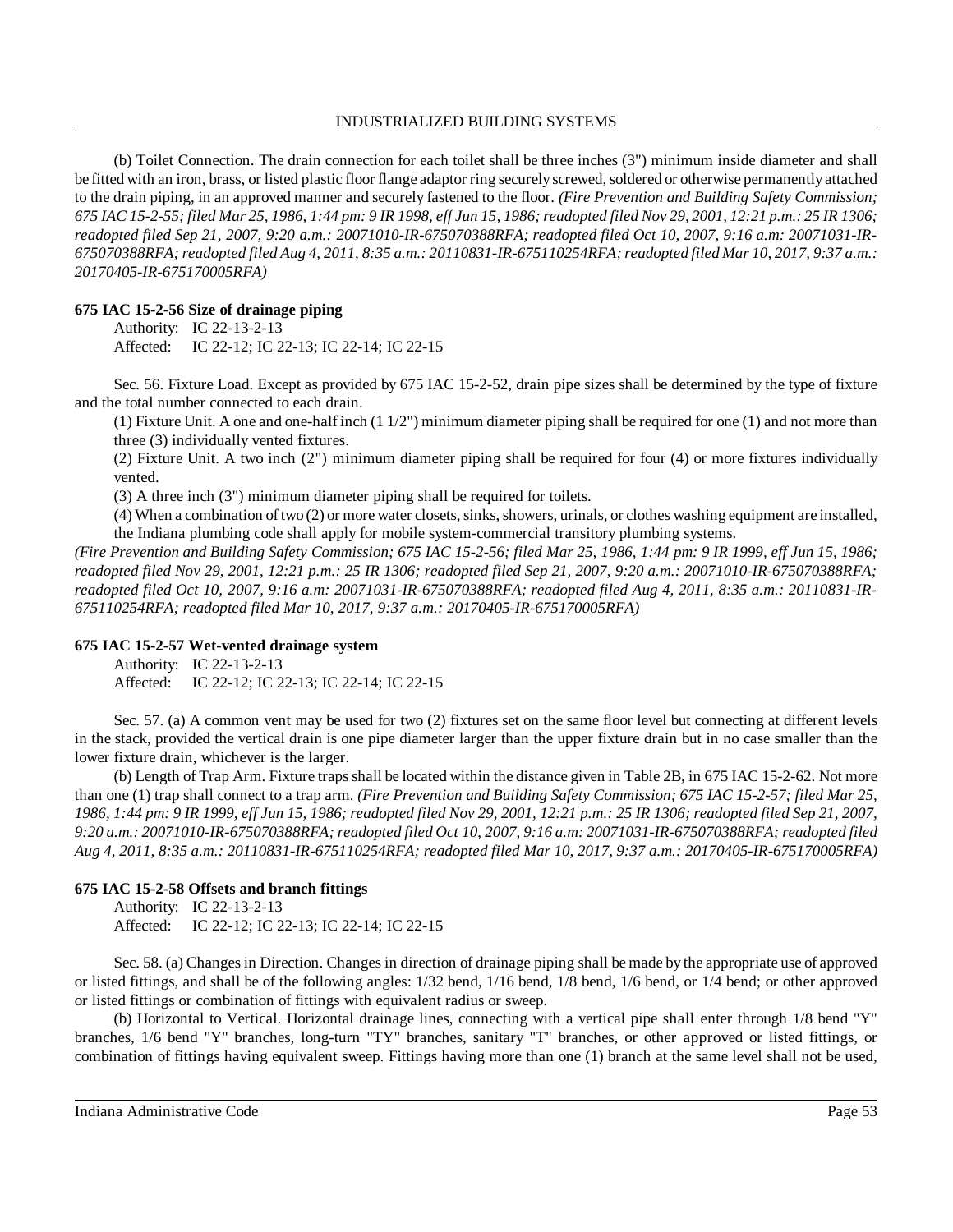unless the fitting is constructed so that the discharge from any one (1) branch cannot readily enter any other branch. However, a double sanitary "T" may be used when the drain line is increased not less than two (2) pipe sizes.

(c) Horizontal to Horizontal and Vertical to Horizontal. Horizontal drainage lines connecting with other horizontal drainage lines or vertical drainage lines connected with horizontal drainage lines shall enter through 1/8 bend degree "Y" branches, longturn "TY" branches, or other approved or listed fittings or combination of fittings having equivalent sweep. *(Fire Prevention and Building Safety Commission; 675 IAC 15-2-58; filed Mar 25, 1986, 1:44 pm: 9 IR 1999, eff Jun 15, 1986; readopted filed Nov 29, 2001, 12:21 p.m.: 25 IR 1306; readopted filed Sep 21, 2007, 9:20 a.m.: 20071010-IR-675070388RFA; readopted filed Oct 10, 2007, 9:16 a.m: 20071031-IR-675070388RFA; readopted filed Aug 4, 2011, 8:35 a.m.: 20110831-IR-675110254RFA; readopted filed Mar 10, 2017, 9:37 a.m.: 20170405-IR-675170005RFA)*

### **675 IAC 15-2-59 Grade of horizontal drainage piping**

Authority: IC 22-13-2-13 Affected: IC 22-12; IC 22-13; IC 22-14; IC 22-15

Sec. 59. Except for fixture connections on the inlet side of the trap, horizontal drainage piping shall be run in practical alignment and have a uniform grade of not lessthan one-fourth inch (1/4") per foot toward themobile structure drain outlet. Where it is impractical, due to the structural features or arrangement of any mobile structure, to obtain a grade of one-fourth inch (1/4") per foot, the pipe or piping may have a grade of not less than one-eighth inch (1/8") per foot, when a full size cleanout is installed at the upper end. *(Fire Prevention and Building Safety Commission; 675 IAC 15-2-59; filed Mar 25, 1986, 1:44 pm: 9 IR 1999,* eff Jun 15, 1986; readopted filed Nov 29, 2001, 12:21 p.m.: 25 IR 1306; readopted filed Sep 21, 2007, 9:20 a.m.: 20071010-IR-675070388RFA; readopted filed Oct 10, 2007, 9:16 a.m: 20071031-IR-675070388RFA; readopted filed Aug 4, 2011, 8:35 a.m.: *20110831-IR-675110254RFA; readopted filed Mar 10, 2017, 9:37 a.m.: 20170405-IR-675170005RFA)*

### **675 IAC 15-2-60 Vent piping and fittings**

Authority: IC 22-13-2-13 Affected: IC 22-12; IC 22-13; IC 22-14; IC 22-15

Sec. 60. (a) Each plumbing fixture trap shall be protected against siphonage and back pressure, and air circulation shall be ensured throughout all parts of the drainage system bymeans of ventsinstalled in accordance with the requirements of this section and as otherwise required by this code. *(Fire Prevention and Building Safety Commission; 675 IAC 15-2-60; filed Mar 25, 1986,* 1:44 pm: 9 IR 1999, eff Jun 15, 1986; readopted filed Nov 29, 2001, 12:21 p.m.: 25 IR 1306; readopted filed Sep 21, 2007, 9:20 *a.m.: 20071010-IR-675070388RFA; readopted filed Oct 10, 2007, 9:16 a.m: 20071031-IR-675070388RFA; readopted filed Aug 4, 2011, 8:35 a.m.: 20110831-IR-675110254RFA; readopted filed Mar 10, 2017, 9:37 a.m.: 20170405-IR-675170005RFA)*

#### **675 IAC 15-2-61 Material standards for vent piping and fittings**

Authority: IC 22-13-2-13 Affected: IC 22-12; IC 22-13; IC 22-14; IC 22-15

Sec. 61. (a) Pipe. Vent piping shall be standard weight steel, wrought iron, brass, copper tube DWV, listed plastic cast iron or other approved or listed materials.

(b) Fittings. Appropriate fittings shall be used for all changes in direction or size and where pipes are joined. The material and design of vent fittings shall conform to the type of piping used.

(1) Fittings for screw pipe shall be cast iron, malleable iron, plastic, or brass, with standard pipe threads.

(2) Fittings for copper tubing shall be cast brass or wrought copper.

(3) Fittings for plastic piping shall be of appropriate material and made to approved or applicable standards.

(4) Brass adaptor fittings or wrought copper shall be used to join copper tubing to threaded pipe.

*(Fire Prevention and Building Safety Commission; 675 IAC 15-2-61; filed Mar 25, 1986, 1:44 pm: 9 IR 2000, eff Jun 15, 1986; readopted filed Nov 29, 2001, 12:21 p.m.: 25 IR 1306; readopted filed Sep 21, 2007, 9:20 a.m.: 20071010-IR-675070388RFA; readopted filed Oct 10, 2007, 9:16 a.m: 20071031-IR-675070388RFA; readopted filed Aug 4, 2011, 8:35 a.m.: 20110831-IR-*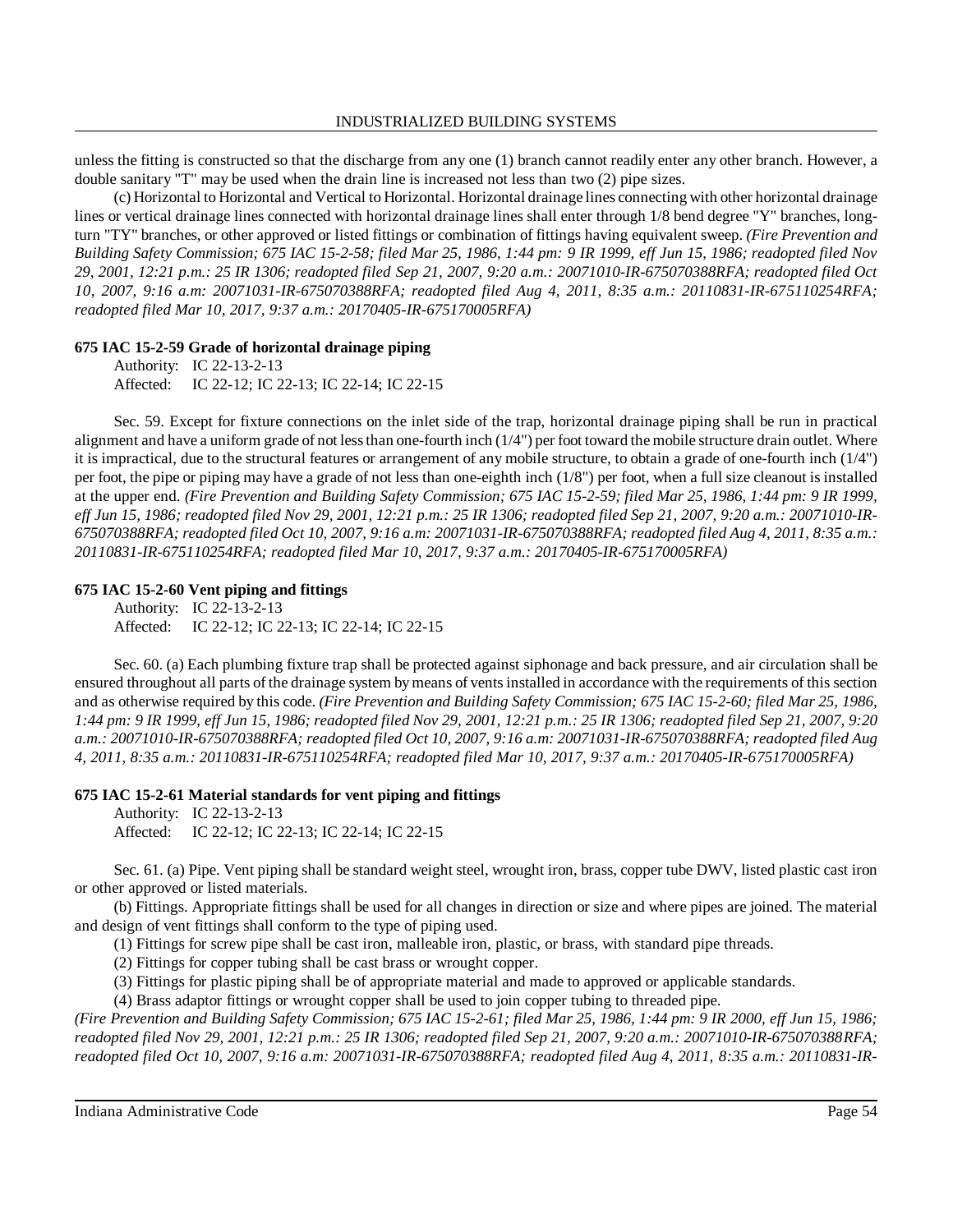*675110254RFA; readopted filed Mar 10, 2017, 9:37 a.m.: 20170405-IR-675170005RFA)*

#### **675 IAC 15-2-62 Size of vent piping**

Authority: IC 22-13-2-13 Affected: IC 22-12; IC 22-13; IC 22-14; IC 22-15

Sec. 62. (a) Main Vent. The drain piping for each toilet shall be vented by a one and one-half inch (1 1/2") minimum diameter vent connected to the main drain by one of the following methods:

(1) A one and one-half inch (1 1/2") diameter (min.) individual vent pipe or equivalent directly connected to the toilet drain and extended undiminished outside through the roof.

(2) A one and one-half inch (1 1/2") diameter (min.) continuous vent or equivalent indirectly connected to the toilet drain piping through a two inch (2") wet-vented drain that carries the waste of not more than one (1) fixture.

(3) Two (2) or more vented drains when at least one is wet-vented, or two inch (2") diameter (minimum), and each drain is separately connected to the main drain.

(b) Individual Vents. Unless protected with an anti-siphon trap vent device, each individually vented fixture with a one and one-half inch (1 1/2") or smaller trap shall be provided with a vent pipe equivalent in area to a one and one-fourth inch (1 1/4") nominal pipe size. The main vent, toilet vent and relief vent, and the continuous vent of wet-vented systems shall have an area equivalent to a one and one-half inch (1 1/2") nominal pipe size.

(c) Common Vent. When two fixture trapslocated within the distance allowed from their vent have their trap arms connected separately at the same level into an approved double fitting, an individual vent pipe may serve as a common vent without any increase in size.

(d) Intersecting Vents. Where two (2) or more vent pipes are joined together no increase in size shall be required; however, the largest vent pipe shall extend full size through the roof.

(e) Distance of fixture trap from vent shall not exceed the values given in Table 2B, below.

(f) When a combination of two (2) or more water closets, sinks, showers, urinals, or clothes washing equipment are installed the Indiana plumbing code (675 IAC 16-1 [675 IAC 16-1 was repealed filed Sep 22, 1988, 2:35 p.m.: 12 IR 341, eff Jan 2, 1989. *See 675 IAC 16-1.2.]*) shall apply for mobile system–commercial transitory.

| TABLE 2B                                   |                       |  |  |  |  |  |  |
|--------------------------------------------|-----------------------|--|--|--|--|--|--|
| Maximum Distance of Fixture Trap from Vent |                       |  |  |  |  |  |  |
| Size of Fixture Drain                      |                       |  |  |  |  |  |  |
| (Inches)                                   | Distance Trap to Vent |  |  |  |  |  |  |
| 11/4                                       | 4 feet 6 inches       |  |  |  |  |  |  |
| 11/2                                       | 5 feet 0 inches       |  |  |  |  |  |  |
| $\mathcal{D}_{\mathcal{L}}$                | 5 feet 0 inches       |  |  |  |  |  |  |
|                                            | 6 feet 0 inches       |  |  |  |  |  |  |

*(Fire Prevention and Building Safety Commission; 675 IAC 15-2-62; filed Mar 25, 1986, 1:44 pm: 9 IR 2000, eff Jun 15, 1986; readopted filed Nov 29, 2001, 12:21 p.m.: 25 IR 1306; readopted filed Sep 21, 2007, 9:20 a.m.: 20071010-IR-675070388RFA; readopted filed Oct 10, 2007, 9:16 a.m: 20071031-IR-675070388RFA; readopted filed Aug 4, 2011, 8:35 a.m.: 20110831-IR-675110254RFA; readopted filed Mar 10, 2017, 9:37 a.m.: 20170405-IR-675170005RFA)*

#### **675 IAC 15-2-63 Anti-siphon trap vent**

Authority: IC 22-13-2-13

Affected: IC 22-12; IC 22-13; IC 22-14; IC 22-15

Sec. 63. (a) Anti-Siphon Trap Devices. Where an anti-siphon trap vent device is used as a secondary vent, it shall be installed in accordance with the conditions of its listing and shall be accessible. The lowest point of the valve seal when in the normally closed position shall not be less than six inches (6") above the flood level of the fixture. The toilet shall be vented in accordance with 675 IAC 15-2-62. Only anti-siphon trap vent devices which have been approved shall be installed.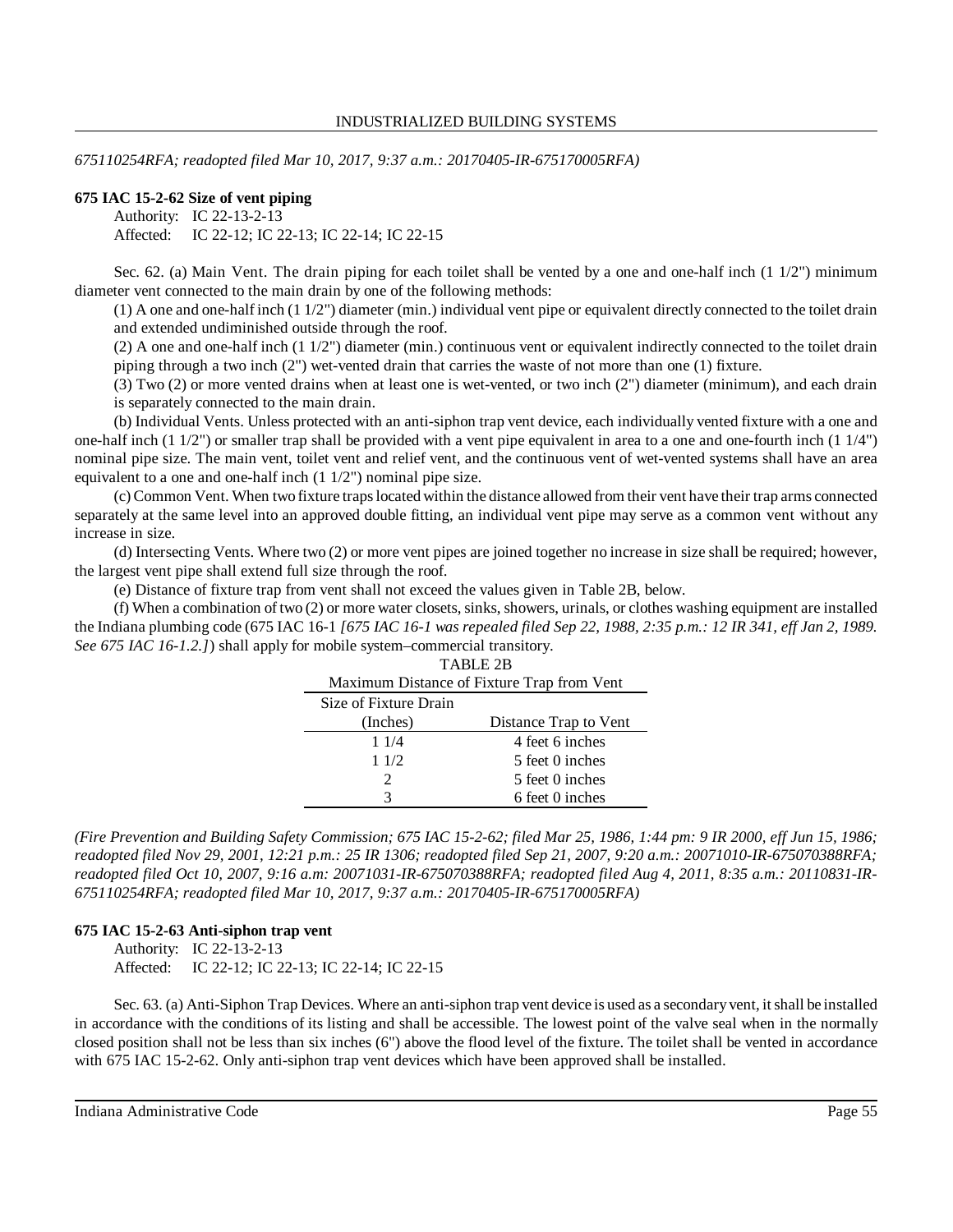(b) Not more than two (2) fixturesindividually protected by anti-siphon trap vent devices shall be drained by a common one and one-half inch (1 1/2") drain.

(c) Three (3) or more fixturesindividually protected by anti-siphon trap vent devicesshall be drained by a common two inch (2") drain. (Fire Prevention and Building Safety Commission; 675 IAC 15-2-63; filed Mar 25, 1986, 1:44 pm: 9 IR 2000, eff Jun *15, 1986; readopted filed Nov 29, 2001, 12:21 p.m.: 25 IR 1306; readopted filed Sep 21, 2007, 9:20 a.m.: 20071010-IR-*675070388RFA; readopted filed Oct 10, 2007, 9:16 a.m: 20071031-IR-675070388RFA; readopted filed Aug 4, 2011, 8:35 a.m.: *20110831-IR-675110254RFA; readopted filed Mar 10, 2017, 9:37 a.m.: 20170405-IR-675170005RFA)*

#### **675 IAC 15-2-64 Horizontal vent connections and grade**

Authority: IC 22-13-2-13 Affected: IC 22-12; IC 22-13; IC 22-14; IC 22-15

Sec. 64. (a) Horizontal Vents. Each vent shall extend vertically from its fixture "T" above the extreme flood level of the fixture it is venting before offsetting horizontally or being connected with any other vent pipe. Vents for horizontal drains shall connect above the centerline of the drain piping ahead of the trap.

(b) Grade. Vents shall be designed to drain back to the drainage system by gravity. *(Fire Prevention and Building Safety Commission; 675 IAC 15-2-64; filed Mar 25, 1986, 1:44 pm: 9 IR 2001, eff Jun 15, 1986; readopted filed Nov 29, 2001, 12:21* p.m.: 25 IR 1306; readopted filed Sep 21, 2007, 9:20 a.m.: 20071010-IR-675070388RFA; readopted filed Oct 10, 2007, 9:16 a.m: *20071031-IR-675070388RFA; readopted filed Aug 4, 2011, 8:35 a.m.: 20110831-IR-675110254RFA; readopted filed Mar 10, 2017, 9:37 a.m.: 20170405-IR-675170005RFA)*

#### **675 IAC 15-2-65 Vent terminal**

Authority: IC 22-13-2-13 Affected: IC 22-12; IC 22-13; IC 22-14; IC 22-15

Sec. 65. (a) Roof Extension. Each vent pipe shall extend through its flashing and terminate vertically, undiminished in size not less than two inches (2") above the roof. Vent openings shall not be less than three feet, zero inches (3' 0") away from any motor-driven air intake that opens into habitable areas.

(b) Flashing. The opening around each vent pipe shall bemadewatertight byan adequate flashing or flashing materials. *(Fire* Prevention and Building Safety Commission; 675 IAC 15-2-65; filed Mar 25, 1986, 1:44 pm: 9 IR 2001, eff Jun 15, 1986; *readopted filed Nov 29, 2001, 12:21 p.m.: 25 IR 1306; readopted filed Sep 21, 2007, 9:20 a.m.: 20071010-IR-675070388RFA; readopted filed Oct 10, 2007, 9:16 a.m: 20071031-IR-675070388RFA; readopted filed Aug 4, 2011, 8:35 a.m.: 20110831-IR-675110254RFA; readopted filed Mar 10, 2017, 9:37 a.m.: 20170405-IR-675170005RFA)*

#### **675 IAC 15-2-66 Vent caps**

Authority: IC 22-13-2-13 Affected: IC 22-12; IC 22-13; IC 22-14; IC 22-15

Sec. 66. Vent caps, if provided, shall be of the removable type (without removing the flashing from the roof where it is required to perform tests required by 675 IAC 15-2-68) or when the vent is used as a clean out. *(Fire Prevention and Building Safety Commission; 675 IAC 15-2-66; filed Mar 25, 1986, 1:44 pm: 9 IR 2001, eff Jun 15, 1986; readopted filed Nov 29, 2001, 12:21 p.m.: 25 IR 1306; readopted filed Sep 21, 2007, 9:20 a.m.: 20071010-IR-675070388RFA; readopted filed Oct 10, 2007, 9:16 a.m: 20071031-IR-675070388RFA; readopted filed Aug 4, 2011, 8:35 a.m.: 20110831-IR-675110254RFA; readopted filed Mar 10, 2017, 9:37 a.m.: 20170405-IR-675170005RFA)*

#### **675 IAC 15-2-67 Water pressure tests** Authority: IC 22-13-2-13 Affected: IC 22-12; IC 22-13; IC 22-14; IC 22-15

Indiana Administrative Code Page 56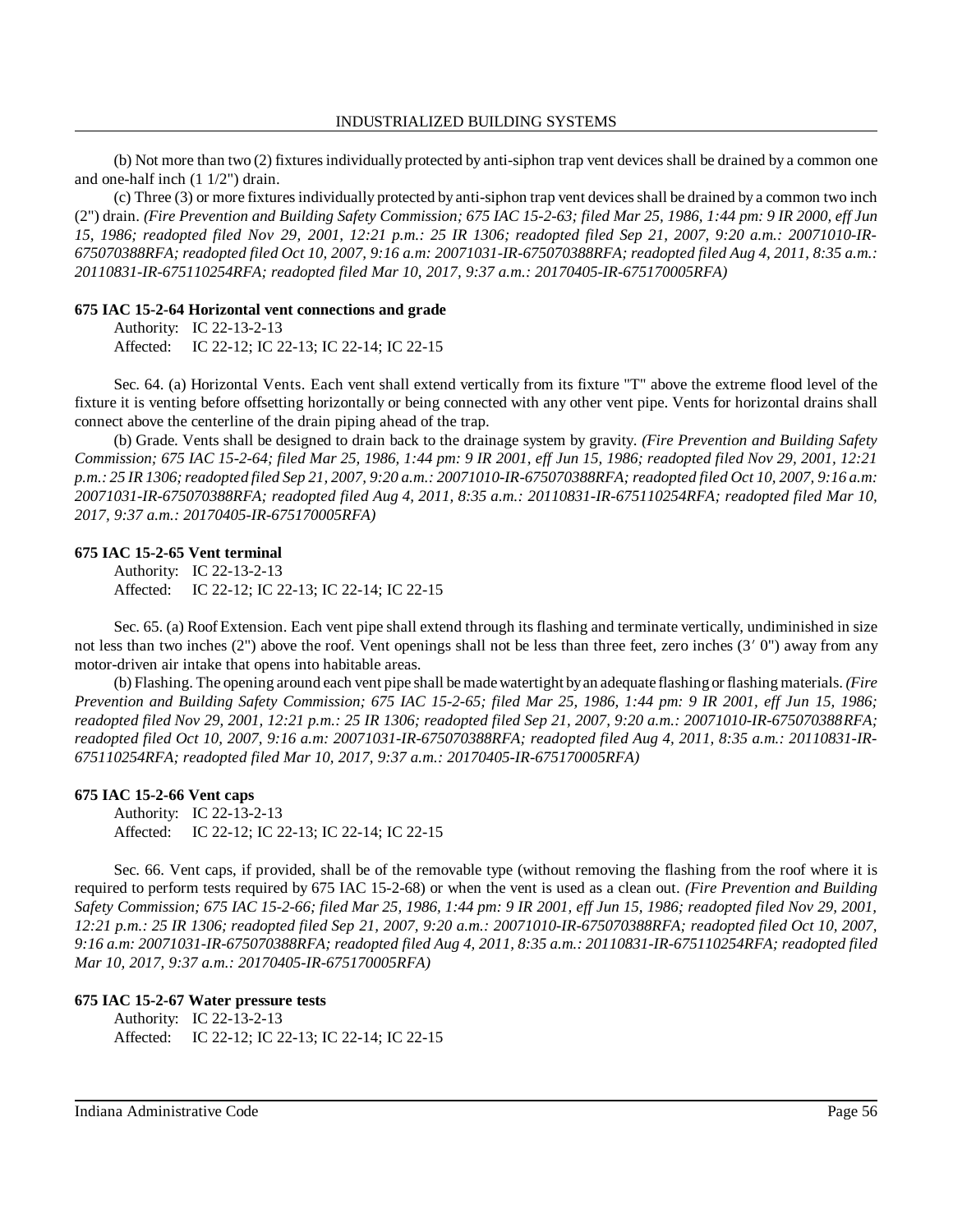#### INDUSTRIALIZED BUILDING SYSTEMS

Sec. 67. Water System. All water piping in the water distribution systems shall be subjected to a pressure test. The test shall be made by subjecting the system to air or water at fifty (50) psi for fifteen (15) minutes without loss of pressure. *(Fire Prevention* and Building Safety Commission; 675 IAC 15-2-67; filed Mar 25, 1986, 1:44 pm: 9 IR 2001, eff Jun 15, 1986; readopted filed Nov *29, 2001, 12:21 p.m.: 25 IR 1306; readopted filed Sep 21, 2007, 9:20 a.m.: 20071010-IR-675070388RFA; readopted filed Oct 10, 2007, 9:16 a.m: 20071031-IR-675070388RFA; readopted filed Aug 4, 2011, 8:35 a.m.: 20110831-IR-675110254RFA; readopted filed Mar 10, 2017, 9:37 a.m.: 20170405-IR-675170005RFA)*

### **675 IAC 15-2-68 Waste and vent system tests**

Authority: IC 22-13-2-13 Affected: IC 22-12; IC 22-13; IC 22-14; IC 22-15

Sec. 68. The waste and vent system shall be tested by one (1) of the three (3) following alternate methods for evidence or indication of leakage.

(1) Water Test. Before plumbing fixtures are connected, all of the openings into the piping shall be plugged and the entire piping system subjected to a static water test for fifteen (15) minutes by filling it with water to the top of the highest vent opening. There shall be no evidence of leakage.

(2) Air Test. After all fixtures have been installed, the traps filled with water and the remaining openings securely plugged, the entire system shall be subjected to a two inch (2") (manometer) water column air pressure test. If the system loses pressure, leaks may be located with smoke pumped into the system, or with soap suds spread on the exterior of the piping (Bubble Test).

(3) Flood Level Test. The mobile structure shall be in a level position, all fixtures shall be connected, and the entire system shall be filled with water to the rim of the toilet bowl. (Tub and shower drains shall be plugged.) After all trapped air has been released, the test shall be sustained for not less than fifteen (15) minutes without evidence of leaks. Then the system shall be unplugged and emptied. The waste piping above the level of the toilet bowl shall then be tested and show no indication of leakage when the high fixtures are filled with water and emptied simultaneously to obtain the maximum possible flow in the drain piping. *(Fire Prevention and Building Safety Commission; 675 IAC 15-2-68; filed Mar 25, 1986, 1:44 pm: 9 IR 2001, eff Jun 15, 1986; readopted filed Nov 29, 2001, 12:21 p.m.: 25 IR 1306; readopted filed Sep 21, 2007, 9:20 a.m.: 20071010-IR-675070388RFA; readopted filed Oct 10, 2007, 9:16 a.m: 20071031-IR-675070388RFA; readopted filed Aug 4, 2011, 8:35 a.m.: 20110831-IR-675110254RFA; readopted filed Mar 10, 2017, 9:37 a.m.: 20170405-IR-675170005RFA)*

### **675 IAC 15-2-69 Fixture tests**

Authority: IC 22-13-2-13 Affected: IC 22-12; IC 22-13; IC 22-14; IC 22-15

Sec. 69. The plumbing fixtures and connections shall be subjected to a slow test by filling them with water and checking for leaks and retarded flow while they are being emptied. *(Fire Prevention and Building Safety Commission; 675 IAC 15-2-69; filed* Mar 25, 1986, 1:44 pm: 9 IR 2001, eff Jun 15, 1986; readopted filed Nov 29, 2001, 12:21 p.m.: 25 IR 1306; readopted filed Sep *21, 2007, 9:20 a.m.: 20071010-IR-675070388RFA; readopted filed Oct 10, 2007, 9:16 a.m: 20071031-IR-675070388RFA; readopted filed Aug 4, 2011, 8:35 a.m.: 20110831-IR-675110254RFA; readopted filed Mar 10, 2017, 9:37 a.m.: 20170405-IR-675170005RFA)*

#### **675 IAC 15-2-70 Shower compartment tests**

Authority: IC 22-13-2-13 Affected: IC 22-12; IC 22-13; IC 22-14; IC 22-15

Sec. 70. Nonmetallic shower compartments and receptors shall be tested for leaks prior to being covered by finish material. Each pan shall be filled with water to the top of the dam for not lessthan fifteen (15) minutes. *(Fire Prevention and Building Safety Commission; 675 IAC 15-2-70; filed Mar 25, 1986, 1:44 pm: 9 IR 2002, eff Jun 15, 1986; readopted filed Nov 29, 2001, 12:21* p.m.: 25 IR 1306; readopted filed Sep 21, 2007, 9:20 a.m.: 20071010-IR-675070388RFA; readopted filed Oct 10, 2007, 9:16 a.m: *20071031-IR-675070388RFA; readopted filed Aug 4, 2011, 8:35 a.m.: 20110831-IR-675110254RFA; readopted filed Mar 10,*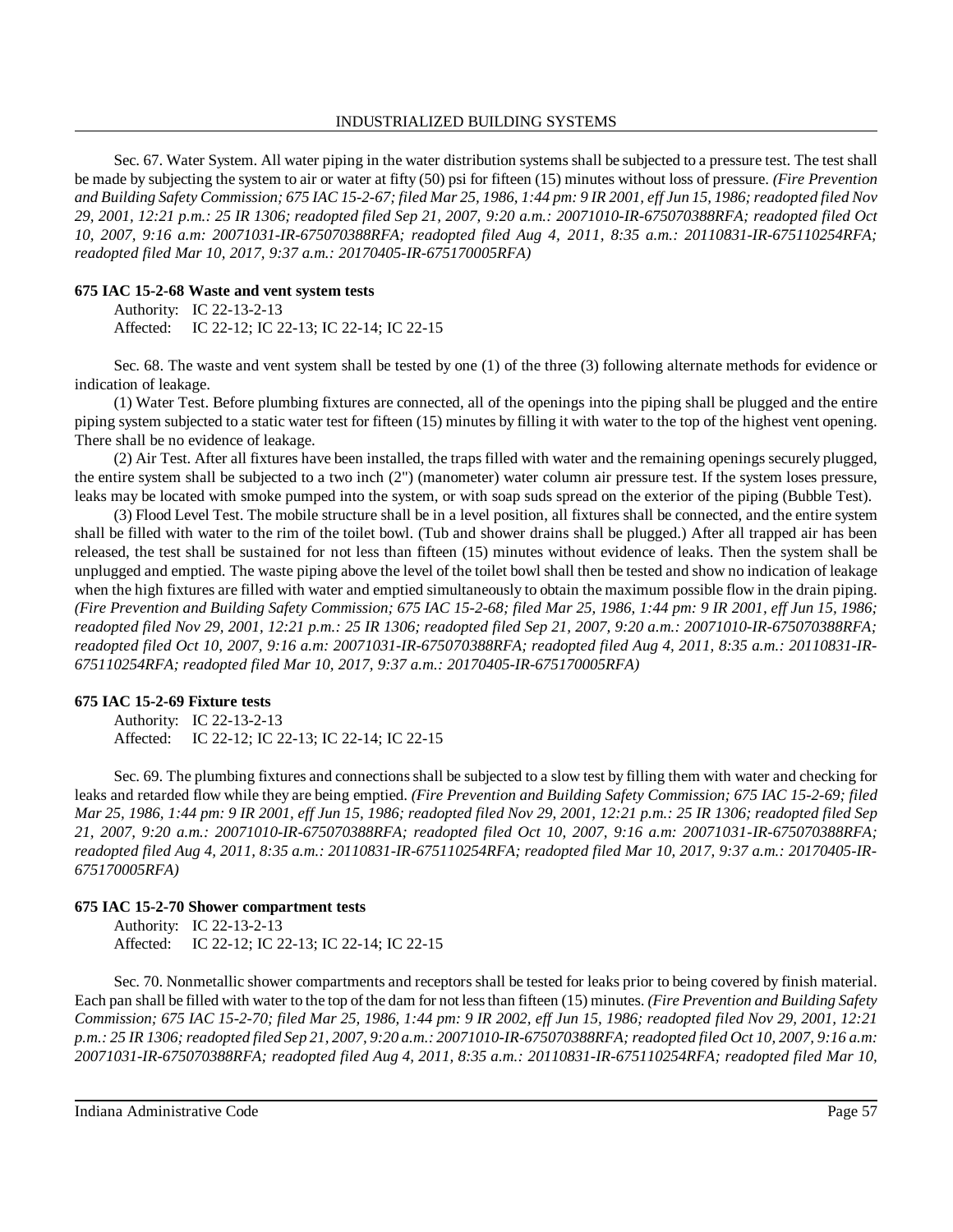#### *2017, 9:37 a.m.: 20170405-IR-675170005RFA)*

#### **675 IAC 15-2-71 Scope of heating, cooling, and fuel-burning system standards**

Authority: IC 22-13-2-13 Affected: IC 22-12; IC 22-13; IC 22-14; IC 22-15

Sec. 71. (a) The provisions of 675 IAC 15-2-71–675 IAC 15-2-87 cover the heating, cooling, and fuel burning systems and equipment installed within or on mobile structures except for commercial mobile structures which shall conform to the Indiana mechanical code (675 IAC 18-1 *[675 IAC 18-1 was repealed filed Oct 28, 1988, 3:00 p.m.: 12 IR 588, eff Jan 2, 1989. See 675 IAC 18-1.3.]*).

(b) Wherever rules of the commission and the provisions of 675 IAC 15-2-71–675 IAC 15-2-87 differ, the requirements of the provisions of 675 IAC 15-2-71–675 IAC15-2-87 shall apply. *(Fire Prevention and Building Safety Commission; 675 IAC 15-2-* 71; filed Mar 25, 1986, 1:44 pm: 9 IR 2002, eff Jun 15, 1986; readopted filed Nov 29, 2001, 12:21 p.m.: 25 IR 1306; readopted *filed Sep 21, 2007, 9:20 a.m.: 20071010-IR-675070388RFA; readopted filed Oct 10, 2007, 9:16 a.m: 20071031-IR-675070388RFA; readopted filed Aug 4, 2011, 8:35 a.m.: 20110831-IR-675110254RFA;readopted filed Mar 10, 2017, 9:37 a.m.: 20170405-IR-675170005RFA)*

#### **675 IAC 15-2-72 Definitions for heating, cooling, and fuel-burning systems**

Authority: IC 22-13-2-13 Affected: IC 22-12; IC 22-13; IC 22-14; IC 22-15

Sec. 72. The following definitions are common to the provisions of 675 IAC 15-2-71–675 IAC 15-2-87.

"Accessible" means having access to a fixture, connection, appliance or equipment, but which may require the removal of an access panel, door or similar obstruction without removing permanent construction.

"Air duct" means conduits or passageways for conveying air to or from heating, cooling, air conditioning or ventilation equipment, but not including the plenum.

"Automatic pump (oil lifter)" means a pump, not an integral part of the oil-burning appliance, that automatically pumps oil from the supply tank and delivers the oil by gravity under a constant head to an oil-burning appliance.

"British thermal unit (BTU)" means the quantity of heat required to raise the temperature of one (1) pound of water one (1) degree Fahrenheit.

"BTU/H" means british thermal units per hour.

"Burner" means a device for the final conveyance of fuel or a mixture of fuel and air to the combustion zone.

"Class 0 air ducts" means ducts of materials and connectors having a fire-hazard classification of zero.

"Class 1 air ducts" means ducts ofmaterials and connectors having a flame-spread rating of not over twenty-five (25) without evidence of continued progressive combustion and a smoke-developed rating of not over fifty (50).\*

"Class 2 air ducts" means ducts of materials and connectors having a flame-spread rating of not over fifty (50) without evidence of continued progressive combustion and a smoke-developed rating of not over fifty (50) for the inside surface and not over one hundred (100) for the outside surface.\*

\*Flame-spread and smoke developed ratings are measured as specified in the Indiana Flammable and Combustible Liquids and Gases Code (675 IAC 22-1).

"Clearance" means the distance between the appliance, chimney, vent, chimney or vent connector or plenum and the nearest surface.

"Connector-gas appliance" means a flexible or semi-rigid connector listed asrequired by the Indiana Mechanical Code (675 IAC 18-1 [675 IAC 18-1 was repealed filed Oct 28, 1988, 3:00 p.m.: 12 IR 588, eff Jan 2, 1989. See 675 IAC 18-1.3.]) and used to convey fuel gas, three feet  $(3')$  or less in length (six feet  $(6')$  or less for gas ranges), between a gas outlet and a gas appliance in the same room with the outlet.

"Factory-built fireplace" means a hearth, fire chamber and chimney assembly composed of listed factory-built components assembled in accordance with the terms of listing to form a complete fireplace.

"Fireplace stove" means a chimneyconnected solid fuel-burning stove having listed part ofitsfire chamber open to the room.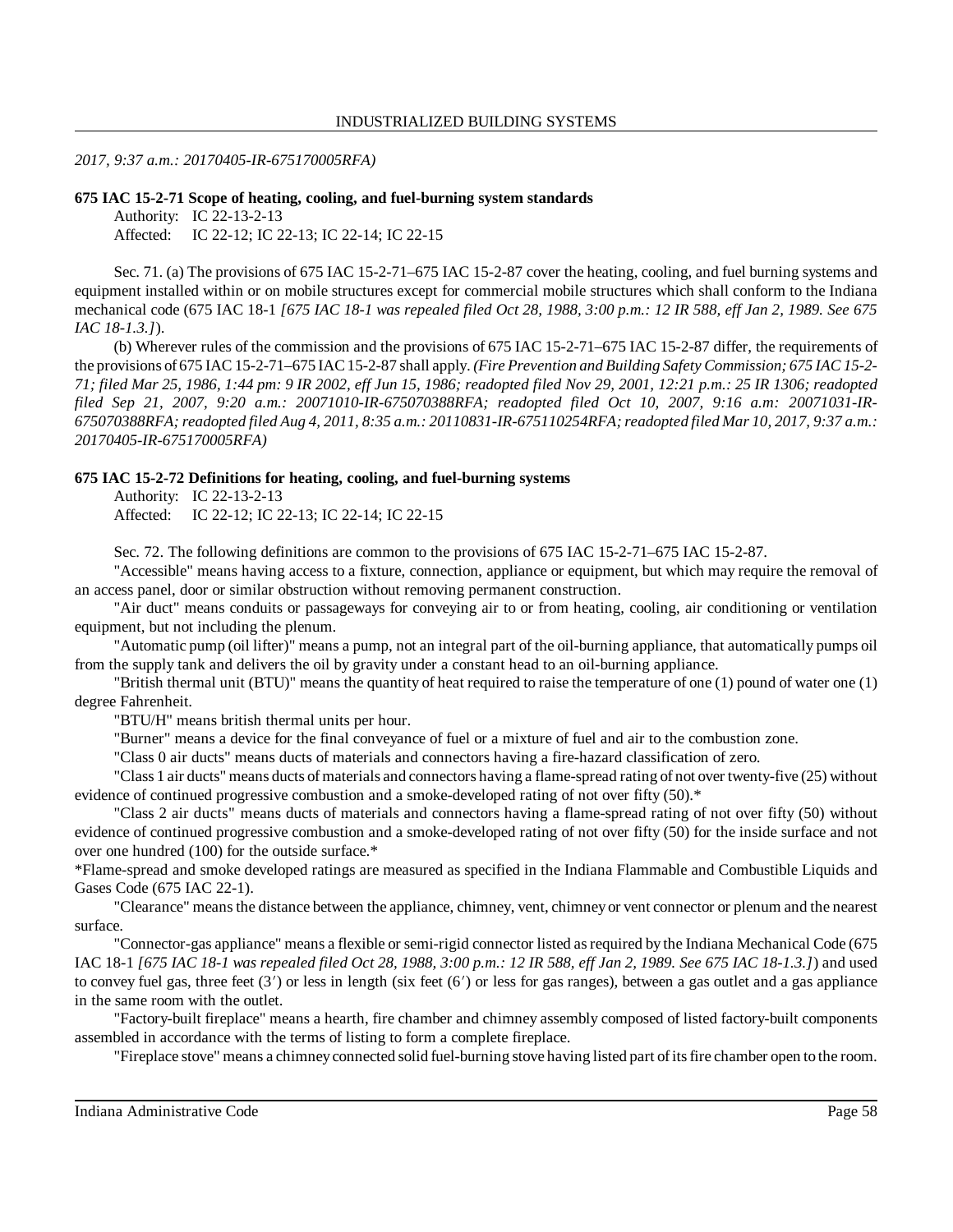"Fuel gas piping system" means the arrangement of piping, tubing, fittings, connectors, valves and devices designed and intended to supply or control the flow of fuel oil to the appliance(s).

"Gas clothes dryer" means a device used to dry wet laundry by means of heat derived from the combustion of fuel gases. Dryer classifications are as follows:

(1) Type 1. Factory-built package, multiple produced. Primarily used in family living environment. May or may not be coinoperated for public use. Usually the smallest unit physically and in function output.

(2) Type 2. Factory-built package, multiple produced. Used in business with direct intercourse ofthe function with the public. May or may not be operated by public or hired attendant. May or may not be coin-operated. Not designed for use in individual family living environment. May be small, medium, or large in relative size.

"Gas refrigerator" means a gas-burning appliance which is designed to extract heat from a suitable chamber.

"Gas supply connection" means the terminal end or connection to which a gas supply connector is attached.

"Gas supply connector" means tubing or piping connecting the mobile structure to the gas supply source.

"Gas vents" means factory-built vent piping and vent fittings listed by an approved testing agency, that are assembled and used in accordance with the terms of their listings, for conveying flue gases to the outside atmosphere.

(1) Type B Gas Vent. A gas vent for venting gas appliances with draft hoods and other gas appliances listed for use with Type B Gas Vent.

(2) Type BW Gas Vent. A gas vent for venting listed gas-fired vented wall furnaces.

"Heat producing appliance" means all heating and cooking appliances and all fuel burning appliances.

"Heating appliance" means an appliance for comfort heating of a mobile structure or for water heating.

"Liquefied petroleum gases", "LPG" and "LP-gas" as used in this code shall mean and include any material which is composed predominantly of any of the following hydrocarbons, or mixtures of them: propane, propulene, butanes (normal butane or isobutane), and butylenes.

"Plenum" means an air compartment which is part of an air-distributing system, to which one (1) or more ducts are connected.

(1) Furnace supply plenum is a plenum attached directly to, or an integral part of, the air supply outlet of the furnace.

(2) Furnace return plenum is a plenum attached directly to, or an integral part of, the return inlet of the furnace.

"Quick-disconnect device" means a hand-operated device which provides a means for connection gas systems and which is equipped with an automatic means to shut off the gas supply when the device is disconnected.

"Readily accessible" means having direct access without the necessity of removing any panel, door, or similar obstruction. "Roof jack" means that portion of a mobile structure heater flue or vent assembly, including the cap, insulation means,

flashing, and ceiling plate, located in and above the roof cavity of a mobile structure.

"Sealed combustion system appliance" means an appliance which by itsinherent design is constructed so that all airsupplied for combustion, the combustion system of the appliance, and all products of combustion are completely isolated from the atmosphere of the space in which it is installed.

"Water heater" means an appliance for heating water for domestic purposes other than for space heating. *(Fire Prevention* and Building Safety Commission; 675 IAC 15-2-72; filed Mar 25, 1986, 1:44 pm: 9 IR 2002, eff Jun 15, 1986; readopted filed Nov *29, 2001, 12:21 p.m.: 25 IR 1306; readopted filed Sep 21, 2007, 9:20 a.m.: 20071010-IR-675070388RFA; readopted filed Oct 10, 2007, 9:16 a.m: 20071031-IR-675070388RFA; readopted filed Aug 4, 2011, 8:35 a.m.: 20110831-IR-675110254RFA; readopted filed Mar 10, 2017, 9:37 a.m.: 20170405-IR-675170005RFA)*

### **675 IAC 15-2-73 LP-gas systems; service line pressure**

Authority: IC 22-13-2-13 Affected: IC 22-12; IC 22-13; IC 22-14; IC 22-15

Sec. 73. (a) System S shall be of the vapor-withdrawal type.

(b) Gas, at a pressure not over fourteen inches  $(14")$  water (one-half  $(1/2)$  psi) shall be delivered from the system into the gas supply connection. *(Fire Prevention and Building Safety Commission; 675 IAC 15-2-73; filed Mar 25, 1986, 1:44 pm: 9 IR* 2003, eff Jun 15, 1986; readopted filed Nov 29, 2001, 12:21 p.m.; 25 IR 1306; readopted filed Sep 21, 2007, 9:20 a.m.; 20071010-*IR-675070388RFA;readopted filed Oct 10, 2007, 9:16 a.m: 20071031-IR-675070388RFA;readopted filedAug 4, 2011, 8:35 a.m.:*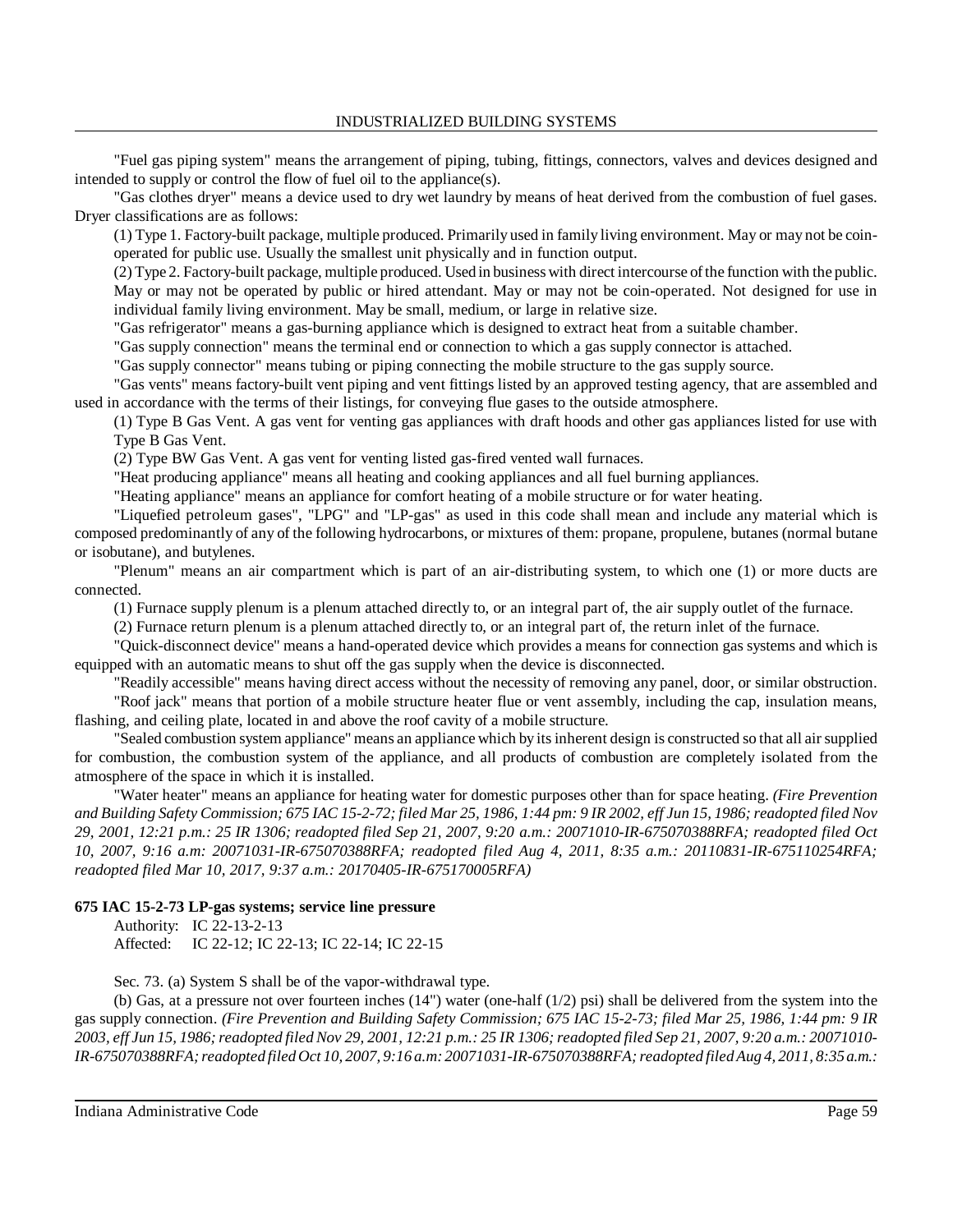*20110831-IR-675110254RFA; readopted filed Mar 10, 2017, 9:37 a.m.: 20170405-IR-675170005RFA)*

#### **675 IAC 15-2-74 LP-gas containers**

Authority: IC 22-13-2-13 Affected: IC 22-12; IC 22-13; IC 22-14; IC 22-15

Sec. 74. (a) Maximum Capacity. No more than two (2) containers having an individual water capacity of not more than one hundred five (105) pounds (approximately forty-five (45) pounds LP-gas capacity), shall be installed on or in a compartment of any mobile structure.

(b) Construction of Containers. Containers shall be constructed and marked in accordance with the Indiana Flammable and Combustible Liquids and Gases Code (675 IAC 22-1).

(c) Location of LP-gas containers and systems shall be as follows:

(1) LP-gas containersshall not be installed, nor shall provisions bemade for installing orstoring anyLP-gas container, event *[sic.]* temporarily, inside any mobile structure except of listed, completely self-contained hand torches, lanterns, or similar equipment with containers having a maximum water capacity of not more than two and one-half (2 1/2) pounds (approximately one (1) pound LP-gas capacity).

(2) Containers, control valves, and regulating equipment, when installed shall be mounted on the hitch of the mobile structure, or installed in a compartment that is vaportight to the inside of the mobile structure and accessible only from the outside. The compartment shall be ventilated at top and bottom to facilitate diffusion of vapors. The compartment shall be ventilated with two vents having an aggregate area of not less than two percent (2%) of the floor area of the compartment and shall open unrestricted to the outside atmosphere. The required vents shall be equally distributed between the floor and ceiling of the compartment. If the lower vent is located in the access door or wall, the bottom edge of the vent shall be flush with the floor level of the compartment. The top vent shall be located in the access door or wall with the bottom of the vent not more than twelve inches(12") below the ceiling level of the compartment. All vents shall have an unrestricted discharge to the outside atmosphere. Access doors or panels of compartments shall not be equipped with locks or require special tools or knowledge to open.

(3) Permanent and removable fuel containersshall be securelymounted to prevent jarring loose, slipping or rotating and the fastenings shall be designed and construed *[sic.]* to withstand static loading in any direction equal to twice the weight less than four (4) based on the ultimate strength of the material to be used.

(d) LP-gas container valves and accessories shall be as follows:

(1) Valves in the assembly of a two-cylinder system shall be arranged so that replacement of containers can be made without shutting off the flow of gas to the appliance(s). This provision is not to be constructed as requiring an automatic change-over device.

(2) Shutoff valves on the containers shall be protected as follows, in transit, in storage, and while being moved into final utilization:

(A) by setting into a recess of the container to prevent possibility of their being struck if container is dropped upon a flat surface, or,

(B) by ventilated cap or collar, fastened to the container, capable of withstanding a blow from any direction equivalent to that of a thirty (30) pound weight dropped four feet (4'). Construction shall be such that the blow will not be transmitted to the valve.

(3) Regulators shall be connected directly to the container shutoff valve outlets or mounted securely by means of a support bracket and connected to the container shutoff valve or valves with listed high pressure connections. If the container is permanently mounted, the connector shall be as required above or with a listed semi-rigid tubing connector. (e) LP-gas safety devices shall be as follows:

(1) DOT containers shall be provided with safety relief devices as required by the Indiana Flammable and Combustible Liquid and Gases Code (675 IAC 22-1). Safety relief valves shall have direct communication with the vapor space of the vessel.

(2) The delivery side of the gas pressure regulator shall be equipped with a safety relief device set to discharge at a pressure not less than two (2) times and not more than three (3) times the delivery pressure of the regulator.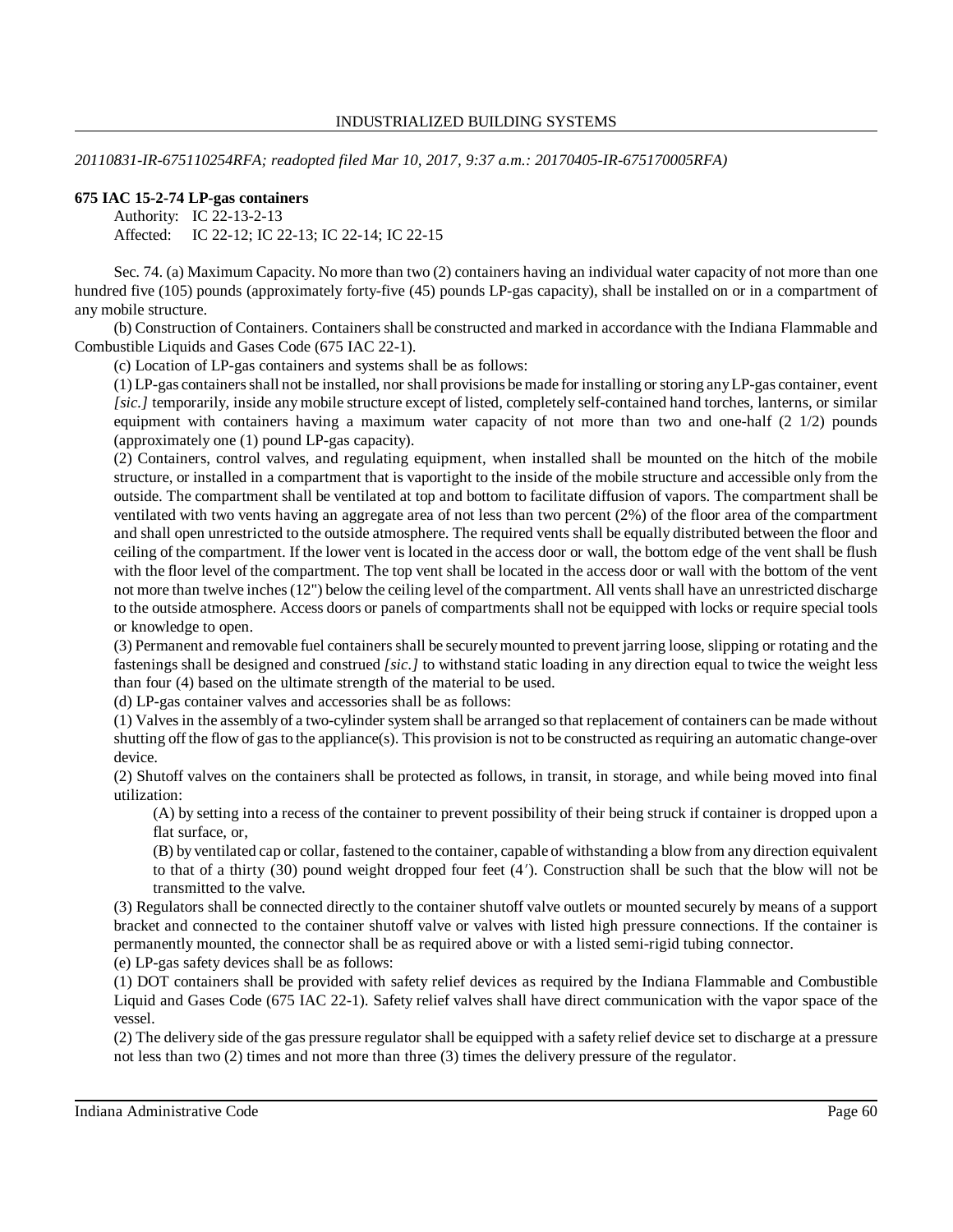(3) Systems mounted on the hitch assembly shall be so located that the discharge from the safety relief devices shall be into the open air and not less than three feet  $(3')$  horizontally from any opening into the mobile structure below the level of such discharge.

(4) Safety relief valves located within liquefied petroleum gas container compartments may be less than three feet (3) from openings provided:

(A) the bottom vent of the compartment is at the same level or lower than the bottom of any opening into the vehicle, or,

(B) the compartment is not located on the same wall plane as the opening(s) and is at least two feet  $(2')$  horizontally from such openings.

(f) LP-gas system enclosure and mounting shall be as follows:

(1) Housings and enclosures shall be designed to provide proper ventilation at least equivalent to that specified in  $(c)(2)$  of this section.

(2) Doors, hoods, domes, or portions of housings and enclosures required to be removed or opened for replacement of containers shall incorporate means for clamping them firmly in place and preventing them from working loose during transit.

(3) Provisions shall be incorporated in the assembly to hold the containers firmly in position and prevent their movement during transit.

(4) Containersshall bemounted on a substantial support or a base secured firmlyto the vehicle chassis. Neither the container nor its support shall extend below the mobile structure frame.

*(Fire Prevention and Building Safety Commission; 675 IAC 15-2-74; filed Mar 25, 1986, 1:44 pm: 9 IR 2003, eff Jun 15, 1986; readopted filed Nov 29, 2001, 12:21 p.m.: 25 IR 1306; readopted filed Sep 21, 2007, 9:20 a.m.: 20071010-IR-675070388RFA; readopted filed Oct 10, 2007, 9:16 a.m: 20071031-IR-675070388RFA; readopted filed Aug 4, 2011, 8:35 a.m.: 20110831-IR-675110254RFA; readopted filed Mar 10, 2017, 9:37 a.m.: 20170405-IR-675170005RFA)*

### **675 IAC 15-2-75 Oil tanks**

Authority: IC 22-13-2-13 Affected: IC 22-12; IC 22-13; IC 22-14; IC 22-15

Sec. 75. (a) Installation. Oil tanks and listed automatic pumps (oil filters) installed for gravity flow of oil to heating equipment shall be installed so that the top of the tank is no higher than eight feet (8') above the appliance oil control and the bottom of the tank is not less than eighteen inches (18") above the appliance oil control.

(b) AuxiliaryStorage Tank. Oil supply tanks affixed to a mobile structure shall be so located asto require filling and draining from the outside and shall be in a place readily available for inspection. If the fuel supply tank is located in a compartment of a mobile structure and the compartment shall be ventilated at the bottom to permit diffusion of vapors and shall be insulated from the structural members of the body. Tanks so installed shall be provided with an outside fill and vent pipe and an approved liquid level gauge.

(c) Shutoff Valve. A readily accessible, approved manual shutoff valve shall be installed at the outlet of an oil supply tank. The valve shall be installed to close against the supply.

(d) Fuel Oil Filters. All oil tanks, except for integrally mounted tanks, shall be equipped with an approved oil filter or strainer located downstream from the tank shutoff valve. The fuel oil filter or strainer shall contain a sump with a drain for the entrapment of water. *(Fire Prevention and Building Safety Commission; 675 IAC 15-2-75; filed Mar 25, 1986, 1:44 pm: 9 IR 2005, eff Jun 15, 1986; readopted filed Nov 29, 2001, 12:21 p.m.: 25 IR 1306; readopted filed Sep 21, 2007, 9:20 a.m.: 20071010-IR-*675070388RFA; readopted filed Oct 10, 2007, 9:16 a.m; 20071031-IR-675070388RFA; readopted filed Aug 4, 2011, 8:35 a.m.: *20110831-IR-675110254RFA; readopted filed Mar 10, 2017, 9:37 a.m.: 20170405-IR-675170005RFA)*

#### **675 IAC 15-2-76 Gas piping systems**

Authority: IC 22-13-2-13 Affected: IC 22-12; IC 22-13; IC 22-14; IC 22-15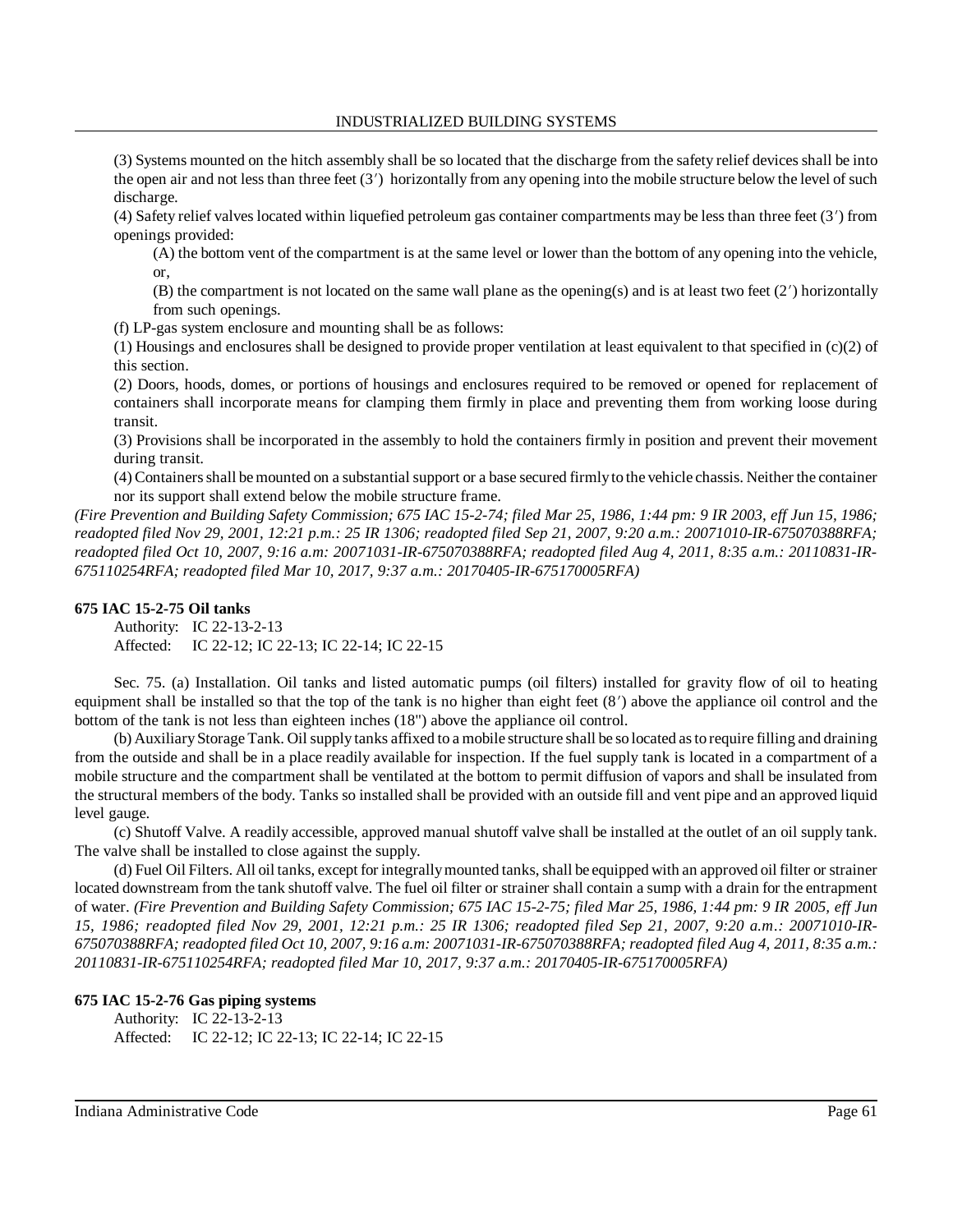Sec. 76. (a) General. The requirements of this section shall govern the installation of all fuel gas piping attached to any mobile structure. Gas delivered into the gas supply system shall be at a pressure not exceeding fourteen inch (14") water column (1/2 psi). None of the requirements listed in this section shall apply to the piping as a part of an appliance.

Rodent Resistance. All exterior openings around piping, ducts, plenums or vents shall be sealed to resist the entrance of rodents.

(b) Materials. All materials used for the installation, extension, alteration, or repair of any gas piping system shall be new and free from defects or internal obstructions. It shall not be permissible to repair defects in gas piping or fittings. Inferior or defective materials shall be removed and replaced with acceptable material. The system shall be made of materials having a melting point of not less than  $1,450^\circ$  F, except as provided in (e).

(1) Steel or wrought-iron pipe shall comply with the Indiana Mechanical Code (675 IAC 18-1 *[675 IAC 18-1 was repealed* filed Oct 28, 1988, 3:00 p.m.: 12 IR 588, eff Jan 2, 1989. See 675 IAC 18-1.3.]). Threaded brass pipe in iron pipe sizes may be used. Threaded brass pipe shall comply with the Indiana Mechanical Code (675 IAC 18-1 *[675 IAC 18-1 was repealed filed Oct 28, 1988, 3:00 p.m.: 12 IR 588, eff Jan 2, 1989. See 675 IAC 18-1.3.]*).

(2) Fittings for gas piping shall be wrought iron, malleable iron, steel, or brass (containing not more than seventy-five percent (75%) copper).

(3) Copper tubing shall be annealed type, Grade K or L, shall conform to the Indiana Mechanical Code (675 IAC 18-1 *[675 IAC 18-1 was repealed filed Oct 28, 1988, 3:00 p.m.: 12 IR 588, eff Jan 2, 1989. See 675 IAC 18-1.3.]*). When used on systems designed for natural gas, such tubing shall be internally tinned.

(4) Steel tubing shall conform to the Indiana Mechanical Code (675 IAC 18-1 *[675 IAC 18-1 was repealed filed Oct 28, 1988, 3:00 p.m.: 12 IR 588, eff Jan 2, 1989. See 675 IAC 18-1.3.]*).

(c) Piping Design. Each mobile structure requiring fuel gas for any purpose shall be equipped with a fuel gas piping system that is designed for LP-gas only or with a natural gas piping system acceptable for LP-gas. Where fuel gas piping is to be installed in both portions of an expandable or dual mobile structure, the design and construction of the crossover shall be as follows:

(1) There shall be only one point of crossover which shall be located not more than eighteen inches (18") from either the front or rear wall and shall be readily accessible from the exterior of the mobile structure.

(2) The connector between units shall be a listed type for exterior use, sized in accordance with (d) of this section.

(3) The connection shall be made by a listed "quick disconnect" device which shall be designed to provide a positive seal of the supply side of the gas system when such device is separated.

(4) The flexible connector and "quick disconnect" device shall be provided with protection from mechanical and impact damage and located to minimize the possibility of tampering.

(5) Suitable protective coverings for the "quick disconnect" device, when separated shall be permanently attached to the device or flexible connector.

(6) A three inch by one and three-quarters inch  $(3'' \times 13/4'')$  minimum size tag made of etched metal-stamped or embossed brass, stainless steel, anodized or alclad aluminum not less than 0.20 inch thick, or other approved material (e.g., 0.005 inch plastic laminates) shall be permanently attached on the exterior wall adjacent to the access to "quick disconnect" device. Each tag shall be legibly inscribed with the following information using letters no smaller than one-fourth inch (1/4") high:



(d) Gas Pipe Sizing. Gas piping systems shall be sized so that the pressure drop to any appliance inlet connection from any gas supply connection, when all appliances are in operation at maximum capacity, is not more than 0.5 inch water column as determined on the basis of test, or in accordance with Table 3B. The natural gas supply connection(s) shall be not less than th [sic.] size of the gas piping but shall not be smaller than three-fourths inch  $(3/4")$  nominal pipe size.

NOTE: For an example of how to determine the required pipe size, see the National Fuel Gas Code NFPA No. 54. (e) Joints for Gas Pipe. All pipe joints in the piping system, unless welded or brazed, shall be threaded joints that comply with the Indiana Mechanical Code (675 IAC 18-1 *[675 IAC 18-1 was repealed filed Oct 28, 1988, 3:00 p.m.: 12 IR 588, eff Jan 2, 1989. See 675 IAC 18-1.3.]*). Right and left nipples or couplings shall not be used. Unions, if used shall be of ground joint type. The material used for welding or brazing pipe connections shall have a melting temperature in excess of 1000°F.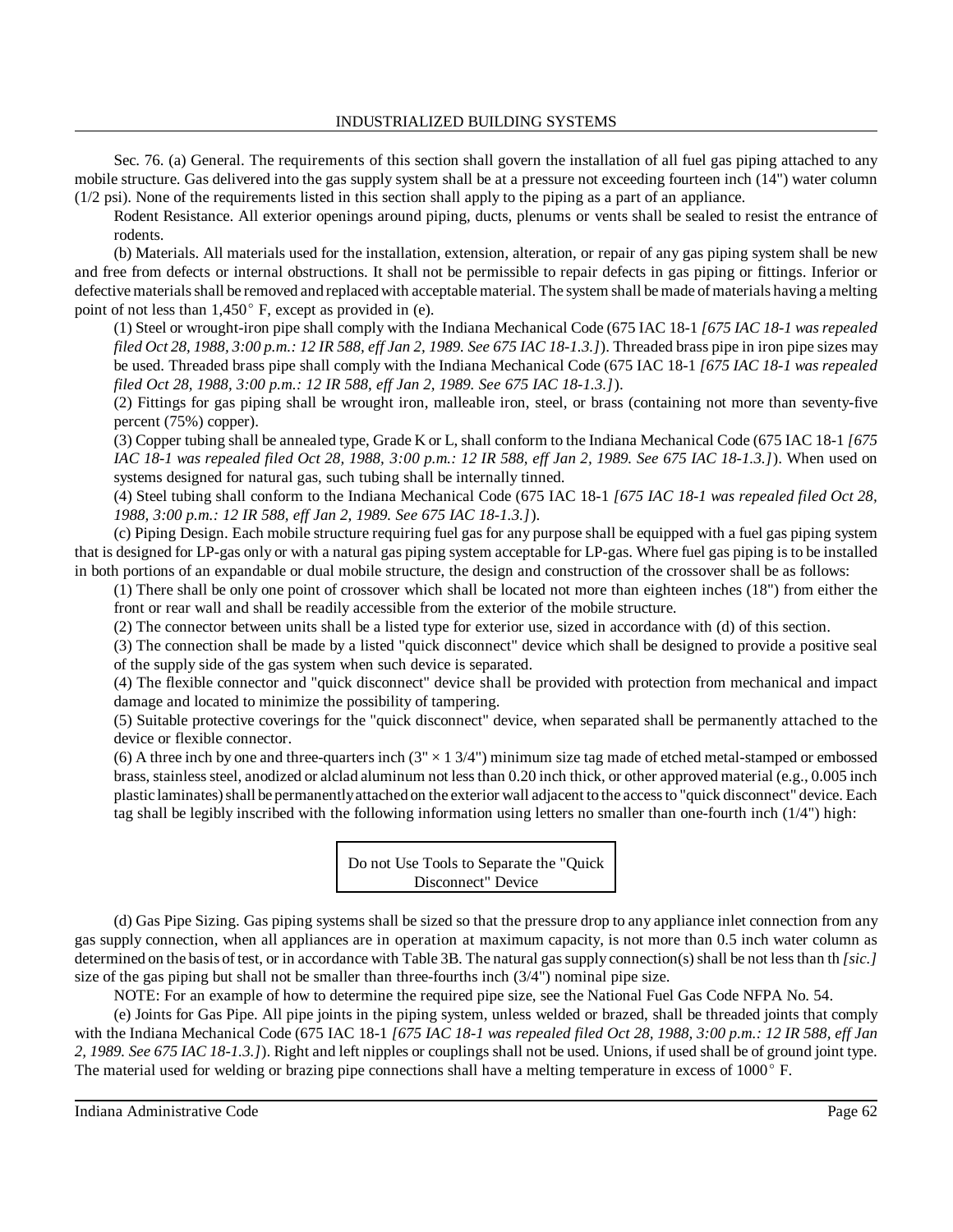#### INDUSTRIALIZED BUILDING SYSTEMS

(f)Jointsfor Tubing. Joints on tubing shall bemade with either a single or double flare ofthe proper degree, asrecommended by the tubing manufacturer, by means of listed gas tubing fittings, or by being brazed with material having a melting point exceeding 1000° F.

(g) Pipe Joint Compound. Screw joints shall be made up tight with listed pipe joint compound, insoluble in liquefied petroleum gas, and shall be applied to the male threads only.

(h) Concealed Tubing. Tubing shall not be run inside walls, floors, partitions, or roofs. Where tubing passes through walls, floors, partitions, roofs, or similar installations, such tubing shall be protected by the use of weather resistant grommets that shall snugly fit both the tubing and the hole through which the tubing passes.

(i) Concealed Joints. Piping or tubing jointsshall not be located in any floor, wall partition, or similar concealed construction space.

(j) Location of Gas SupplyConnection. (1) For LP-gas only systemsthe supply connection shall be located at the "A" frame, container recess, or in the rear half of the total length of the mobile structure and within eighteen inches (18") from the left (road) side wall, and should be as close as possible to a point thirty feet (30') from the front of the mobile structure.

(2) For combination LP-gas and natural gas systems, the natural gas supply connection shall be located under the rear half of the total length of the mobile structure and within twenty-four inches (24") of the left (road) side wall and be located as close as possible to a point thirty feet (30) from the front of the mobile structure. An additional connection, if used, shall be located at the hitch. The system shall be sized to provide adequate capacity from either supply connection for natural gas.

(k) Identification of Gas Supply Connections. Each mobile structure shall have permanently affixed to the exterior skin at or near each gas supply connection or the end of the pipe, a tag of three inches by one and three-quarter inches  $(3'' \times 13/4'')$ minimum size, made of etched metal-stamped or embossed brass, stainlesssteel, anodized or alclad aluminum not less than 0.020 inch thick, or other approved material (e.g., 0.005 inch plastic laminates), which reads (as appropriate) in accordance with one ofthe following label designs depending upon the fuel used. The connector capacityindicated on thistag shall be equal to or greater than the total Btu/h rating of all intended gas appliances.



Combination LP-Gas and Natural Gas System This gas piping system is designed for use of either liquefied petroleum gas or natural gas.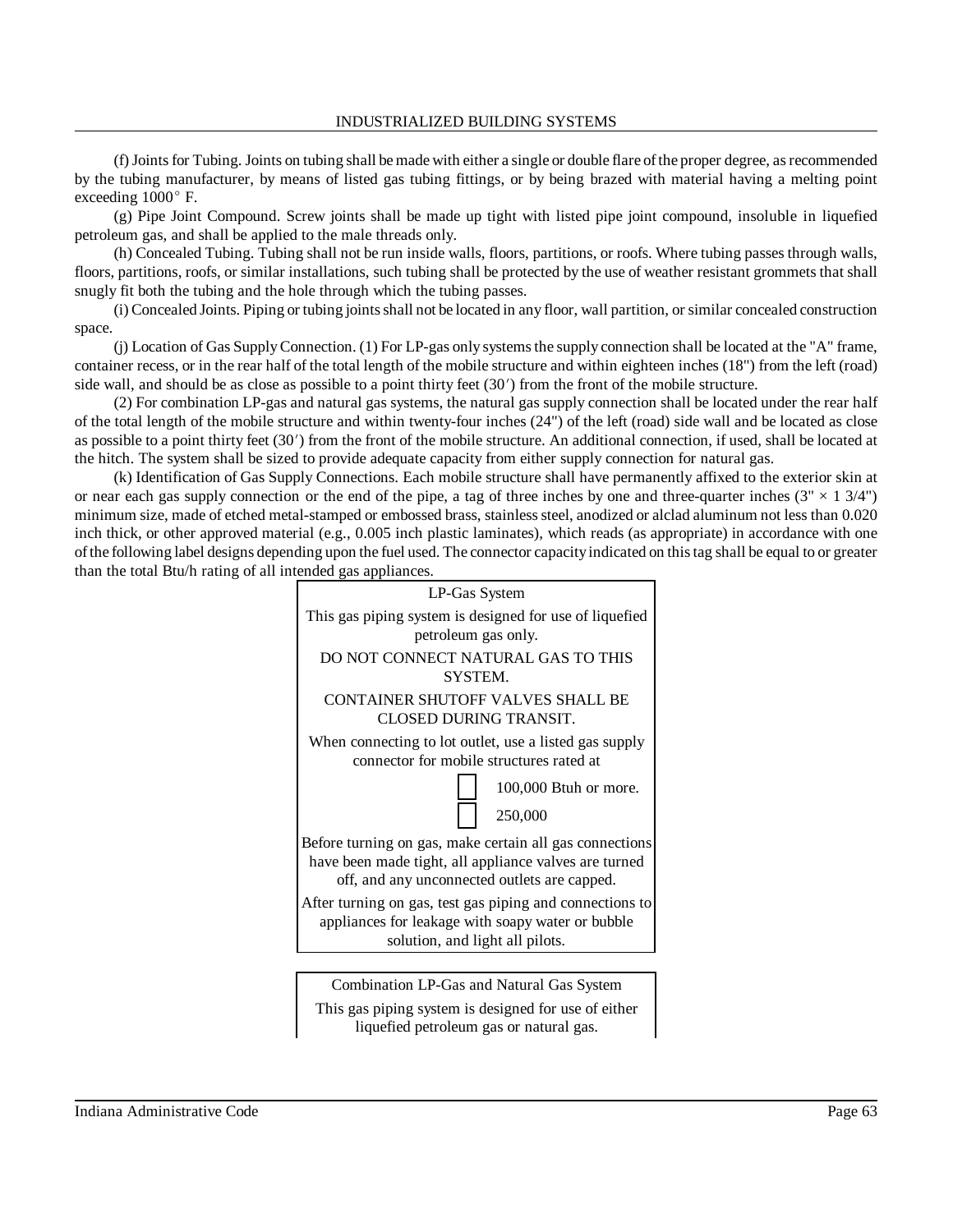#### INDUSTRIALIZED BUILDING SYSTEMS



### TABLE NO. 3B

Maximum Capacity of Different Sizes of Pipe and Tubing in Thousands of Btu's Per Hour of Natural Gas For Gas Pressure of 0.5 Psig or Less and a Maximum Pressure Drop of 1/2 Inch Water Column

|      | Iron Pipe Size |             |    |     |     |                                          |     |      |     |     |                     |     |     |     |                |     | Tubing |    |    |    |     |
|------|----------------|-------------|----|-----|-----|------------------------------------------|-----|------|-----|-----|---------------------|-----|-----|-----|----------------|-----|--------|----|----|----|-----|
|      | Length in Feet |             |    |     |     |                                          |     |      |     |     |                     |     |     |     | Length in Feet |     |        |    |    |    |     |
| LD.  | 10             | 20          | 30 | 40  | 50  | 60                                       | 70  | 80   | 90  |     | 100 O.D.            | 10  | 20  | 30  | 40             | 50  | 60     | 70 | 80 | 90 | 100 |
| 3/4" | 43             | 29          | 24 | 20  | 18  | 16                                       | 15  | 14   | 13  | 12  | 3/8"                | 27  | 18  | 15  | 13             | 11  | 10     | 9  | 9  | 8  | 8   |
| 3/8" | 95             | 65          | 52 | 45  | 40  | 36                                       | 33  | 31   | 29  | -27 | 1/2"                | 56  | 38  | 31  | 26             | 23  | 21     | 19 | 18 | 17 | 16  |
| 1/2" | 175            | 120         | 97 | 82  | 73  | 66                                       | -61 | 57   | 53  | 50  | 5/8"                | 113 | 78  | 62  | 53             | 47  | 43     | 39 | 37 | 34 | 33  |
| 3/4" |                | 360 250 200 |    | 170 | 151 | 138                                      | 125 | -118 | 110 |     | $103 \frac{3}{4}$ " | 197 | 136 | 109 | 93             | 83  | 75     | 69 | 64 | 60 | 57  |
| 1"   | 680            |             |    |     |     | 465 375 320 285 260 240 220 215 195 7/8" |     |      |     |     |                     | 280 | 193 | 155 | 132            | 117 | 106    | 98 | 91 | 85 | -81 |

PART II

Maximum Capacity of Different Sizes of Pipe and Tubing in Thousands of Btu's Per Hour of Undiluted Liquefied Petroleum Gas Based on a Maximum Pressure Drop of 1/2 Inch Water Column

|      | Iron Pipe Size |      |    |     |     |                     |    |     |    |     |                                              |     |     |      |                |     | Tubing |     |     |     |     |
|------|----------------|------|----|-----|-----|---------------------|----|-----|----|-----|----------------------------------------------|-----|-----|------|----------------|-----|--------|-----|-----|-----|-----|
|      | Length in Feet |      |    |     |     |                     |    |     |    |     |                                              |     |     |      | Length in Feet |     |        |     |     |     |     |
| LD.  | 10             | 20   | 30 | 40  | 50  | 60                  | 70 | 80  | 90 |     | 100 O.D.                                     | 10  | 20  | 30   | 40             | 50  | 60     | 70  | 80  | 90  | 100 |
| 1/4" | 67             | 46   | 37 | 31  | 28  | 25                  | 23 | 21  | 20 | -19 | 3/8"                                         | 39  | 26  | 21   | 19             |     |        |     |     |     |     |
| 3/8" | -147           | -101 | 81 | 70  | 62  | 56                  | 51 | 48  | 45 | 42  | 1/2"                                         | 92  | 62  | 50   | 41             | 37  | 35     | 31  | 29  | 27  | 26  |
|      | $1/2$ " 275    |      |    |     |     | 189 152 129 114 103 | 96 | -89 | 83 | 78  | 5/8"                                         | 199 | 131 | 107  | 90             | 79  | 72     | 67  | 62  | 59  | 55  |
| 3/4" |                |      |    |     |     |                     |    |     |    |     | 567 393 315 267 237 217 196 185 173 162 3/4" | 329 | 216 | -181 | 145            | 131 | 121    | 112 | 104 | 95  | 90  |
|      | 1071 732 590   |      |    | 504 | 448 |                     |    |     |    |     | 409 378 346 322 307 7/8"                     | 501 | 346 | 277  | 233            | 198 | 187    | 164 | 155 | 146 | 138 |

(l) Gas Supply Connectors. LP-Gas. A listed LP-gas flexible connector conforming to the Indiana Mechanical Code (675 IAC 18-1 [675 IAC 18-1 was repealed filed Oct 28, 1988, 3:00 p.m.: 12 IR 588, eff Jan 2, 1989. See 675 IAC 18-1.3.]) or equal shall be supplied when the fuel gas piping system is designed for the use of LP-gas and cylinder(s) and regulator(s) are supplied. (m) Appliance Connections. All gas burning appliances shall be connected to the fuel piping. Materials as provided in this

Indiana Administrative Code Page 64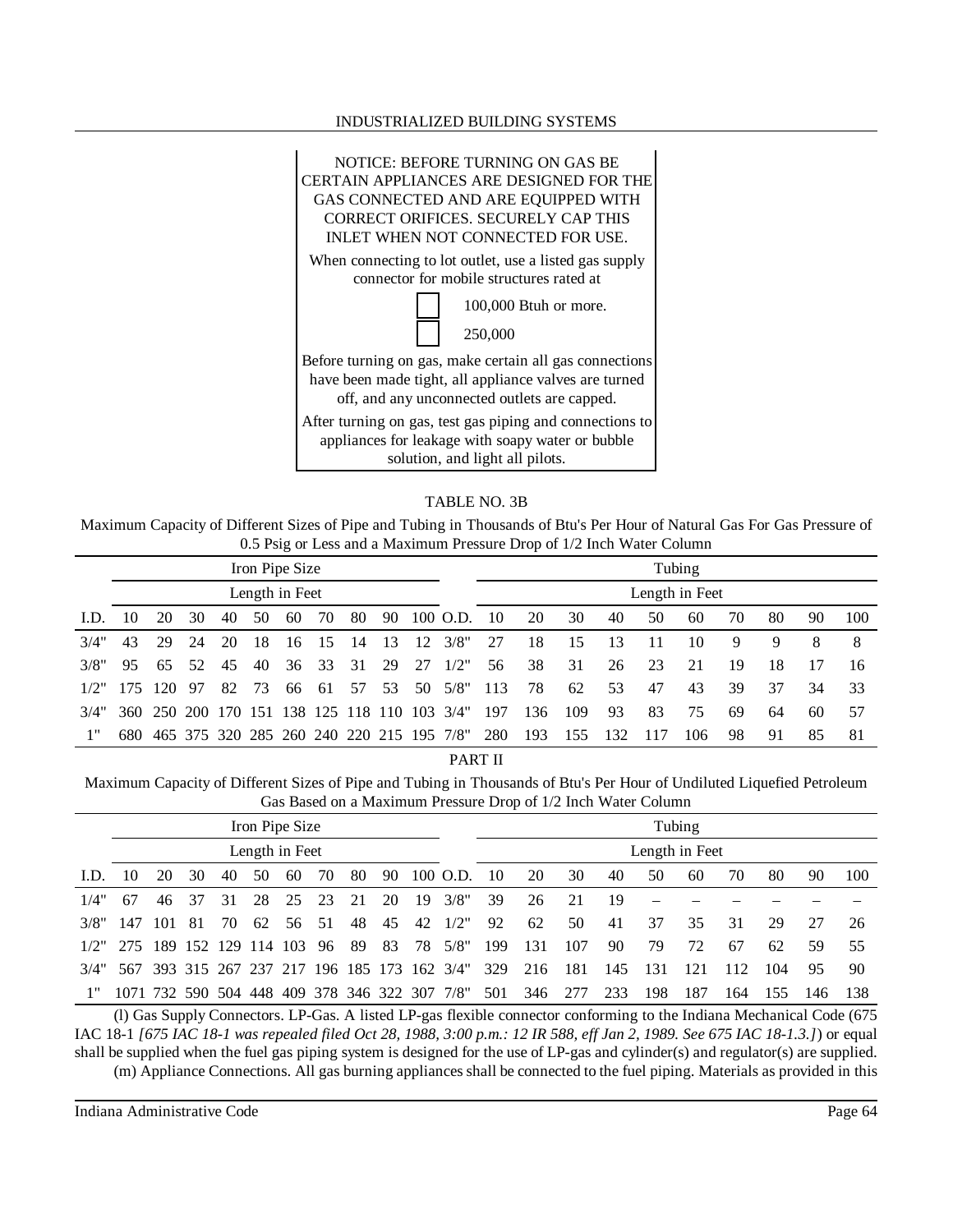section or listed appliance connectors shall be used. Listed appliance connectors when used shall not run through walls, floors, ceilings or partitions. Connectors of aluminum shall not be used outdoors.

Exterior Appliance Connection. A mobile structure containing an LPG or combination LP-natural-gas-system may be provided with a gas outlet to supply exterior appliances when installed in accordance with the following:

(1) No portion of the completed installation shall project beyond the wall of the mobile structure.

(2) The outlet shall be provided with an approved "quick disconnect" device, which shall be designed to provide a positive seal on the supply side of the gas system when the appliance is disconnected. A shutoff valve shall be installed immediately upstream of the quick disconnect device. The complete device shall be provided as part of the original installation.

(3) Protective caps or plugsfor the "quick disconnect" device, when disconnected shall be permanentlyattached to themobile structure adjacent to the device.

(4) A tag shall be permanently attached to the outside of the exterior wall of the mobile structure as close as possible to the gassupplyconnection. The tag shall indicate the type of gas and the Btu/h capacity of the outlet and shall be legibly inscribed as follows:

THIS OUTLET IS DESIGNED FOR USE WITH GAS PORTABLE APPLIANCES WHOSE TOTAL INPUT DO NOT EXCEED BTU/H. REPLACE PROTECTIVE COVERING OVER CONNECTOR WHEN NOT IN USE.

(n) Valves. Shutoff valves used in connection with gas piping shall be of a type designed and listed for use on LP-gas.

A shutoff valve shall be installed in the fuel piping outside of each gas appliance but inside the mobile structure, upstream of the union or connector in addition to any valve on the appliance. The shutoff valve shall be located within six feet (6) of a cooking appliance and within three feet  $(3')$  of any other appliance. A shutoff valve may serve more than one  $(1)$  appliance if located as required above.

(o) Gas Piping System Openings. All openings in the gas piping system shall be closed gas-tight with threaded pipe plugs or pipe caps.

(p) Electrical Ground. Gas piping shall not be used for an electrical ground.

(q) Couplings. Pipe couplings and unionsshall be used to join sections of threaded piping. Right and left nipples or couplings shall not be used.

(r) Hangers and Supports. All gas piping shall be adequately supported or galvanized or equivalently protected metal straps or hangers at intervals of not more than four feet (4), except where adequate support and protection is provided by structural members. Solid-iron-pipe gas supply connection(s) shall be rigidly anchored to a structural member within six inches (6") of the supply connection(s).

(s) Testing for Leakage. (1) Before Appliances are Connected. Piping systems shall stand a pressure of at least six inches (6") mercury or three (3) PSI gauge for a period of not less than ten (10) minutes without showing any drop in pressure. Pressure shall be measured with a mercurymanometer or slope gauge calibrated so as to be read in increments of not greater than one-tenth (1/10) pound, or an equivalent device. The source of pressure shall be isolated before the pressure tests are made. Before a test is begun, the temperature of the ambient air and of the piping shall be approximately the same and constant air temperature be maintained throughout the test.

(2) After appliances are connected, the piping system shall be pressurized to not less than ten inches (10") nor more than fourteen inches (14") water column and the appliance connections tested for leakage with soapy water or bubble solution. *(Fire* Prevention and Building Safety Commission; 675 IAC 15-2-76; filed Mar 25, 1986, 1:44 pm: 9 IR 2005, eff Jun 15, 1986; errata, *9 IR 2931; readopted filed Nov 29, 2001, 12:21 p.m.: 25 IR 1306; readopted filed Sep 21, 2007, 9:20 a.m.: 20071010-IR-*675070388RFA; readopted filed Oct 10, 2007, 9:16 a.m: 20071031-IR-675070388RFA; readopted filed Aug 4, 2011, 8:35 a.m.: *20110831-IR-675110254RFA; readopted filed Mar 10, 2017, 9:37 a.m.: 20170405-IR-675170005RFA)*

# **675 IAC 15-2-77 Oil piping systems**

Authority: IC 22-13-2-13 Affected: IC 22-12; IC 22-13; IC 22-14; IC 22-15

Sec. 77. (a) General. The requirements of this section shall govern the installation of all liquid fuel piping attached to any mobile structure. None of the requirements listed in this section shall apply to the piping in the appliance(s).

(b) Materials. All materials used for the installation extension, alteration, or repair, of any oil piping system shall be new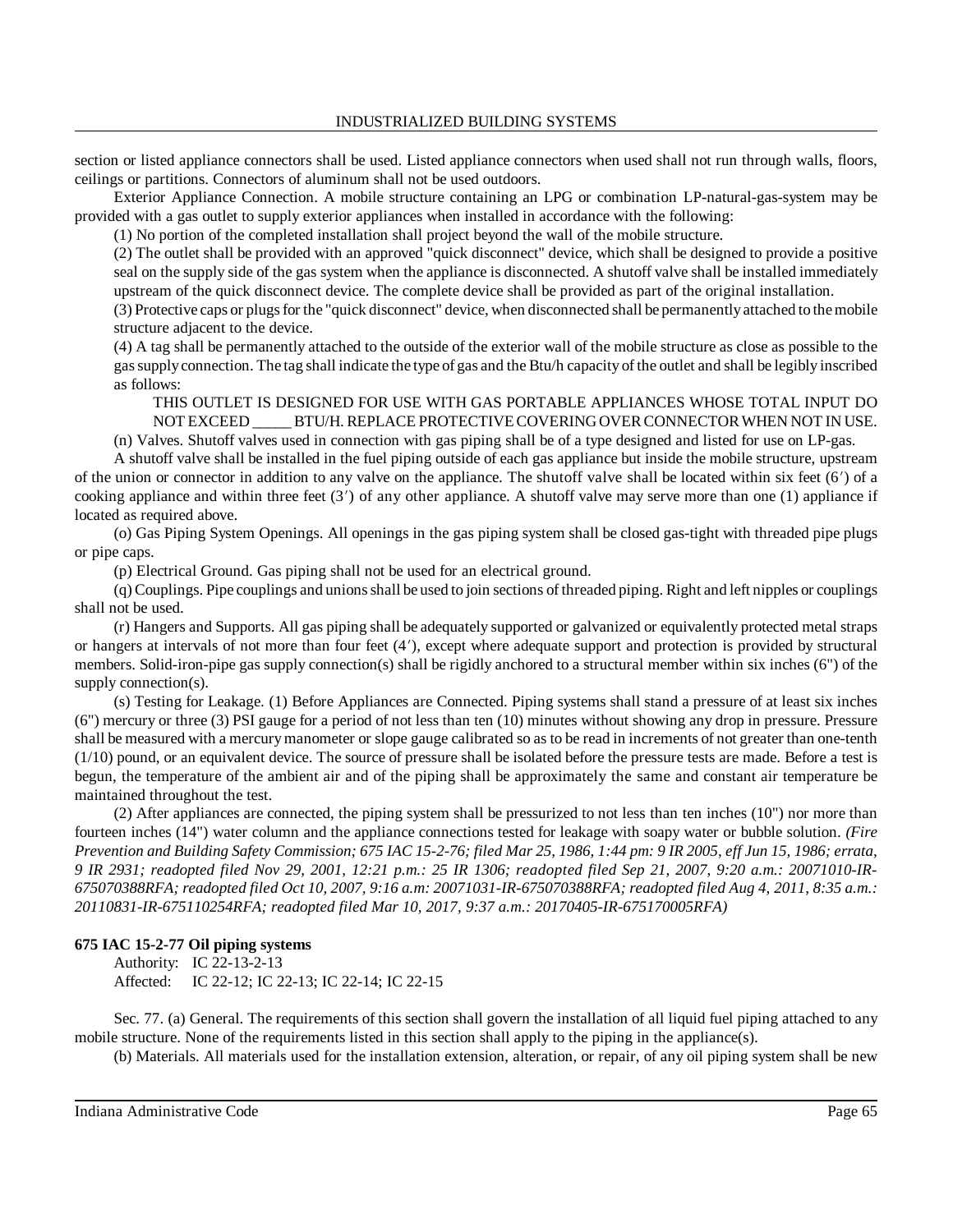and free from defects or internal obstructions. The system shall be made of materials having a melting point of not less than 1450° F., unless otherwise specified in this section. They shall consist of one or more of the materials described in (b)(1) through (b)(4).

(1) Steel or wrought-iron pipe shall comply with the Indiana Mechanical Code (675 IAC 18-1 *[675 IAC 18-1 was repealed* filed Oct 28, 1988, 3:00 p.m.: 12 IR 588, eff Jan 2, 1989. See 675 IAC 18-1.3.]). Threaded copper or brass pipe in iron pipe sizes may be used.

(2) Fittingsfor oil piping shall be wrought iron, malleable iron,steel, or brass(containing not more than seventy-five percent (75%) copper).

(3) Copper tubing shall be annealed type, Grade K or L conforming to the Indiana Mechanical Code (675 IAC 18-1 *[675 IAC 18-1 was repealed filed Oct 28, 1988, 3:00 p.m.: 12 IR 588, eff Jan 2, 1989. See 675 IAC 18-1.3.]*).

(4) Steel tubing shall have a minimum wall thickness of 0.032 inch diameters up to one-half inch  $(1/2)$ ") and 0.049 inch for diameters one-half inch (1/2") and larger. Steel tubing shall be constructed in accordance with the Indiana Mechanical Code (675 IAC 18-1 [675 IAC 18-1 was repealed filed Oct 28, 1988, 3:00 p.m.: 12 IR 588, eff Jan 2, 1989. See 675 IAC 18-1.3.]).

(c) Size of Oil Pipings. The minimum size of all fuel oil tank piping connecting outside tanks to the appliance shall be no smaller than three-eighths inch (3/8") OD copper tubing or one-fourth inch (1/4") IPS. If No. 1 fuel oil is used with a listed automatic pump (fuel lifter), copper tubing shall be sized as specified by the pump manufacturer.

(d) Joints for Oil Piping. All pipe joints in the piping system, unless welded or brazed, shall be threaded joints which comply with the Indiana Mechanical Code (675 IAC 18-1 *[675 IAC 18-1 was repealed filed Oct 28, 1988, 3:00 p.m.: 12 IR 588, eff Jan 2, 1989. See 675 IAC 18-1.3.]*). Thematerial used for brazing pipe connectionsshall have a melting temperature in excess of 1000 F.

(e)Jointsfor Tubing. Jointsin tubing shall be made with either a single or double flare ofthe proper degree, asrecommended by the tubing manufacturer, by means of listed tubing fittings, or brazed with materials having a melting point in excess of 1000 F.

(f) Pipe Joint Compound. Threaded joints shall be made up tight with listed pipe joint compound which shall be applied to the male threads only.

(g) Couplings. Pipe couplings and unions shall be used to join sections of threaded pipe. Right and left nipples or couplings shall not be used.

(h) Grade of Piping. Fuel oil piping installed in conjunction with gravity feed systems to oil heating equipment shall slope in a gradual rise upward from a central location to both the oil tank and the appliance in order to eliminate air locks.

(i) Strap Hangers. All oil piping shall be equivalently protected metal straps or hangers at intervals of not more than four feet (4'), except where adequate support and protection is provided by structural members. Solid-iron-pipe oil supply connection(s) shall be rigidly anchored to a structural member within six inches (6") of the supply connection(s).

(j) Testing for Leakage. Before setting the system in operation, tank installation and piping shall be checked for oil leaks with fuel oil of the same grade that will be burned in the appliance. No other material shall be used for testing fuel oil tanks and piping. Tanks shall be filled to maximum capacity for the final check for oil leakage. *(Fire Prevention and Building Safety Commission; 675 IAC 15-2-77; filed Mar 25, 1986, 1:44 pm: 9 IR 2008, eff Jun 15, 1986; readopted filed Nov 29, 2001, 12:21* p.m.: 25 IR 1306; readopted filed Sep 21, 2007, 9:20 a.m.: 20071010-IR-675070388RFA; readopted filed Oct 10, 2007, 9:16 a.m: *20071031-IR-675070388RFA; readopted filed Aug 4, 2011, 8:35 a.m.: 20110831-IR-675110254RFA; readopted filed Mar 10, 2017, 9:37 a.m.: 20170405-IR-675170005RFA)*

### **675 IAC 15-2-78 General appliance standards**

Authority: IC 22-13-2-13 Affected: IC 22-12; IC 22-13; IC 22-14; IC 22-15

Sec. 78. (a) Heat-producing appliances and vents, roof jacks and chimneys necessary for their installation in mobile structures shall be listed or certified by a nationally recognized testing agency for use in manufactured homes. Air conditioning units, combination air conditioning and heating units shall be listed or certified by a nationally recognized testing agency for the application for which the unit is intended.

(b) Fuel-burning heat-producing appliances and refrigeration appliances, except ranges and ovens, shall be of the vented type and vented to the outside.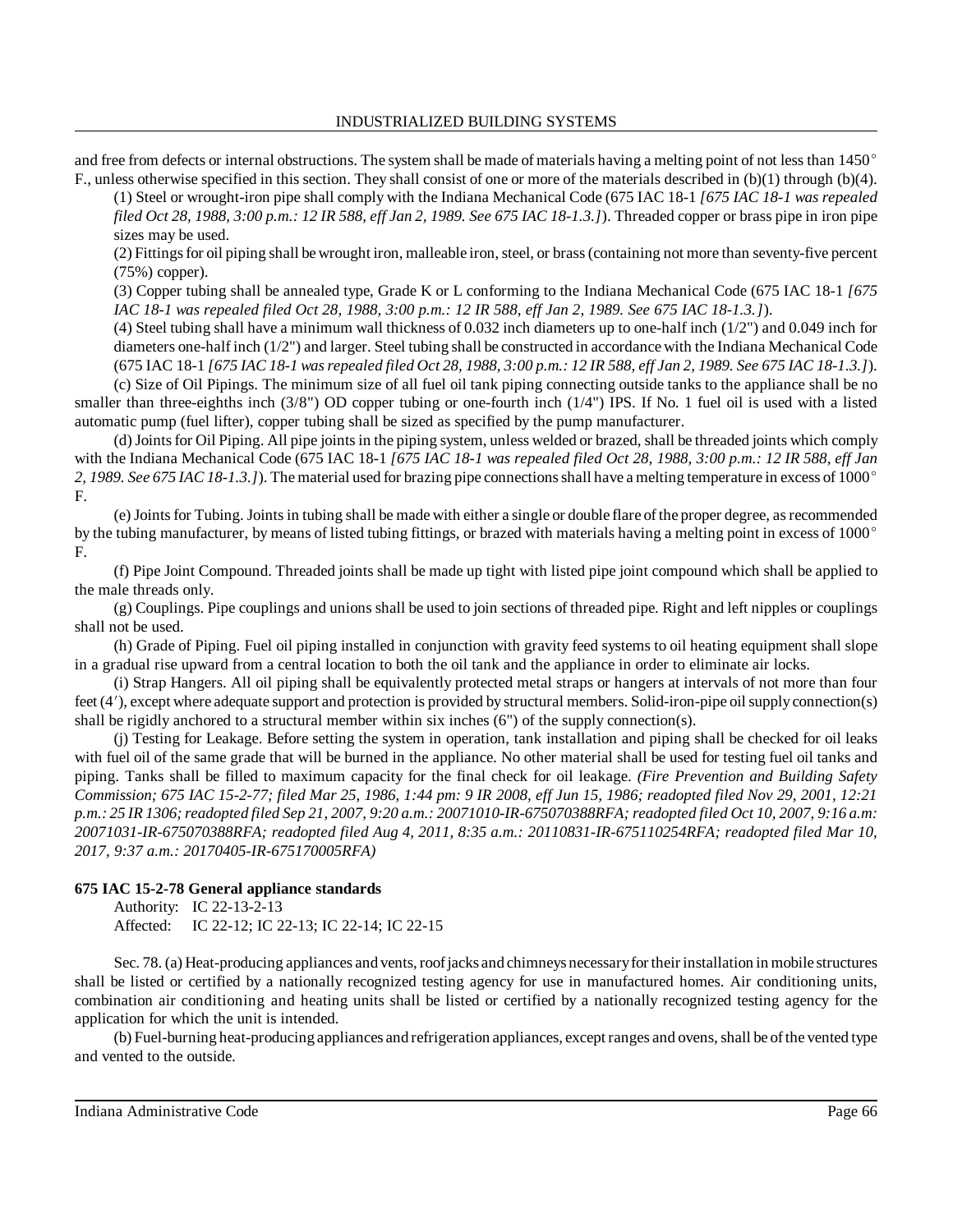(c) Fuel-burning appliances shall not be converted from one fuel to another fuel unless converted in accordance with the terms of their listing and the appliance manufacturer's instructions.

(d) Gas-fired absorption comfort-cooling unitsshall meet all the requirements ofAmerican National Standard for Gas-Fired Absorption Summer Air Conditions *[sic.]* Appliances.

(e) Mechanical comfort-cooling units shall meet all the requirements of the Standard for Unitary Air Conditioning Equipment.

(f) Direct refrigeration systems serving any air conditioning or comfort-cooling system installed in a mobile structure shall conform to the Indiana Mechanical Code (675 IAC 18-1 *[675 IAC 18-1 was repealed filed Oct 28, 1988, 3:00 p.m.: 12 IR 588,* eff Jan 2, 1989. See 675 IAC 18-1.3.1). (Fire Prevention and Building Safety Commission; 675 IAC 15-2-78; filed Mar 25, 1986, 1:44 pm: 9 IR 2009, eff Jun 15, 1986; readopted filed Nov 29, 2001, 12:21 p.m.: 25 IR 1306; readopted filed Sep 21, 2007, 9:20 *a.m.: 20071010-IR-675070388RFA; readopted filed Oct 10, 2007, 9:16 a.m: 20071031-IR-675070388RFA; readopted filed Aug 4, 2011, 8:35 a.m.: 20110831-IR-675110254RFA; readopted filed Mar 10, 2017, 9:37 a.m.: 20170405-IR-675170005RFA)*

### **675 IAC 15-2-79 Gas clothes dryers**

Authority: IC 22-13-2-13 Affected: IC 22-12; IC 22-13; IC 22-14; IC 22-15

Sec. 79. (a) Gas clothes dryersshall be exhausted to the outside by a moisture-lint exhaust duct and termination fitting listed or certified as components of the dryer.

(b) A clothes dryer moisture-lint exhaust duct shall not be connected to any other duct, vent or chimney.

(c) The exhaust duct shall not terminate beneath the mobile structure.

(d) Moisture-lint exhaust ducts shall not be connected with sheet metal screws or other fastening devices which extend into the interior of the duct.

(e) Gas Clothes Dryer Stub in Requirements. A mobile structure may be provided with "stubbed in" equipment at the factory to supply a gas clothes dryer for future installation by the owner provided it complies with the following provisions:

(1) The "stubbed in" gas outlet shall be provided with a shutoff valve, the outlet of which is closed by threaded pipe plug or cap.

(2) The "stubbed in" gas outlet shall be permanently labeled to identify it for use only as the supply connection for a gas clothes dryer.

(3) A moisture-lint exhaust duct system shall be roughed in by the manufacturer at the time of original installation. The moisture-lint exhaust system shall comply with the provisions of (a) through (d).

*(Fire Prevention and Building Safety Commission; 675 IAC 15-2-79; filed Mar 25, 1986, 1:44 pm: 9 IR 2009, eff Jun 15, 1986;* errata, 9 IR 2931; readopted filed Nov 29, 2001, 12:21 p.m.: 25 IR 1306; readopted filed Sep 21, 2007, 9:20 a.m.: 20071010-IR-675070388RFA; readopted filed Oct 10, 2007, 9:16 a.m: 20071031-IR-675070388RFA; readopted filed Aug 4, 2011, 8:35 a.m.: *20110831-IR-675110254RFA; readopted filed Mar 10, 2017, 9:37 a.m.: 20170405-IR-675170005RFA)*

#### **675 IAC 15-2-80 Installation of appliances**

Authority: IC 22-13-2-13 Affected: IC 22-12; IC 22-13; IC 22-14; IC 22-15

Sec. 80. (a) The installation of each appliance shall conform to the terms of its listing and the manufacturer's instructions. The installer shall leave the manufacturer's instructions attached to the appliance. Every appliance shall be secured in place to avoid displacement.

(b) All fuel-burning appliances, except ranges, ovens, illumination appliances, clothes dryers, solid fuel-burning fireplaces and solid fuel-burning fireplace stoves, shall be installed to provide for the complete separation of the combustion system from the interior atmosphere of the mobile structure. Combustion air inlets and flue gas outlets shall be listed or certified as components of the appliance. The required separation may be obtained by:

(1) the installation of direct vent system (sealed combustion system) appliances, or

(2) the installation of appliances within enclosures so as to separate the appliance combustion system and venting system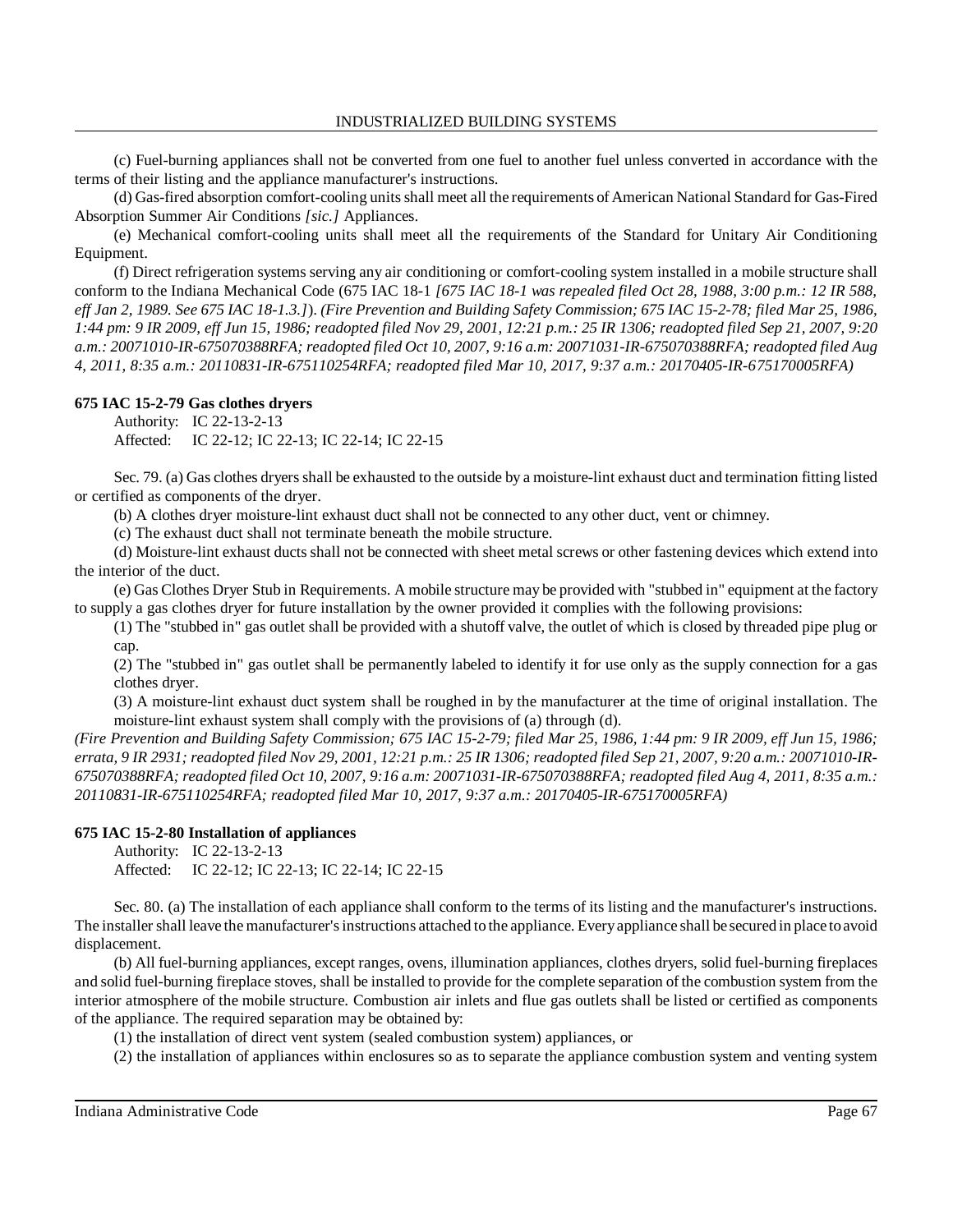from the interior atmosphere of the mobile structure. There shall not be any door, removable access panel, or other opening into the enclosure from the inside of the mobile structure. Any opening for ducts, piping, wiring, etc., shall be sealed.

(c) A forced air appliance and its return-air system shall be designed and installed so that negative pressure created by the air-circulating fan cannot affect its or another appliance's combustion air supply or act to mix products of combustion with circulating air.

(1) The air circulating fan of a furnace installed in an enclosure with another fuel-burning appliance shall be operable only when any door or panel covering an opening in the furnace fan compartment or in a return air plenum or duct is in the closed position.

NOTE: This does not apply if both appliances are direct vent system (sealed combustion system) appliances.

(2) If a warm air appliance is installed within an enclosure to conform to  $(b)(2)$ , each warm-air outlet and each return air inlet shall extend to the exterior of the enclosure. Ducts, if used for that purpose, shall not have any opening within the enclosure and shall terminate at a location exterior to the enclosure.

(3) Cooling coils installed as a portion of, or in connection with, any forced-air furnace shall be installed on the downstream side unless the furnace specifically otherwise listed.

(4) A cooling coil shall not be located in the air discharge duct or plenum of any forced-air furnace unless such furnace is listed for use with a cooling coil or listed for operation at not less than 0.5 inch water column external static pressure.

(5) If a cooling coil is installed within a forced-air furnace, the coil shall be listed for use with that furnace in the manner so installed or be approved for such use.

(d) Vertical Clearance Above Gas Cooking Top. Gasrangesshall have a vertical clearance above the cooking top of not less than thirty inches (30") to combustible material or metal cabinets except the clearance may be reduced to not less than twenty-four inches (24") as follows:

(1) the underside of the combustible material or metal cabinet above the cooking top is protected with asbestos millboard at least one-fourth inch (1/4") thick covered with sheet metal not lighter than No. 28 manufacturer's standard gauge, or,

(2) a metal ventilating hood of not lighter than No. 28 manufacturer's standard gauge sheet metal is installed above the cooking top with a clearance of not less than one-fourth inch (1/4") between the cabinet and the hood is at least as wide as the range is and is centered over the range.

(e) Solid fuel-burning factory-built fireplaces and fireplace stoves listed for use in manufactured homes may be installed in mobile structures provided they and their installation conform to  $(e)(1)$ . A fireplace or fireplace stove shall be considered as a heating facility for determining compliance with 675 IAC 15-2-20.

(1) A solid fuel-burning fireplace or fireplace stove shall be equipped with integral door(s) or shutter(s) designed to close the fireplace or fireplace stove fire chamber opening and shall include complete means for venting through the roof, a combustion air inlet, a hearth extension, and means to securely attach the fireplace or the fireplace stove to the mobile structure. The installation shall conform to the following:

(A) A listed factory-built chimney designed to be attached directly to the fireplace or fireplace stove shall be used. The listed factory-built chimney shall be equipped with and contain as part ofitslisting a termination device(s) and a spark arrester(s).

(B) A fireplace or fireplace stove, air intake assembly, hearth extension and the chimney shall be installed in accordance with the terms of their listings and their manufacturer's instructions.

(C) The combustion air inlet shall conduct the air directly into the fire chamber and shall be designed to prevent material from the hearth dropping onto the area beneath the mobile structure.

(D) The fireplace or fireplace stove shall not be installed in a sleeping room.

(E) Hearth extension shall be of noncombustiblematerial not lessthan three-eighthsinch (3/8") thick. The hearth shall extend at least sixteen inches (16") in front of and at least eight inches (8") beyond each side of the fireplace or fireplace stove opening. Furthermore the hearth shall extend over the entire surface beneath a fireplace stove and beneath an elevated or overhanging fireplace.

(F) The label on each solid fuel-burning fireplace and solid fuel-burning fireplace stove shall include the following wording: For use with solid fuel only.

(G) The chimney shall extend at least three feet  $(3')$  above the part of the roof through which it passes and at least two feet  $(2')$  above the highest elevation of any part of the mobile structure within ten feet  $(10')$  of the chimney. Portions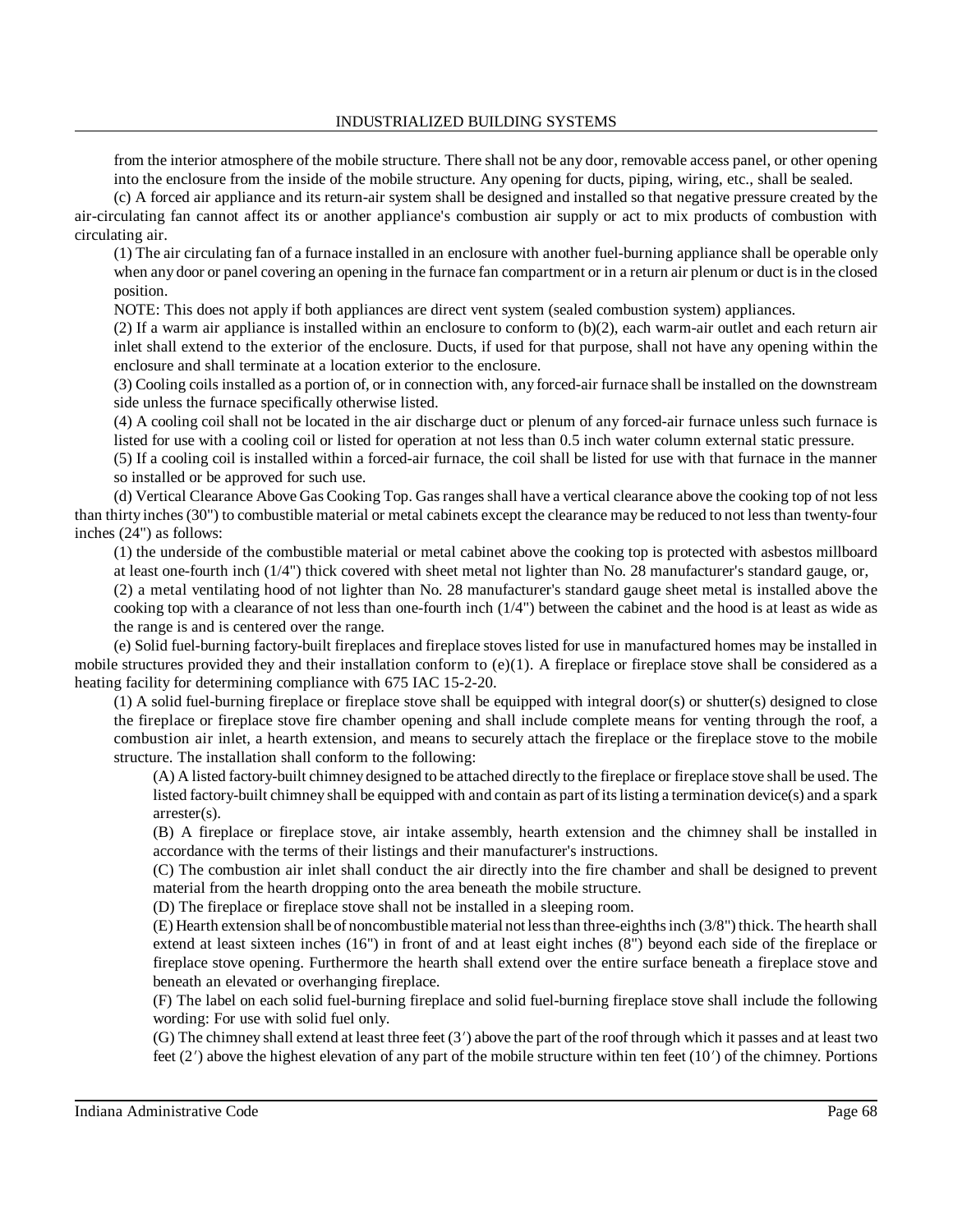of the chimney and termination that exceed an elevation of thirteen feet and six inches (13' 6") above ground level may be designed to be removed for transporting the mobile structure.

(2) The venting shall be accomplished by one or more of the following methods:

(A) An integral vent system listed or certified as part of the appliance.

(B) A venting system consisting entirely of listed components, including roof jack, installed in accordance with the terms of the appliance listing and the appliance manufacturer's instructions.

(3) Venting and combustion air systems shall be installed in accordance with the following:

(A) Components shall be securely assembled and properly aligned using the methods shown in the appliance manufacturer's instructions.

(B) Draft hood connectors shall be firmly attached to draft hood outlets or flue collars by sheet metal screws or by equivalent effective mechanical fasteners.

(C) Every joint of a vent, vent connector, exhaust duct and combustion air intake shall be secure and in alignment. (4) Venting systems shall not terminate underneath a mobile structure.

(5) Venting system terminations shall be not less than three feet  $(3')$  from any motor-driven air intake discharging into habitable areas.

(6) The area in which cooking appliances are located shall be ventilated by a metal duct which may be single wall, not less than twelve and one-half  $(121/2)$  square inches in cross-sectional area (minimum dimension shall be two inches (2")) located above the appliance(s) and terminating outside the mobile structure, or by listed mechanical ventilating equipment discharging outside the structure, that is installed in accordance with the terms of listing and the manufacturer's instructions. Gravity or mechanical ventilation shall be installed within a horizontal distance of not more than ten feet (10) from the vertical front of the applicance(s).

(7) Mechanical ventilation which exhausts directly to the outside atmosphere from the interior space of a structure shall be equipped with an automatic or manual damper. Operating controls shall be provided such that mechanical ventilation can be separately operated without directly energizing other energy consuming devices.

*(Fire Prevention and Building Safety Commission; 675 IAC 15-2-80; filed Mar 25, 1986, 1:44 pm: 9 IR 2010, eff Jun 15, 1986; readopted filed Nov 29, 2001, 12:21 p.m.: 25 IR 1306; readopted filed Sep 21, 2007, 9:20 a.m.: 20071010-IR-675070388RFA; readopted filed Oct 10, 2007, 9:16 a.m: 20071031-IR-675070388RFA; readopted filed Aug 4, 2011, 8:35 a.m.: 20110831-IR-675110254RFA; readopted filed Mar 10, 2017, 9:37 a.m.: 20170405-IR-675170005RFA)*

# **675 IAC 15-2-81 Venting and combustion air systems**

Authority: IC 22-13-2-13

Affected: IC 22-12; IC 22-13; IC 22-14; IC 22-15

Sec. 81. (a) The venting as required by 675 IAC 15-2-78(b) shall be accomplished by one or more of the methods given in  $(a)(1)$  and  $(a)(2)$  below:

(1) An integral vent system listed or certified as part of the appliance.

(2) A venting system consisting entirely of listed components, including roof jack, installed in accordance with the terms of the appliance listing and the appliance manufacturer's instructions (see 675 IAC 15-2-80(b)).

(b) Venting and combustion air systems shall be installed in accordance with the following:

(1) Components shall be securely assembled and properly aligned using the method shown in the appliance manufacturer's instructions.

(2) Draft hood connectors shall be firmly attached to draft hood outlets of flue collars by sheet metal screws or by an equivalent means.

(3) Every joint of a vent, vent connector, exhaust duct and combustion air intake shall be secure and in alignment.

(c) Venting systems shall not terminate underneath a mobile structure.

(d) Venting system terminations shall be not less than three feet  $(3')$  from any motor-driven air intake discharging into habitable areas.

(e) The area in which cooking appliances are located shall be ventilated by a metal duct which may be single wall, not less than 12.5 square inches in cross-sectional area (minimum dimension shall be two inches (2") located above the appliance(s) and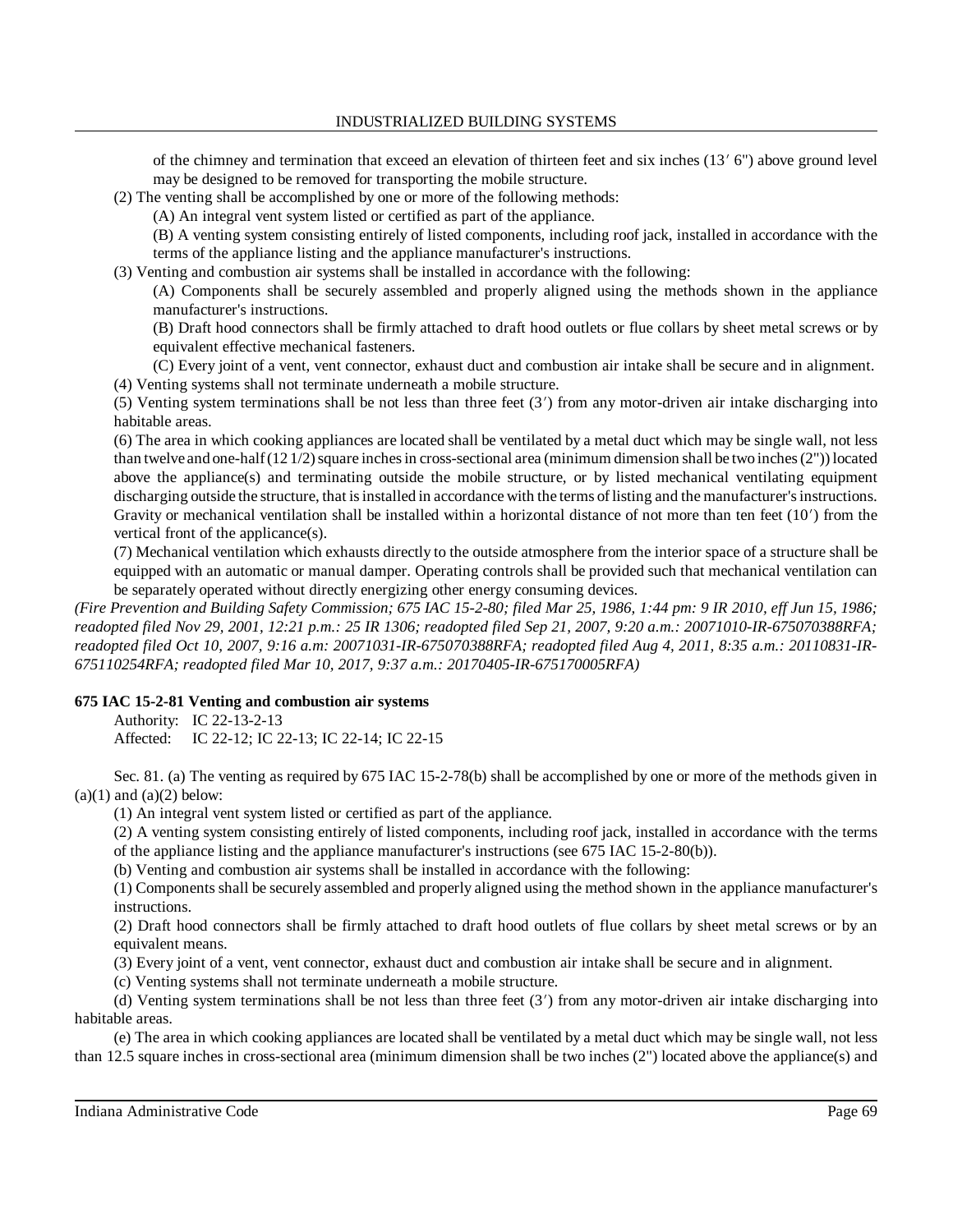#### INDUSTRIALIZED BUILDING SYSTEMS

terminating outside the mobile structure, or by listed mechanical ventilating equipment that is installed in accordance with the terms oflisting and themanufacturer'sinstructions. Gravityor mechanical ventilation shall be installed within a horizontal distance of not more than ten feet (10) from the vertical front of the appliance(s). *(Fire Prevention and Building Safety Commission; 675 IAC 15-2-81; filed Mar 25, 1986, 1:44 pm: 9 IR 2012, eff Jun 15, 1986; readopted filed Nov 29, 2001, 12:21 p.m.: 25 IR 1306; readopted filed Sep 21, 2007, 9:20 a.m.: 20071010-IR-675070388RFA; readopted filed Oct 10, 2007, 9:16 a.m: 20071031-IR-675070388RFA; readopted filed Aug 4, 2011, 8:35 a.m.: 20110831-IR-675110254RFA;readopted filed Mar 10, 2017, 9:37 a.m.: 20170405-IR-675170005RFA)*

### **675 IAC 15-2-82 Operating instructions**

Authority: IC 22-13-2-13 Affected: IC 22-12; IC 22-13; IC 22-14; IC 22-15

Sec. 82. Operating instructions shall be provided with appliances. *(Fire Prevention and Building Safety Commission; 675 IAC 15-2-82; filed Mar 25, 1986, 1:44 pm: 9 IR 2012, eff Jun 15, 1986; readopted filed Nov 29, 2001, 12:21 p.m.: 25 IR 1306; readopted filed Sep 21, 2007, 9:20 a.m.: 20071010-IR-675070388RFA; readopted filed Oct 10, 2007, 9:16 a.m: 20071031-IR-675070388RFA;readopted filed Aug 4, 2011, 8:35 a.m.: 20110831-IR-675110254RFA; readopted filed Mar 10, 2017, 9:37 a.m.: 20170405-IR-675170005RFA)*

### **675 IAC 15-2-83 Appliance information**

Authority: IC 22-13-2-13 Affected: IC 22-12; IC 22-13; IC 22-14; IC 22-15

Sec. 83. Information on clearances, input rating, lighting and shutdown shall be attached to the appliances with the same permanence as the nameplate, and so located that it is easily readable when the appliance is properly installed. *(Fire Prevention* and Building Safety Commission; 675 IAC 15-2-83; filed Mar 25, 1986, 1:44 pm: 9 IR 2012, eff Jun 15, 1986; readopted filed Nov *29, 2001, 12:21 p.m.: 25 IR 1306; readopted filed Sep 21, 2007, 9:20 a.m.: 20071010-IR-675070388RFA; readopted filed Oct 10, 2007, 9:16 a.m: 20071031-IR-675070388RFA; readopted filed Aug 4, 2011, 8:35 a.m.: 20110831-IR-675110254RFA; readopted filed Mar 10, 2017, 9:37 a.m.: 20170405-IR-675170005RFA)*

### **675 IAC 15-2-84 Access to appliances**

Authority: IC 22-13-2-13 Affected: IC 22-12; IC 22-13; IC 22-14; IC 22-15

Sec. 84. Every appliance shall be accessible for inspection, service, repair, and replacement without removing permanent construction. Sufficient room shall be available to enable the operator to observe the burner, control, and ignition means while starting the appliance. *(Fire Prevention and Building Safety Commission; 675 IAC 15-2-84; filed Mar 25, 1986, 1:44 pm: 9 IR* 2012, eff Jun 15, 1986; readopted filed Nov 29, 2001, 12:21 p.m.: 25 IR 1306; readopted filed Sep 21, 2007, 9:20 a.m.: 20071010-*IR-675070388RFA;readopted filed Oct 10, 2007, 9:16 a.m: 20071031-IR-675070388RFA; readopted filed Aug 4, 2011, 8:35 a.m.: 20110831-IR-675110254RFA; readopted filed Mar 10, 2017, 9:37 a.m.: 20170405-IR-675170005RFA)*

### **675 IAC 15-2-85 Location of appliances**

Authority: IC 22-13-2-13 Affected: IC 22-12; IC 22-13; IC 22-14; IC 22-15

Sec. 85. Heat-producing appliances shall be so located that no doors, drapes, or other such material can be placed or swung closer to the front of the appliance than the clearances specified on the labeled appliances. *(Fire Prevention and Building Safety Commission; 675 IAC 15-2-85; filed Mar 25, 1986, 1:44 pm: 9 IR 2012, eff Jun 15, 1986; readopted filed Nov 29, 2001, 12:21* p.m.: 25 IR 1306; readopted filed Sep 21, 2007, 9:20 a.m.: 20071010-IR-675070388RFA; readopted filed Oct 10, 2007, 9:16 a.m: *20071031-IR-675070388RFA; readopted filed Aug 4, 2011, 8:35 a.m.: 20110831-IR-675110254RFA; readopted filed Mar 10,*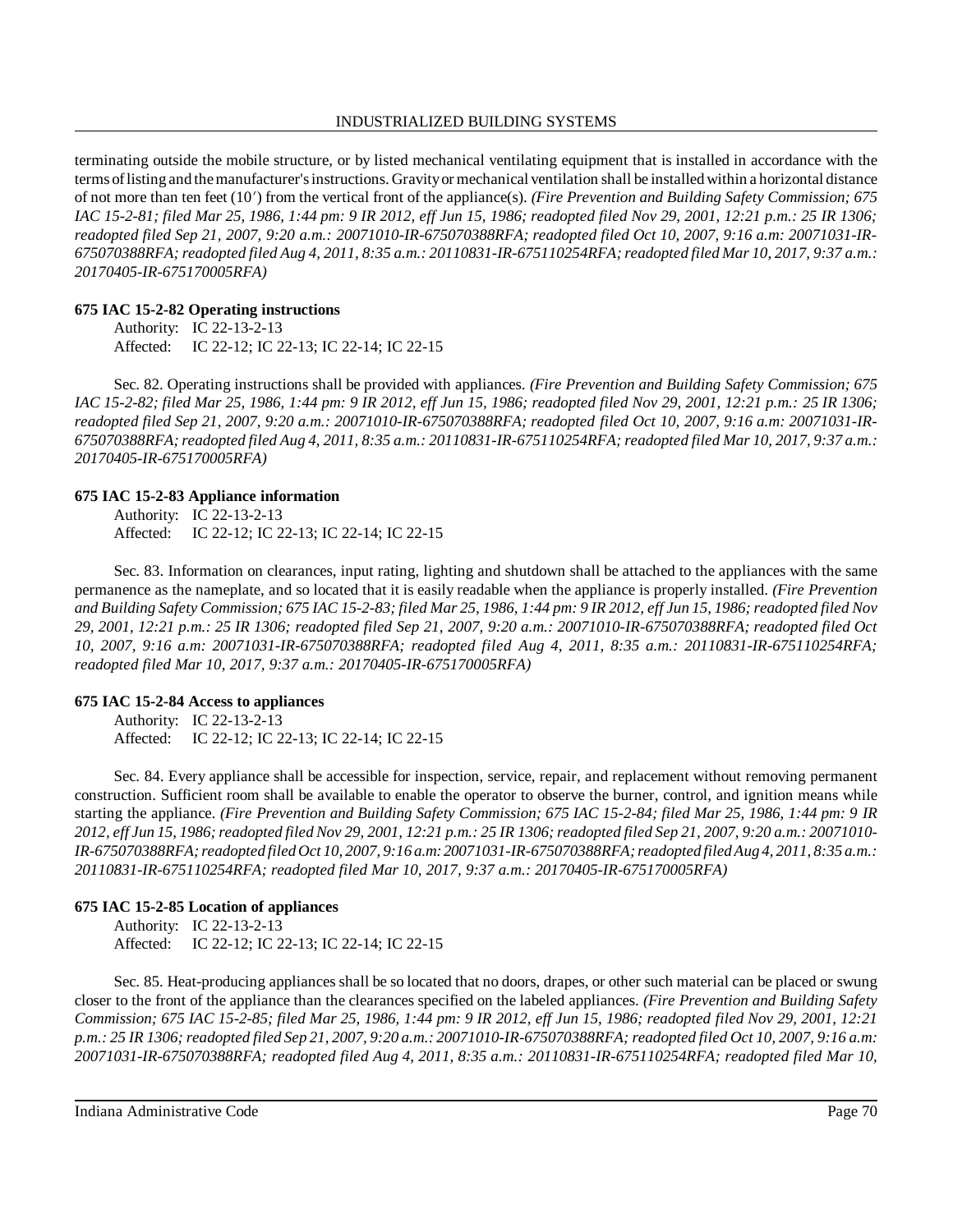*2017, 9:37 a.m.: 20170405-IR-675170005RFA)*

#### **675 IAC 15-2-86 Clearances**

Authority: IC 22-13-2-13 Affected: IC 22-12; IC 22-13; IC 22-14; IC 22-15

Sec. 86. Clearances between heat-producing appliances and adjacent surfaces shall not be less than specified in the terms of their listing. Clearance spaces shall be framed in or guarded to prevent creation ofstorage space within the clearance specified. *(Fire Prevention and Building Safety Commission; 675 IAC 15-2-86; filed Mar 25, 1986, 1:44 pm: 9 IR 2012, eff Jun 15, 1986; readopted filed Nov 29, 2001, 12:21 p.m.: 25 IR 1306; readopted filed Sep 21, 2007, 9:20 a.m.: 20071010-IR-675070388RFA; readopted filed Oct 10, 2007, 9:16 a.m: 20071031-IR-675070388RFA; readopted filed Aug 4, 2011, 8:35 a.m.: 20110831-IR-675110254RFA; readopted filed Mar 10, 2017, 9:37 a.m.: 20170405-IR-675170005RFA)*

#### **675 IAC 15-2-87 Circulating air system**

Authority: IC 22-13-2-13 Affected: IC 22-12; IC 22-13; IC 22-14; IC 22-15

Sec. 87. (a) Supply systems shall be as follows:

(1) Supply ducts and any dampers contained therein shall be made from galvanized steel, tinplated steel, or aluminum, or shall be listed Class 0, Class 1, Class 2 air ducts. Class 2 air ducts shall be located at least three feet  $(3')$  from the furnace bonnet or plenum. A duct system integral with the structure shall be of durable construction that can be demonstrated to be equallyresistant to fire and deterioration. Ducts constructed from sheet metalshall be in accordance with the following Table No. 4B.

| Minimum Metal Thickness for Ducts* |                   |                |  |  |  |  |  |  |
|------------------------------------|-------------------|----------------|--|--|--|--|--|--|
| Diameter or Width                  |                   |                |  |  |  |  |  |  |
| Duct Type                          | 14 inches or less | over 14 inches |  |  |  |  |  |  |
| Round                              | $0.013$ in.       | $0.016$ in.    |  |  |  |  |  |  |
| <b>Enclosed Rectangular</b>        | $0.013$ in.       | $0.016$ in.    |  |  |  |  |  |  |
| <b>Exposed Rectangular</b>         | $0.016$ in.       | $0.019$ in.    |  |  |  |  |  |  |

TABLE NO. 4B

\*When "nominal" thicknessisspecified, 0.003 inch shall be added

to these "minimum" metal thicknesses.

(2) Sizing of Ducts. Ducts shall be designed so that when a labeled forced-air furnace is installed and operated continually at its normal input rating in the mobile structure, with all registers in full open position, the static pressure measured in the duct plenum shall not exceed that shown in Table No. 4B or exceed that shown on the label of the appliance. When an aircooler coil is installed between the furnace and the duct plenum, the total static pressure between the furnace and the coil shall not exceed that shown on the label of the furnace. The minimum dimension of any branch duct shall be at least one and one-half inches  $(1\ 1/2)$ , and of any main duct, two and one-half inches  $(2\ 1/2)$ .

(3) Airtightness of Supply Duct Systems. A supply duct system shall be considered substantially airtight when the static pressure in the duct system, with all registers sealed and with the furnace air circulator at high speed, is at least eighty percent (80%) of the static pressure measured in the furnace casing, with its outlets sealed and the furnace air circulator operating at high speed. For the purpose of this subdivision and (b), pressures shall be measured with a water manometer or equivalent device calibrated to read in increments not greater than one-tenth inch (1/10") water column.

> TABLE NO. 5B Maximum Allowable Static Pressures in Supply Duct Systems External Static Pressure Inches Water Column Measured at the Furnace Outlet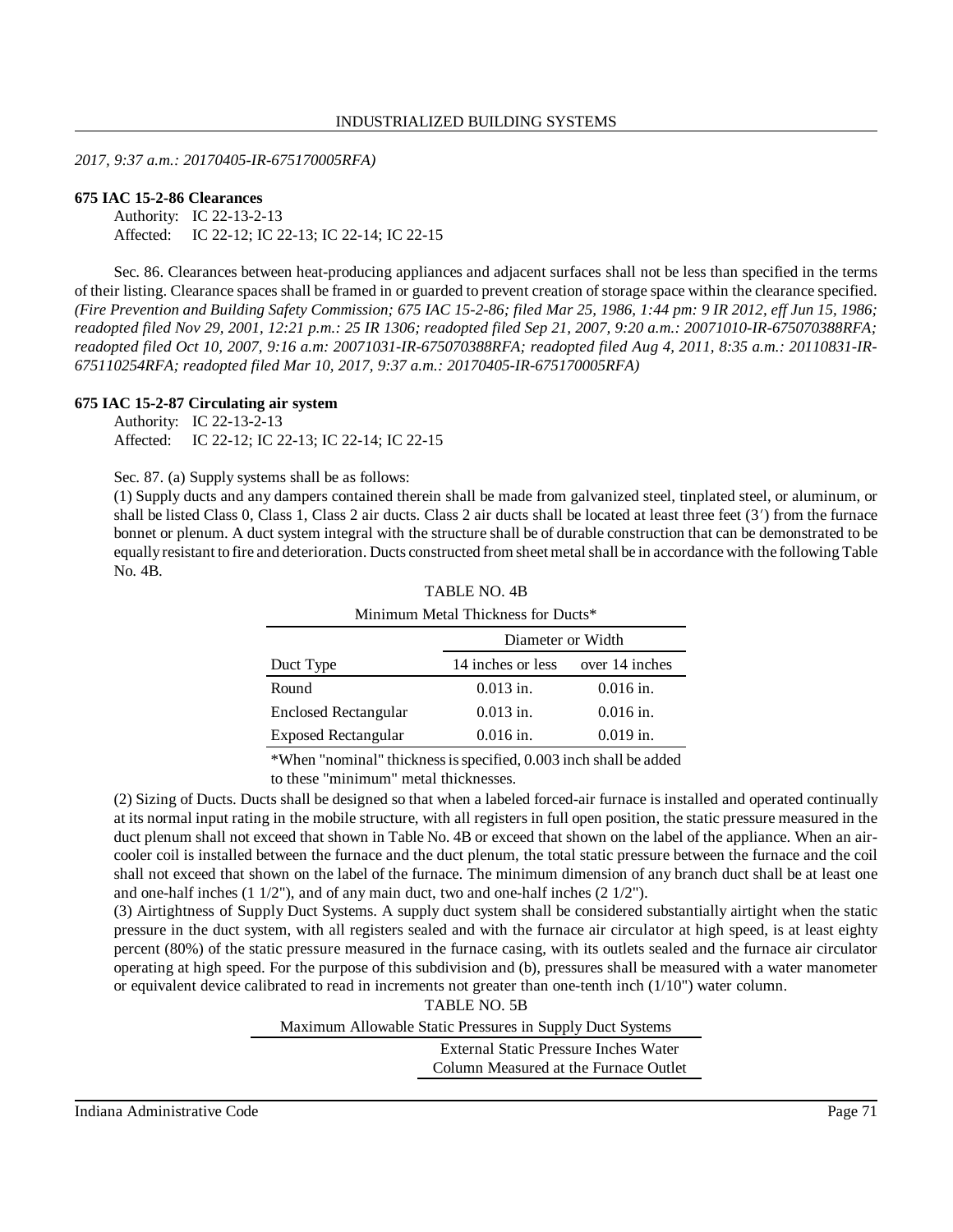#### INDUSTRIALIZED BUILDING SYSTEMS

| Temperature of Outlet Air Determined by<br><b>Function of Limit Control</b> |                       |  |  |  |
|-----------------------------------------------------------------------------|-----------------------|--|--|--|
| Above $165^{\circ}$ F                                                       | $165^\circ$ F or Less |  |  |  |
| 0.10                                                                        | 0.20                  |  |  |  |
| 0.10                                                                        | 0.24                  |  |  |  |
| 0.15                                                                        | 0.30                  |  |  |  |
|                                                                             |                       |  |  |  |

(4) Expandable or Multiple Mobile Structure Connections. An expandable or multiple structure may have ducts of the heating system installed in the various units. The points of connection must be so designed and constructed that when the mobile structure is fully expandable or coupled, the resulting duct joint will conform to the requirements of this section. (5) Air supply ducts that are not located within the heated side of the mobile structure insulation having an R factor of at

least four (4) shall be insulated.

(6) Supply ducts within the mobile structure but not within insulation described in (a)(5) shall be insulated with rigid insulation having a thermal insulation (R) not less than 2.5 or flexible insulation having a thermal insulation (R) not less than three (3) with a continuous vapor barrier having a perm rating of not more than 1.0.

(7) Supply ducts exposed directly to outside air, such as under chassis crossover ducts, shall be insulated with material having a thermal insulation (R) of not less than 4.0 with continuous vapor barrier having a perm rating of not more than 1.0.

(8) Aluminum foil used as a vapor barrier shall be at least two (2) mils in thickness.

(b) Return air systems shall be as follows:

(1) Return Air Openings. Provisions shall be made to permit the return of circulating air from all rooms and living spaces, except toilet room(s) and kitchen, to the circulating air supply inlet of the furnace.

(2) Duct Material. Return ducts and any diverting dampers contained therein shall be in accordance with the following:

(A) Portions of return ducts directly above the heating surfaces, or closer than two (2) feet from the outer jacket or casing of the furnace shall be constructed of metal in accordance with Table No. 4B of this section or shall be listed Class 0 or Class 1 air ducts.

(B) Return ducts, except as required by (a) above, shall be constructed of one inch (1") (nominal) wood boards (flame spread classification of not more than 200), other suitable material no more flammable than one inch (1") board or in accordance with (a).

(C) The interior of combustible ducts shall be lined with noncombustible material at points where there might be danger from incandescent particles dropped through the register or furnace such as directly under floor registers and the bottom of vertical ducts or directly under furances having a bottom return.

(3) Sizing. The cross-sectional areas of the return air duct shall not be less than two (2) square inches for each one thousand (1,000) Btu/hour input rating of the appliance. Dampers shall not be placed in any return air duct, except that a diverting damper may be placed in a combination fresh air intake and return air duct so arranged that the required cross-sectional area will not be reduced at all possible positions of the damper.

(4) Permanent Unclosable Opening. Areas not served by return air ducts or closed off from the return opening of the furnace by doors, sliding partitions or other means shall be provided with permanent unclosable openingsin the doors or separating partitions to allow circulated air to return to the furnace. Such openings may be grilled or louvered. The net free area of each opening shall be not less than one  $(1)$  square inch for every five  $(5)$  square feet of total living area closed off from the furnace by the door or partition serviced bythat opening. Undercutting doors connecting the closed-offspace may be used as a means of providing return air area. However, in the event that doors are undercut, they shall be undercut a minimum of two inches  $(2'')$  and not more than two and one-half inches  $(2 \frac{1}{2'})$ , and no more than one-half *[sic.]* ( $1/2''$ ) of the free air area so provided shall be counted as return air area.

(c) Joints and Seams. Joints and seams of ducts shall be securely fastened and made substantially airtight. Slip joints shall have a lap of at least one inch (1") and shall be individually fastened. Tape or caulking compound may be used for sealing mechanically secure joints. Where used, tape or caulking compound shall not be subject to deterioration under long exposures to temperatures up to  $200^\circ$  F. and to conditions of high humidity, excessive moisture, or mildew.

(d) Supports. Ducts shall be securely supported.

(e) Registers or Grills. Fittings connecting the registers or grillsto the ductssystem shall be constructed of metal or material which complies with the requirements of Class 1 or 2 ducts asstated in the Indiana Mechanical Code (675 IAC 18-1 *[675 IAC 18-1*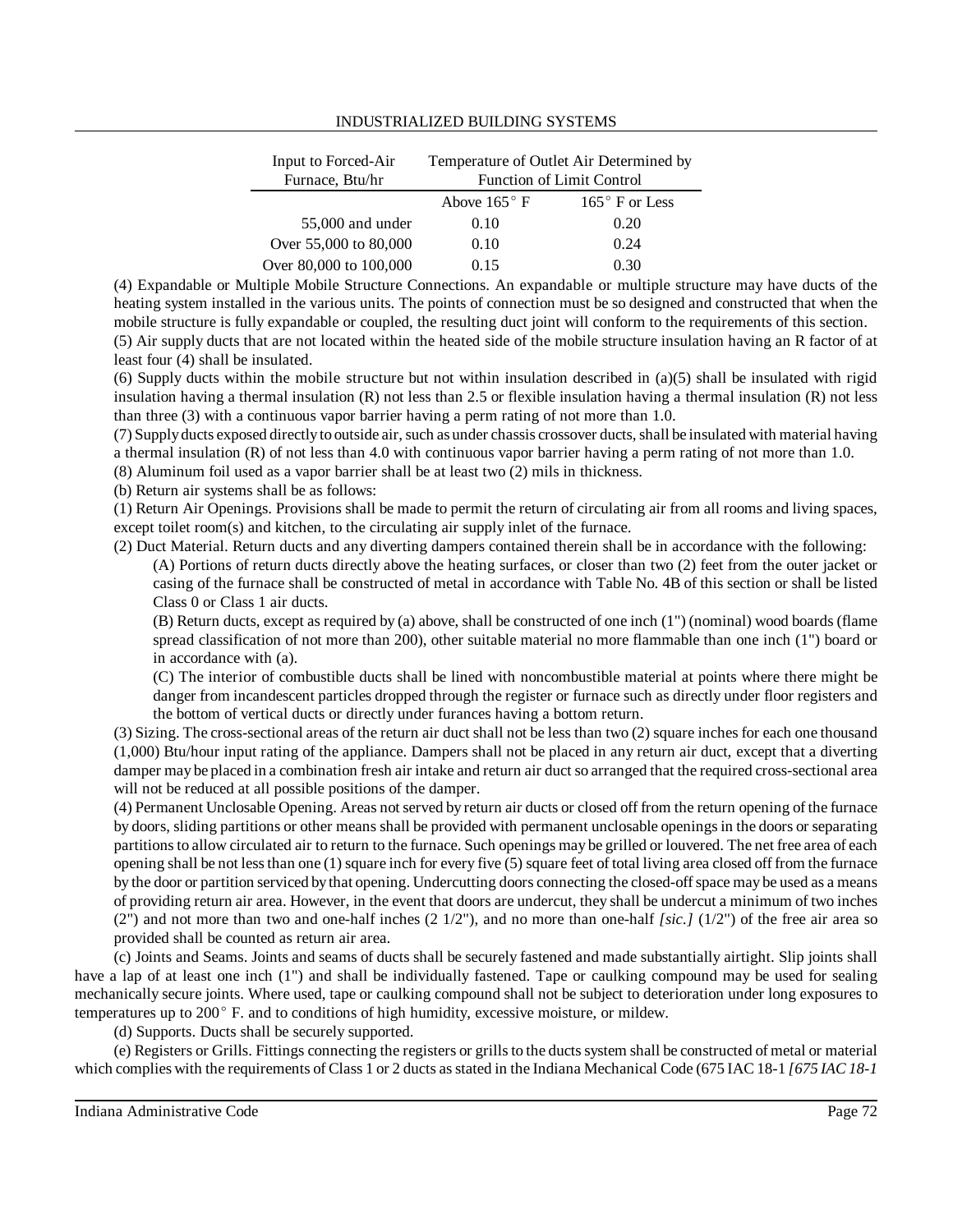*was repealed filed Oct 28, 1988, 3:00 p.m.: 12 IR 588, eff Jan 2, 1989. See 675 IAC 18-1.3.]*). Registers or grills shall be constructed of metal or conform with the Indiana Mechanical Code (675 IAC 18-1 *[675 IAC 18-1 wasrepealed filed Oct 28, 1988, 3:00 p.m.: 12 IR 588, eff Jan 2, 1989. See 675 IAC 18-1.3.]*).

Floor registers or grillsshall resist without structural failure a two hundred (200) pound concentrated load on a two inch (2") diameter disc applied to the most critical area of the exposed face of the register or grill. For this test the register or grill is to be at a temperature of not lessthan 165 F. and isto be supported in accordance with themanufacturer'sinstructions. *(Fire Prevention* and Building Safety Commission; 675 IAC 15-2-87; filed Mar 25, 1986, 1:44 pm: 9 IR 2012, eff Jun 15, 1986; errata, 9 IR 2931; *readopted filed Nov 29, 2001, 12:21 p.m.: 25 IR 1306; readopted filed Sep 21, 2007, 9:20 a.m.: 20071010-IR-675070388RFA; readopted filed Oct 10, 2007, 9:16 a.m: 20071031-IR-675070388RFA; readopted filed Aug 4, 2011, 8:35 a.m.: 20110831-IR-675110254RFA; readopted filed Mar 10, 2017, 9:37 a.m.: 20170405-IR-675170005RFA)*

## **675 IAC 15-2-88 Scope of electrical standards**

Authority: IC 22-13-2-13 Affected: IC 22-12; IC 22-13; IC 22-14; IC 22-15

Sec. 88. (a) The provisions of 675 IAC 15-2-88–675 IAC 15-2-104 and Part A of Article 550 of the Indiana Electrical Code (675 IAC 17-1 *[675 IAC 17-1 was repealed filed Feb 17, 1987, 3:15 p.m.: 10 IR 1389, eff Mar 1, 1987 [IC 4-22-2-36 suspends* the effectiveness of a rule document for thirty (30) days after filing with the secretary of state. LSA Document #86-153 was filed *Feb 17, 1987.].]*) cover the electrical conductors of mobile structures.

(b) A mobile structure not intended as a dwelling unit, as for example, equipped for sleeping purposes only, contractor's onsite offices, construction job dormitories, mobile studio dressing rooms, banks, clinics, mobile stores or intended for display or demonstration of merchanidse or machinery, shall not be required to meet the provisions of this section pertaining to the number or capacityof circuitsrequired.Itshall, however, meet all other applicable requirements ofthissection if provided with an electrical installation intended to be energized from a 115-volt or 115/230-volt AC power supply system.

(c) The provisions of this section apply to mobile structures intended for connection to a wiring system nominally rated 115/230-volts, 3-wire AC, grounded neutral.

(d) In addition to the requirements of this section and Article 550 of the Indiana Electrical Code (675 IAC 17-1 *[675 IAC* 17-1 was repealed filed Feb 17, 1987, 3:15 p.m.: 10 IR 1389, eff Mar 1, 1987 [IC 4-22-2-36 suspends the effectiveness of a rule *document for thirty (30) days after filing with the secretary of state. LSA Document #86-153 was filed Feb 17, 1987.].]*), the applicable portions of other articles of the Indiana Electrical Code (675 IAC 17-1 *[675 IAC 17-1 wasrepealed filed Feb 17, 1987,* 3:15 p.m.: 10 IR 1389, eff Mar 1, 1987 [IC 4-22-2-36 suspends the effectiveness of a rule document for thirty (30) days after filing *with the secretary of state. LSA Document #86-153 was filed Feb 17, 1987.].]*) shall be followed covering electrical installations in mobile structures.

EXCEPTION: Wherever the requirements of thissection differ from articles other than Article 550 of the Indiana Electrical Code (675 IAC 17-1 [675 IAC 17-1 was repealed filed Feb 17, 1987, 3:15 p.m.: 10 IR 1389, eff Mar 1, 1987 [IC 4-22-2-36 suspends the effectiveness of a rule document for thirty (30) days after filing with the secretary of state. LSA Document #86-153 was filed Feb 17, 1987.].]), this section and Article 550 [675 IAC 17-1 was repealed filed Feb 17, 1987, 3:15 p.m.: 10 *IR 1389, eff Mar 1, 1987 [IC 4-22-2-36 suspends the effectiveness of a rule document for thirty (30) days after filing with the secretary of state. LSA Document #86-153 was filed Feb 17, 1987.].]* shall apply.

*(Fire Prevention and Building Safety Commission; 675 IAC 15-2-88; filed Mar 25, 1986, 1:44 pm: 9 IR 2014, eff Jun 15, 1986; readopted filed Nov 29, 2001, 12:21 p.m.: 25 IR 1306; readopted filed Sep 21, 2007, 9:20 a.m.: 20071010-IR-675070388RFA; readopted filed Oct 10, 2007, 9:16 a.m: 20071031-IR-675070388RFA; readopted filed Aug 4, 2011, 8:35 a.m.: 20110831-IR-675110254RFA; readopted filed Mar 10, 2017, 9:37 a.m.: 20170405-IR-675170005RFA)*

## **675 IAC 15-2-89 Definitions for electrical standards**

Authority: IC 22-13-2-13 Affected: IC 22-12; IC 22-13; IC 22-14; IC 22-15

Sec. 89. "Accessible (as applied to equipment)" means admitting close approach because not guarded by locked doors,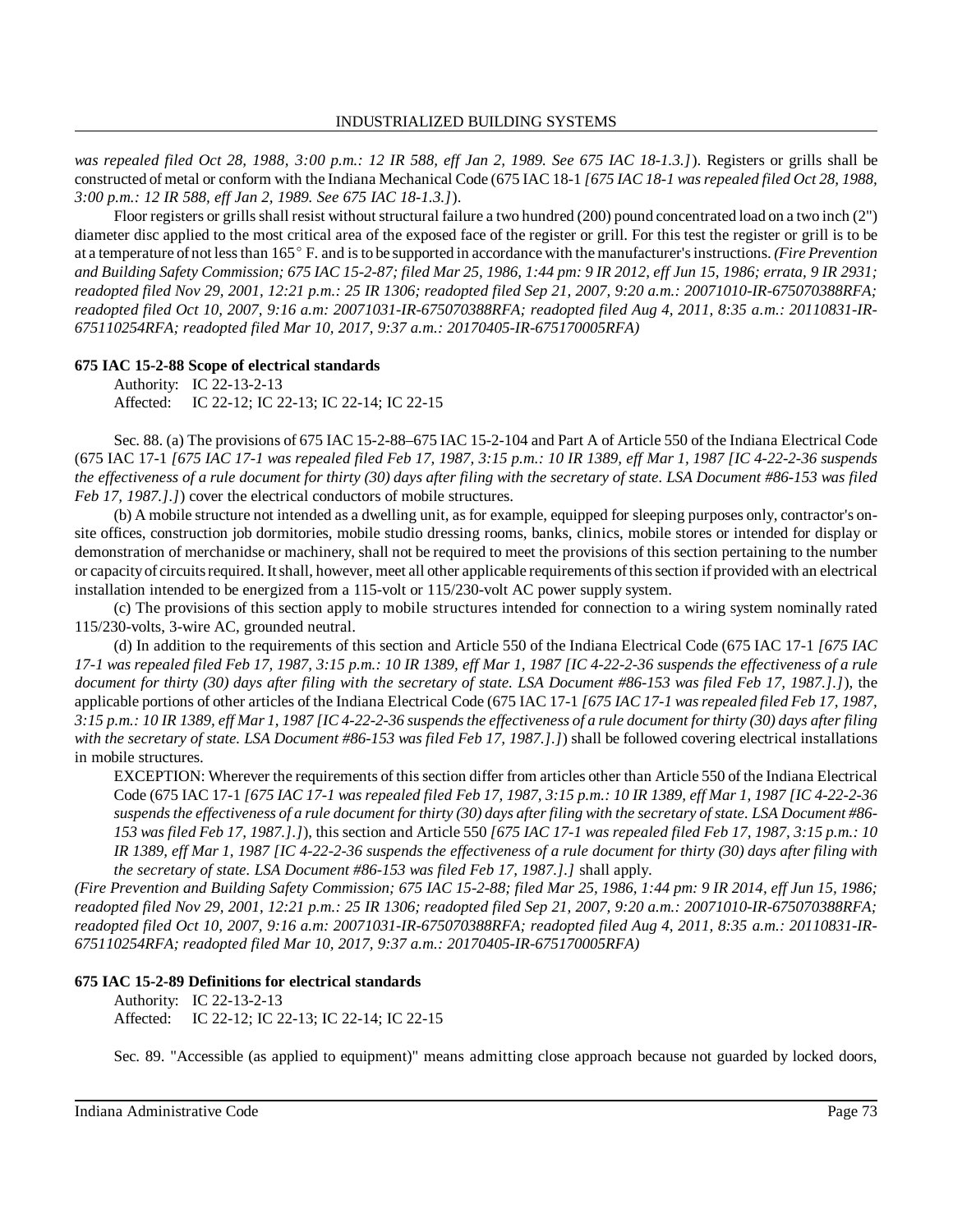elevation, or other effective means (see "readily accessible").

"Accessible (as applied to writing *[sic.]* methods)" means capable of being removed or exposed without damaging the mobile structure or its finish, or not permanently closed-in by the structure or the finish of the mobile structure (see "concealed" and "exposed").

"Air conditioning or comfort cooling equipment" means all of that equipment intended or installed for the purpose of processing the treatment of air so as to control simultaneously its temperature, humidity, cleanliness, and distribution to meet the requirements of the conditioned space.

"Appliance, fixed" means an appliance which is fastened or otherwise secured at a specific location.

"Appliance, portable" means an appliance which is actually moved or can easily be moved from one place to another in normal use.

NOTE: For the purpose of this code use the following major appliances other than built-in are considered portable if cordconnected: refrigerators, gas range equipment, clothes washers, dishwashers without booster heaters, or other similar appliances.

"Appliance, stationary" means an appliance which is not easily moved from one place to another in normal use.

"Attachment plug (plug cap)" means a device which, by insertion in a receptacle, establishes connection between the conductors of the attached flexible cord and the conductors connected permanently to the receptacle.

"Bonding" means the permanent joining of metallic parts to form an electrically conductive path which will assure electrical continuity and the capacity to conduct safely any current likely to be imposed.

"Branch circuit" means the circuit conductors between the final over-current device protecting the circuit and the outlet(s). NOTE: A device not approved for branch circuit protection, such as a thermal cut-out or motor overload protective device, is not considered as the overcurrent device protecting the circuit.

"Branch circuit–appliance" means a branch circuit supplying energy to one or more outlets to which appliances are to be connected; such circuits to have no permanently connected lighting fixtures not a part of an appliance.

"Branch circuit–general purpose" means a branch circuit that supplies a number of outlets for lighting and appliances.

"Cabinet" means an enclosure designed either for surface or flush mounting, and provided with a frame, mat, or trim in which swinging doors are hung.

"Circuit breaker" means a device designed to open and close a circuit by nonautomatic means, and to open the circuit automatically on a predetermined overload of current without injury to itself when properly applied within its rating.

"Concealed" means rendered inaccessible by the structure or finish of the mobile structure. Wires in concealed raceways are considered concealed, even though they may become accessible by withdrawing them. (See "accessible as applied to wiring methods").

"Connector pressure (solderless)" means a device that establishes a connection between two or more conductors or between one or more conductors and a terminal by means of mechanical pressure and without the use of solder.

"Dead front (as applied to switches, circuit-breakers, switchboards, and distribution panelboard)" means so designed, constructed, and installed that no current-carrying parts are normally exposed.

"Demand factor" means the ratio of the maximum demand of a system, or part of a system, to the total connected load of a system, or the part of the system under consideration.

"Device" means a unit of an electrical system that is intended to carry but not utilize electrical energy.

"Disconnecting means" means a device, or group of devices, or other means by which the conductors of a circuit can be disconnected from their source of supply.

"Enclosed" means surrounded by a case that will prevent a person from accidently contacting live parts.

"Equipment" means a general term, including material, fittings, devices, appliances, fixtures, apparatus, and the like used as a part of, or in connection with, an electrical installation.

"Exposed (as applied to live parts)" means capable of being inadvertently touched or approached nearer than a safe distance by a person. It is applied to parts not suitably guarded, isolated, or insulated (see "accessible" and "concealed").

"Exposed (as applied to wiring method)" means on or attached to the surface or behind panels designed to allow access (see "accessible as applied to wiring methods").

"Externally operable" means capable of being operated without exposing the operator to contact with live parts.

"Feeder assembly" meansthe overhead or underchassisfeeder conductors, including the grounding conductor, together with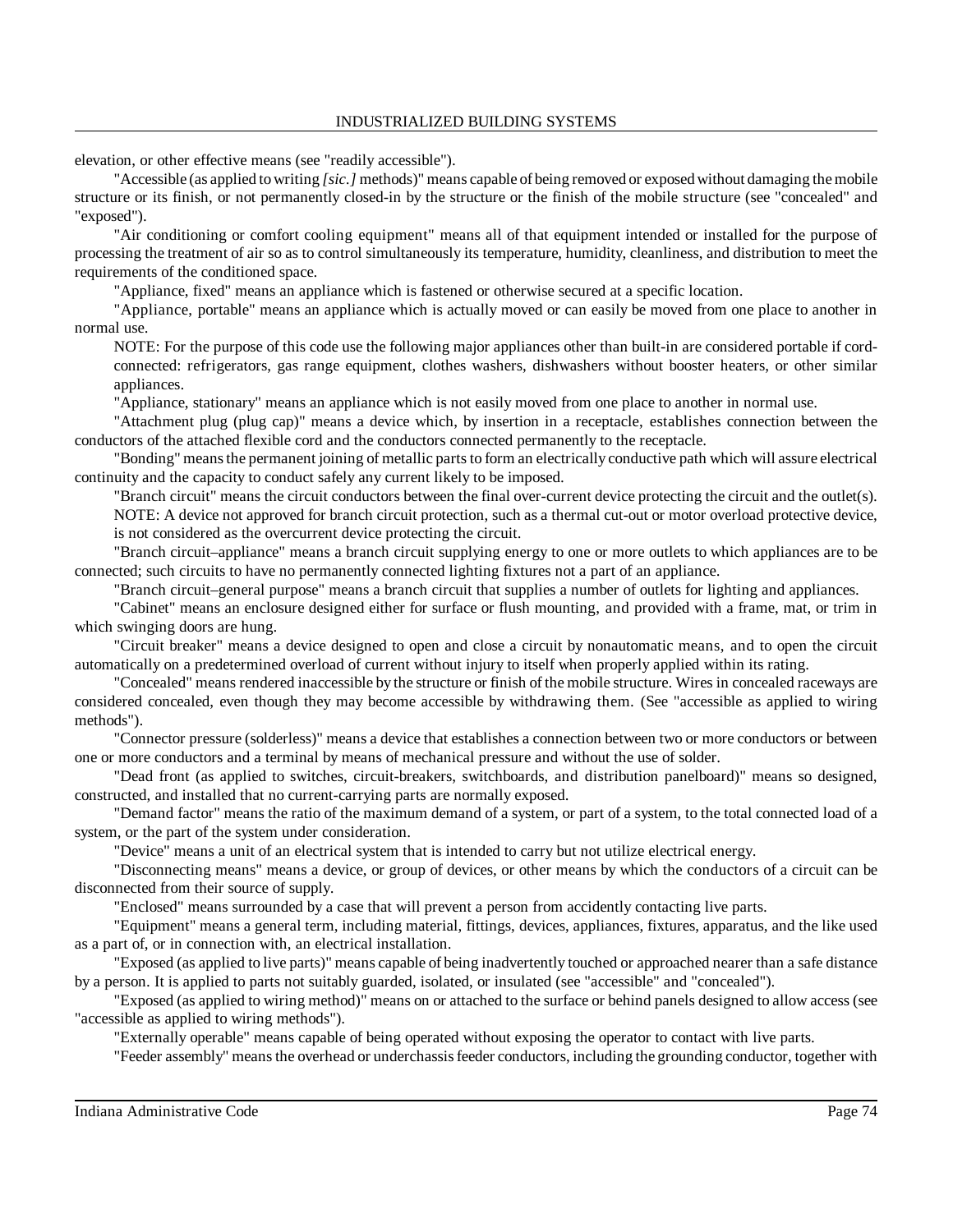the necessary fittings and equipment, or a power supply cord approved for mobile structure use, designed for the purpose of delivering energy from the source of electrical supply to the distribution panel board within the mobile structure.

"Fitting" means an accessory, such as a locknut, bushing, or other part of a wiring system, that is intended primarily to perform a mechanical rather than an electrical function.

"Ground" means a conducting connection, whether intentional or accidental, between an electrical circuit or equipment and earth, or to some conducting body that serves in place of the earth.

"Grounded" means connected to earth or to some conducting body that serves in place of the earth.

"Grounded conductor" means a system or circuit conductor that is intentionally grounded.

"Grounding conductor" means a conductor used to connect equipment or the grounded circuit of a wiring system to a grounding electrode or electrodes.

"Guarded" means covered, shielded, fenced, enclosed, or otherwise protected by means of suitable covers, casings, barriers, rails, screens, mats or platforms to remove the likelihood of approach or contact by persons or objects to a point of danger.

"Isolated" means not readily accessible to persons unless special means for access are used.

"Lighting outlet" means an outlet intended for the direct connection of a lampholder, a lighting fixture, or a pendant cord terminating in a lampholder.

"Outlet" mens a point on the wiring system at which current is taken to supply utilization equipment.

"Panelboard" means a single panel or group of panel units designed for assembly in the form of a single panel; including buses, automatic overcurrent protective devices, and with or without switches for the control of light, heat, or power circuits; designed to be placed in a cabinet or cutout box placed in or against a wall or partition and accessible only from the front.

"Raceway" means an enclosed channel designed expressly for holding wires, cables, or busbars with additional functions as permitted in this code.

NOTE: Raceways may be of metal or insulating material, and the term includes rigid metal conduit, rigid nonmetallic conduit, intermediate metal conduit, liquidtight flexible metal conduit, flexible metallic tubing, flexible metal conduit, electrical nonmetallic tubing, electrical metallic tubing, underfloor raceways, cellular concrete floor raceways, cellular metal floor raceways, surface raceways, wireways, and busways.

"Raintight" means so constructed or protected that exposure to a beating rain will not result in the entrance of water under specified test conditions.

"Readily accessible" means capable of being reached quickly for operation, renewal, or inspections, without requiring those to whom ready access is requisite to climb over or remove obstacles or to resort to portable ladders, chairs, etc. (see "accessible").

"Receptacle" means a contact device installed at the outlet for the connection of a single attachment plug.

NOTE: A single receptacle is a single contact device with no other contact device on the same yoke. A multiple receptacle is a single device containing two or more receptacles.

"Receptacle outlet" means an outlet where one or more receptacles are installed.

"Utilization equipment" means equipment which utilizes electric energy for mechanical, chemical, hearing, lighting, or similar purposes.

"Voltage (of a circuit)"meansthe greatestroot-mean-square (effective) difference ofpotential between any two (2) conductors of the circuit concerned.

NOTE: Some systems, such as three-phase four-wire, and three-wire direct-current may have various circuits of various voltages.

"Weatherproof" means so constructed or protected that exposure to the weather will not interfere with successful operation. NOTE: Rainproof, raintight, or watertight equipment can fulfill the requirements for weatherproof where varying weather conditions other than wetness, such as snow, ice, dust, or temperature extremes, are not a factor.

*(Fire Prevention and Building Safety Commission; 675 IAC 15-2-89; filed Mar 25, 1986, 1:44 pm: 9 IR 2015, eff Jun 15, 1986;* errata, 9 IR 2931; readopted filed Nov 29, 2001, 12:21 p.m.: 25 IR 1306; readopted filed Sep 21, 2007, 9:20 a.m.: 20071010-IR-675070388RFA; readopted filed Oct 10, 2007, 9:16 a.m: 20071031-IR-675070388RFA; readopted filed Aug 4, 2011, 8:35 a.m.: *20110831-IR-675110254RFA; readopted filed Mar 10, 2017, 9:37 a.m.: 20170405-IR-675170005RFA)*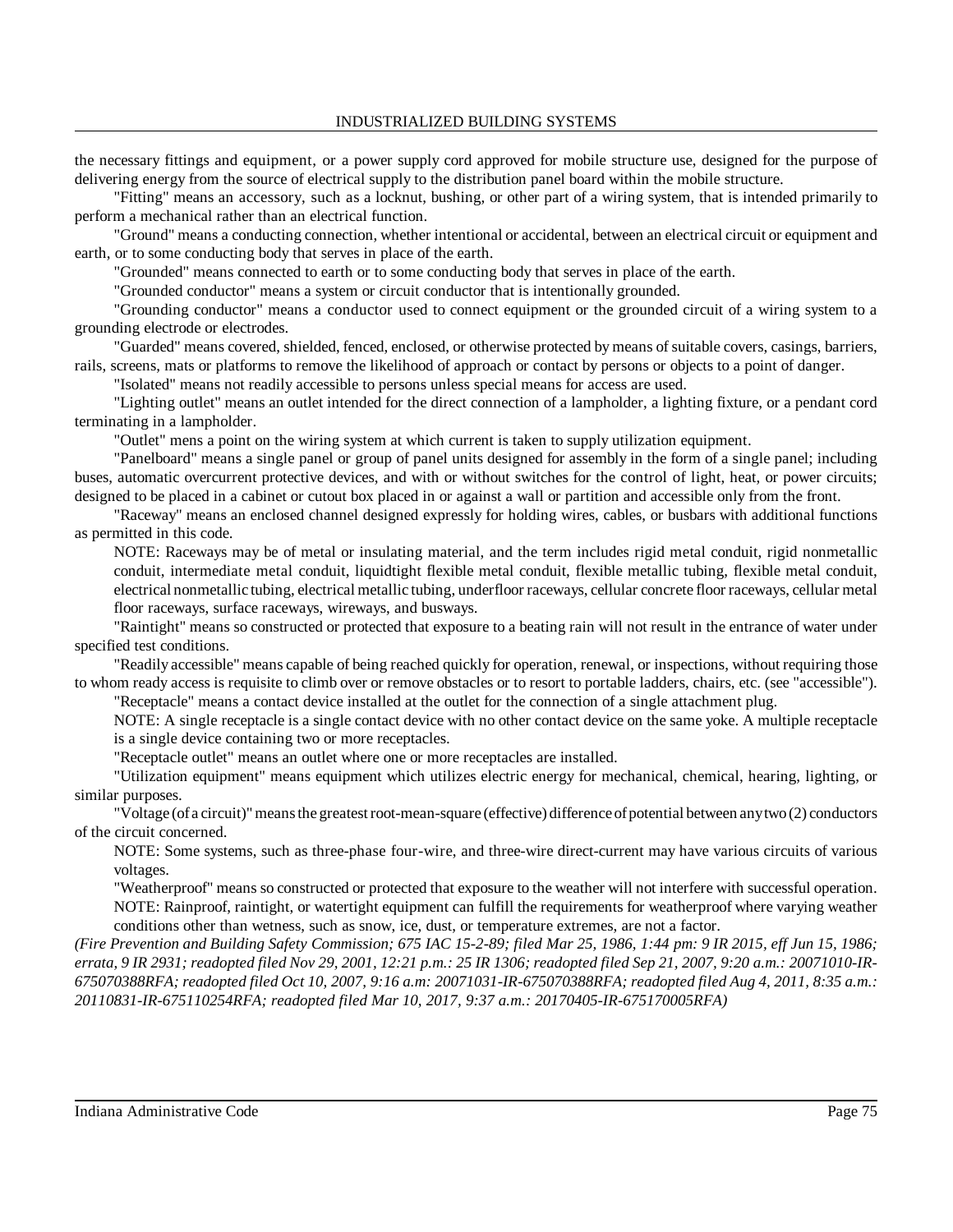# **675 IAC 15-2-90 Power supply**

Authority: IC 22-13-2-13 Affected: IC 22-12; IC 22-13; IC 22-14; IC 22-15

Sec. 90. (a) The mobile structure service equipment shall be located adjacent to the mobile structure and not mounted in or on the mobile structure. The power supply to the mobile structure shall be a feeder assembly consisting of not more than one (1) mobile home power-supply cord rated fifty (50) amperes, or a permanently installed circuit.

EXCEPTION: A mobile structure that is factory-equipped with gas or oil-fired central heating equipment and cooking appliances shall be permitted to be provided with a mobile or manufactured home power-supply cord rated forty (40) amperes.

(b) If the mobile structure has a power-supply cord, it shall be permanently attached to the distribution panelboard or to a junction box permanently connected to the distribution panelboard, with the free end terminating in an attachment plug cap.

(c) Cord with adapters and pigtail ends, extension cord, and similar itemsshall not be attached to, or shipped with, a mobile structure.

(d) A suitable clamp or the equivalent shall be provided at the distribution panelboard knockout to afford strain relief for the cord to prevent strain from being transmitted to the terminals when the power-supply cord is handled in its intended manner.

(e) The cord shall be of an approved type with four (4) conductors, one (1) of which shall be identified by a continuous green color or a continuous green color with one (1) or more yellow stripes for use as the grounding conductor.

(f) The attachment plug cap shall be a 3-pole, 4-wire grounding type, rated fifty (50) amperes 125/250 volts with a configuration and intended for use with the fifty (50) ampere, 125/250 receptacle configuration. It shall be molded of butyl rubber, neoprene, or other approved materials which have been found suitable for the purpose and shall be molded to the flexible cord so that it adheres tightly to the cord at the point where the cord enters the attachment-plug cap. If a right angle cap is used, the configuration shall be so oriented that the grounding member is farthest from the cord.

NOTE: Complete details of the 50-ampere cap and receptacle can be found in the Indiana Electrical Code (675 IAC 17-1 *[675 IAC 17-1 was repealed filed Feb 17, 1987, 3:15 p.m.: 10 IR 1389, eff Mar 1, 1987 [IC 4-22-2-36 suspends the* effectiveness of a rule document for thirty (30) days after filing with the secretary of state. LSA Document #86-153 was filed *Feb 17, 1987.].]*).

(g) The overall length of a power-supply cord, measured from the end of the cord including bared leads, to the face of the attachment-plug cap shall not be less than twenty-one feet (21) and shall not exceed thirty-six and one-half feet (36 1/2). The length of cord from the face of the attachment-plug cap to the point where the cord enters the mobile structure shall not be less than twenty feet  $(20')$ .

(h) The power-supply cord shall bear the following marking: "For use with mobile homes–40-amperes" or "For use with mobile or manufactured homes–50 amperes."

(i) The point of entrance of the feeder assembly to the mobile structure shall be in the exterior wall, floor, or roof.

(j) Where the calculated load exceeds fifty (50) amperes or where a permanent feeder is used, the supply shall be by means of:

(1) one (1) mast weatherhead installation in accordance with Article 230 of the Indiana Electrical Code (675 IAC 17-1 *[675* IAC 17-1 was repealed filed Feb 17, 1987, 3:15 p.m.: 10 IR 1389, eff Mar 1, 1987 [IC 4-22-2-36 suspends the effectiveness *of a rule document for thirty (30) days after filing with the secretary of state. LSA Document #86-153 was filed Feb 17,* 1987.].]), containing four (4) continuous insulated, color-coded feeder conductors, one (1) of which shall be an equipment grounding conductor; or

(2) a metal raceway from the disconnecting means in the mobile structure to the underside of the mobile structure with provisions for the attachment of a suitable junction box or fitting to the raceway on the underside of the mobile structure (with or without conductors as in (j)).

(Fire Prevention and Building Safety Commission; 675 IAC 15-2-90; filed Mar 25, 1986, 1:44 p.m.: 9 IR 2017, eff Jun 15, 1986; *readopted filed Nov 29, 2001, 12:21 p.m.: 25 IR 1306; readopted filed Sep 21, 2007, 9:20 a.m.: 20071010-IR-675070388RFA;* readopted filed Oct 10, 2007, 9:16 a.m: 20071031-IR-675070388RFA; readopted filed Aug 4, 2011, 8:35 a.m.: 20110831-IR-*675110254RFA; readopted filed Mar 10, 2017, 9:37 a.m.: 20170405-IR-675170005RFA)*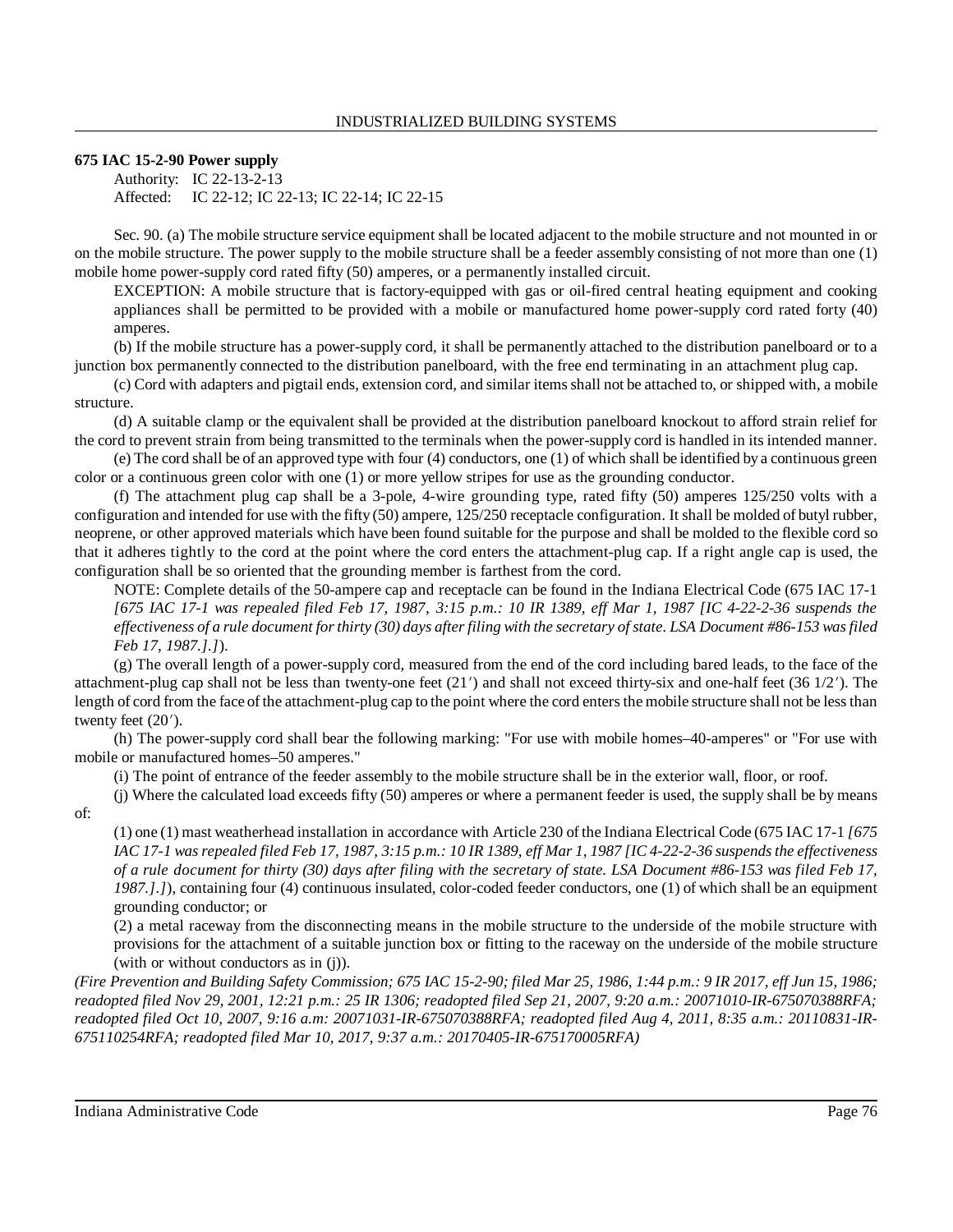#### INDUSTRIALIZED BUILDING SYSTEMS

#### **675 IAC 15-2-91 Disconnecting means and branch-circuit protective equipment**

Authority: IC 22-13-2-13 Affected: IC 22-12; IC 22-13; IC 22-14; IC 22-15

Sec. 91. (a) The branch-circuit equipment shall be permitted to be combined with the disconnecting means as a single assembly. Such a combination shall be permitted to be designed as a distribution panelboard. If a fused distribution panelboard is used, the maximum fuse size for the mains shall be plainly marked with lettering at least one-fourth inch (1/4") high and visible when fuses are changed.

NOTE: See Section 110-22 of the Indiana Electrical Code (675 IAC 17-1 *[675 IAC 17-1 was repealed filed Feb 17, 1987,* 3:15 p.m.: 10 IR 1389, eff Mar 1, 1987 [IC 4-22-2-36 suspends the effectiveness of a rule document for thirty (30) days after *filing with the secretary of state. LSA Document #86-153 was filed Feb 17, 1987.].]*) concerning identification of each disconnecting means and service, feeder, or branch circuit at the point where it originated and the type marking needed. (b) When using plug fuses and fuseholders they shall be tamper-resistant, Type "S", enclosed in deadfront fuse panelboards.

Electric distribution panelboard containing circuit breakers shall also be deadfront type.

(c) A single disconnecting means shall be provided in each mobile structure consisting of a circuit breaker, or a switch and fuses and its accessories installed in a readily accessible location near the point of entrance of the supply cord or conductors into the mobile structure. The main circuit breakers or fuses shall be plainly marked "main". This equipment shall contain a solderless type of grounding connector or bar for the purposes of grounding with sufficient terminalsfor all grounding conductors. The neutral bar termination of the grounded circuit conductors shall be insulated.

(d) The disconnecting equipment shall have a rating suitable for the connected load. The distribution equipment, either circuit breaker of fused type, shall be located a minimum of twenty-four inches (24") from the bottom of such equipment to the floor level of the mobile structure. There shall be a label attached to the panelboard stating:

### "THIS PANELBOARD SHALL BE CONNECTED BY A FEEDER ASSEMBLY HAVING OVERCURRENT PROTECTION RATED AT NOT MORE THAN \_\_\_\_\_ AMPERES"

(e) A distribution panelboard main circuit breaker shall be rated fifty (50) amperes and employ a two (2) pole circuit breaker rated forty (40) amperes for a forty (40) ampere supply cord, or fifty (50) amperes for a fifty (50) ampere supply cord. A distribution panelboard employing a disconnect switch and fuses shall employ a single two (2) pole, sixty (60) ampere fuseholder with forty (40) of fifty (50) ampere supply cord, respectively. The outside of the distribution panelboard shall be plainlymarked with the fuse size.

(f) The distribution panelboard shall be located in an accessible location. Shall not be located in a bathroom/restroom and shall be permitted to be located just inside a closet entry if the location is such that a clear space of six inches (6") to easily ignitable materialsis maintained in front of the distribution panelboard, and the distribution panelboard door can be extended to itsfull open position (at least ninety (90) degrees). A clear working space at least thirty inches (30") wide and thirty inches (30") in front of the distribution panelboard shall be provided. This space shall extend from floor to the top of the distribution panelboard.

(g) Branch-circuit distribution equipmentshall be installed in each mobile structure and shall include overcurrent protection for each branch circuit consisting of either circuit breakers or fuses.

(h) The branch circuit overcurrent devices shall be rated:

(1) not more than the circuit conductors; and

(2) not more than one hundred fifty percent (150%) of the rating of a single appliance rated thirteen and three-tenths (13.3) amperes or more which is supplied by an individual branch circuit; but

(3) not more than the fuse size marked on the air conditioner or other motor operated appliance.

(i) A fifteen (15) ampere multiplie *[sic.]* receptacle shall be acceptable when connected to a twenty (20) ampere laundry circuit.

(j) When circuit breakers are provided for branch-circuit protection, two hundred thirty (230) volt circuitsshall be protected by a two (2) pole common or companion trip, or handle-tied paired circuit breakers.

(k) A metal nameplate on the outside adjacent to the feeder assembly entrance shall read:

"This Connection for 120/240 Volt 3-Pole, 4-Wire, 60 Hertz \_\_\_\_\_ Ampere Supply"

(l) The number of branch circuits required shall be determined in accordance with the following:

(1) Lighting. Based on three (3) watts per square foot times outside dimensions of the mobile structure (hitch excluded)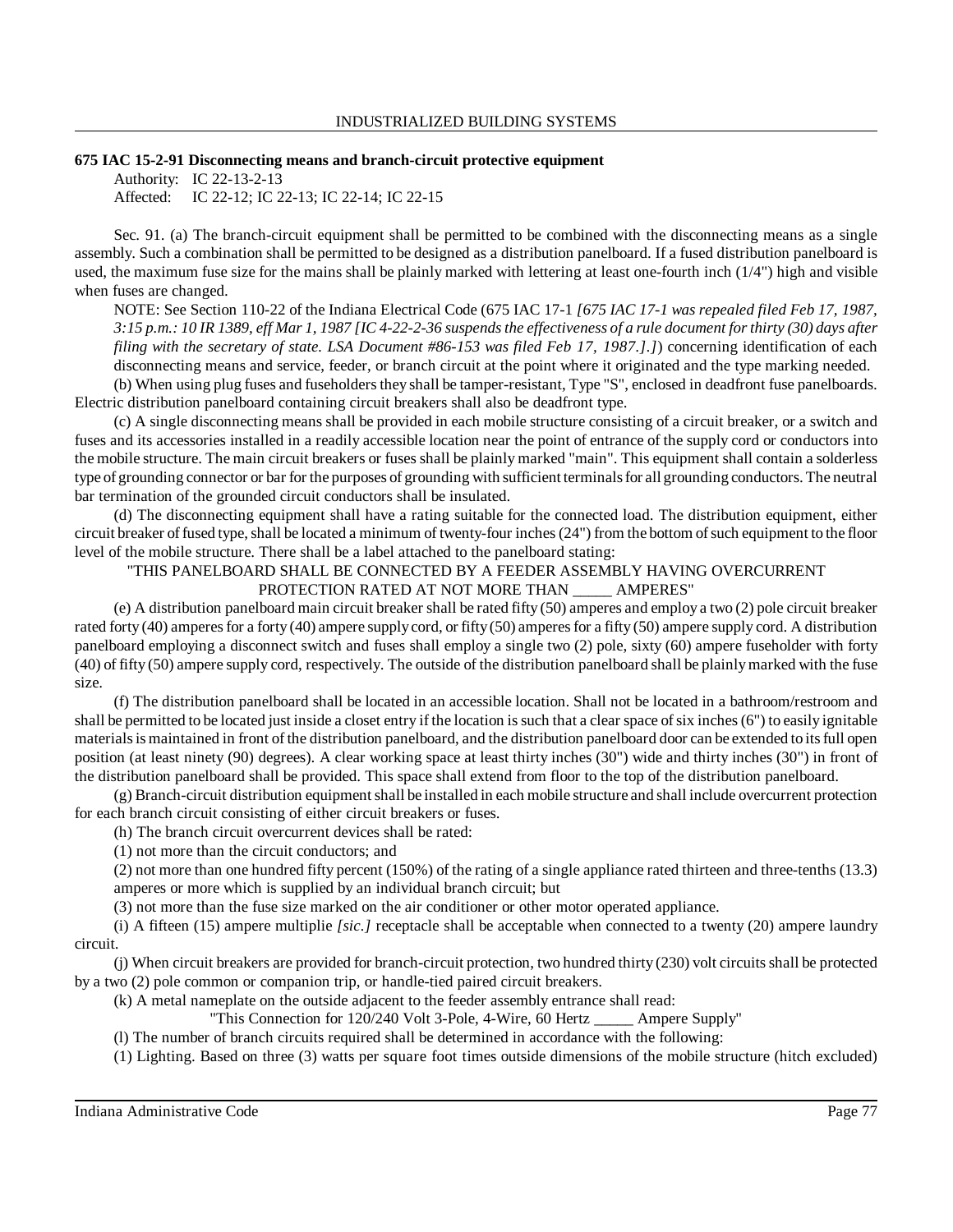### INDUSTRIALIZED BUILDING SYSTEMS

divided by one hundred fifteen (115) volts to determine number of fifteen (15) or twenty (20) ampere lighting area circuits, e.g.:

> $\frac{3 \times \text{Length} \times \text{Width}}{115 \times 15 \text{ (or } 20)}$  = No. of fifteen (15) or No. of fifteen (15) or twenty

(2) Small Appliances. For the small appliance load in kitchen, pantry, family room, dining room and breakfast rooms of mobile structures, two (2) or more twenty (20) ampere appliance branch circuits, in addition to the branch circuit specified in  $(l)(1)$ , shall be provided for all receptacle outlets in these rooms, and such circuits shall have no other outlets. Receptacle outlets supplied by at least two (2) appliance receptacle branch circuits shall be installed in the kitchen.

(3) General Appliances (including furnace, water heater, range, and central or room air conditioner, etc.). There shall be one (1) or more circuits of adequate rating in accordance with the following:

(A) Ampere rating of fixed appliances not over fifty percent (50%) of circuit rating if lighting outlets (receptacles, other than kitchen, dining area, and laundry, considered as lighting outlets) are on the same circuit.

(B) For fixed appliances on a circuit without lighting outlets, the sum of rated amperes shall not exceed the branchcircuit rating motor loads or other continuous duty loads shall not exceed eighty percent (80%) of the branch circuit rating.

(C) The rating of a single cord-and-plug-connected appliance on a circuit having no other outlets shall not exceed eighty percent (80%) of the circuit rating.

(D) The rating of range branch circuits shall be based on the range demand as specified for ranges in 675 IAC 15-2- 101.

NOTE: For central air conditioning, see Article 440 of the Indiana Electrical Code (675 IAC 17-1 *[675 IAC 17-1 was repealed filed Feb 17, 1987, 3:15 p.m.: 10 IR 1389, eff Mar 1, 1987 [IC 4-22-2-36 suspends the* effectiveness of a rule document for thirty (30) days after filing with the secretary of state. LSA Document #86-*153 was filed Feb 17, 1987.].]*).

(E) Laundry Branch Circuits–Dwelling Unit. In addition to the number of branch circuits determined in accordance with above, at least one (1) additional twenty (20) ampere branch circuit provided to supply the laundry receptacle outlet(s) required by Section 210-52(e) ofthe Indiana Electrical Code (675 IAC 17-1 *[675 IAC 17-1 wasrepealed filed Feb 17, 1987, 3:15 p.m.: 10 IR 1389, eff Mar 1, 1987 [IC 4-22-2-36 suspends the effectiveness of a rule document for thirty (30) days after filing with the secretary of state. LSA Document #86-153 was filed Feb 17, 1987.].]*). This circuit shall have no other outlets.

*(Fire Prevention and Building Safety Commission; 675 IAC 15-2-91; filed Mar 25, 1986, 1:44 pm: 9 IR 2017, eff Jun 15, 1986; readopted filed Nov 29, 2001, 12:21 p.m.: 25 IR 1306; readopted filed Sep 21, 2007, 9:20 a.m.: 20071010-IR-675070388RFA; readopted filed Oct 10, 2007, 9:16 a.m: 20071031-IR-675070388RFA; readopted filed Aug 4, 2011, 8:35 a.m.: 20110831-IR-675110254RFA; readopted filed Mar 10, 2017, 9:37 a.m.: 20170405-IR-675170005RFA)*

## **675 IAC 15-2-92 Receptacle outlets**

Authority: IC 22-13-2-13 Affected: IC 22-12; IC 22-13; IC 22-14; IC 22-15

Sec. 92. (a) All receptacle outlets shall be:

(1) of grounding type;

(2) installed according to Section 210-7 of the Indiana Electrical Code (675 IAC 17-1 *[675 IAC 17-1 was repealed filed Feb* 17, 1987, 3:15 p.m.: 10 IR 1389, eff Mar 1, 1987 [IC 4-22-2-36 suspends the effectiveness of a rule document for thirty (30) *days after filing with the secretary of state. LSA Document #86-153 was filed Feb 17, 1987.].]*);

(3) except when supplying specific appliances, be parallel-blade, fifteen (15) ampere, one hundred twenty-five (125) volt, either single or duplex.

(b) There shall be an individual outlet of the grounding type for each cord-connected fixed appliance installed.

(c) Ground Fault Circuit Interrupters. All one hundred twenty (120) volt, single-phase, fifteen (15) and twenty (20) ampere receptacle outlets installed outdoors and in bathrooms, including receptacles in light fixtures, shall have ground-fault circuit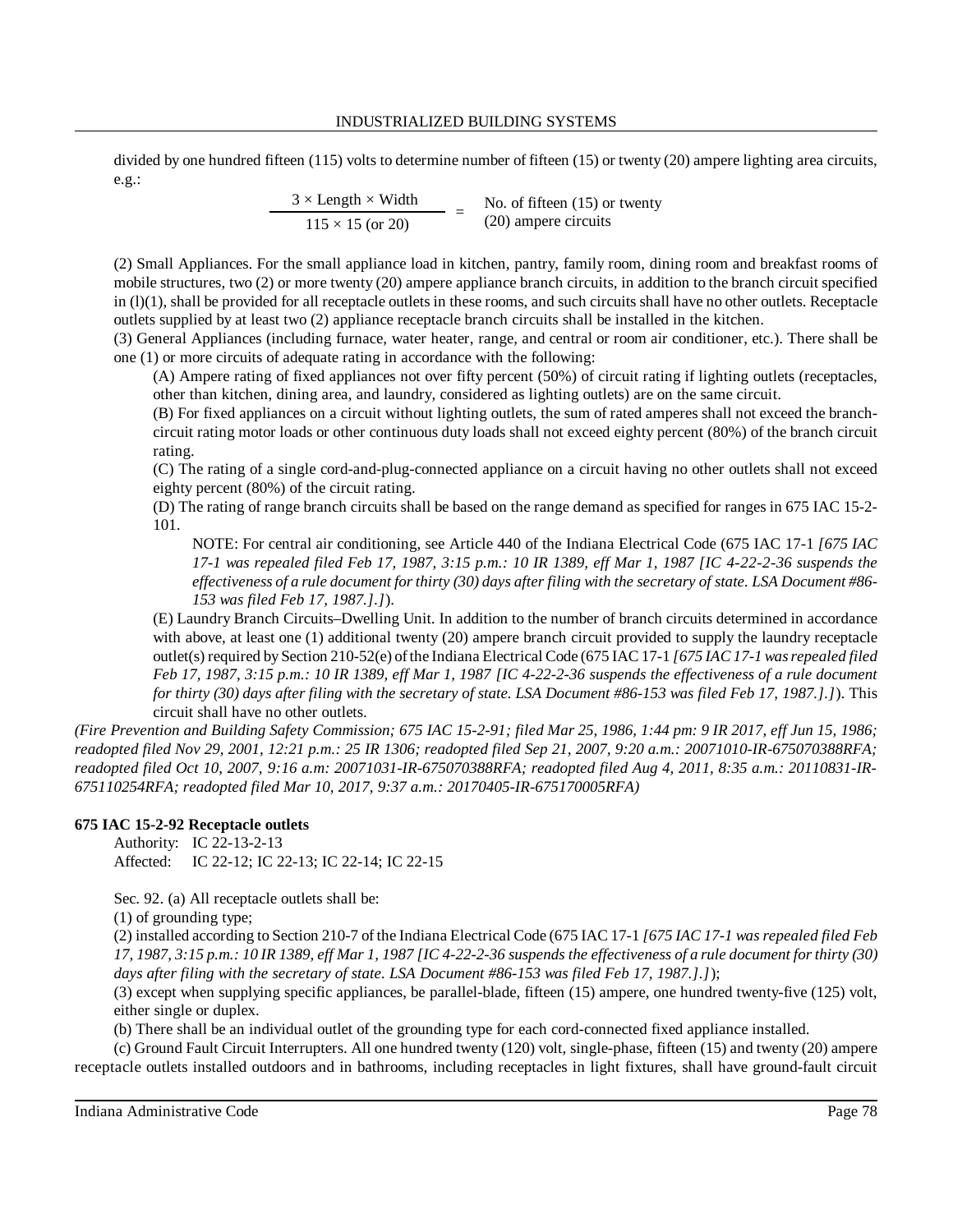protection for personnel. Ground-fault circuit protection for personnel shall be provided for receptacle outlets located adjacent to any lavatory. Feeders supply branch circuits shall be permitted to be protected by a ground-fault circuit-interrupter in lieu of the provision for such interrupters specified herein.

No receptacle shall be required in the area occupied by a toilet, toilet and/or shower, or toilet and tub/shower enclosure area. If a receptacle is installed in such an area, it shall have ground-fault circuit protection for personnel.

EXCEPTION: Restrooms without bathtub facilities.

(d) Required Receptacle Outlets for Residential Structures. Receptacle outlets required in all rooms other than the bath, closet, and hall areas shall be installed so that no point along the floor line is more than six feet (6) measured horizontally from an outlet in that space. Countertops shall have receptacles located every six feet  $(6')$ . The continuous measurement of countertop and floor line shall be permitted when measured from the required receptacle in rooms requiring small appliance circuits. Receptacle outlets on small appliance circuits shall not be included in determining the spacing for receptacle outlets of other circuits.

EXCEPTION 1: Where the measured distance is interrupted by an interior doorway, sink, refrigerator, range, oven, or cooktop, an additional receptacle outlet shall be provided when the interrupted space is at least two feet  $(2')$  wide at the floor line and at least twelve inches (12") wide at the countertop.

EXCEPTION 2: Receptacles concealed by stationary appliances shall not be considered as the required outlets.

EXCEPTION 3: The distance along a floor line occupied by a door opened fully against that space need not be included in establishing the horizontal measurement if the door swing is limited to ninety (90) degrees nominal by the wall space.

EXCEPTION 4: Receptacle requirements for bar-type counters and for fixed room dividers no more than eight feet (8') in length shall be permitted to be provided by a receptacle outlet in the wall at the nearest point where the counter or room divider attaches to the wall.

NOTE: To qualify as a "fixed room divider" the divider cannot be more than eight feet  $(8')$  in length nor more than four feet (4) in height and may be attached to a wall at one end only.

(e) Outdoor Receptacle Outlets. At least one (1) receptacle outlet shall be installed outdoors. A receptacle outlet located in a compartment accessible from the outside of the mobile structure shall be considered an outdoor receptacle.

EXCEPTION: Commercial units are not required to have exterior receptacles, but when installed shall conform to this code. (f) Receptacle Outlets not Permitted. Receptacle outlets shall not be installed in or within reach (thirty inches (30")) of a shower or bathtub space. (Fire Prevention and Building Safety Commission; 675 IAC 15-2-92; filed Mar 25, 1986, 1:44 pm: 9 IR *2019, eff Jun 15, 1986; errata, 9 IR 2931; readopted filed Nov 29, 2001, 12:21 p.m.: 25 IR 1306; readopted filed Sep 21, 2007, 9:20 a.m.: 20071010-IR-675070388RFA; readopted filed Oct 10, 2007, 9:16 a.m: 20071031-IR-675070388RFA; readopted filed Aug 4, 2011, 8:35 a.m.: 20110831-IR-675110254RFA; readopted filed Mar 10, 2017, 9:37 a.m.: 20170405-IR-675170005RFA)*

## **675 IAC 15-2-93 Fixtures; appliances**

Authority: IC 22-13-2-13 Affected: IC 22-12; IC 22-13; IC 22-14; IC 22-15

Sec. 93. (a) Electrical materials, devices, appliances, fittings, and other equipment installed, intended for use in, or attached to the mobile structure shall be approved for the application and shall be connected in an approved manner when in service. Facilities shall be provided to securely fasten appliances when the mobile structure is in transit.

(b) Specifically approved pendant-type fixtures or pendant cords shall be permitted in mobile structures.

(c) If a lighting fixture is provided over a bathtub or in a shower stall, it shall be of the enclosed and gasketed type approved for wet locations.

(d) The switch for shower lighting fixtures and exhaust fans located over a tub or in a shower stall shall be located outside the tub or shower space.

(e) Any combustible wall or ceiling finish exposed between the edge of a fixture, canopy, or pan and an oulet box shall be covered with noncombustible material.

(f) Every appliance shall be accessible for inspection, service, repair, or replacement without removal of permanent construction. (Fire Prevention and Building Safety Commission; 675 IAC 15-2-93; filed Mar 25, 1986, 1:44 pm: 9 IR 2020 eff Jun *15, 1986; readopted filed Nov 29, 2001, 12:21 p.m.: 25 IR 1306; readopted filed Sep 21, 2007, 9:20 a.m.: 20071010-IR-*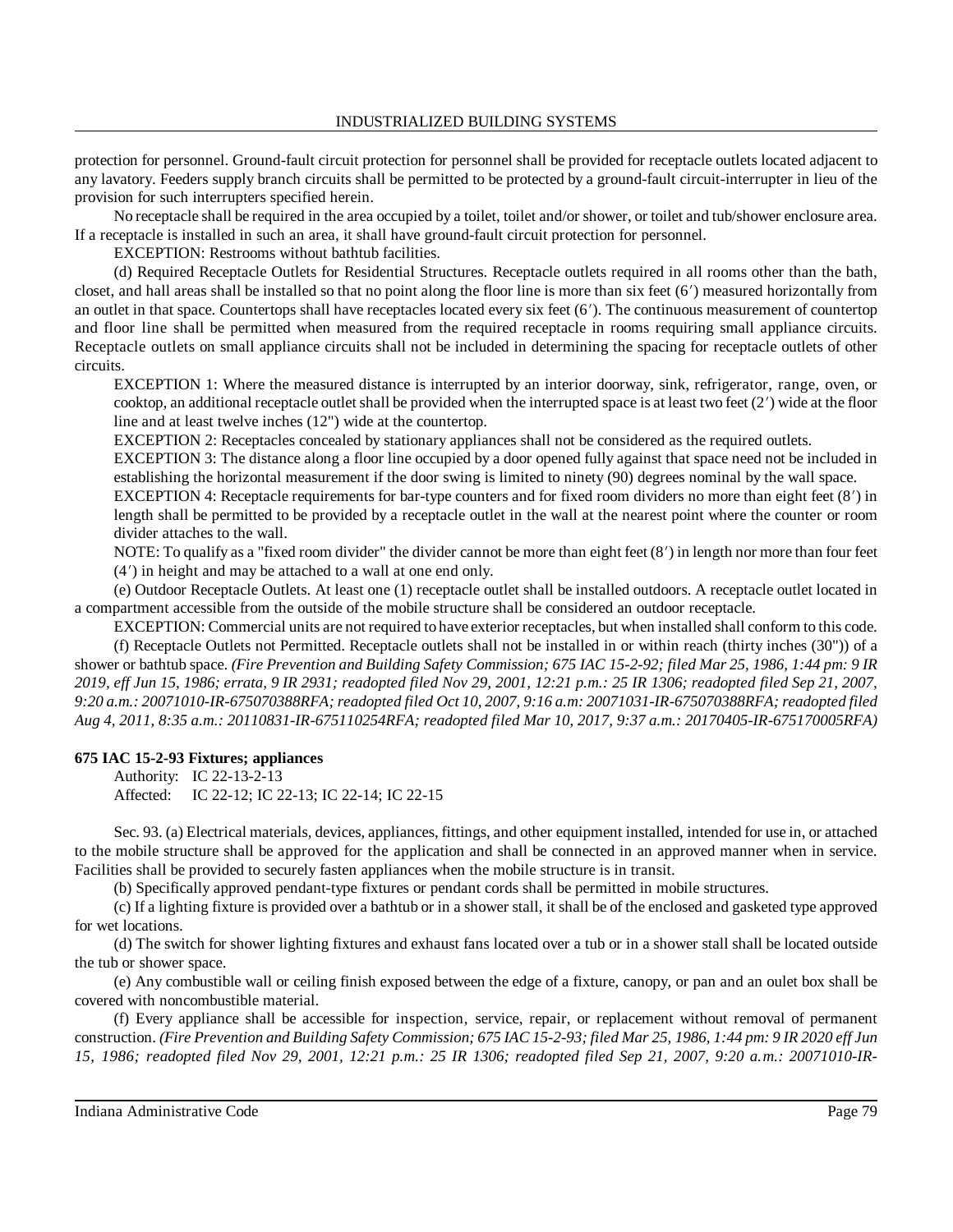675070388RFA; readopted filed Oct 10, 2007, 9:16 a.m: 20071031-IR-675070388RFA; readopted filed Aug 4, 2011, 8:35 a.m.: *20110831-IR-675110254RFA; readopted filed Mar 10, 2017, 9:37 a.m.: 20170405-IR-675170005RFA)*

### **675 IAC 15-2-94 Wiring methods and materials**

Authority: IC 22-13-2-13

Affected: IC 22-12; IC 22-13; IC 22-14; IC 22-15

Sec. 94. (a) Except as specially limited in this section, the wiring methods and materials specified in the Indiana Electrical Code (675 IAC 17-1 [675 IAC 17-1 was repealed filed Feb 17, 1987, 3:15 p.m.: 10 IR 1389, eff Mar 1, 1987 [IC 4-22-2-36] suspends the effectiveness of a rule document for thirty (30) days after filing with the secretary of state. LSA Document  $#86-153$ *was filed Feb 17, 1987.].]*) shall be used in mobile structures.

(b) Nonmetallic outlet boxes shall be acceptable only with nonmetallic cable.

(c) Nonmetallic cable located fifteen inches(15") or less above the floor, if exposed, shall be protected from physical damage by covering boards, guard strips, or conduit. Cable likely to be damaged by stowage shall be so protected in all cases.

(d) Metal-clad and nonmetallic cablesshall be permitted to passthrough the centers of the wide side of two inch (2") by four inch (4") studs. However, they shall be protected where they pass through two inch (2") by two inch (2") studs or frames where the cable or armor would be less than one and one-half inches (1 1/2") from the inside or outside surface. Steel plates on each side of the cable, or a tube, with not less than No. 16 MSG wall thickness shall be required to protect the cable. These plates or tubes shall be securely held in place.

(e) Where metallic faceplates are used they shall be effectively grounded.

(f) If a range, clothes dryer, or similar appliance is connected by metal-clad cable or flexible metal conduit, a length of free cable or conduit shall be adequately secured to the wall. A length of not less than three feet  $(3')$  of free cable or conduit shall be provided to permit moving the appliance. Type NM of Type SE cable shall not be used to connect a range or dryer. This shall not prohibit the use of Type NM or Type SE cable between the branch-circuit overcurrent protective device and a junction box or range or dryer receptacle.

(g) Threaded rigid metal conduit and intermediate metal conduit shall be provided with locknut inside and outside the box, and conduit bushing shall be used on the inside. Rigid nonmetallic conduit shall be permitted. Inside ends of the conduit shall be reamed.

(h) Switches shall be rated as follows:

(1) For lighting circuits, switchesshall have a ten (10) ampere, one hundred twenty/one hundred twenty-five (120/125) volt rating; or higher if needed for the connected load.

(2) For motors or other loads, switches shall have ampere or horsepower ratings, or both, adequate for loads controlled. (An "AC general use" snap switch shall be permitted to control a motor two (2) horsepower or less with full-load current not over eighty percent (80%) of the switch ampere rating.)

(i) At least four inches (4") of free conductor shall be left at each outlet box except where conductors are intended to loop without joints.

(j) Where outdoor or under-chassis line-voltage wiring is exposed to moisture or physical damage, it shall be protected by rigid metal conduit or intermediate metal conduit. The conductors shall be suitable for wet locations.

EXCEPTION: Electrical metallic tubing may be used when closely routed against frames and equipment enclosures.

(k) The cables or conductors shall be Type NMC, TW, or equivalent.

(l) Boxes, Fittings, and Cabinets. Boxes, fittings, and cabinetsshall be securely fastened in place and shall be supported from a structural member of the structure either directly or by using a substantial brace.

EXCEPTION: Snap-in type boxes. Boxes provided with special wall or ceiling brackets and wiring devices with integral enclosures, which securely fasten to walls or ceilings and are identified for the use shall be permitted without support from a structural member or brace. The testing and approval shall include the wall and ceiling construction systemsfor which the boxes and devices are intended to be used.

(m) Outlet boxes shall fit closely to openings in combustible walls and ceilings, and they shall be flush with such surfaces.

(n) Appliances having branch-circuit terminal connections which operate at temperatures higher than  $60^{\circ}$  C. (140 $^{\circ}$  F.) shall have circuit conductors as described in  $(n)(1)$  and  $(2)$ , below: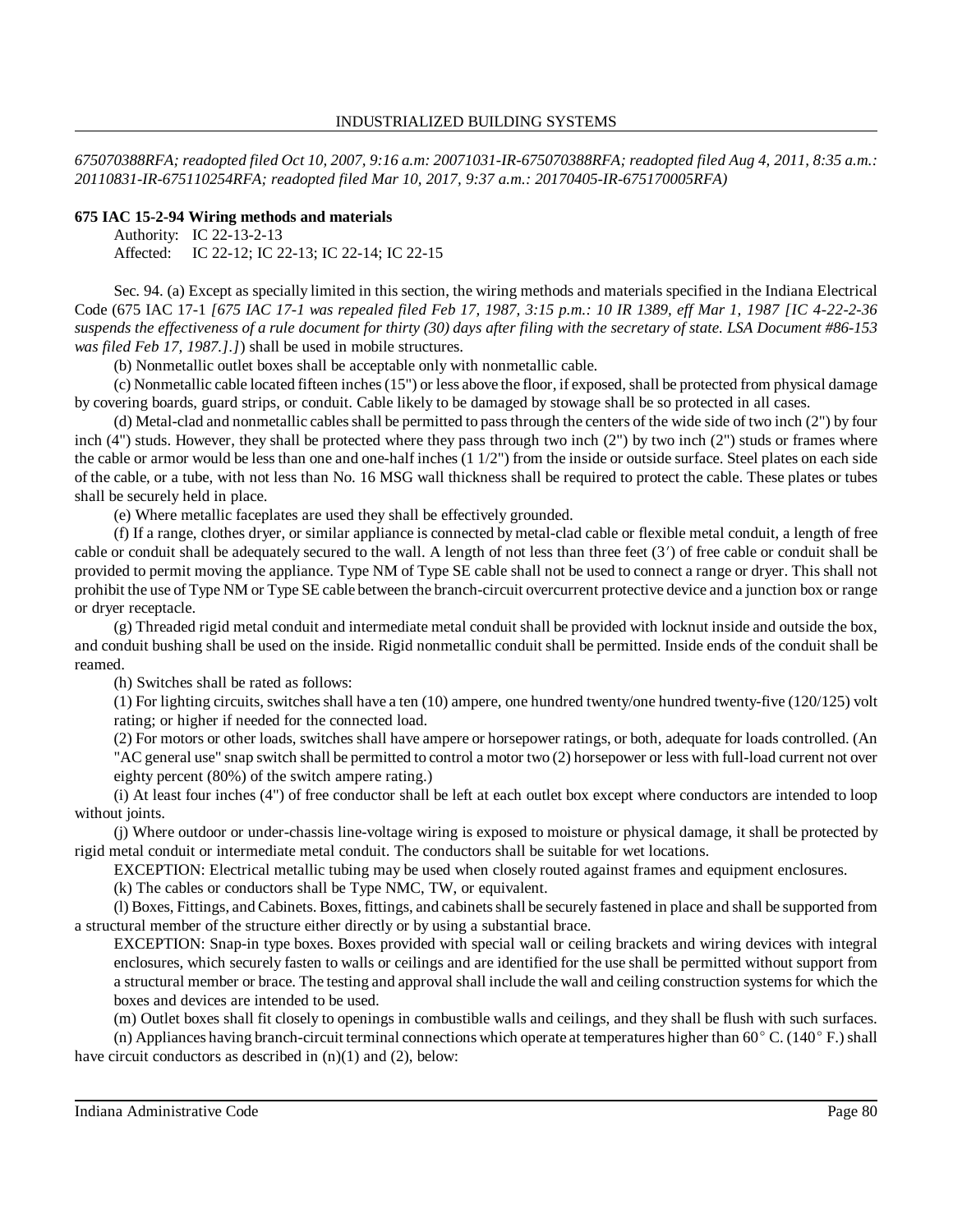(1) Branch-circuit conductors having an insulation suitable for the temperature encountered shall be permitted to run directly to the appliance.

(2) Conductors having an insulation suitable for the temperature encountered shall be run from the appliance terminal connection to a readily accessible outlet box placed at least one foot (1) from the appliance. These conductors shall be in a suitable raceway which shall extend for at least four feet (4).

(o) Component Interconnections. Fittings and connectors which are intended to be concealed at the time of assembly, when tested and approved to applicable standards, shall be permitted for the interconnections of building components. Such fittings and connectors shall be equal to the wiring method employed in insulation, temperature rise, fault-current withstanding, and shall be capable of enduring the vibration and shock occurring in a mobile structure transportation. *(Fire Prevention and Building Safety* Commission; 675 IAC 15-2-94; filed Mar 25, 1986, 1:44 pm: 9 IR 2020, eff Jun 15, 1986; errata, 9 IR 2931; readopted filed Nov *29, 2001, 12:21 p.m.: 25 IR 1306; readopted filed Sep 21, 2007, 9:20 a.m.: 20071010-IR-675070388RFA; readopted filed Oct 10, 2007, 9:16 a.m: 20071031-IR-675070388RFA; readopted filed Aug 4, 2011, 8:35 a.m.: 20110831-IR-675110254RFA; readopted filed Mar 10, 2017, 9:37 a.m.: 20170405-IR-675170005RFA)*

### **675 IAC 15-2-95 Grounding**

Authority: IC 22-13-2-13 Affected: IC 22-12; IC 22-13; IC 22-14; IC 22-15

Sec. 95. General. Grounding of both electrical and nonelectrical metal partsin a mobile structure shall be through connection to a grounding busin the mobile structure distribution panelboard. The grounding busshall be grounded through the green-colored conductor in the supply cord or the feeder wiring to the service ground in the service-entrance equipment located adjacent to the mobile structure location. Neither the frame of the mobile structure nor the frame of anyappliance shall be connected to the neutral conductor in the mobile structure. *(Fire Prevention and Building Safety Commission; 675 IAC 15-2-95; filed Mar 25, 1986, 1:44* pm: 9 IR 2021, eff Jun 15, 1986; readopted filed Nov 29, 2001, 12:21 p.m.: 25 IR 1306; readopted filed Sep 21, 2007, 9:20 a.m.: *20071010-IR-675070388RFA;readopted filed Oct 10, 2007, 9:16 a.m: 20071031-IR-675070388RFA; readopted filed Aug 4, 2011, 8:35 a.m.: 20110831-IR-675110254RFA; readopted filed Mar 10, 2017, 9:37 a.m.: 20170405-IR-675170005RFA)*

### **675 IAC 15-2-96 Insulated neutral**

Authority: IC 22-13-2-13 Affected: IC 22-12; IC 22-13; IC 22-14; IC 22-15

Sec. 96. (a) The grounded circuit conductor (neutral) shall be insulated from the grounding conductors and from equipment enclosures and other grounded parts. The grounded (neutral) circuit terminalsin the distribution panelboard and in ranges, clothes dryers, counter-mounted cooking units, and wall-mounted ovensshall be insulated from the equipment enclosure. Bonding screws, straps, or buses in the distribution panelboard or in appliances shall be removed and discarded.

(b)Connection ofranges and clothes dryers with one hundred fifteen/two hundred thirty(115/230) volt, three (3) wire ratings shall be made with four (4) conductor cord and three (3) pole, four (4) wire grounding type plugs, or by Type AC metal-clad cable or conductors enclosed in flexible metal conduit. For one hundred fifteen (115) volt rated devices, a three (3) conductor cord and a two (2) pole, three (3) wire grounding type plug shall be permitted. *(Fire Prevention and Building Safety Commission; 675 IAC* 15-2-96; filed Mar 25, 1986, 1:44 pm: 9 IR 2021, eff Jun 15, 1986; errata, 9 IR 2931; readopted filed Nov 29, 2001, 12:21 p.m.: *25 IR 1306; readopted filed Sep 21, 2007, 9:20 a.m.: 20071010-IR-675070388RFA; readopted filed Oct 10, 2007, 9:16 a.m: 20071031-IR-675070388RFA; readopted filed Aug 4, 2011, 8:35 a.m.: 20110831-IR-675110254RFA; readopted filed Mar 10, 2017, 9:37 a.m.: 20170405-IR-675170005RFA)*

# **675 IAC 15-2-97 Equipment grounding**

Authority: IC 22-13-2-13 Affected: IC 22-12; IC 22-13; IC 22-14; IC 22-15

Sec. 97. (a) The green-colored insulated grounding wire in the supply cord or permanent feeder wiring shall be connected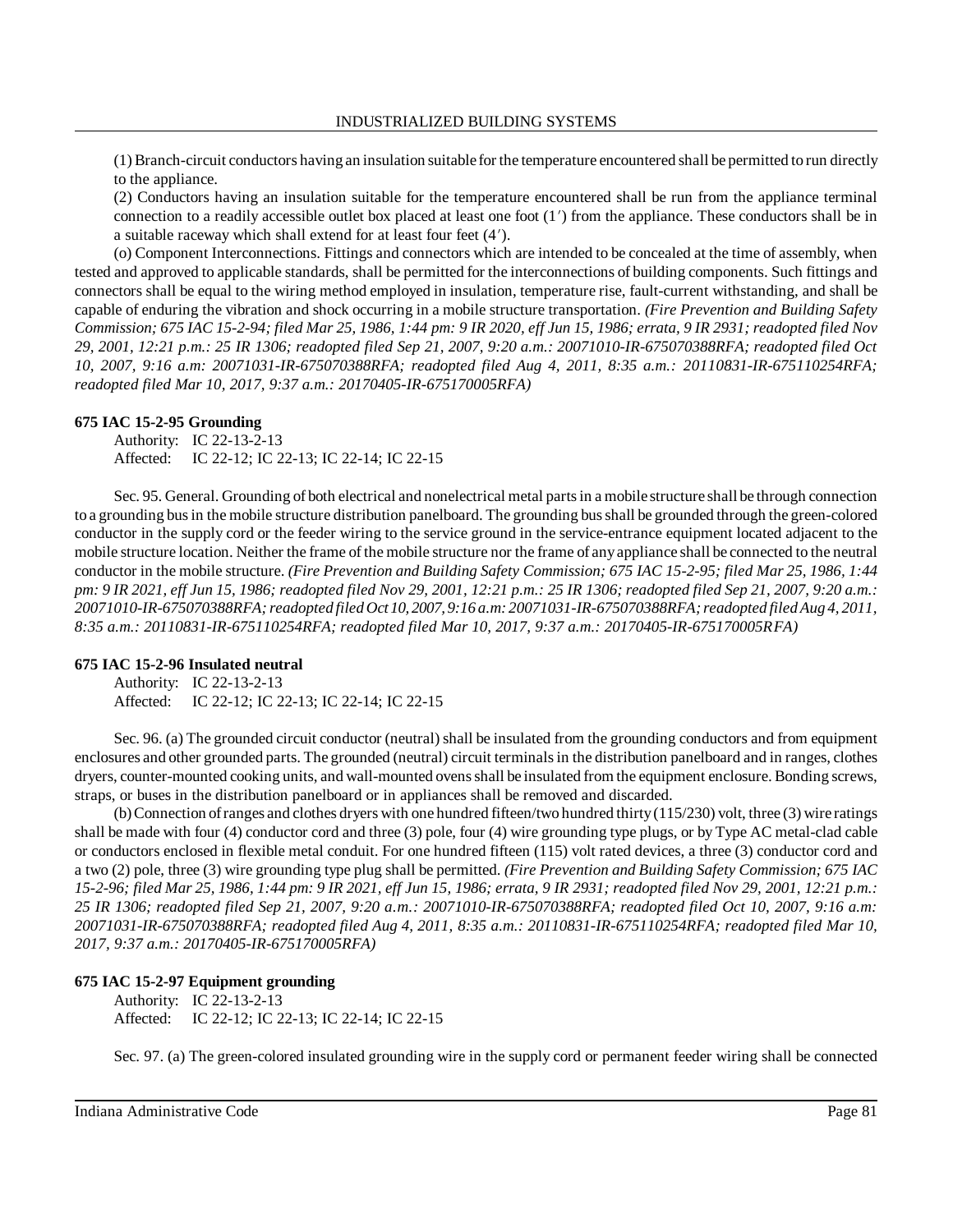to the grounding bus in the distribution panelboard or disconnecting means.

(b) In the electrical system, all exposed metal parts, enclosures, frames, lamp fixture canopies, etc., shall be effectively bonded to the grounding terminal or enclosure of the distribution panelboard.

(c) Cord-connected appliances, such as washing machines, clothes dryers, refrigerators, and the electrical system of gas ranges, etc.,shall be grounded bymeans of an approved cord with grounding conductor and grounding-type attachment plug. *(Fire Prevention and Building Safety Commission; 675 IAC 15-2-97; filed Mar 25, 1986, 1:44 pm: 9 IR 2021, eff Jun 15, 1986; readopted filed Nov 29, 2001, 12:21 p.m.: 25 IR 1306; readopted filed Sep 21, 2007, 9:20 a.m.: 20071010-IR-675070388RFA; readopted filed Oct 10, 2007, 9:16 a.m: 20071031-IR-675070388RFA; readopted filed Aug 4, 2011, 8:35 a.m.: 20110831-IR-675110254RFA; readopted filed Mar 10, 2017, 9:37 a.m.: 20170405-IR-675170005RFA)*

### **675 IAC 15-2-98 Bonding of noncurrent-carrying metal parts**

Authority: IC 22-13-2-13 Affected: IC 22-12; IC 22-13; IC 22-14; IC 22-15

Sec. 98. (a) All exposed noncurrent-carrying metal parts that may become energized shall be effectively bonded to the grounding terminal or enclosure of the distribution panelboard. A bonding conductor shall be connected between each distribution and an accessible terminal on the chassis.

(b) Grounding terminals shall be of the solderless type and approved as pressure terminal connectors recognized for the wire size used. The bonding conductor shall be solid or stranded, insulated or bare, and shall be No. 8 copper minimum, or equal. The bonding conductor shall be routed so as not to be exposed to physical damage.

NOTE: Protection can be afforded by the configuration of the chassis.

(c) Metallic gas, water and waste pipes and metallic air-circulating ducts shall be considered bonded if they are connected to the terminal on the chassis ((a) of this section) by clamps, solderless connectors, or by suitable ground-type straps.

(d) Any metallic roof and exterior covering shall be considered bonded if (1) the metal panels overlap one another and are securely attached to the wood or metal frame parts bymetallic fasteners, and (2) if the lower panel of the metallic exterior covering is secured by metallic fasteners at a cross member of the chassis by two (2) metal straps per mobile structure ofsection at opposite ends. The bonding strap material shall be a minimum of four inches (4") in width of material equivalent to the skin or a material of equal or better electrical conductivity. The strapsshall be fastened with paint-penetrating fittingssuch asscrews, and starwashers or equivalent. *(Fire Prevention and Building Safety Commission; 675 IAC 15-2-98; filed Mar 25, 1986, 1:44 pm: 9 IR 2022, eff* Jun 15, 1986; errata, 9 IR 2931; readopted filed Nov 29, 2001, 12:21 p.m.: 25 IR 1306; readopted filed Sep 21, 2007, 9:20 a.m.: *20071010-IR-675070388RFA;readopted filed Oct 10, 2007, 9:16 a.m: 20071031-IR-675070388RFA;readopted filed Aug 4, 2011, 8:35 a.m.: 20110831-IR-675110254RFA; readopted filed Mar 10, 2017, 9:37 a.m.: 20170405-IR-675170005RFA)*

### **675 IAC 15-2-99 Electrical tests**

Authority: IC 22-13-2-13 Affected: IC 22-12; IC 22-13; IC 22-14; IC 22-15

Sec. 99. (a) Dielectric Strength Test. The wiring of each mobile structure shall be subjected to a one (1) minute, nine hundred (900) volt dielectric strength test (with all switches closed) between live parts(including neutral and the mobile structure ground). Alternatively, the test may be performed at one thousand eighty (1080) volts for one (1) second. This test shall be performed after branch circuits are complete and after fixtures or appliances are installed.

EXCEPTION: Fixtures or appliances which are listed shall not be required to withstand the dielectric strength test.

(b) Continuity and Operational Tests and Polarity Checks. Each mobile structure shall be subjected to:

(1) an electrical continuity test to assure that all exposed electrically conductive parts are properly bonded;

(2) an electrical operational test to demonstrate that all equipment, except water heaters and electric furnaces, is connected and in working order; and

(3) electrical polaritychecks of permanentlywired equipment and receptacle outletsto determine that connections have been properly made.

*(Fire Prevention and Building Safety Commission; 675 IAC 15-2-99; filed Mar 25, 1986, 1:44 pm: 9 IR 2022, eff Jun 15, 1986;*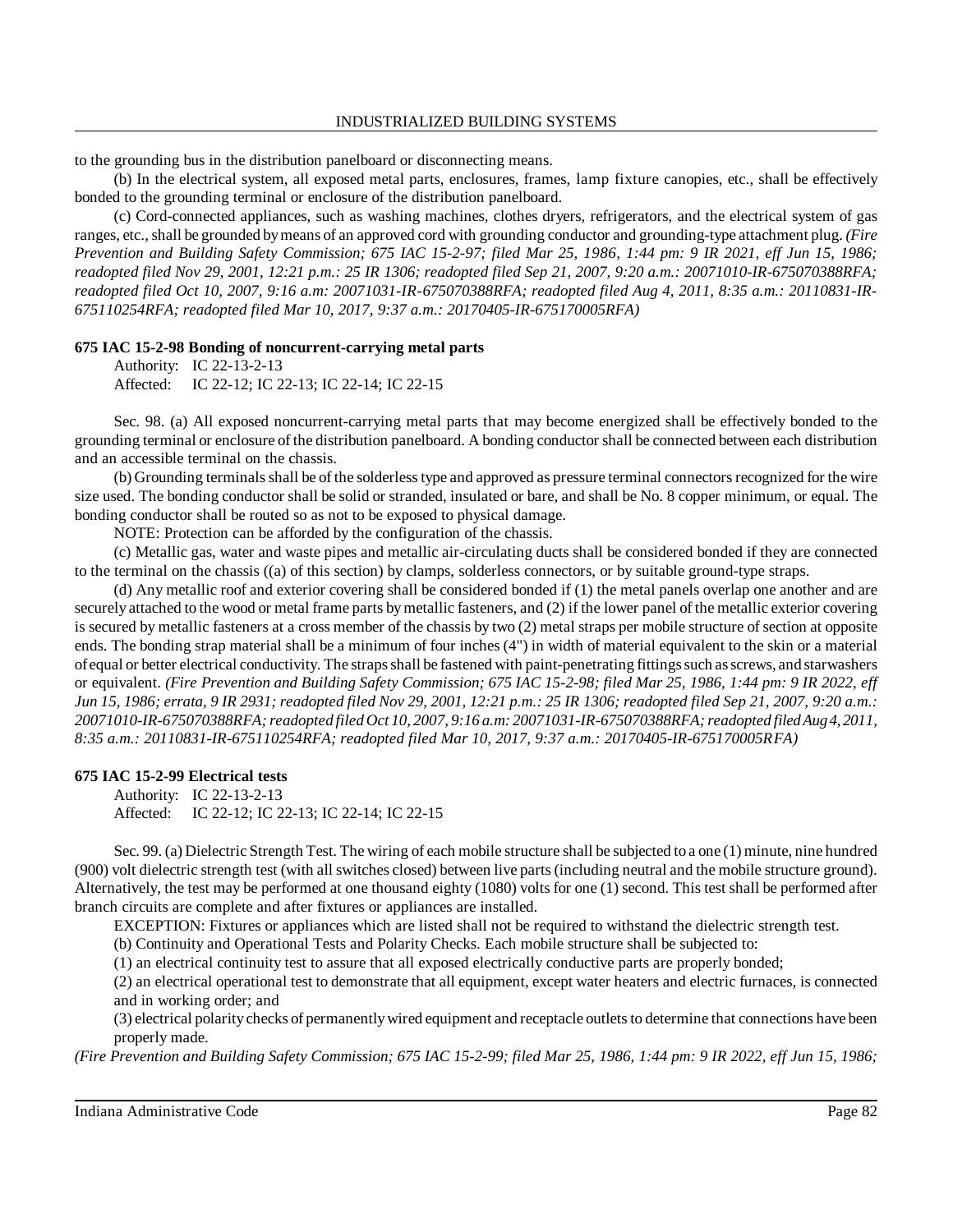*readopted filed Nov 29, 2001, 12:21 p.m.: 25 IR 1306; readopted filed Sep 21, 2007, 9:20 a.m.: 20071010-IR-675070388RFA; readopted filed Oct 10, 2007, 9:16 a.m: 20071031-IR-675070388RFA; readopted filed Aug 4, 2011, 8:35 a.m.: 20110831-IR-675110254RFA; readopted filed Mar 10, 2017, 9:37 a.m.: 20170405-IR-675170005RFA)*

### **675 IAC 15-2-100 Load calculations**

Authority: IC 22-13-2-13

Affected: IC 22-12; IC 22-13; IC 22-14; IC 22-15

Sec. 100. (a) The following method shall be employed in computing the supply cord and distribution panelboard load for each feeder assembly for each mobile structure and shall be based on a three (3) wire, one hundred fifteen/two hundred thirty (115/230) volt supply with one hundred fifteen (115) volt loads balanced between the two (2) legs of the three (3) wire system.

(1) Method No. 1; Lighting and Small Appliance Load. Lighting Watts: Length times width of mobile structure (outside dimensions, exclusive of coupler) times three (3) watts per square foot; e.g., Length  $\times$  Width  $\times$  3 = \_\_\_\_\_\_ lighting watts. Small Appliance Watts: Number of circuits times one thousand five hundred (1500) volt amperes for each twenty (20) ampere appliance receptacle circuit (see definition of "appliance, small" with note); e.g., Number of circuits  $\times$  1500 = small appliance volt-amperes.

Total lighting watts plus small appliance = \_\_\_\_\_ total volt-amperes.

First three thousand (3000) total volt-amperes at one hundred percent (100) plus remainder at thirty-five percent (35%) = \_\_\_\_\_ volt-amperes to be divided by two hundred thirty (230) volts to obtain current (amperes) per leg.

Total load for determining power supply is the summation of:

(A) Lighting and small appliance load is calculated in (a)(1).

(B) Nameplate amperes for motors and heater loads (exhaust fans\*, air conditioners\*, electric gas, or oil heating.+)

\*Omit smaller of these two (2), except include blower motor if used as air-conditioner evaporator motor.

+When an air conditioner is not installed and a forty (40) ampere power supply cord is provided, allow fifteen (15) amperes per leg for air conditioning.

(C) Twenty-five percent (25%) of current of largest motor in item (B) above.

(D) Total of nameplate amperes for: disposal, dishwasher, water heater, clothes dryer, wall-mounted oven, cooking units.

Where number of these appliances exceed three (3), use seventy-five percent (75%) of total.

(E) Derive amperesforfree-standing range (as distinguished from separate ovens and cooking units) bydividing values below by two hundred thirty (230) volts.

| Nameplate Rating          | Use           |
|---------------------------|---------------|
| 10,000 $w \times$ or less | 80% of rating |
| $10,001 - 12,500$ w       | 8,000 v-a     |
| 12,501 - 13,500 w         | 8,400 v-a     |
| $13,501 - 14,500$ w       | 8,800 v-a     |
| $14,501 - 15,500$ w       | $9,200$ v-a   |
| $15,501 - 16,500$ w       | $9,600$ v-a   |
| $16,501 - 17,500$ w       | 10,000 v-a    |

(F) If outlets or circuits are provided for other than factory-installed appliances include the anticipated load. NOTE: The following example is given to illustrate the application of this Method of Calculation:

EXAMPLE

A mobile structure is  $70 \times 10$  feet and has two (2) portable appliance circuits, a 1000 watt 230 volt heater, a 200 watt 115 volt exhaust fan, a 400 watt 115 volt dishwasher and a 7000 watt electric range.

| $2100$ v-a |
|------------|
| $3000$ v-a |
| $1500$ v-a |
|            |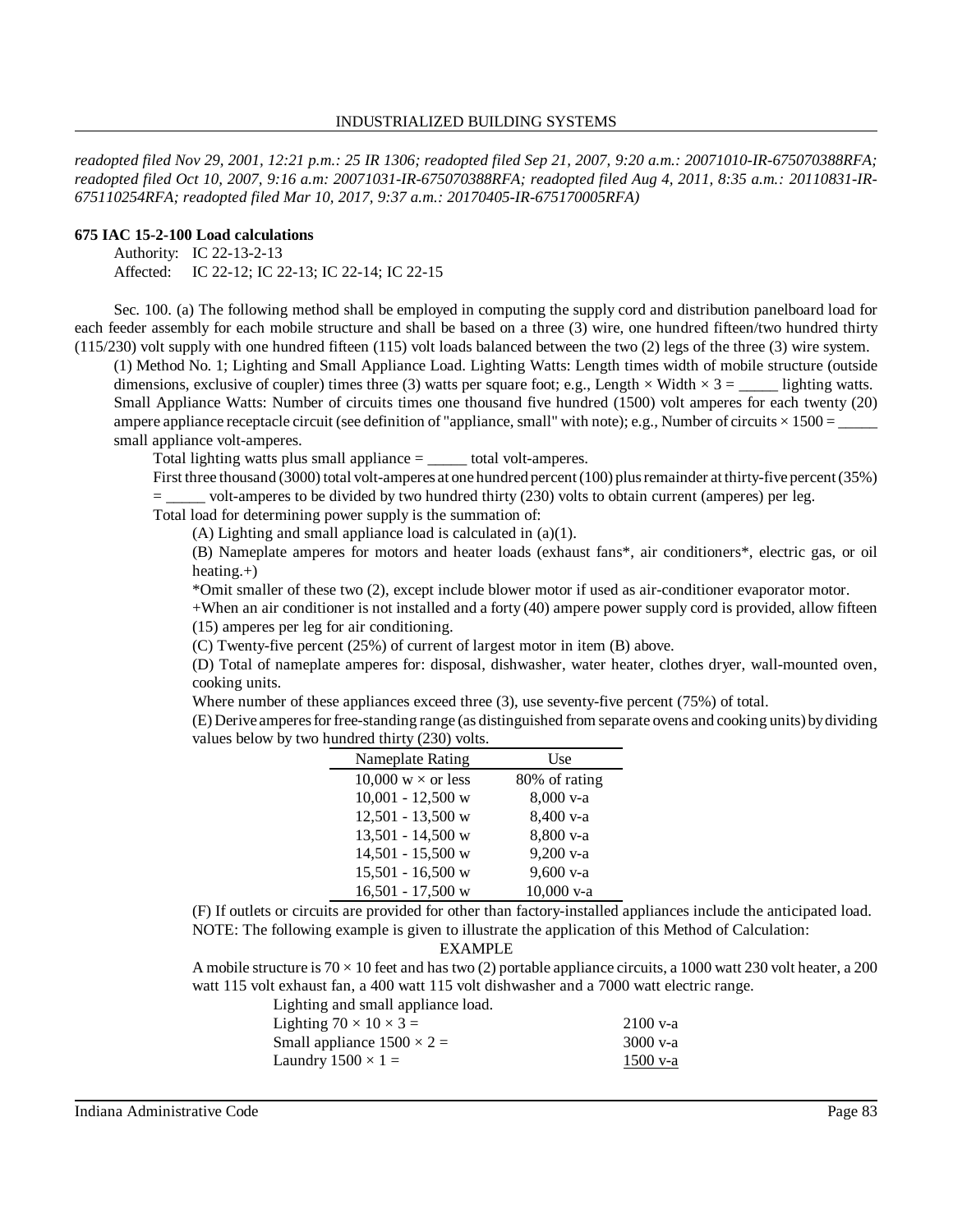|                                                |                 | 6600 v-a           |
|------------------------------------------------|-----------------|--------------------|
|                                                |                 | 3000               |
| Remainder (5100 - 3000 = 2000) @ 35%           |                 | 1260               |
|                                                |                 | 4260               |
| 4260<br>$= 185$ amperes per leg<br>230         |                 |                    |
| 1000 watt (heater) divided by $230 =$          |                 | $4.4 \text{ amp}$  |
| 200 watt (fan) divided by $115 =$              |                 | $1.7 \text{ amp}$  |
| 400 watt (dishwasher) divided by $115 =$       |                 | $3.5 \text{ amp}$  |
| 7000 watt (range) $\times$ .8 divided by 230 = |                 | $24.0 \text{ amp}$ |
|                                                | Amperes Per Leg |                    |
|                                                | A               | B                  |
| Lighting and appliances                        | 18.5            | 18.5               |
| Heater (230 volt)                              | 4               | 4                  |
| Fan $(115 \text{ volt})$                       | $\mathfrak{D}$  |                    |
| Dishwasher (115 volt)                          |                 | 4                  |
| Range                                          | 24              | 24.                |
| Totals                                         | 48.5            | 50.5               |

Based on the higher current calculated for either leg, use one (1) fifty (50) ampere supply cord.

(2) Method No. 2; Optional Method of Calculation for Lighting and Appliance Loads. For mobile structures served by a single three (3) wire one hundred fifteen/two hundred thirty (115/230) volt set of feeder conductors with an ampacity of one hundred (100) or greater, the total load for determining the feeder ampacity may be computed in accordance with Table  $100(a)(2)$  instead of the methods specified in (a)(1). Feeder conductors whose demand load is determined by this optional calculation shall be permitted to have the neutral load determined by section 220-22 of the Indiana Electrical Code (675 IAC 17-1 *[675 IAC 17-1 was repealed filed Feb 17, 1987, 3:15 p.m.: 10 IR 1389, eff Mar 1, 1987 [IC 4-22-2-36 suspends the* effectiveness of a rule document for thirty (30) days after filing with the secretary of state. LSA Document #86-153 was filed *Feb 17, 1987.].]*). The loads identified in Table 6B, below as "other load" and as "remainder of other load" shall include the following:

(A) One thousand five hundred (1500) watts for each two (2) wire, twenty (20) ampere small appliance branch circuit and each laundry branch circuit specified.

(B) Three (3) watts per square foot for general lighting and general-use receptacles.

(C) The nameplate rating of all fixed appliances, ranges, wall-mounted ovens, counter-mounted cooking units, and including four (4) or more separately controlled space heating units.

(D) The nameplate ampere of kVA rating of all motors and all low-power factor loads.

(E) The largest of the following: (i) air-conditioning load; (ii) the sixty-five percent (65%) diversified demand of the central electric space heating load; (iii) the sixty-five percent (65%) diviersified *[sic.]* demand of the load of lessthan four (4) separately-controlled electric space heating units; (iv) the connected load of four (4) or more separately controlled electric space heating units.

### TABLE 6B

Optional Calculation for Mobile Structures with 100-Amperes or Larger Service

|                                                                             | Demand Factor |
|-----------------------------------------------------------------------------|---------------|
| Load (in $kW$ or $kVA$ )                                                    | (Percent)     |
| Air-conditioning and cooling, including heat pump compressors $\dots \dots$ | 100           |
|                                                                             | 65            |
| Less than four (4) separately controlled electric space heating units       | 65            |
|                                                                             | 100           |
|                                                                             |               |

(Fire Prevention and Building Safety Commission; 675 IAC 15-2-100; filed Mar 25, 1986, 1:44 pm: 9 IR 2022, eff Jun 15, 1986; errata, 9 IR 2931; errata, 9 IR 3093; readopted filed Nov 29, 2001, 12:21 p.m.: 25 IR 1306; readopted filed Sep 21, 2007, 9:20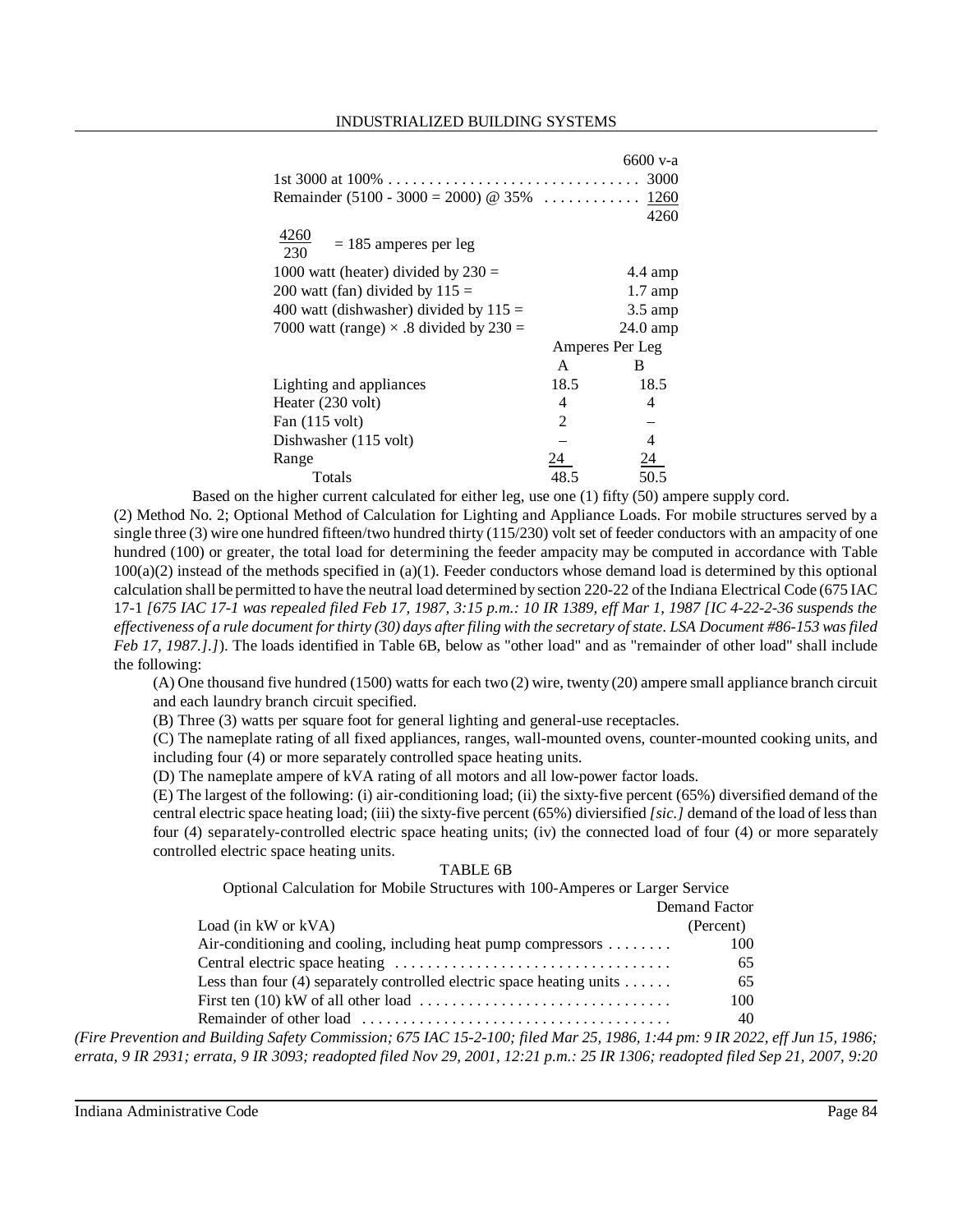*a.m.: 20071010-IR-675070388RFA; readopted filed Oct 10, 2007, 9:16 a.m: 20071031-IR-675070388RFA; readopted filed Aug 4, 2011, 8:35 a.m.: 20110831-IR-675110254RFA; readopted filed Mar 10, 2017, 9:37 a.m.: 20170405-IR-675170005RFA)*

### **675 IAC 15-2-101 Interconnection of multiple section mobile residential structures**

Authority: IC 22-13-2-13 Affected: IC 22-12; IC 22-13; IC 22-14; IC 22-15

Sec. 101. (a) Fixed-type Wiring. Approved and listed fixed-type wiring methods shall be used to join portions of a circuit which must be electrically joined which are located in adjacent sections of mobile structures after the structure is installed on its support foundation. The circuits junction shall be accessible for disassembly when the structure is prepared for relocation.

(b) Disconnecting Means. Multiple section mobile structures not having permanently installed feeders, and which are to be moved from one (1) location to another shall be permitted to have disconnecting means with branch-circuit protective equipment in each unit when so located that after assembly or joining together of units, they shall not be interconnected on either the live side or the load side, except that the grounding means shall be electrically interconnected. *(Fire Prevention and Building Safety* Commission; 675 IAC 15-2-101; filed Mar 25, 1986, 1:44 pm: 9 IR 2024, eff Jun 15, 1986; readopted filed Nov 29, 2001, 12:21 p.m.: 25 IR 1306; readopted filed Sep 21, 2007, 9:20 a.m.: 20071010-IR-675070388RFA; readopted filed Oct 10, 2007, 9:16 a.m: *20071031-IR-675070388RFA; readopted filed Aug 4, 2011, 8:35 a.m.: 20110831-IR-675110254RFA; readopted filed Mar 10, 2017, 9:37 a.m.: 20170405-IR-675170005RFA)*

## **675 IAC 15-2-102 Outdoor fixtures, outlets, and appliances**

Authority: IC 22-13-2-13 Affected: IC 22-12; IC 22-13; IC 22-14; IC 22-15

Sec. 102. (a) Outdoor fixtures and equipment shall be approved for outdoor use. Outdoor receptacles or convenience outlets shall be of a gasketed-cover type, for use in wet locations.

(b) Outside Heating and/or Air-Conditioning Equipment. A mobile structure provided with a branch circuit designed to energize heating and/or air-conditioning equipment located outside and mobile structure, other than room air-conditioners, shall have branch-circuit conductors terminate in a listed outlet box, or disconnecting means, located on the otside *[sic.]* of the mobile structure. A label shall be permanently affixed adjacent to the outlet box and contain the following information:

"This connection is for heating and/or air-conditioning equipment. The branch-circuit is rated at not more than amperes, at \_\_\_\_\_ volts, 60-Hertz, \_\_\_\_\_ conductor ampacity. A disconnecting means shall be located within sight of the equipment.

The correct voltage and ampere rating shall be given. The tag shall be not less than 0.020 inch, etched brass, stainless steel, anodized or alcald aluminum or equivalent. The tag shall not be less than three inches  $(3")$  by one and three-fourths inches  $(1\frac{3}{4})$ minimum size. *(Fire Prevention and Building Safety Commission; 675 IAC 15-2-102; filed Mar 25, 1986, 1:44 pm: 9 IR 2024,* eff Jun 15, 1986; readopted filed Nov 29, 2001, 12:21 p.m.: 25 IR 1306; readopted filed Sep 21, 2007, 9:20 a.m.: 20071010-IR-675070388RFA; readopted filed Oct 10, 2007, 9:16 a.m; 20071031-IR-675070388RFA; readopted filed Aug 4, 2011, 8:35 a.m.: *20110831-IR-675110254RFA; readopted filed Mar 10, 2017, 9:37 a.m.: 20170405-IR-675170005RFA)*

## **675 IAC 15-2-103 Painting of wiring**

Authority: IC 22-13-2-13 Affected: IC 22-12; IC 22-13; IC 22-14; IC 22-15

Sec. 103. During painting or staining of the mobile structure, it shall be permitted to paint metal raceway (except where grounding continuity would be reduced) or the sheath of the nonmetallic cable. Some arrangement, however, shall be made so that no point shall be applied to the individual wires, as the color coding may be obliterated by the painting. *(Fire Prevention and* Building Safety Commission; 675 IAC 15-2-103; filed Mar 25, 1986, 1:44 pm: 9 IR 2024, eff Jun 15, 1986; readopted filed Nov *29, 2001, 12:21 p.m.: 25 IR 1306; readopted filed Sep 21, 2007, 9:20 a.m.: 20071010-IR-675070388RFA; readopted filed Oct 10, 2007, 9:16 a.m: 20071031-IR-675070388RFA; readopted filed Aug 4, 2011, 8:35 a.m.: 20110831-IR-675110254RFA;*